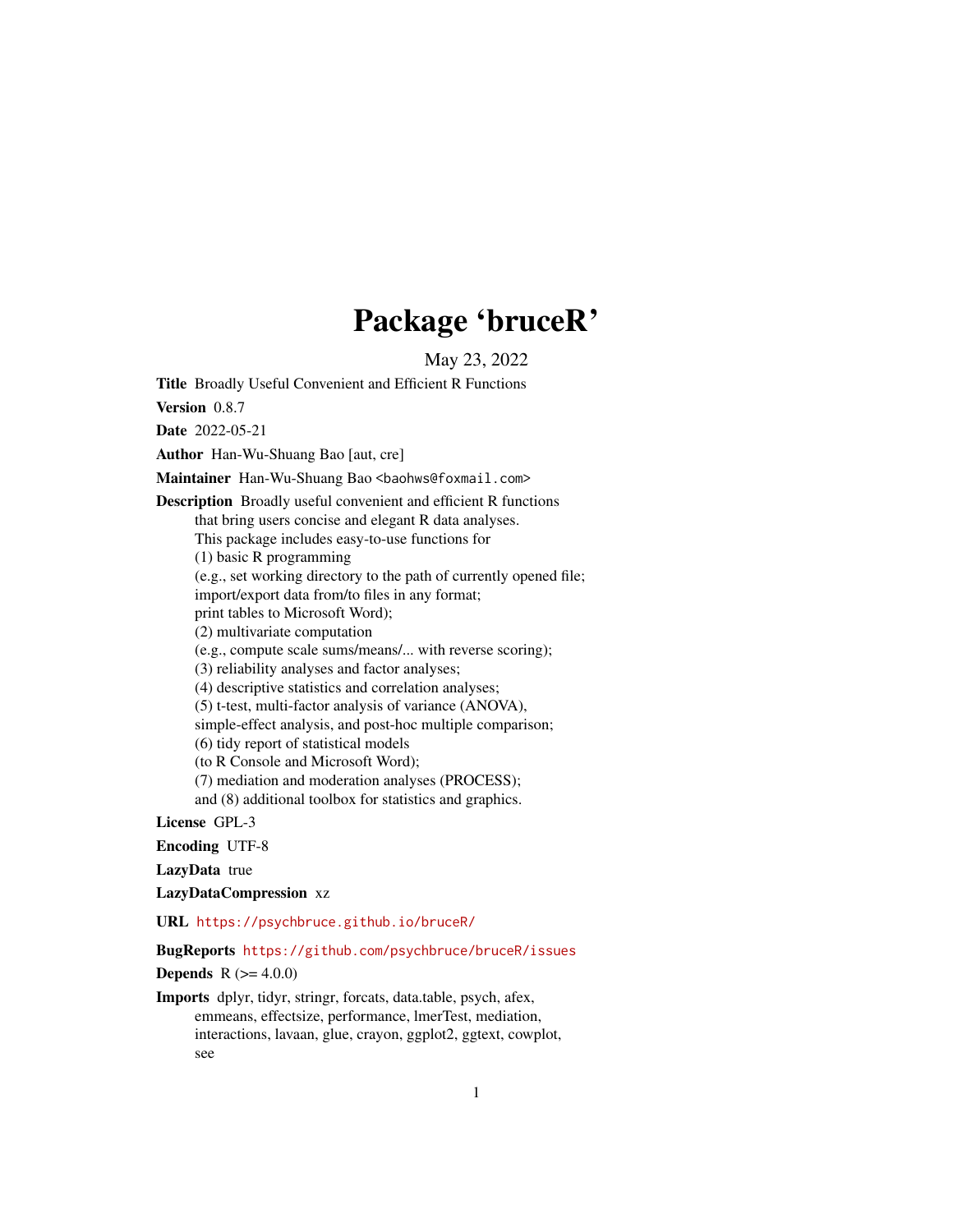Suggests rstudioapi, pacman, rio, haven, foreign, readxl, openxlsx, clipr, tibble, plyr, car, phia, lmtest, lme4, vars, GPArotation, jtools, texreg, MuMIn, BayesFactor, GGally

RoxygenNote 7.1.2

NeedsCompilation no

**Repository CRAN** 

Date/Publication 2022-05-23 08:10:06 UTC

# R topics documented:

|                                                                                                                 | 3  |
|-----------------------------------------------------------------------------------------------------------------|----|
|                                                                                                                 | 5  |
|                                                                                                                 | 8  |
| cc                                                                                                              | 9  |
|                                                                                                                 | 10 |
|                                                                                                                 | 12 |
|                                                                                                                 | 13 |
|                                                                                                                 | 15 |
|                                                                                                                 | 15 |
|                                                                                                                 | 17 |
|                                                                                                                 | 18 |
|                                                                                                                 | 21 |
|                                                                                                                 | 25 |
|                                                                                                                 | 27 |
|                                                                                                                 | 28 |
|                                                                                                                 | 28 |
|                                                                                                                 | 29 |
|                                                                                                                 | 30 |
|                                                                                                                 | 31 |
|                                                                                                                 | 32 |
|                                                                                                                 | 33 |
|                                                                                                                 | 34 |
| $group\_mean\_center \dots \dots \dots \dots \dots \dots \dots \dots \dots \dots \dots \dots \dots \dots \dots$ | 35 |
|                                                                                                                 | 36 |
|                                                                                                                 | 38 |
|                                                                                                                 | 39 |
|                                                                                                                 | 41 |
|                                                                                                                 | 43 |
|                                                                                                                 | 45 |
|                                                                                                                 | 49 |
|                                                                                                                 | 50 |
|                                                                                                                 | 53 |
|                                                                                                                 | 54 |
|                                                                                                                 | 55 |
|                                                                                                                 | 55 |
|                                                                                                                 | 56 |

 $\sqrt{2}$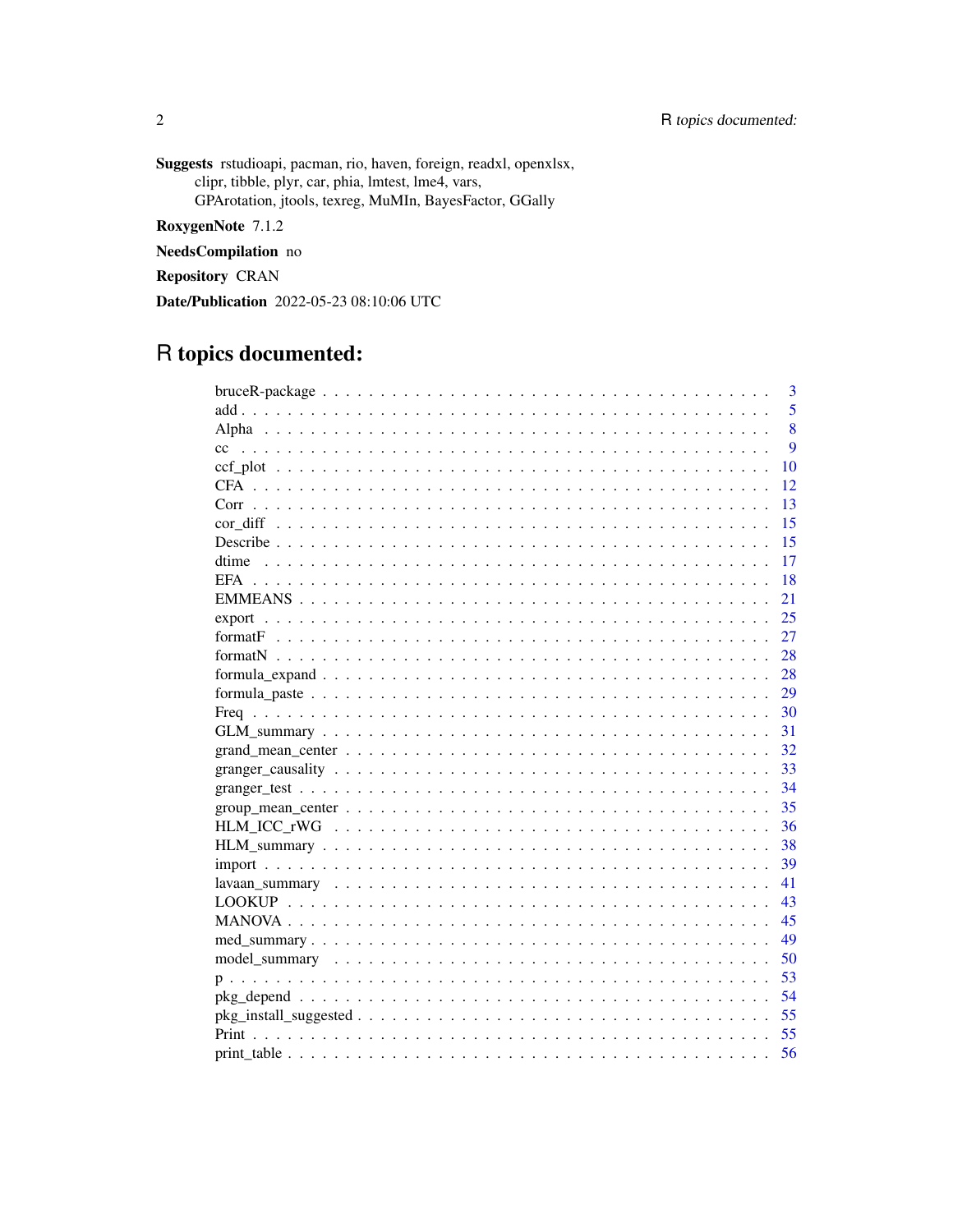# <span id="page-2-0"></span>bruceR-package 3

| Index |                 |  |  |  |  |  |  |  |  |  |  |  |  |  |  |  |  |  | 85        |
|-------|-----------------|--|--|--|--|--|--|--|--|--|--|--|--|--|--|--|--|--|-----------|
|       |                 |  |  |  |  |  |  |  |  |  |  |  |  |  |  |  |  |  |           |
|       |                 |  |  |  |  |  |  |  |  |  |  |  |  |  |  |  |  |  | 83        |
|       | $\%$ notin $\%$ |  |  |  |  |  |  |  |  |  |  |  |  |  |  |  |  |  | 82        |
|       |                 |  |  |  |  |  |  |  |  |  |  |  |  |  |  |  |  |  | 82        |
|       |                 |  |  |  |  |  |  |  |  |  |  |  |  |  |  |  |  |  | -78       |
|       | $\%$ anvin $\%$ |  |  |  |  |  |  |  |  |  |  |  |  |  |  |  |  |  | -78       |
|       | $\%$ allin $\%$ |  |  |  |  |  |  |  |  |  |  |  |  |  |  |  |  |  | 77        |
|       |                 |  |  |  |  |  |  |  |  |  |  |  |  |  |  |  |  |  |           |
|       |                 |  |  |  |  |  |  |  |  |  |  |  |  |  |  |  |  |  | 72        |
|       |                 |  |  |  |  |  |  |  |  |  |  |  |  |  |  |  |  |  | -71       |
|       | set wd          |  |  |  |  |  |  |  |  |  |  |  |  |  |  |  |  |  |           |
|       | scaler          |  |  |  |  |  |  |  |  |  |  |  |  |  |  |  |  |  | 69        |
|       | Run             |  |  |  |  |  |  |  |  |  |  |  |  |  |  |  |  |  | 69        |
|       | RGB.            |  |  |  |  |  |  |  |  |  |  |  |  |  |  |  |  |  | 68        |
|       |                 |  |  |  |  |  |  |  |  |  |  |  |  |  |  |  |  |  | 67        |
|       |                 |  |  |  |  |  |  |  |  |  |  |  |  |  |  |  |  |  | 67        |
|       | <b>RECODE</b>   |  |  |  |  |  |  |  |  |  |  |  |  |  |  |  |  |  | 65        |
|       | <b>PROCESS</b>  |  |  |  |  |  |  |  |  |  |  |  |  |  |  |  |  |  | .58<br>64 |
|       |                 |  |  |  |  |  |  |  |  |  |  |  |  |  |  |  |  |  |           |

bruceR-package *bruceR:* BR*oadly* U*seful* C*onvenient and* E*fficient* R *functions*

# Description

BRoadly Useful Convenient and Efficient R functions that BRing Users Concise and Elegant R data analyses.

Package homepage: <https://psychbruce.github.io/bruceR/>

Install the latest [development version](https://github.com/psychbruce/bruceR) from GitHub: devtools::install\_github("psychbruce/bruceR") Report bugs at [GitHub Issues.](https://github.com/psychbruce/bruceR/issues)

#### Details

Loading bruceR by library(bruceR) will also load these R packages for you:

# [Data]:

- dplyr: Data manipulation and processing.
- tidyr: Data cleaning and reshaping.
- stringr: Toolbox for string operation (with regular expressions).
- forcats: Toolbox for factor manipulation (for categorical variables).
- data.table: Advanced data.frame with higher efficiency.

# [Stat]: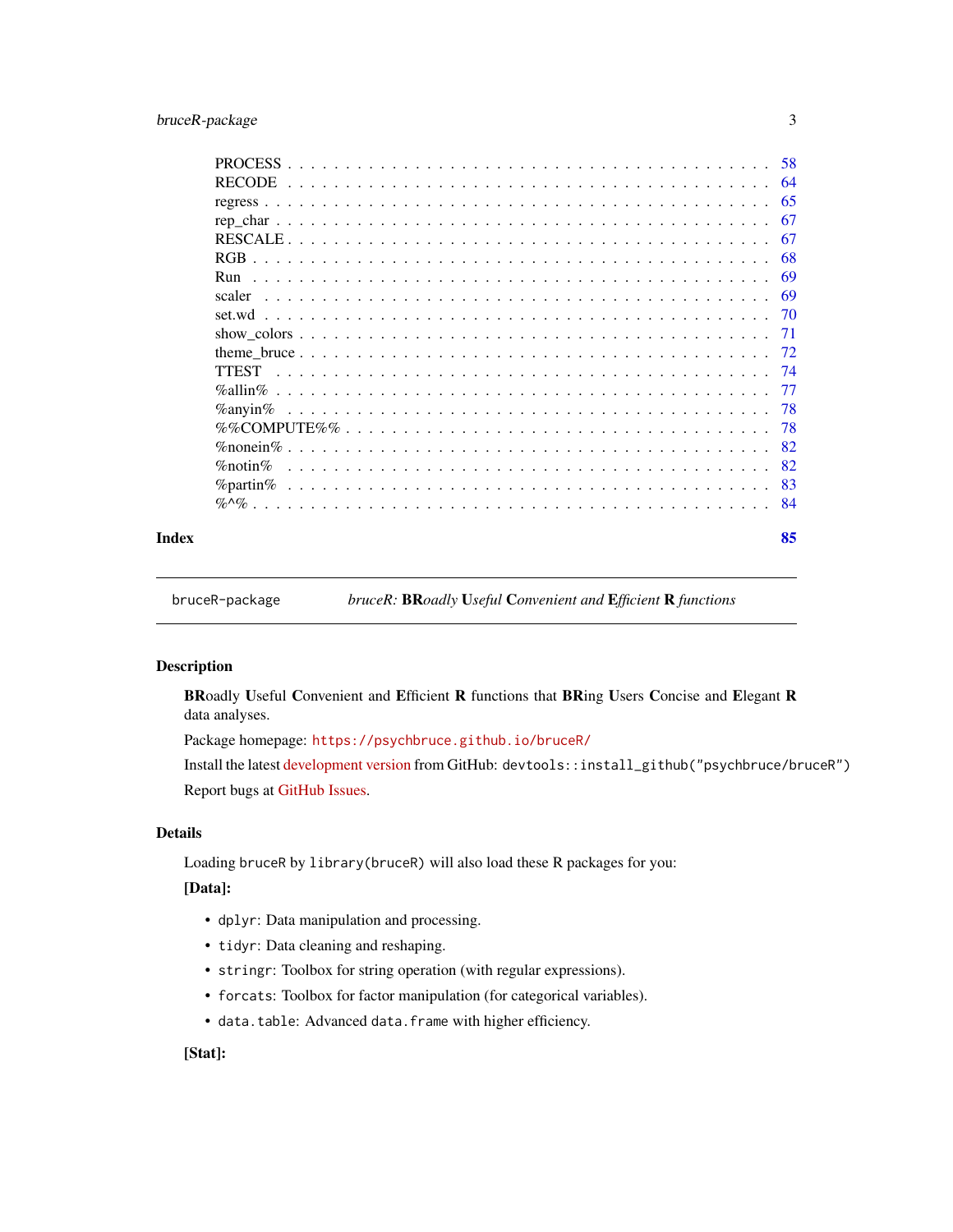- emmeans: Estimates of marginal means and multiple contrasts.
- effectsize: Estimates of effect sizes and standardized parameters.
- performance: Estimates of regression models performance.
- lmerTest: Tests of linear mixed effects models (LMM, also known as HLM and multilevel models).

#### [Plot]:

- ggplot2: Data visualization.
- ggtext: Markdown/HTML rich text format for ggplot2 (geoms and themes).
- cowplot: Advanced toolbox for ggplot2 (arrange multiple plots and add labels).
- see: Advanced toolbox for ggplot2 (geoms, scales, themes, and color palettes).

#### Main Functions in bruceR

```
(1) Basic R Programming set.wd (alias: set_wd)
```
[import](#page-38-1), [export](#page-24-1) [cc](#page-8-1) [pkg\\_depend](#page-53-1), [pkg\\_install\\_suggested](#page-54-1) [formatF](#page-26-1), [formatN](#page-27-1) [print\\_table](#page-55-1) [Print](#page-54-2), [Glue](#page-54-3), [Run](#page-68-1) [%^%](#page-83-1) [%notin%](#page-81-1) [%allin%](#page-76-1), [%anyin%](#page-77-1), [%nonein%](#page-81-2), [%partin%](#page-82-1)

#### (2) Multivariate Computation [add](#page-4-1), [added](#page-4-2)

[.sum](#page-77-2), [.mean](#page-77-2) [SUM](#page-77-2), [MEAN](#page-77-2), [STD](#page-77-2), [MODE](#page-77-2), [COUNT](#page-77-2), [CONSEC](#page-77-2) [RECODE](#page-63-1), [RESCALE](#page-66-1) [LOOKUP](#page-42-1)

(3) Reliability and Factor Analyses [Alpha](#page-7-1)

[EFA](#page-17-1) / [PCA](#page-17-2) **[CFA](#page-11-1)** 

(4) Descriptive Statistics and Correlation Analyses [Describe](#page-14-1)

[Freq](#page-29-1) [Corr](#page-12-1) [cor\\_diff](#page-14-2)

(5) T-Test, Multi-Factor ANOVA, Simple-Effect Analysis, and Post-Hoc Multiple Comparison [TTEST](#page-73-1)

**[MANOVA](#page-44-1)** 

[EMMEANS](#page-20-1)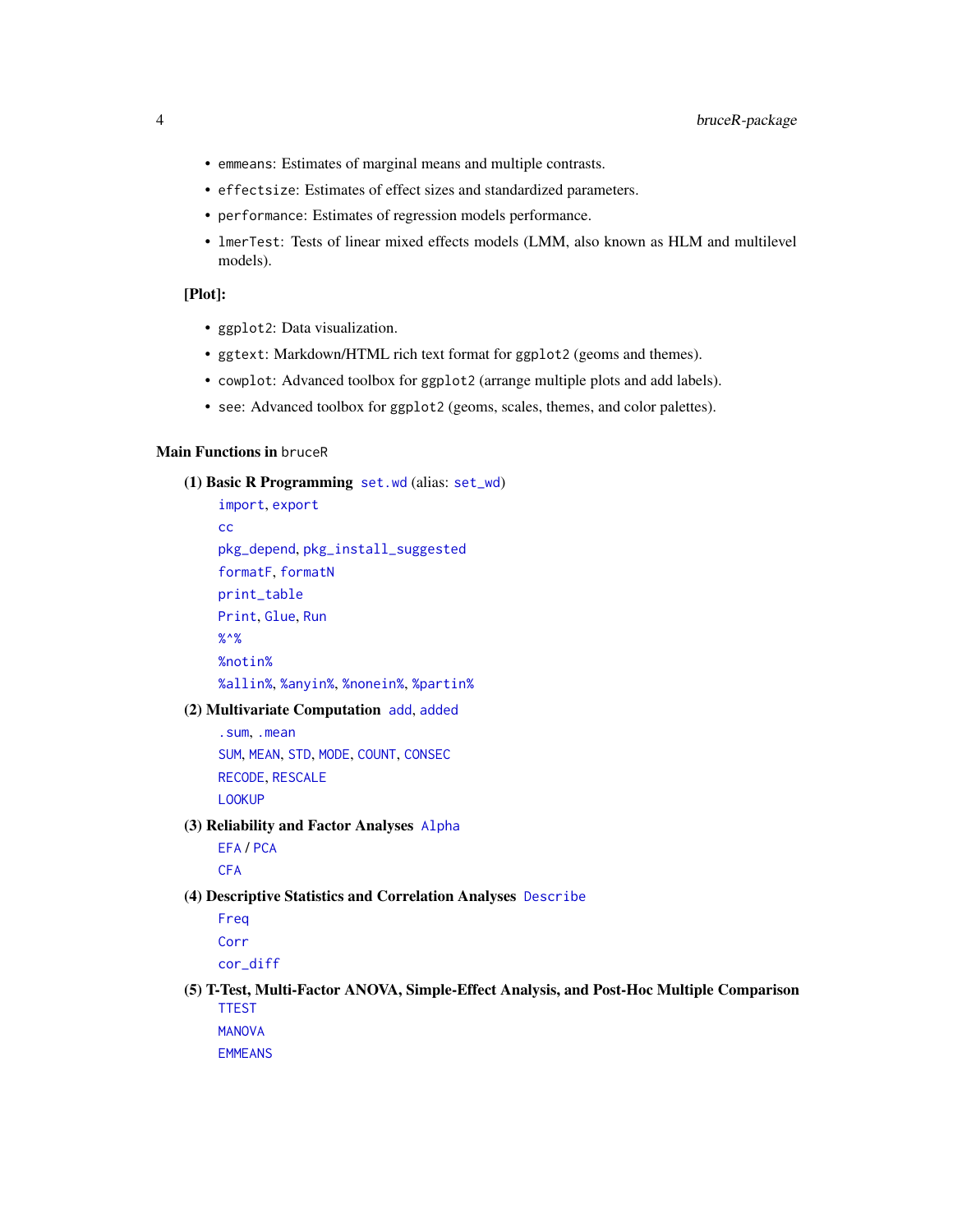<span id="page-4-0"></span>add 5 and 5 and 5 and 5 and 5 and 5 and 5 and 5 and 5 and 5 and 5 and 5 and 5 and 5 and 5 and 5 and 5 and 5 and 5 and 5 and 5 and 5 and 5 and 5 and 5 and 5 and 5 and 5 and 5 and 5 and 5 and 5 and 5 and 5 and 5 and 5 and 5

# (6) Tidy Report of Regression Models [model\\_summary](#page-49-1)

[lavaan\\_summary](#page-40-1) [GLM\\_summary](#page-30-1) [HLM\\_summary](#page-37-1) [HLM\\_ICC\\_rWG](#page-35-1) [regress](#page-64-1)

# (7) Mediation and Moderation Analyses [PROCESS](#page-57-1)

[med\\_summary](#page-48-1)

# (8) Additional Toolbox for Statistics and Graphics [grand\\_mean\\_center](#page-31-1)

[group\\_mean\\_center](#page-34-1) [ccf\\_plot](#page-9-1) [granger\\_test](#page-33-1) [granger\\_causality](#page-32-1) [theme\\_bruce](#page-71-1) [show\\_colors](#page-70-1)

# Author(s)

[Han-Wu-Shuang \(Bruce\) Bao](https://psychbruce.github.io)

<span id="page-4-1"></span>

add *Create, modify, and delete variables.*

#### <span id="page-4-2"></span>Description

Enhanced functions to create, modify, and/or delete variables. The functions combine the advantages of [within](#page-0-0) (base), [mutate](#page-0-0) (dplyr), [transmute](#page-0-0) (dplyr), and [:=](#page-0-0) (data.table). See examples below for the usage and convenience.

#### Usage

```
add(data, expr, when, by, drop = FALSE)
```

```
added(data, expr, when, by, drop = FALSE)
```
# Arguments

| data | A data.table (preferred).                                                            |
|------|--------------------------------------------------------------------------------------|
| expr | R expression(s) enclosed in $\{ \dots \}$ to compute variables.                      |
|      | Passing to data. table: $DT[$ , $\cdot := \text{exp}(x)$ , ]                         |
|      | Execute each line of expression in $\{ \dots \}$ one by one, such that newly created |
|      | variables are available immediately. This is an advantage of mutate and has          |
|      | been implemented here for data. table.                                               |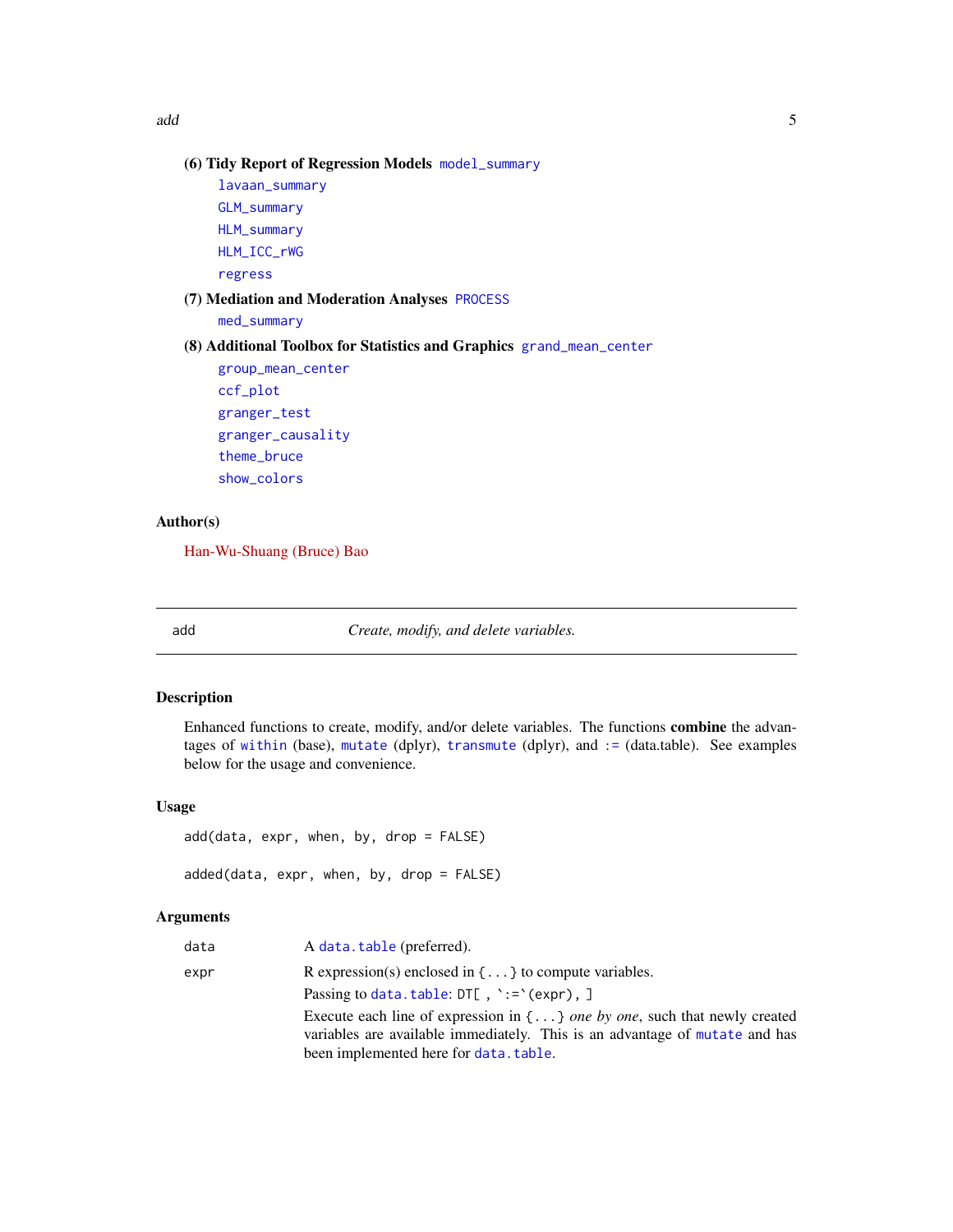| when | [Optional] Compute for which rows or rows meeting what condition(s)?                                     |
|------|----------------------------------------------------------------------------------------------------------|
|      | Passing to data.table: DT[when,,]                                                                        |
| bν   | [Optional] Compute by what $group(s)$ ?                                                                  |
|      | Passing to data.table: DT[,, by]                                                                         |
| drop | Drop existing variables and return only new variables? Default is FALSE, which<br>returns all variables. |

# Value

add() returns a new [data.table](#page-0-0), with the raw data unchanged. added() returns nothing and has already changed the raw data.

#### Functions

• add: Return the *new data*. You need to assign the new data to an object:

data =  $add(data, \{... \})$ 

• added: Return nothing and *change the raw data immediately*. NO need to assign the new data:

```
added(data, {...})
```
# Examples

```
## ====== Usage 1: add() ====== ##
d = as.data.table(within.1)
d$XYZ = 1:8d
# add() does not change the raw data:
add(d, {B = 1; C = 2})d
# new data should be assigned to an object:
d = d %>% add({
 ID = str_extract(ID, "\\d") # modify a variable
 XYZ = NULL # delete a variable
 A = .mean("A", 1:4) # create a new variable
 B = A * 4 # new variable is immediately available
 C = 1 # never need , /; at the end of any line
})
d
## ====== Usage 2: added() ====== ##
d = as.data.table(within.1)
d$XYZ = 1:8
```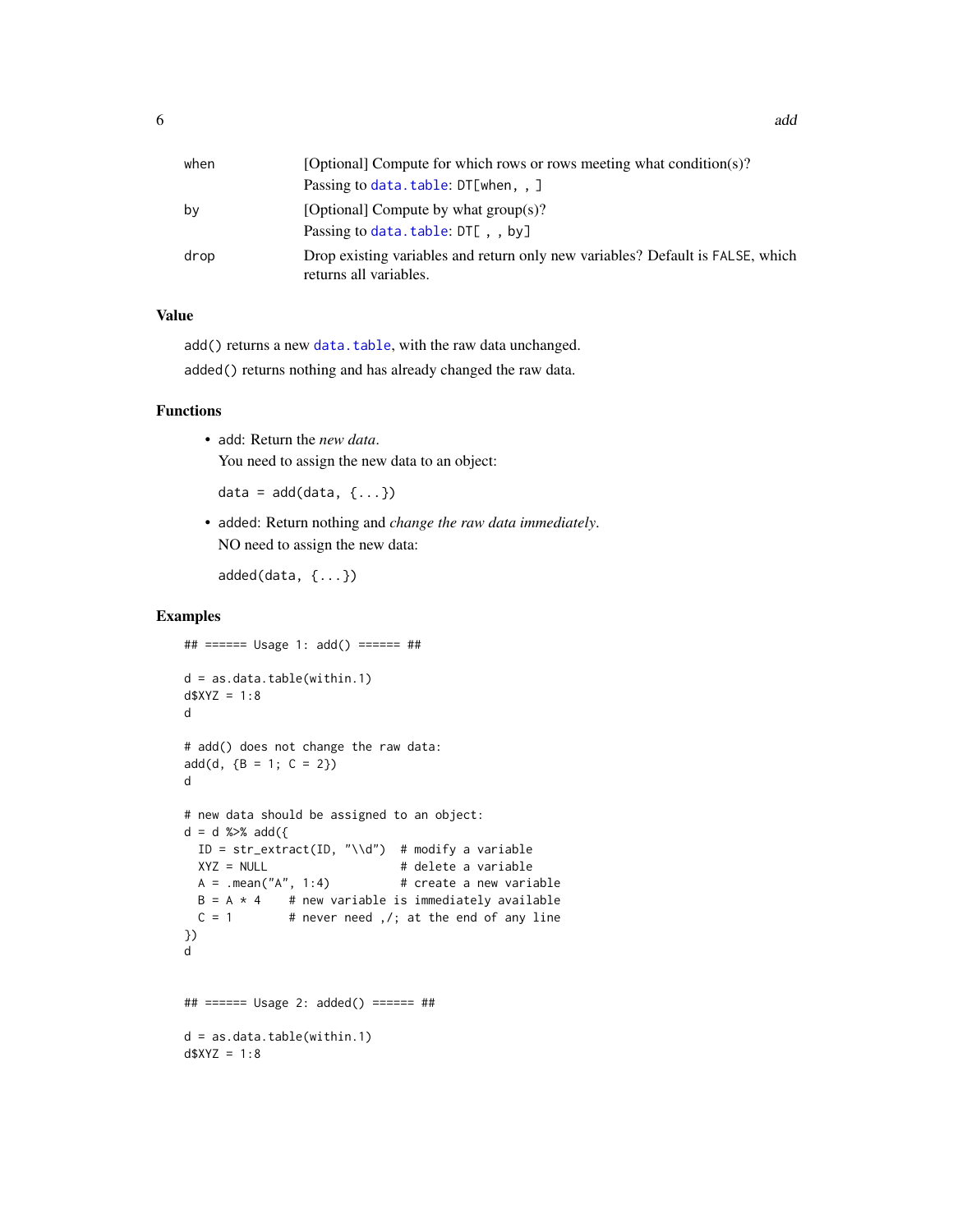#### add ann an Dùbhlachadh ann an Dùbhlachadh ann an Dùbhlachadh ann an 2007. Tha an Dùbhlachadh ann an 2007 an 10

```
d
# added() has already changed the raw data:
added(d, {B = 1; C = 2})d
# raw data has already become the new data:
added(d, {
 ID = str\_extract(ID, "\\d")XYZ = NULLA = .mean("A", 1:4)B = A * 4C = 1})
d
## ====== Using `when` and `by` ====== ##
d = as.data.table(between.2)
d
added(d, \{SCORE2 = SCORE - mean(SCORE)\},A == 1 & B %in% 1:2, # 'when': for what conditions
     by=B) # `by`: by what groups
d
na.omit(d)
## ====== Return Only New Variables ====== ##
newvars = add(within.1, {ID = str\_extract(ID, "\\d")A = .mean("A", 1:4)}, drop=TRUE)
newvars
## ====== Better Than `base::within()` ====== ##
d = as.data.table(within.1)
# wrong order: C B A
within(d, {
A = 4B = A + 1C = 6})
# correct order: A B C
add(d, {
 A = 4B = A + 1
```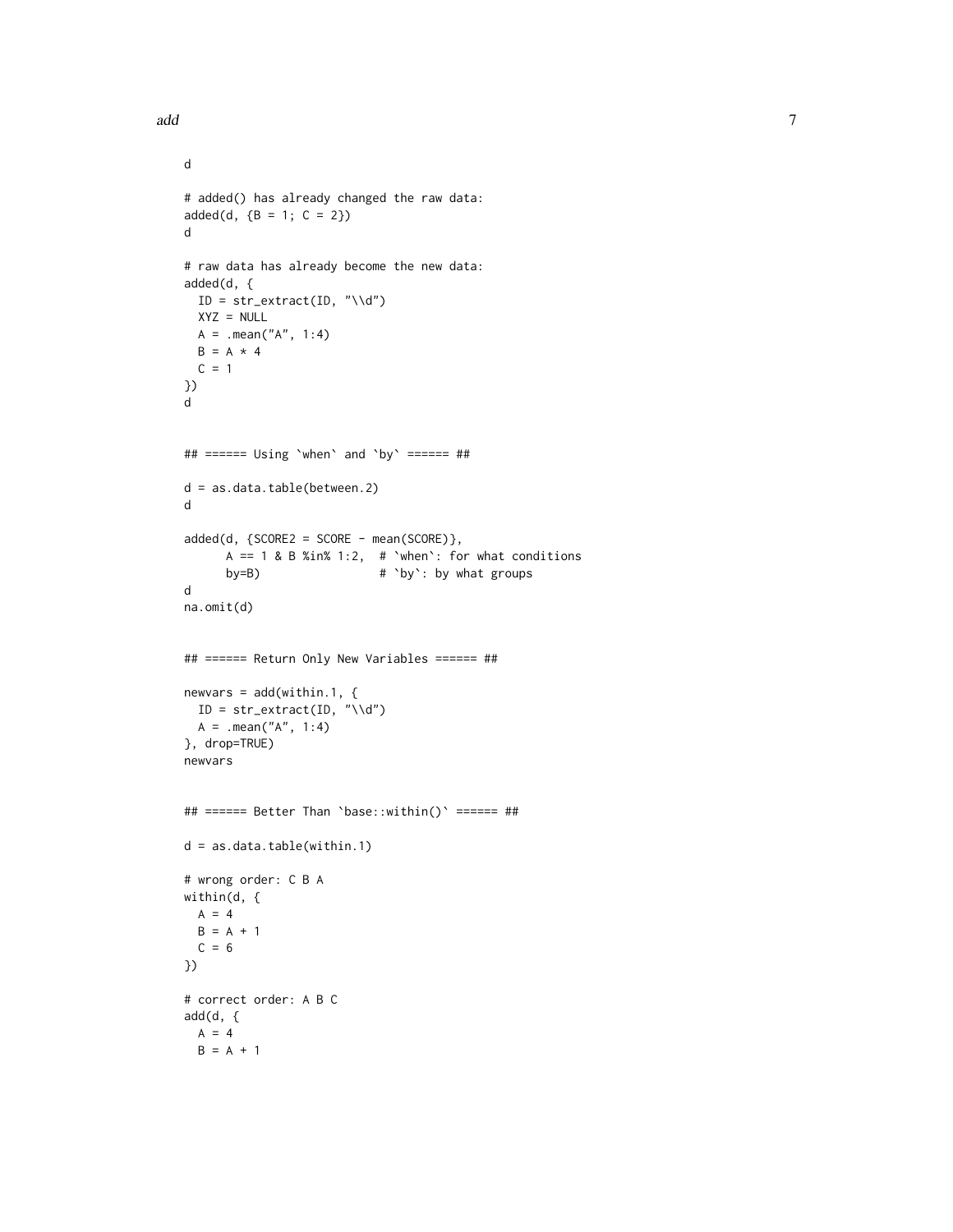$C = 6$ })

<span id="page-7-1"></span>Alpha *Reliability analysis (Cronbach's* α *and McDonald's* ω*).*

# Description

An extension of [psych::alpha\(\)](#page-0-0) and [psych::omega\(\)](#page-0-0), reporting (1) scale statistics (Cronbach's  $\alpha$  and McDonald's  $\omega$ ) and (2) item statistics (item-rest correlation [i.e., corrected item-total correlation] and Cronbach's  $\alpha$  if item deleted).

Three options to specify variables:

- 1. var + items: common and unique parts of variable names (suggested).
- 2. vars: a character vector of variable names (suggested).
- 3. varrange: starting and stopping positions of variables (NOT suggested).

### Usage

```
Alpha(
  data,
  var,
  items,
  vars = NULL,
  varrange = NULL,
  rev = NULL,
  digits = 3,
  nsmall = digits
)
```
# Arguments

| data           | Data frame.                                                                                                                                                                                                                                      |
|----------------|--------------------------------------------------------------------------------------------------------------------------------------------------------------------------------------------------------------------------------------------------|
| var            | [Option 1] The common part across the variables. e.g., "RSES"                                                                                                                                                                                    |
| items          | <b>[Option 1]</b> The unique part across the variables. e.g., 1:10                                                                                                                                                                               |
| vars           | <b>[Option 2]</b> A character vector specifying the variables. e.g., $c("X1", "X2",$<br>"X3", "X4", "X5")                                                                                                                                        |
| varrange       | <b>[Option 3]</b> A character string specifying the positions ("starting: stopping") of<br>variables. e.g., "A1:E5"                                                                                                                              |
| rev            | [Optional] Variables that need to be reversed. It can be (1) a character vector<br>specifying the reverse-scoring variables (recommended), or (2) a numeric vector<br>specifying the item number of reverse-scoring variables (not recommended). |
| digits, nsmall | Number of decimal places of output. Default is 3.                                                                                                                                                                                                |

<span id="page-7-0"></span>8 Alpha and the contract of the contract of the contract of the contract of the contract of the contract of the contract of the contract of the contract of the contract of the contract of the contract of the contract of th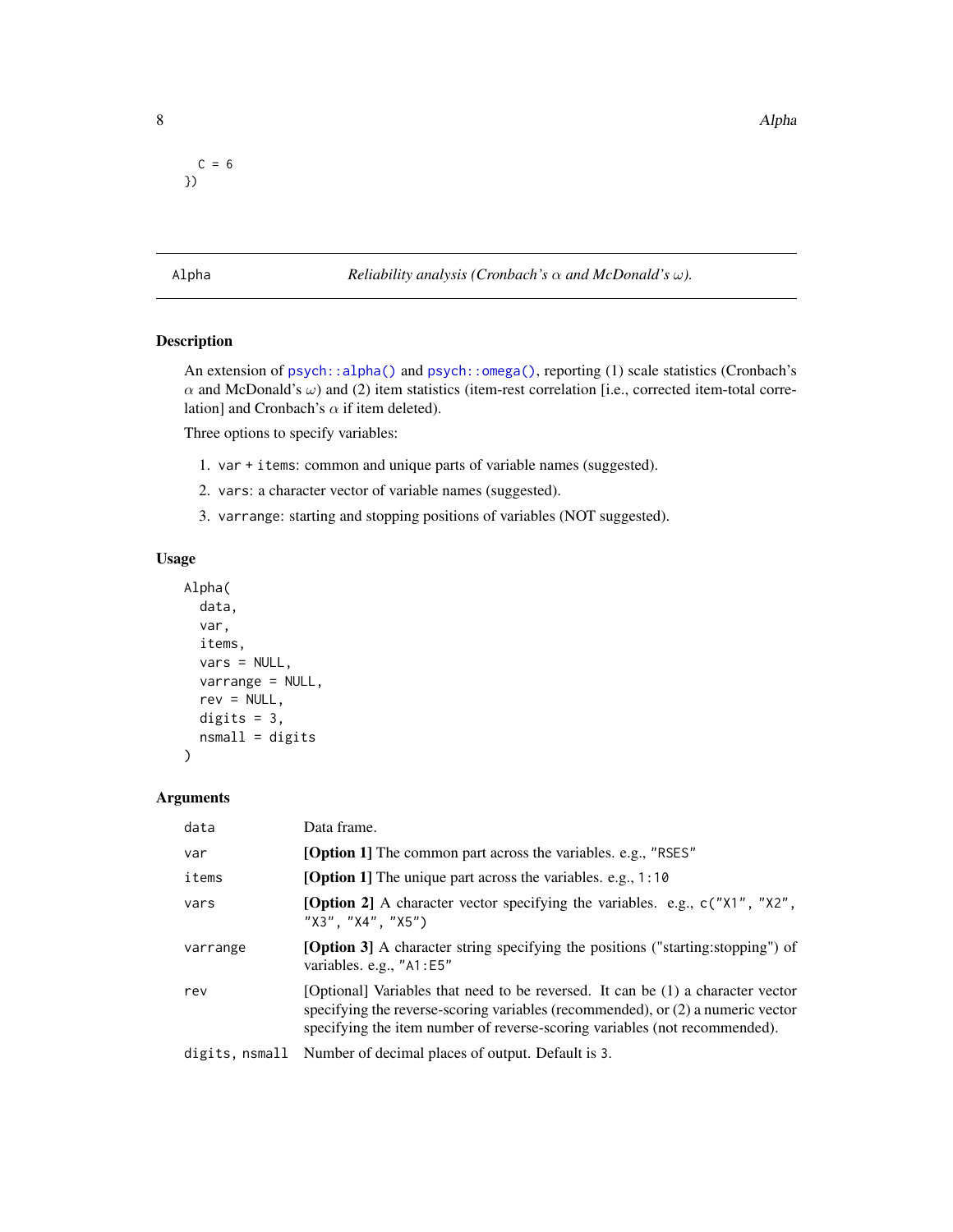# <span id="page-8-0"></span>Value

A list of results obtained from [psych::alpha\(\)](#page-0-0) and [psych::omega\(\)](#page-0-0).

# See Also

[MEAN](#page-77-2), [EFA](#page-17-1), [CFA](#page-11-1)

# Examples

```
# ?psych::bfi
data = psych::bfi
Alpha(data, "E", 1:5) # "E1" & "E2" should be reversed
Alpha(data, "E", 1:5, rev=1:2) # correct
Alpha(data, "E", 1:5, rev=cc("E1, E2")) # also correct
Alpha(data, vars=cc("E1, E2, E3, E4, E5"), rev=cc("E1, E2"))
Alpha(data, varrange="E1:E5", rev=cc("E1, E2"))
# using dplyr::select()
data %>% select(E1, E2, E3, E4, E5) %>%
 Alpha(vars=names(.), rev=cc("E1, E2"))
```
<span id="page-8-1"></span>

cc *Split up a string (with separators) into a character vector.*

### Description

Split up a string (with separators) into a character vector (whitespace around separator is trimmed).

# Usage

 $cc(\ldots, sep = "auto", trim = TRUE)$ 

#### Arguments

| $\ddotsc$ | Character string(s).                                                 |
|-----------|----------------------------------------------------------------------|
| sep       | Pattern for separation. Default is "auto": , ; $ \n\ \n\ \n\$ t      |
| trim      | Remove white space from start and end of string(s)? Default is TRUE. |

#### Value

Character vector.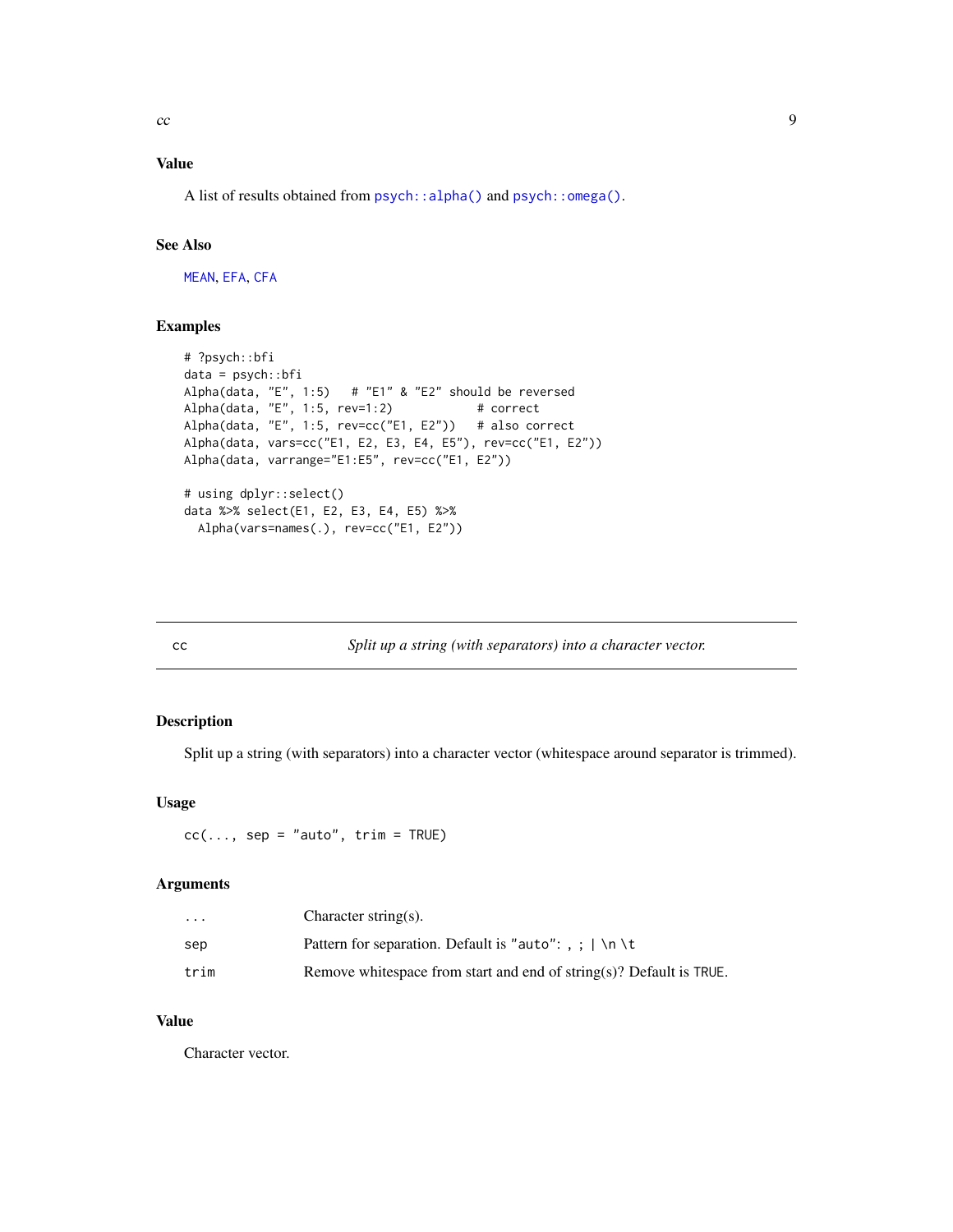# Examples

```
cc("a,b,c,d,e")
cc(" a , b , c , d , e")cc(" a , b , c , d , e ", trim=FALSE)
cc("1, 2, 3, 4, 5")
cc("A 1 , B 2 ; C 3 | D 4 \t E 5")
cc("A, B, C",
   " D | E ",
  c("F", "G")cc("
American
British
Chinese
")
```
<span id="page-9-1"></span>ccf\_plot *Cross-correlation analysis.*

#### Description

Plot the results of cross-correlation analysis using ggplot2 (rather than R base plot) for more flexible modification of the plot.

# Usage

```
ccf_plot(
  formula,
  data,
  lag.max = 30,sig. level = 0.05,
  xbreaks = seq(-100, 100, 10),
 ybreaks = seq(-1, 1, 0.2),
  ylim = NULL,
  alpha.ns = 1,
  pos.color = "black",
 neg.color = "black",
  ci.color = "blue",
  title = NULL,
  subtitle = NULL,
 xlab = "Lag",
 ylab = "Cross-Correlation"
\mathcal{E}
```
<span id="page-9-0"></span>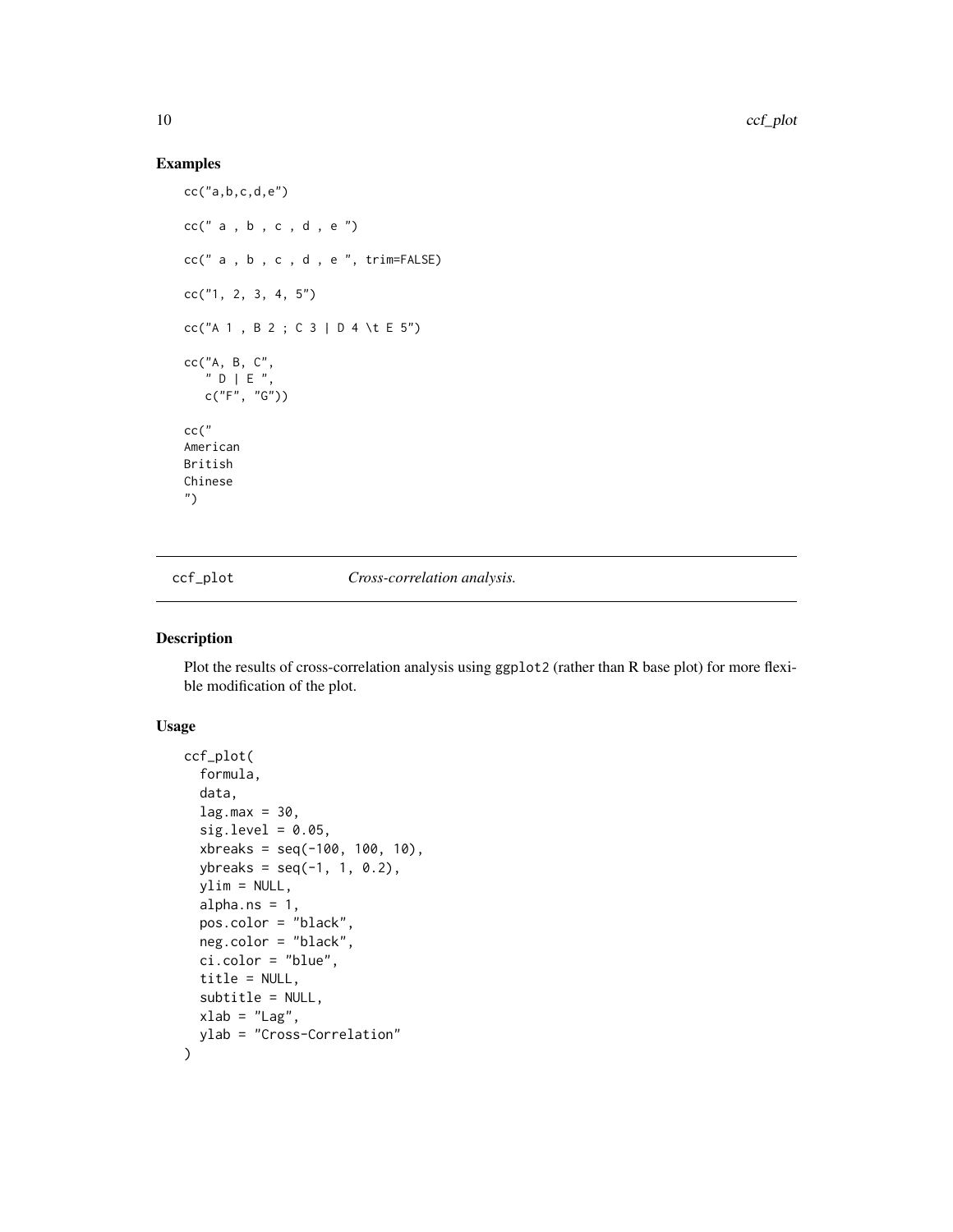#### ccf\_plot 11

# Arguments

| formula   | Model formula like $y \sim x$ .                                                                                                       |
|-----------|---------------------------------------------------------------------------------------------------------------------------------------|
| data      | Data frame.                                                                                                                           |
| lag.max   | Maximum time lag. Default is 30.                                                                                                      |
| sig.level | Significance level. Default is 0.05.                                                                                                  |
| xbreaks   | X-axis breaks.                                                                                                                        |
| ybreaks   | Y-axis breaks.                                                                                                                        |
| ylim      | Y-axis limits. Default is NULL to automatically estimate.                                                                             |
| alpha.ns  | Color transparency (opacity: $0\nu$ 1) for non-significant values. Default is 1 for no<br>transparency ( <i>i.e.</i> , opaque color). |
| pos.color | Color for positive values. Default is "black".                                                                                        |
| neg.color | Color for negative values. Default is "black".                                                                                        |
| ci.color  | Color for upper and lower bounds of significant values. Default is "blue".                                                            |
| title     | Plot title. Default is an illustration of the formula.                                                                                |
| subtitle  | Plot subtitle.                                                                                                                        |
| xlab      | X-axis title. Default is "Lag".                                                                                                       |
| ylab      | Y-axis title. Default is "Cross-Correlation".                                                                                         |

# Details

Significant correlations with *negative time lags* suggest shifts in a predictor *precede* shifts in an outcome.

# Value

A gg object, which you can further modify using ggplot2 syntax and save using ggsave().

# See Also

[granger\\_test](#page-33-1)

# Examples

```
# resemble the default plot output by 'ccf()'
p1 = ccf_plot(chicken ~ egg, data=lmtest::ChickEgg)
```

```
# a more colorful plot
p2 = ccf_plot(chicken ~ egg, data=lmtest::ChickEgg, alpha.ns=0.3,
             pos.color="#CD201F",
             neg.color="#21759B",
             ci.color="black")
```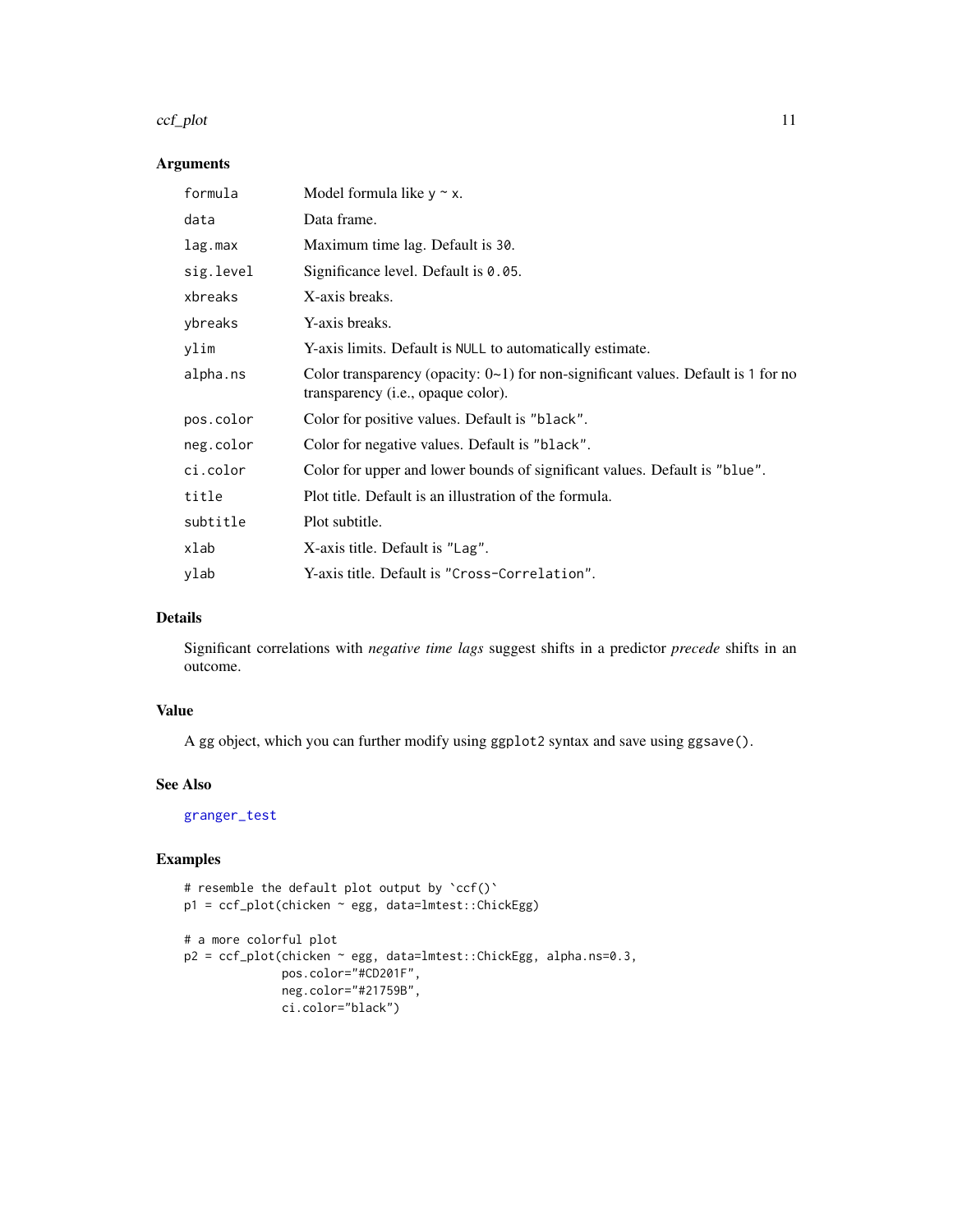# <span id="page-11-1"></span><span id="page-11-0"></span>Description

An extension of lavaan:: cfa().

# Usage

```
CFA(
  data,
  model = "A = \alpha a[1:5]; B = \alpha b[c(1,3,5)]; C = \alpha c1 + c2 + c3",
  estimator = "ML",
  highorder = ",
  orthogonal = FALSE,
  missing = "listwise",
  digits = 3,
  nsmall = digits,
  file = NULL
)
```
# Arguments

| data           | Data frame.                                                                                                                                   |
|----------------|-----------------------------------------------------------------------------------------------------------------------------------------------|
| model          | Model formula. See examples.                                                                                                                  |
| estimator      | The estimator to be used (for details, see lavaan options). Default is "ML". Can<br>be one of the following:                                  |
|                | "ML" Maximum Likelihood (can be extended to "MLM", "MLMV", "MLMVS", "MLF",<br>or "MLR" for robust standard errors and robust test statistics) |
|                | "GLS" Generalized Least Squares                                                                                                               |
|                | "WLS" Weighted Least Squares                                                                                                                  |
|                | "ULS" Unweighted Least Squares                                                                                                                |
|                | "DWLS" Diagonally Weighted Least Squares                                                                                                      |
|                | "DLS" Distributionally-weighted Least Squares                                                                                                 |
| highorder      | High-order factor. Default is "".                                                                                                             |
| orthogonal     | Default is FALSE. If TRUE, all covariances among latent variables are set to zero.                                                            |
| missing        | Default is "listwise". Alternative is "fiml" ("Full Information Maximum<br>Likelihood").                                                      |
| digits, nsmall | Number of decimal places of output. Default is 3.                                                                                             |
| file           | File name of MS Word (.doc).                                                                                                                  |

# Value

A list of results returned by [lavaan::cfa\(\)](#page-0-0).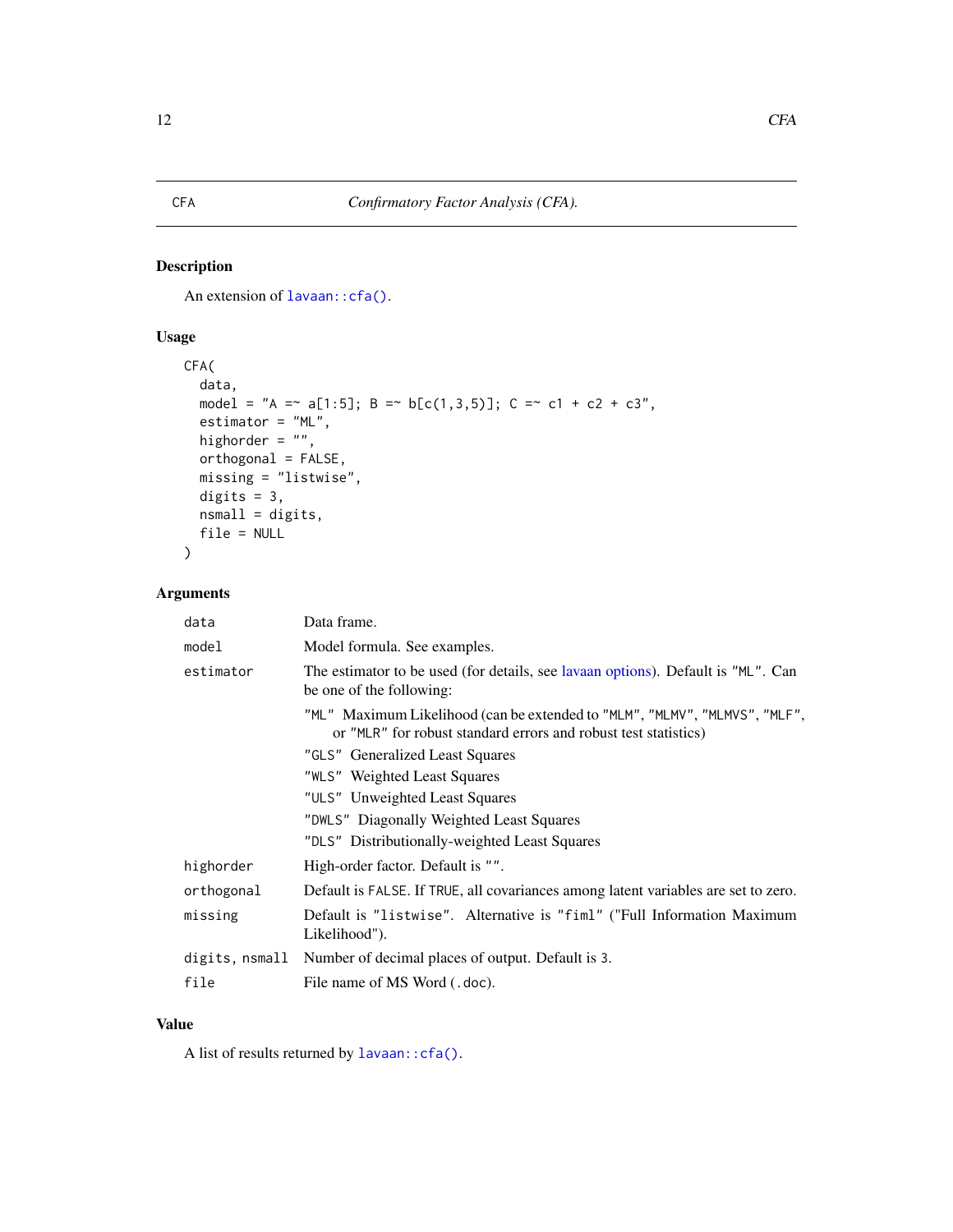<span id="page-12-0"></span> $Corr$  13

# See Also

[Alpha](#page-7-1), [EFA](#page-17-1), [lavaan\\_summary](#page-40-1)

# Examples

```
data.cfa=lavaan::HolzingerSwineford1939
CFA(data.cfa, "Visual = x[1:3]; Textual = x[c(4,5,6)]; Speed = x7 + x8 + x9")CFA(data.cfa, model="
   Visual =~x[1:3]Textual =\sim x[c(4,5,6)]
   Speed = x7 + x8 + x9", highorder="Ability")
data.bfi = na.omit(psych::bfi)
CFA(data.bfi, "E =~ E[1:5]; A =~ A[1:5]; C =~ C[1:5]; N =~ N[1:5]; O =~ O[1:5]")
```
# <span id="page-12-1"></span>Corr *Correlation analysis.*

# Description

Correlation analysis.

#### Usage

```
Corr(
  data,
  method = "pearson",
  p.adjust = "none",
  all.as.numeric = TRUE,
  digits = 2,
  nsmall = digits,
  file = NULL,
  plot = TRUE,
  plot.range = c(-1, 1),
 plot.palette = NULL,
 plot.color.levels = 201,
 plot.file = NULL,
  plot.width = 8,plot.height = 6,
 plot.dpi = 500
\mathcal{E}
```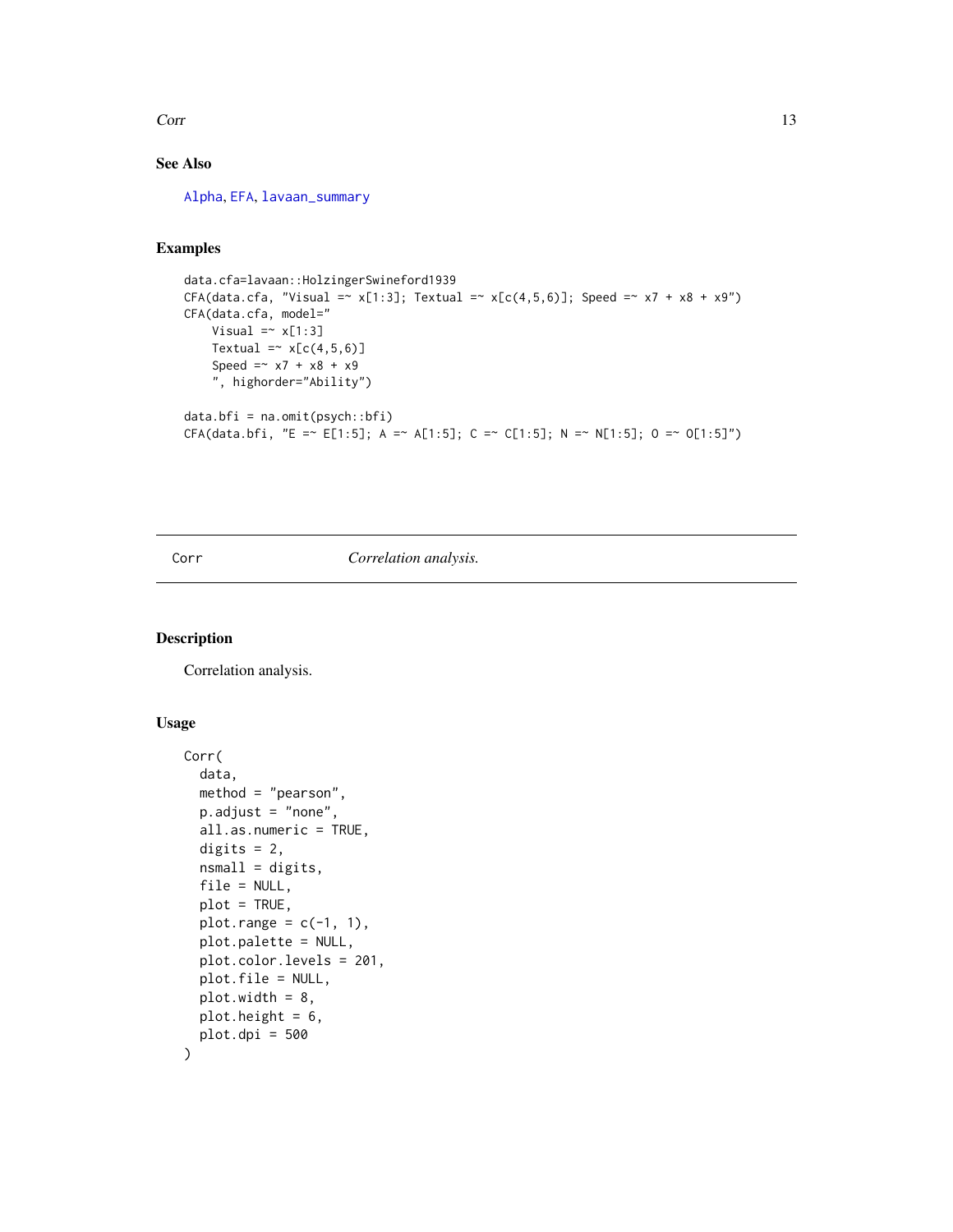# Arguments

| Data frame.                                                                                                                       |
|-----------------------------------------------------------------------------------------------------------------------------------|
| "pearson" (default), "spearman", or "kendall".                                                                                    |
| Adjustment of $p$ values for multiple tests: "none", "fdr", "holm", "bonferroni",<br>For details, see stats:: $p$ . adjust().     |
| all. as numeric TRUE (default) or FALSE. Transform all variables into numeric (continuous).                                       |
| Number of decimal places of output. Default is 2.                                                                                 |
| File name of MS Word (.doc).                                                                                                      |
| TRUE (default) or FALSE. Plot the correlation matrix.                                                                             |
| Range of correlation coefficients for plot. Default is $c(-1, 1)$ .                                                               |
| Color gradient for plot. Default is c("#B52127", "white", "#2171B5"). You<br>may also set it to, e.g., c("red", "white", "blue"). |
| plot.color.levels                                                                                                                 |
| Default is 201.                                                                                                                   |
| NULL (default, plot in RStudio) or a file name ("xxx.png").                                                                       |
| Width (in "inch") of the saved plot. Default is 8.                                                                                |
| Height (in "inch") of the saved plot. Default is 6.                                                                               |
| DPI (dots per inch) of the saved plot. Default is 500.                                                                            |
|                                                                                                                                   |

# Value

Invisibly return the correlation results obtained from [psych::corr.test\(\)](#page-0-0).

#### See Also

[Describe](#page-14-1)

# Examples

```
Corr(airquality)
Corr(airquality, p.adjust="bonferroni")
d = as.data.table(psych::bfi)
added(d, {
  gender = as.factor(gender)
  education = as.factor(education)
 E = .mean("E", 1:5, rev=c(1,2), range=1:6)A = .mean("A", 1:5, rev=1, range=1:6)
  C = .mean("C", 1:5, rev=c(4,5), range=1:6)N = .mean("N", 1:5, range=1:6)0 = .mean("0", 1:5, rev=c(2,5), range=1:6)})
Corr(d[, .(age, gender, education, E, A, C, N, O)])
```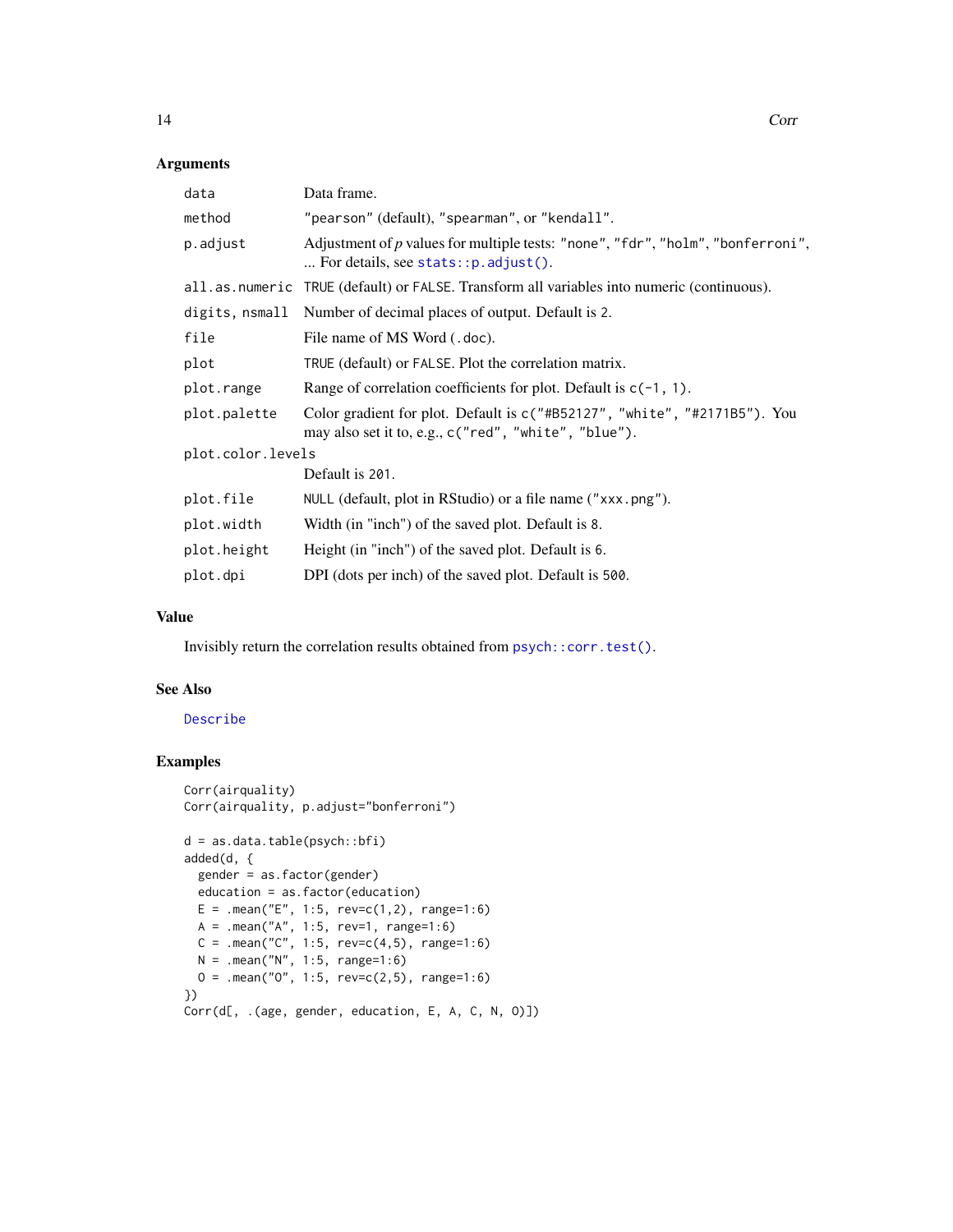<span id="page-14-2"></span><span id="page-14-0"></span>

# Description

Test the difference between two correlations.

# Usage

 $cor\_diff(r1, n1, r2, n2, n = NULL, rcov = NULL)$ 

# Arguments

| r1, r2    | Correlation coefficients (Pearson's $r$ ).     |
|-----------|------------------------------------------------|
| n, n1, n2 | Sample sizes.                                  |
| rcov      | [Optional] Only for nonindependent <i>rs</i> : |
|           | r1 is $r(X, Y)$ ,                              |
|           | r2 is $r(X,Z)$ ,                               |
|           | then, as Y and Z are also correlated,          |
|           | we should also consider $rcov: r(Y,Z)$         |

#### Value

Invisibly return the *p* value.

# Examples

```
# two independent rs (X~Y vs. Z~W)
cor_diff(r1=0.20, n1=100, r2=0.45, n2=100)
# two nonindependent rs (X~Y vs. X~Z, with Y and Z also correlated [rcov])
cor_diff(r1=0.20, r2=0.45, n=100, rcov=0.80)
```
<span id="page-14-1"></span>Describe *Descriptive statistics.*

# Description

Descriptive statistics.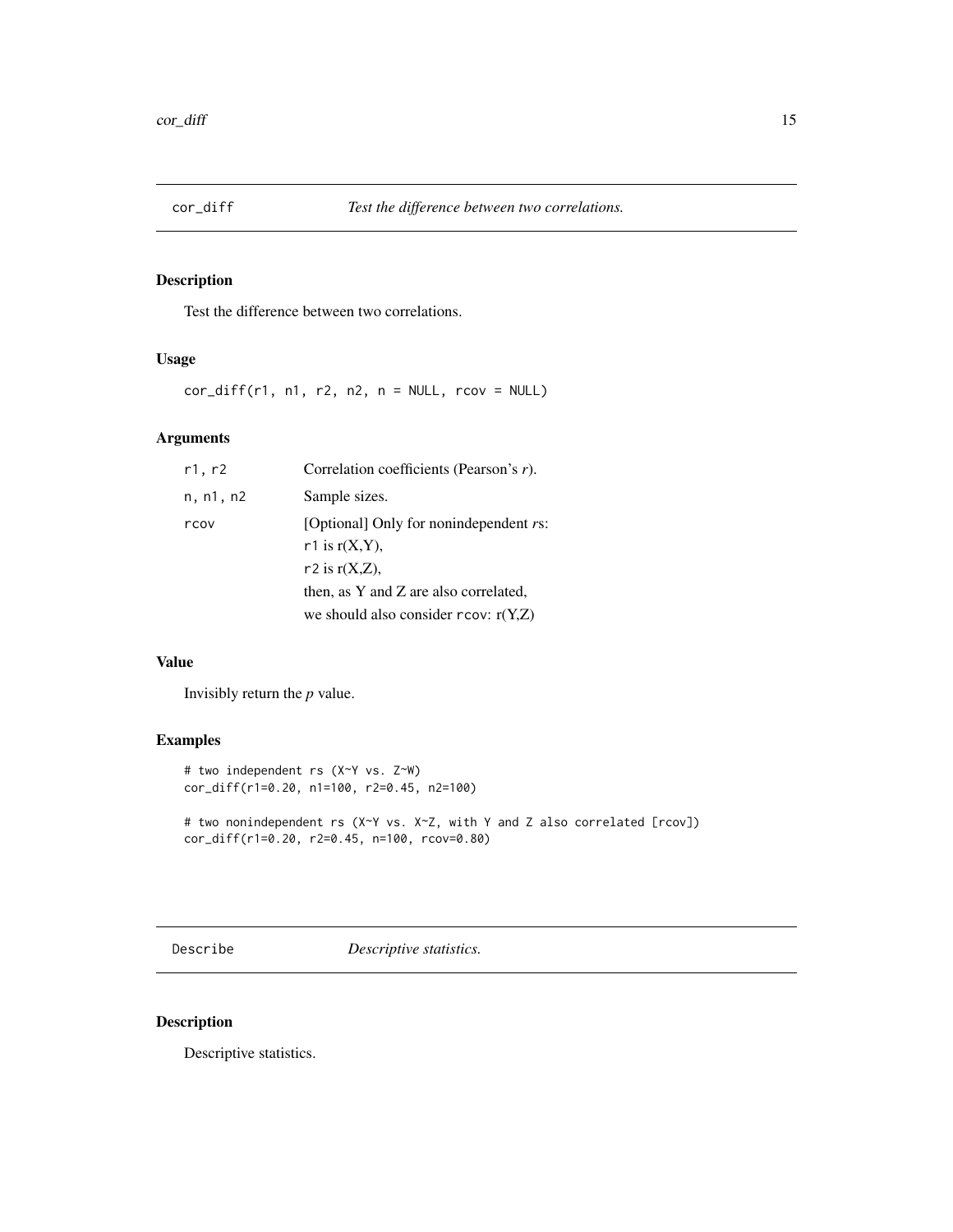# Usage

```
Describe(
 data,
 all.as.numeric = TRUE,
 digits = 2,
 nsmall = digits,file = NULL,
 plot = FALSE,
 upper.triangle = FALSE,
 upper.smooth = "none",
 plot.file = NULL,
 plot.width = 8,
 plot.height = 6,
 plot.dpi = 500
)
```
# Arguments

| data         | Data frame or numeric vector.                                                                                                 |
|--------------|-------------------------------------------------------------------------------------------------------------------------------|
|              | all.as.numeric TRUE (default) or FALSE. Transform all variables into numeric (continuous).                                    |
|              | digits, nsmall Number of decimal places of output. Default is 2.                                                              |
| file         | File name of MS Word (.doc).                                                                                                  |
| plot         | TRUE or FALSE (default). Visualize the descriptive statistics using $GGally$ : : ggpairs().                                   |
|              | upper. triangle TRUE or FALSE (default). Add (scatter) plots to upper triangle (time consuming<br>when sample size is large). |
| upper.smooth | "none" (default), "1m", or "loess". Add fitting lines to scatter plots (if any).                                              |
| plot.file    | NULL (default, plot in RStudio) or a file name ("xxx.png").                                                                   |
| plot.width   | Width (in "inch") of the saved plot. Default is 8.                                                                            |
| plot.height  | Height (in "inch") of the saved plot. Default is 6.                                                                           |
| plot.dpi     | DPI (dots per inch) of the saved plot. Default is 500.                                                                        |

#### Value

Invisibly return a list consisting of (1) a data frame of descriptive statistics and (2) a ggplot2 object if users set plot=TRUE.

#### See Also

[Corr](#page-12-1)

# Examples

```
set.seed(1)
Describe(rnorm(1000000), plot=TRUE)
```
Describe(airquality)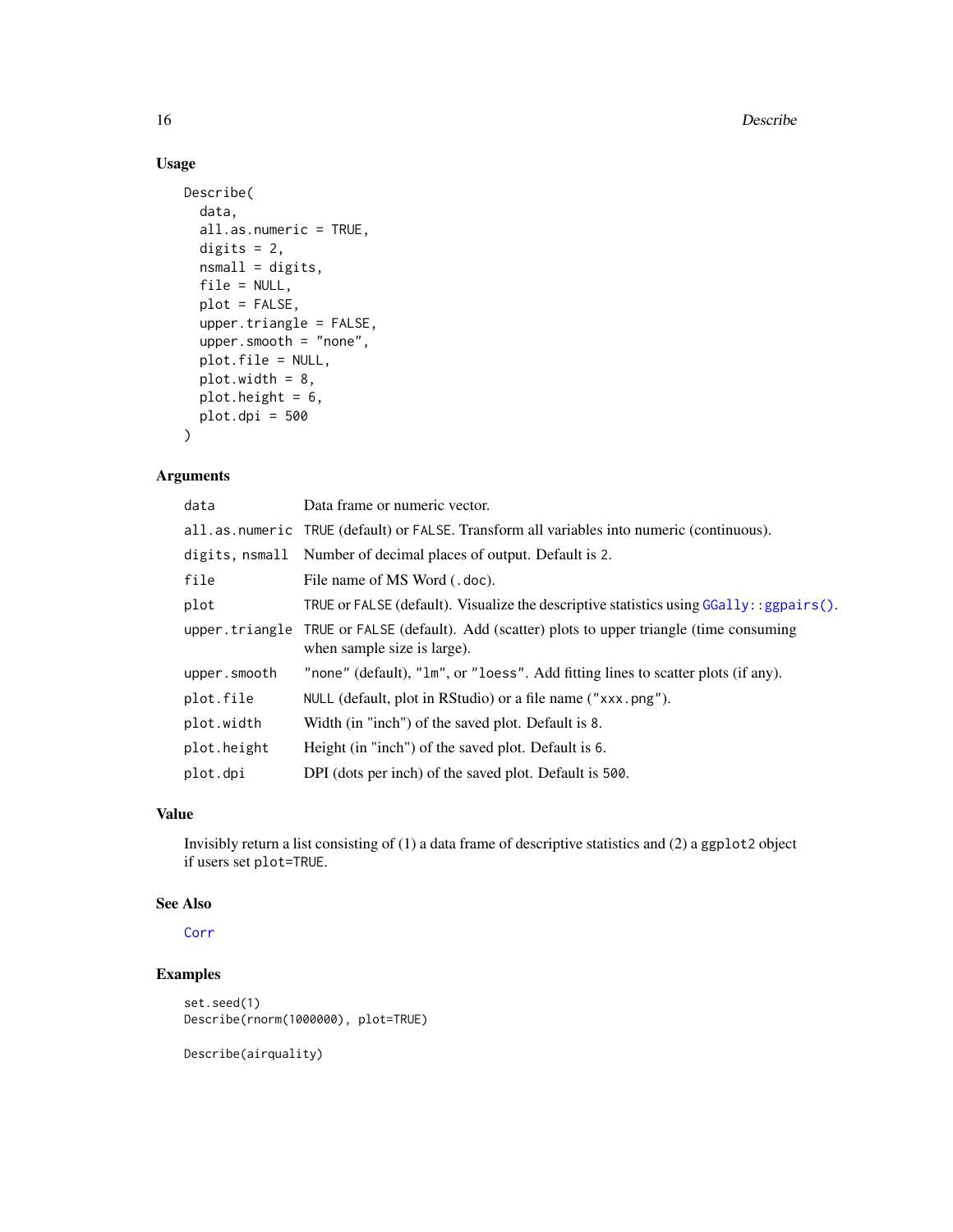#### <span id="page-16-0"></span>dtime the contract of the contract of the contract of the contract of the contract of the contract of the contract of the contract of the contract of the contract of the contract of the contract of the contract of the cont

```
Describe(airquality, plot=TRUE, upper.triangle=TRUE, upper.smooth="lm")
# ?psych::bfi
Describe(psych::bfi[c("age", "gender", "education")])
d = as.data.table(psych::bfi)
added(d, {
  gender = as.factor(gender)
  education = as.factor(education)
  E = .mean("E", 1:5, rev=c(1,2), range=1:6)
  A = .mean("A", 1:5, rev=1, range=1:6)C = .mean("C", 1:5, rev=c(4,5), range=1:6)N = .mean("N", 1:5, range=1:6)0 = .mean("0", 1:5, rev=c(2,5), range=1:6)})
Describe(d[, .(age, gender, education)], plot=TRUE, all.as.numeric=FALSE)
Describe(d[, .(age, gender, education, E, A, C, N, O)], plot=TRUE)
```
dtime *Timer (compute time difference).*

#### Description

Timer (compute time difference).

# Usage

```
dtime(t0, unit = "secs", digits = 0, nsmall = digits)
```
# Arguments

| t0   | Time at the beginning.                                                           |
|------|----------------------------------------------------------------------------------|
| unit | Options: "auto", "secs", "mins", "hours", "days", "weeks". Default is<br>"secs". |
|      | digits, nsmall Number of decimal places of output. Default is 0.                 |

#### Value

A character string of time difference.

### Examples

```
## Not run:
t0 = Sys.time()dtime(t0)
```
## End(Not run)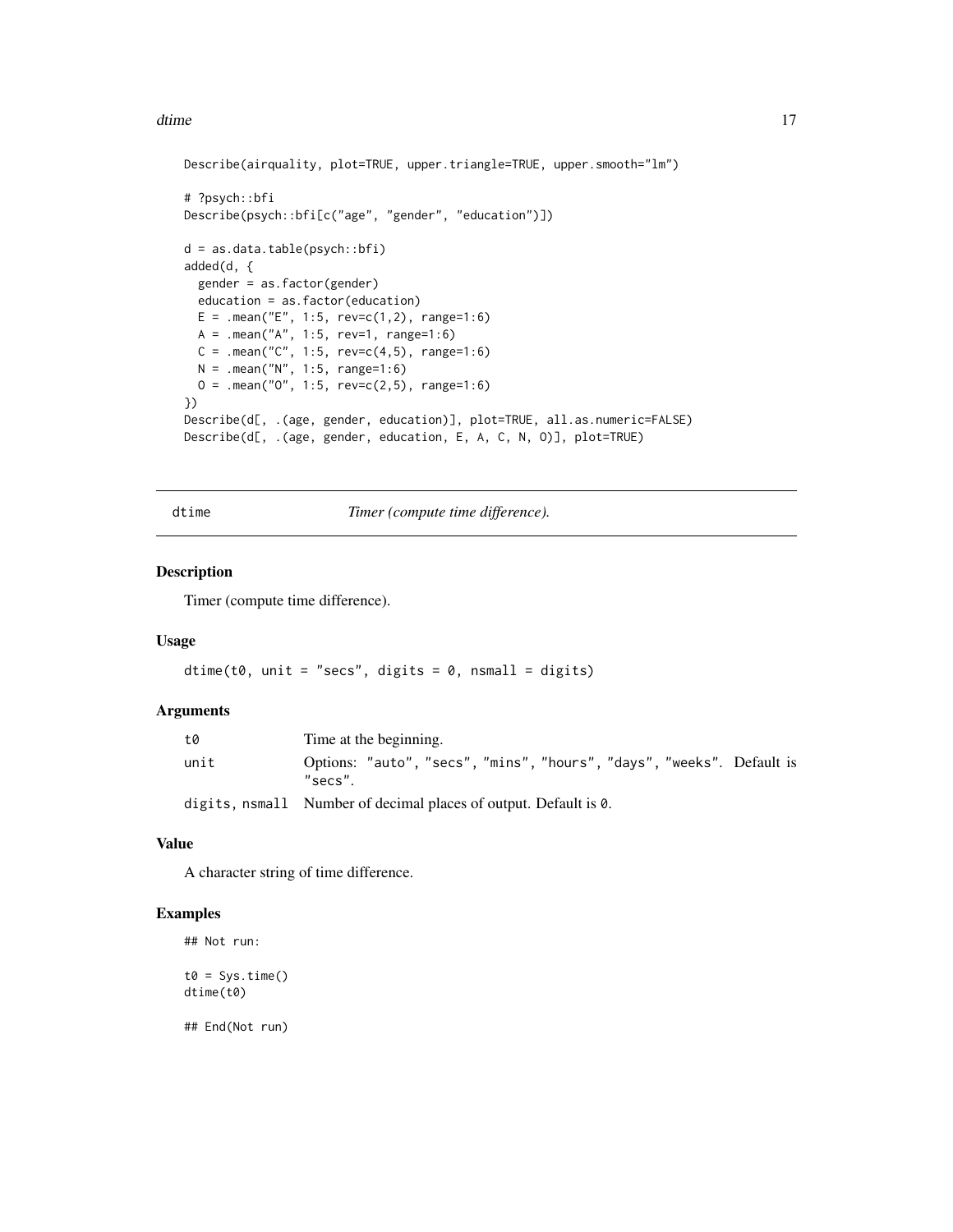<span id="page-17-1"></span><span id="page-17-0"></span>

EFA *Principal Component Analysis (PCA) and Exploratory Factor analysis (EFA).*

# <span id="page-17-2"></span>Description

An extension of [psych::principal\(\)](#page-0-0) and [psych::fa\(\)](#page-0-0), performing either Principal Component Analysis (PCA) or Exploratory Factor Analysis (EFA).

Three options to specify variables:

- 1. var + items: use the common and unique parts of variable names.
- 2. vars: directly define a character vector of variables.
- 3. varrange: use the starting and stopping positions of variables.

# Usage

```
EFA(
  data,
  var,
  items,
  vars = NULL,
  varrange = NULL,
  rev = NULL,method = c("pca", "pa", "ml", "minres", "uls", "ols", "wls", "gls", "alpha"),
  rotation = c("none", "varimax", "oblimin", "promax", "quartimax", "equamax"),
  nfactors = c("eigen", "parallel", "(any number >= 1)");sort.loadings = TRUE,
  hide.loadings = 0,
  plot.scree = TRUE,
  kaiser = TRUE,
  max.iter = 25,
 min.eigen = 1,
  digits = 3,
  nsmall = digits,file = NULL
)
```
 $PCA(\ldots, method = "pca")$ 

# **Arguments**

| data  | Data frame.                                                                                             |
|-------|---------------------------------------------------------------------------------------------------------|
| var   | <b>[Option 1]</b> The common part across the variables, e.g., "RSES"                                    |
| items | <b>[Option 1]</b> The unique part across the variables. e.g., 1:10                                      |
| vars  | <b>[Option 2]</b> A character vector specifying the variables. e.g., c("X1", "X2",<br>"X3", "X4", "X5") |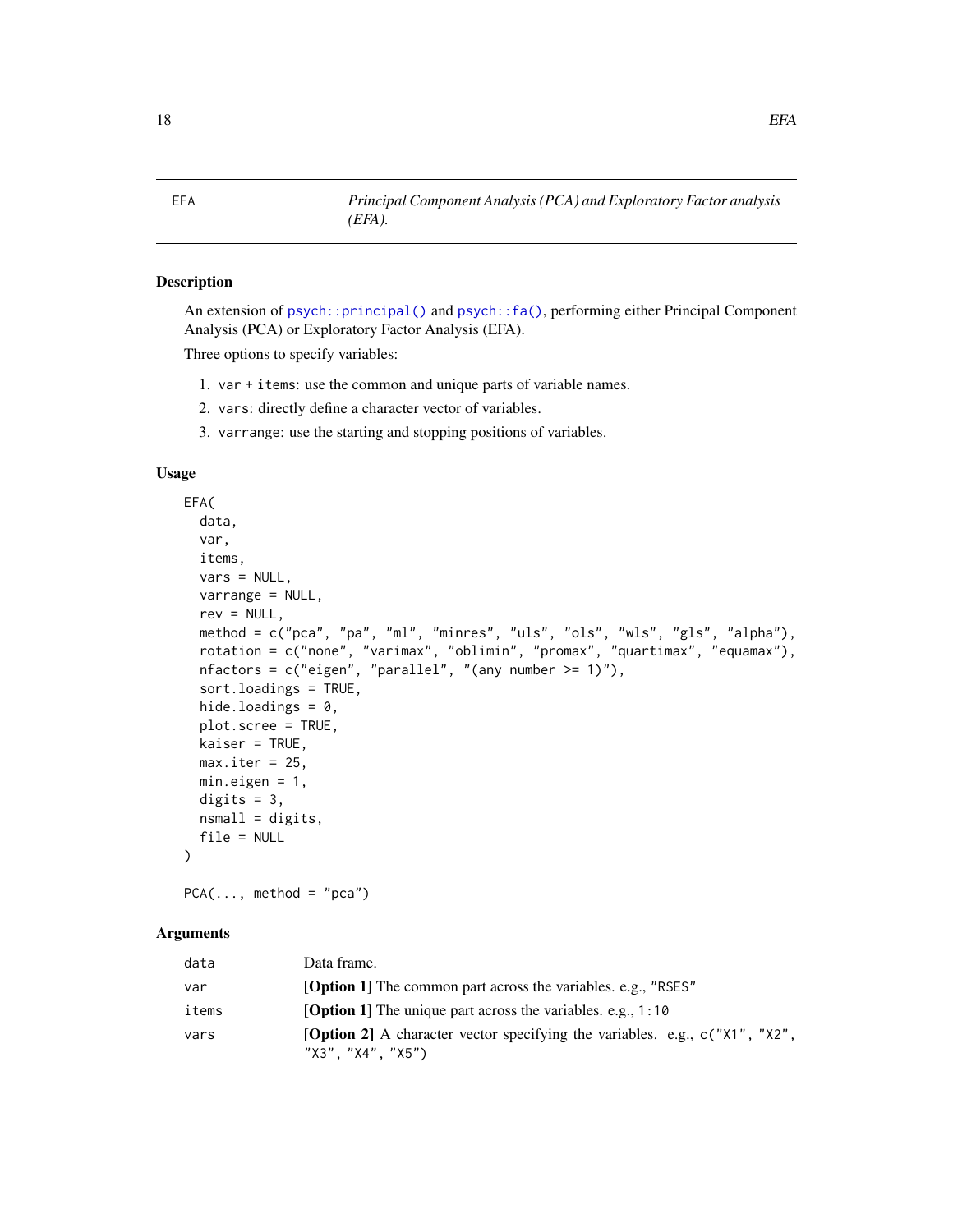| varrange       | [Option 3] A character string specifying the positions ("starting:stopping") of<br>variables. e.g., "A1:E5"                                                                                                                                                                                                                                                                                                                                                                   |
|----------------|-------------------------------------------------------------------------------------------------------------------------------------------------------------------------------------------------------------------------------------------------------------------------------------------------------------------------------------------------------------------------------------------------------------------------------------------------------------------------------|
| rev            | [Optional] Variables that need to be reversed. It can be (1) a character vector<br>specifying the reverse-scoring variables (recommended), or (2) a numeric vector<br>specifying the item number of reverse-scoring variables (not recommended).                                                                                                                                                                                                                              |
| method         | Extraction method.                                                                                                                                                                                                                                                                                                                                                                                                                                                            |
|                | • "pca" - Principal Component Analysis (default)<br>• "pa" - Principal Axis Factor Analysis<br>· "ml" - Maximum Likelihood Factor Analysis<br>· "minres" - Minimum Residual Factor Analysis<br>· "uls" - Unweighted Least Squares Factor Analysis<br>· "ols" - Ordinary Least Squares Factor Analysis<br>· "wls" - Weighted Least Squares Factor Analysis<br>· "gls" - Generalized Least Squares Factor Analysis<br>• "alpha" - Alpha Factor Analysis (Kaiser & Coffey, 1965) |
| rotation       | Rotation method.                                                                                                                                                                                                                                                                                                                                                                                                                                                              |
|                | • "none" - None (not suggested)<br>• "varimax" - Varimax (default)<br>• "oblimin" - Direct Oblimin<br>• "promax" - Promax<br>• "quartimax" - Quartimax<br>• "equamax" - Equamax                                                                                                                                                                                                                                                                                               |
| nfactors       | How to determine the number of factors/components?                                                                                                                                                                                                                                                                                                                                                                                                                            |
|                | • "eigen" - based on eigenvalue (> minimum eigenvalue) (default)<br>• "parallel" - based on parallel analysis<br>• (any number $>= 1$ ) - user-defined fixed number                                                                                                                                                                                                                                                                                                           |
| sort.loadings  | Sort factor/component loadings by size? Default is TRUE.                                                                                                                                                                                                                                                                                                                                                                                                                      |
| hide.loadings  | A number $(0-1)$ for hiding absolute factor/component loadings below this value.<br>Default is $\theta$ (does not hide any loading).                                                                                                                                                                                                                                                                                                                                          |
| plot.scree     | Display the scree plot? Default is TRUE.                                                                                                                                                                                                                                                                                                                                                                                                                                      |
| kaiser         | Do the Kaiser normalization (as in SPSS)? Default is TRUE.                                                                                                                                                                                                                                                                                                                                                                                                                    |
| max.iter       | Maximum number of iterations for convergence. Default is 25 (the same as in<br>SPSS).                                                                                                                                                                                                                                                                                                                                                                                         |
| min.eigen      | Minimum eigenvalue (used if nfactors="eigen"). Default is 1.                                                                                                                                                                                                                                                                                                                                                                                                                  |
| digits, nsmall | Number of decimal places of output. Default is 3.                                                                                                                                                                                                                                                                                                                                                                                                                             |
| file           | File name of MS Word (.doc).                                                                                                                                                                                                                                                                                                                                                                                                                                                  |
| $\cdots$       | Arguments passed from PCA() to EFA().                                                                                                                                                                                                                                                                                                                                                                                                                                         |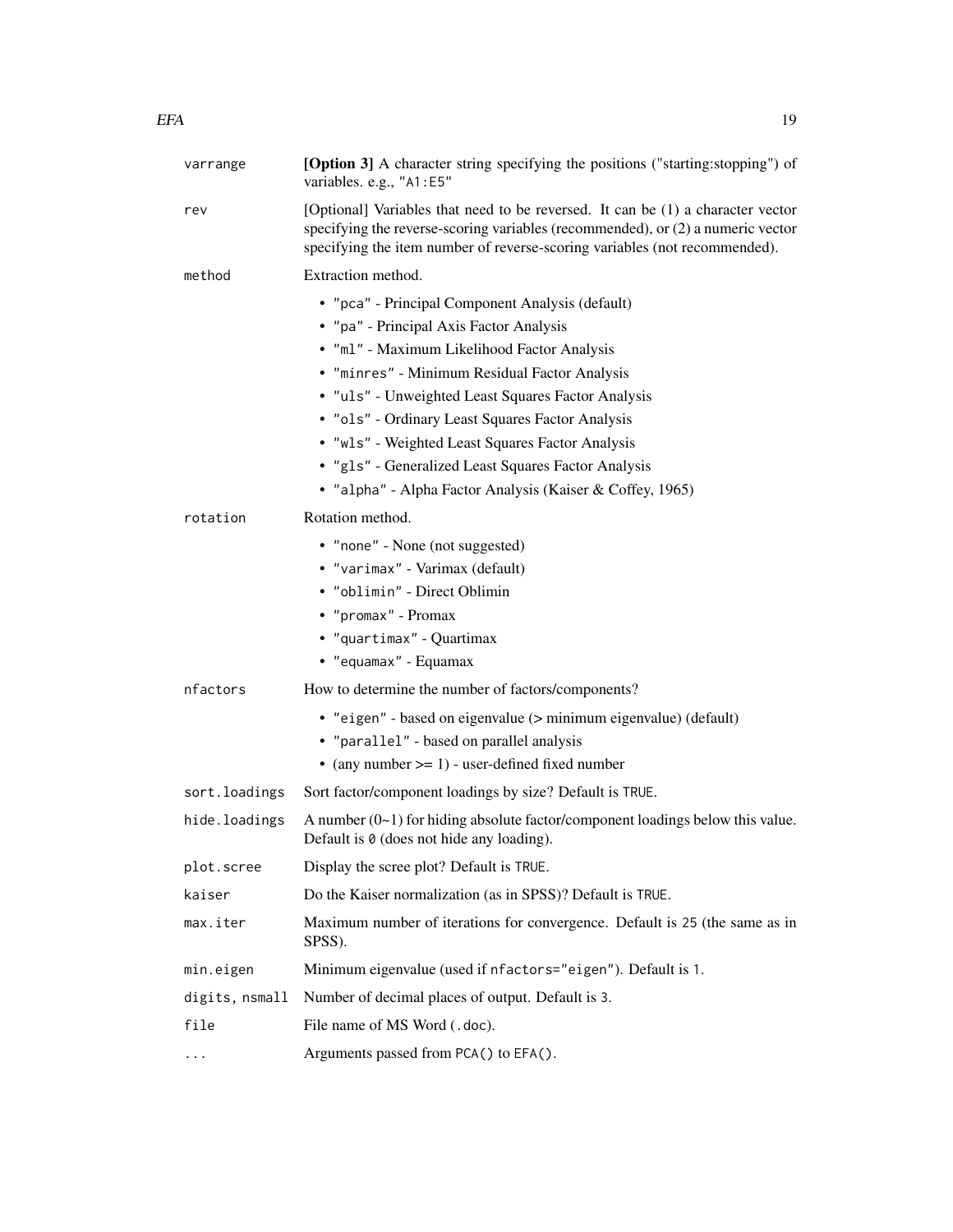# Value

A list of results:

result The R object returned from [psych::principal\(\)](#page-0-0) or [psych::fa\(\)](#page-0-0) result.kaiser The R object returned from [psych::kaiser\(\)](#page-0-0) (if any) extraction.method Extraction method rotation.method Rotation method eigenvalues A data.frame of eigenvalues and sum of squared (SS) loadings loadings A data.frame of factor/component loadings and communalities scree.plot A ggplot2 object of the scree plot

# Functions

- EFA: Exploratory Factor Analysis
- PCA: Principal Component Analysis a wrapper of EFA(..., method="pca")

# Note

Results based on the varimax rotation method are identical to SPSS. The other rotation methods may produce results slightly different from SPSS.

#### See Also

[MEAN](#page-77-2), [Alpha](#page-7-1), [CFA](#page-11-1)

# Examples

```
data = psych::bfi
EFA(data, "E", 1:5) # var + items
EFA(data, "E", 1:5, nfactors=2) # var + items
EFA(data, varrange="A1:O5",
   nfactors="parallel",
   hide.loadings=0.45)
# the same as above:
# using dplyr::select() and dplyr::matches()
# to select variables whose names end with numbers
# (regexp: \d matches all numbers, $ matches the end of a string)
data %>% select(matches("\\d$")) %>%
 EFA(vars=names(.), # all selected variables
     method="pca", # default
     rotation="varimax", # default
     nfactors="parallel", # parallel analysis
     hide.loadings=0.45) # hide loadings < 0.45
```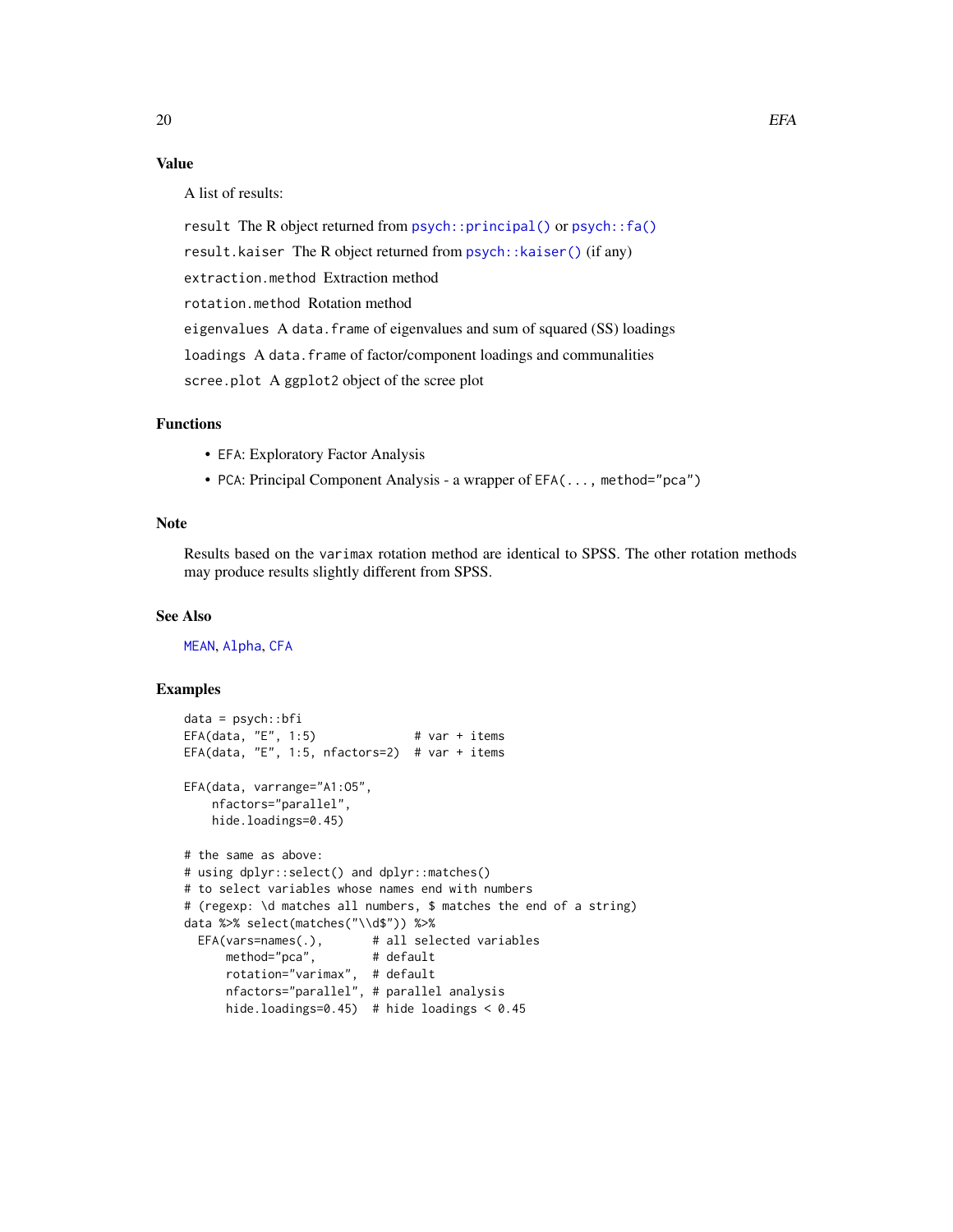<span id="page-20-1"></span><span id="page-20-0"></span>

#### Description

Perform (1) simple-effect (and simple-simple-effect) analyses, including both simple main effects and simple interaction effects, and (2) post-hoc multiple comparisons (e.g., pairwise, sequential, polynomial), with  $p$  values adjusted for factors with  $\geq$  3 levels.

This function is based on and extends (1) [emmeans::joint\\_tests\(\)](#page-0-0), (2) [emmeans::emmeans\(\)](#page-0-0), and (3) [emmeans::contrast\(\)](#page-0-0). You only need to specify the model object, to-be-tested effect(s), and moderator(s). Almost all results you need will be displayed together, including effect sizes (partial  $\eta^2$  and Cohen's *d*) and their confidence intervals (CIs). 90% CIs for partial  $\eta^2$  and 95% CIs for Cohen's *d* are reported.

By default, the *root mean square error* (RMSE) is used to compute the pooled *SD* for Cohen's *d*. Specifically, it uses:

- 1. the square root of *mean square error* (MSE) for between-subjects designs;
- 2. the square root of *mean variance of all paired differences of the residuals of repeated measures* for within-subjects and mixed designs.

*Disclaimer*: There is substantial disagreement on the appropriate pooled *SD* to use in computing the effect size. For alternative methods, see [emmeans::eff\\_size\(\)](#page-0-0) and [effectsize::t\\_to\\_d\(\)](#page-0-0). Users should *not* take the default output as the only right results and are completely responsible for specifying sd.pooled.

#### Usage

```
EMMEANS(
 model,
  effect = NULL,
  by = NULL,
  contrast = "pairwise",
  reverse = TRUE,p.adjust = "bonferroni",
  sd.pooled = NULL,
  model.type = "multivariate",
  digits = 3,
  nsmall = digits)
```
# Arguments

model The model object returned by [MANOVA](#page-44-1). effect Effect Effect Effect Effects you want to test. If set to a character string (e.g., "A"), it reports the results of omnibus test or simple main effect. If set to a character vector (e.g., c("A", "B")), it also reports the results of simple interaction effect.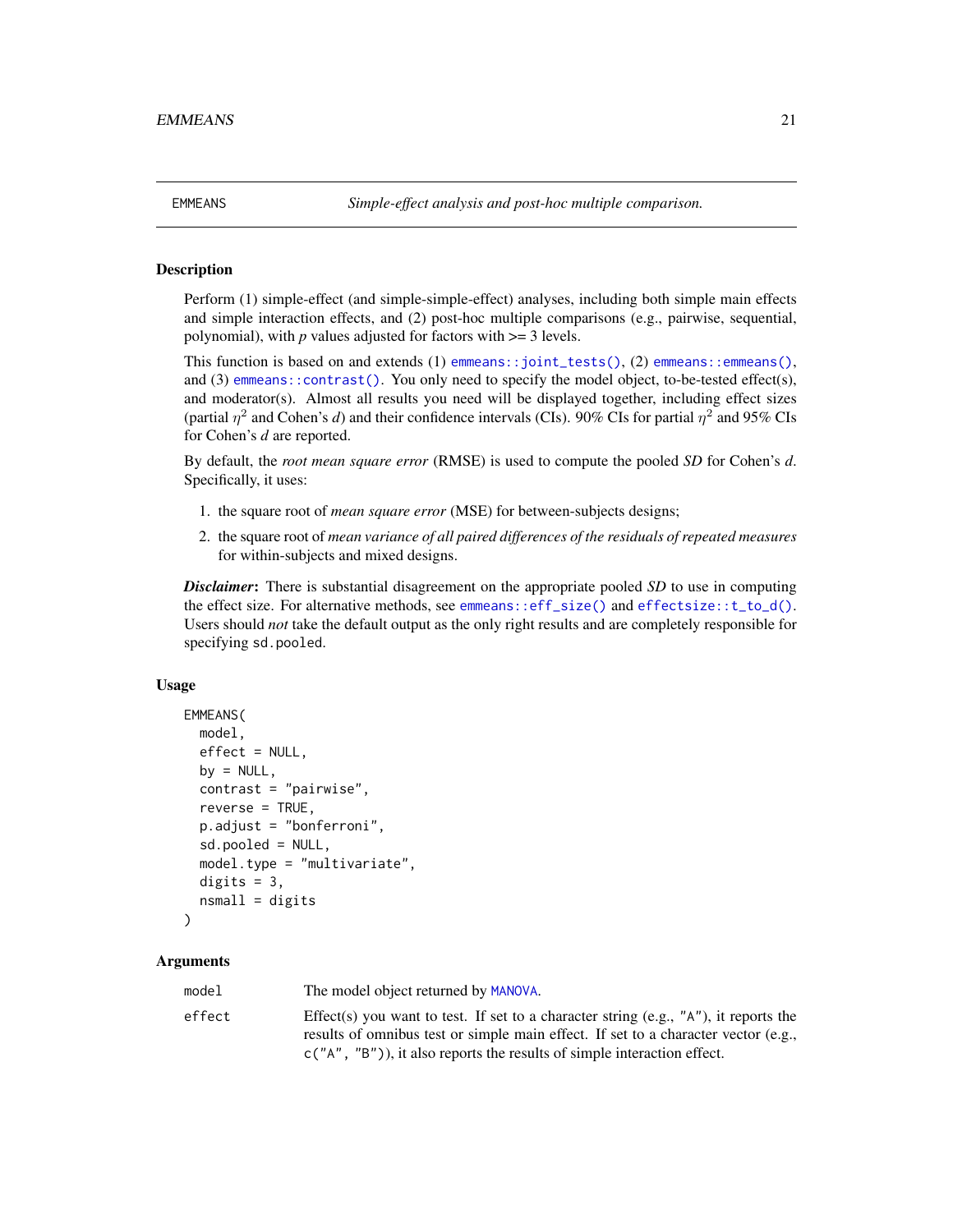| by             | Moderator variable(s). Default is NULL.                                                                                                                                                                                                                                                                                |
|----------------|------------------------------------------------------------------------------------------------------------------------------------------------------------------------------------------------------------------------------------------------------------------------------------------------------------------------|
| contrast       | Contrast method for multiple comparisons. Default is "pairwise".<br>Alternatives can be "pairwise" ("revpairwise"), "seq" ("consec"), "poly",<br>"eff". For details, see ?emmeans:: `contrast-methods`.                                                                                                                |
| reverse        | The order of levels to be contrasted. Default is TRUE (higher level vs. lower<br>level).                                                                                                                                                                                                                               |
| p.adjust       | Adjustment method of $p$ values for multiple comparisons. Default is "bonferroni".<br>For polynomial contrasts, default is "none".                                                                                                                                                                                     |
|                | Alternatives can be "none", "fdr", "hochberg", "hommel", "holm", "tukey",<br>"mvt", "dunnettx", "sidak", "scheffe", "bonferroni". For details, see<br>stats::p.adjust() and emmeans::summary().                                                                                                                        |
| sd.pooled      | By default, it uses sqrt (MSE) (root mean square error, RMSE) as the pooled SD<br>to compute Cohen's $d$ . Users may specify this argument as the $SD$ of a reference<br>group, or use effectsize::sd_pooled() to obtain a pooled SD. For an issue<br>about the computation method of Cohen's d, see Disclaimer above. |
| model.type     | "multivariate" returns the results of pairwise comparisons identical to SPSS,<br>which uses the lm (rather than aov) object of the model for emmeans: : joint_tests()<br>and $emmeans$ :: $emmeans()$ .                                                                                                                |
|                | "univariate" requires also specifying aov. include=TRUE in MANOVA (not rec-<br>ommended by the afex package; for details, see afex::aov_ez()).                                                                                                                                                                         |
| digits, nsmall | Number of decimal places of output. Default is 3.                                                                                                                                                                                                                                                                      |

#### Value

The same model object as returned by [MANOVA](#page-44-1) (for recursive use), along with a list of tables: sim (simple effects), emm (estimated marginal means), con (contrasts).

Each EMMEANS(...) appends one list to the returned object.

#### Interaction Plot (See Examples Below)

You can save the returned object and use the emmeans: :  $\epsilon$ mmip() function to create an interaction plot (based on the fitted model and a formula). See examples below for the usage.

Note: [emmeans::emmip\(\)](#page-0-0) returns a ggplot object, which can be modified and saved with ggplot2 syntax.

# Statistical Details

Some may confuse the statistical terms "simple effects", "post-hoc tests", and "multiple comparisons". Such a confusion is not uncommon. Here I explain what these terms actually refer to.

1. Simple Effect When we speak of "simple effect", we are referring to ...

- simple main effect
- simple interaction effect (only for designs with 3 or more factors)
- simple simple effect (only for designs with 3 or more factors)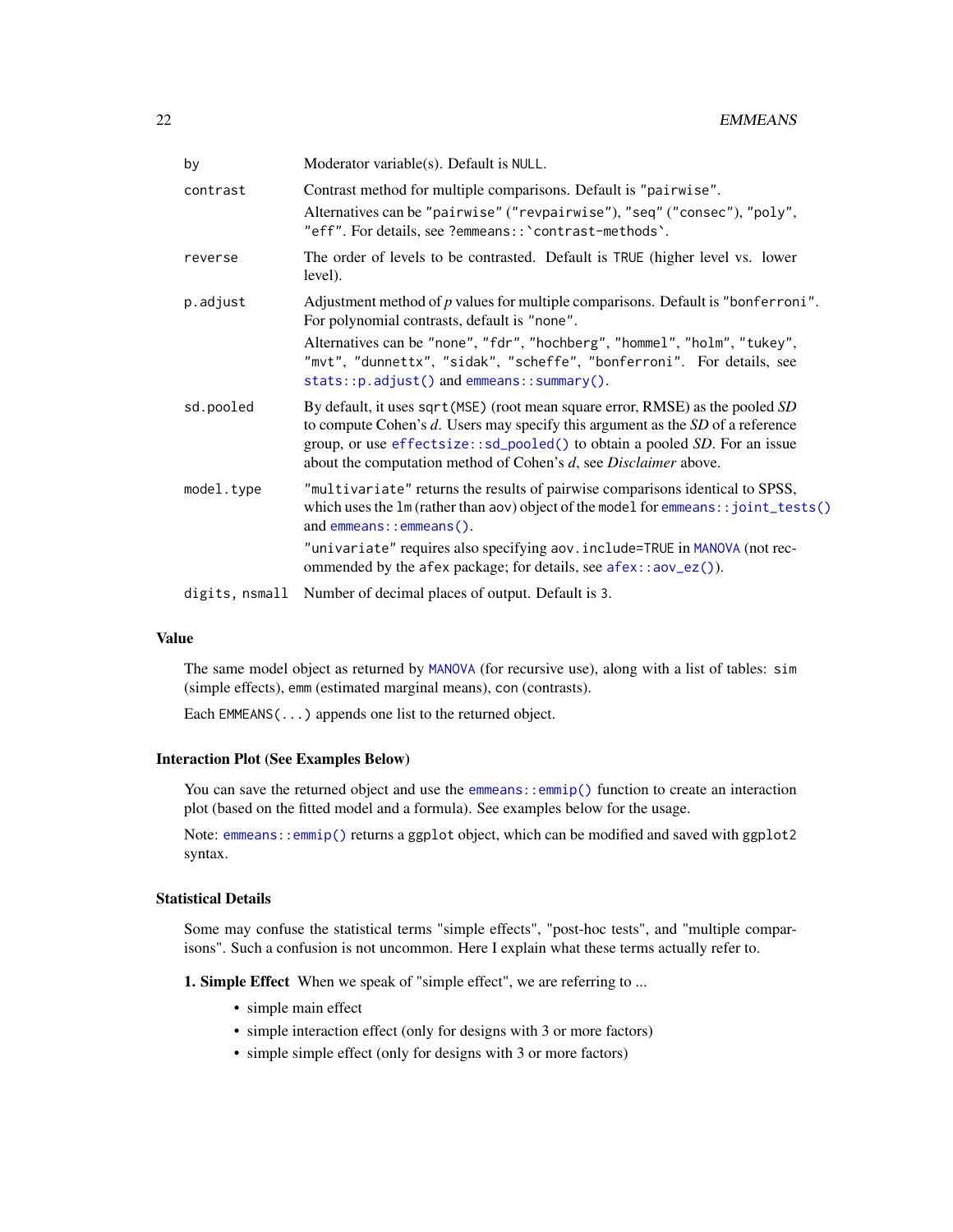#### EMMEANS 23

When the interaction effect in ANOVA is significant, we should then perform a "simple-effect analysis". In regression, we call this "simple-slope analysis". They are identical in statistical principles.

In a two-factors design, we only test "simple main effect". That is, at different levels of a factor "B", the main effects of "A" would be different. However, in a three-factors (or more) design, we may also test "simple interaction effect" and "simple simple effect". That is, at different combinations of levels of factors "B" and "C", the main effects of "A" would be different.

To note, simple effects *per se* never require *p*-value adjustment, because what we test in simple-effect analyses are still "omnibus *F*-tests".

2. Post-Hoc Test The term "post-hoc" means that the tests are performed after ANOVA. Given this, some may (wrongly) regard simple-effect analyses also as a kind of post-hoc tests. However, these two terms should be distinguished. In many situations, "post-hoc tests" only refer to "post-hoc comparisons" using *t*-tests and some *p*-value adjustment techniques. We need post-hoc comparisons only when there are factors with 3 or more levels.

Post-hoc tests are totally **independent of** whether there is a significant interaction effect. It only deals with factors with multiple levels. In most cases, we use pairwise comparisons to do post-hoc tests. See the next part for details.

3. Multiple Comparison As mentioned above, multiple comparisons are indeed post-hoc tests but have no relationship with simple-effect analyses. Post-hoc multiple comparisons are **indepen**dent of interaction effects and simple effects. Furthermore, if a simple main effect contains 3 or more levels, we also need to do multiple comparisons *within* the simple-effect analysis. In this situation, we also need *p*-value adjustment with methods such as Bonferroni, Tukey's HSD (honest significant difference), FDR (false discovery rate), and so forth.

Options for multiple comparison:

- "pairwise" Pairwise comparisons (default is "higher level lower level")
- "seq" or "consec" Consecutive (sequential) comparisons
- "poly" Polynomial contrasts (linear, quadratic, cubic, quartic, ...)
- "eff" Effect contrasts (vs. the grand mean)

#### See Also

[TTEST](#page-73-1), [MANOVA](#page-44-1), [bruceR-demodata](#page-0-0)

#### Examples

#### Between-Subjects Design ####

```
between.1
MANOVA(between.1, dv="SCORE", between="A") %>%
 EMMEANS("A")
MANOVA(between.1, dv="SCORE", between="A") %>%
 EMMEANS("A", p.adjust="tukey")
MANOVA(between.1, dv="SCORE", between="A") %>%
 EMMEANS("A", contrast="seq")
MANOVA(between.1, dv="SCORE", between="A") %>%
 EMMEANS("A", contrast="poly")
```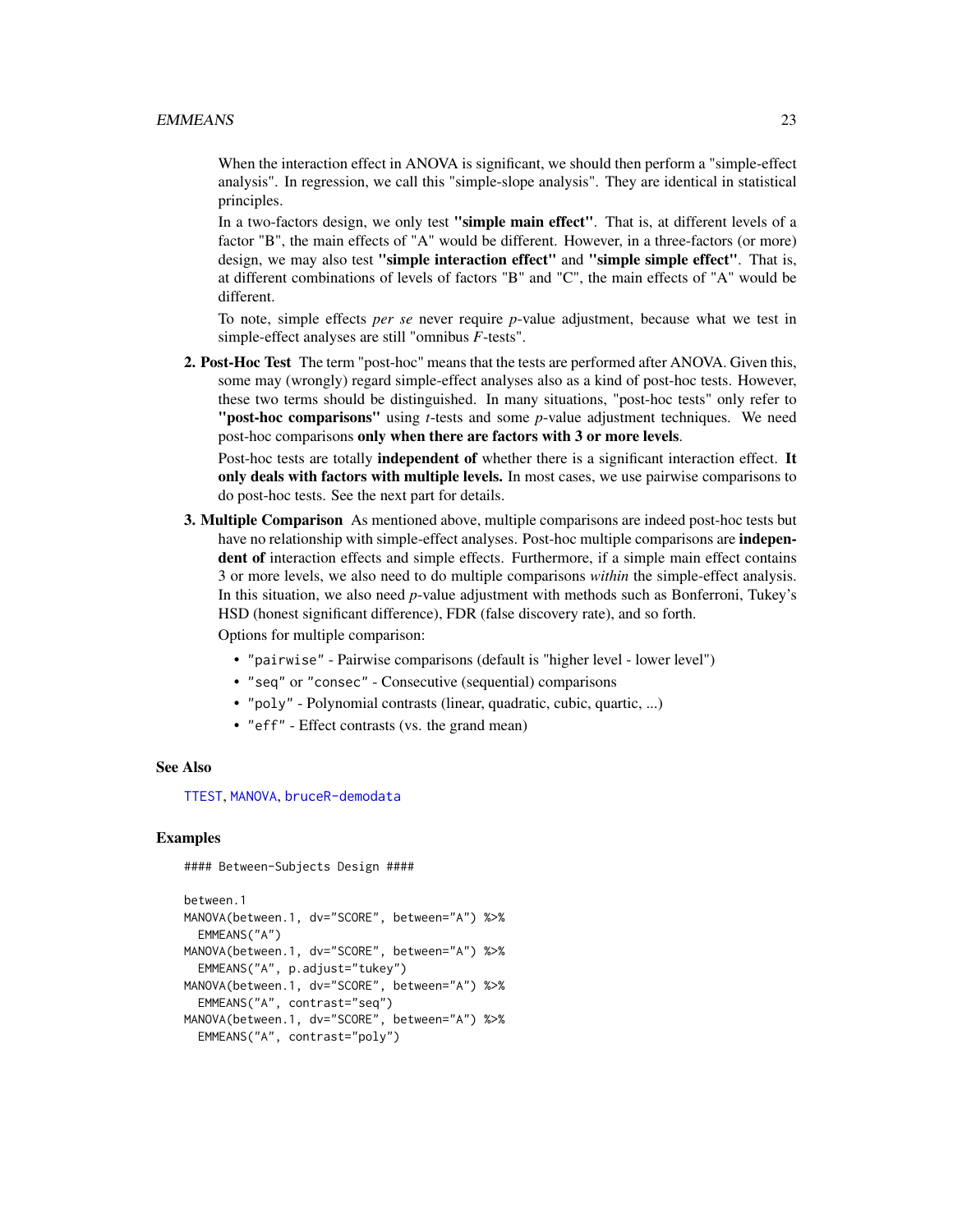```
between.2
MANOVA(between.2, dv="SCORE", between=c("A", "B")) %>%
  EMMEANS("A", by="B") %>%
 EMMEANS("B", by="A")
## How to create an interaction plot using `emmeans::emmip()`?
## See help page for its usage: ?emmeans::emmip()
m = MANOVA(between.2, dv="SCORE", between=c("A", "B"))
emmin(m, ~ A | B, CIs=TRUE)emmip(m, ~ B | A, CIs=TRUE)
emmin(m, B ~ \sim A, CIs=TRUE)emmin(m, A ~ N, CIs=TRUE)between.3
MANOVA(between.3, dv="SCORE", between=c("A", "B", "C")) %>%
  EMMEANS("A", by="B") %>%
  EMMEANS(c("A", "B"), by="C") %>%
 EMMEANS("A", by=c("B", "C"))
## Just to name a few...
## You may test other combinations...
#### Within-Subjects Design ####
within.1
MANOVA(within.1, dvs="A1:A4", dvs.pattern="A(.)",
       within="A") %>%
  EMMEANS("A")
within.2
MANOVA(within.2, dvs="A1B1:A2B3", dvs.pattern="A(.)B(.)",
       within=c("A", "B")) %>%
  EMMEANS("A", by="B") %>%
  EMMEANS("B", by="A") # singular error matrix
# :::::::::::::::::::::::::::::::::::::::
# This would produce a WARNING because of
# the linear dependence of A2B2 and A2B3.
# See: Corr(within.2[c("A2B2", "A2B3")])
within.3
MANOVA(within.3, dvs="A1B1C1:A2B2C2", dvs.pattern="A(.)B(.)C(.)",
       within=c("A", "B", "C")) %>%
  EMMEANS("A", by="B") %>%
  EMMEANS(c("A", "B"), by="C") %>%
  EMMEANS("A", by=c("B", "C"))
## Just to name a few...
## You may test other combinations...
#### Mixed Design ####
mixed.2_1b1w
MANOVA(mixed.2_1b1w, dvs="B1:B3", dvs.pattern="B(.)",
       between="A", within="B", sph.correction="GG") %>%
```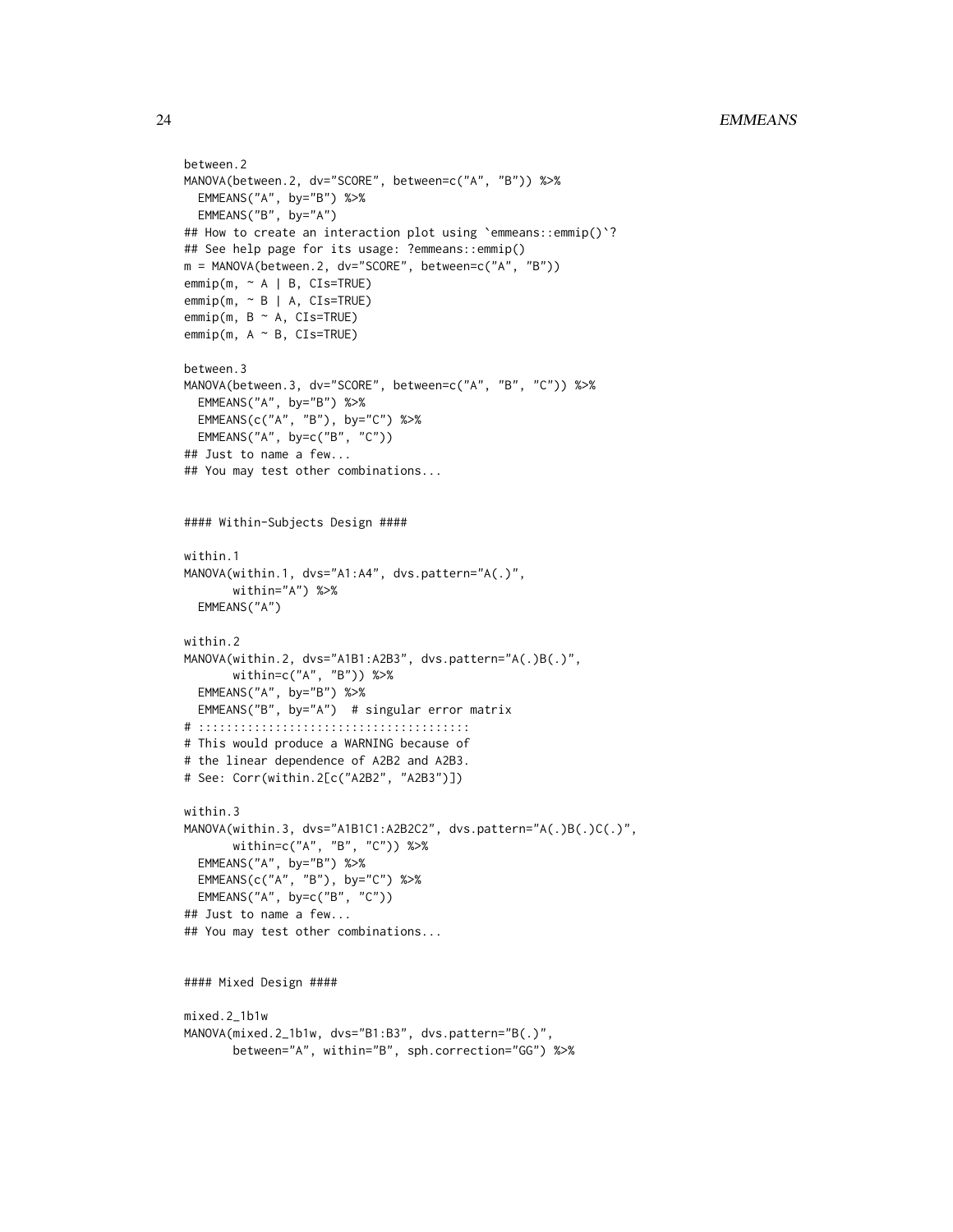#### <span id="page-24-0"></span>export 25

```
EMMEANS("A", by="B") %>%
 EMMEANS("B", by="A")
mixed.3_1b2w
MANOVA(mixed.3_1b2w, dvs="B1C1:B2C2", dvs.pattern="B(.)C(.)",
      between="A", within=c("B", "C")) %>%
 EMMEANS("A", by="B") %>%
 EMMEANS(c("A", "B"), by="C") %>%
 EMMEANS("A", by=c("B", "C"))
## Just to name a few...
## You may test other combinations...
mixed.3_2b1w
MANOVA(mixed.3_2b1w, dvs="B1:B2", dvs.pattern="B(.)",
      between=c("A", "C"), within="B") %>%
 EMMEANS("A", by="B") %>%
 EMMEANS("A", by="C") %>%
 EMMEANS(c("A", "B"), by="C") %>%
 EMMEANS("B", by=c("A", "C"))
## Just to name a few...
## You may test other combinations...
#### Other Examples ####
air = airquality
air$Day.1 or 2 = ifelse(air$Day %2 == 1, 1, 2) %>}factor(levels=1:2, labels=c("odd", "even"))
MANOVA(air, dv="Temp", between=c("Month", "Day.1or2"),
      covariate=c("Solar.R", "Wind")) %>%
 EMMEANS("Month", contrast="seq") %>%
 EMMEANS("Month", by="Day.1or2", contrast="poly")
```
<span id="page-24-1"></span>export *Export data to a file (TXT, CSV, Excel, SPSS, Stata, ...) or clipboard.*

### Description

Export data to a file, with format automatically judged from file extension. This function is inspired by [rio::export\(\)](#page-0-0) and has several modifications. Its purpose is to avoid using lots of write\_xxx() functions in your code and to provide one tidy function for data export.

It supports many file formats and uses corresponding R functions:

- Plain text (.txt, .csv, .csv2, .tsv, .psv), using [data.table::fwrite\(\)](#page-0-0); if the encoding argument is specified, using [utils::write.table\(\)](#page-0-0) instead
- Excel (.xls, .xlsx), using [openxlsx::write.xlsx\(\)](#page-0-0)
- SPSS (.sav), using [haven::write\\_sav\(\)](#page-0-0)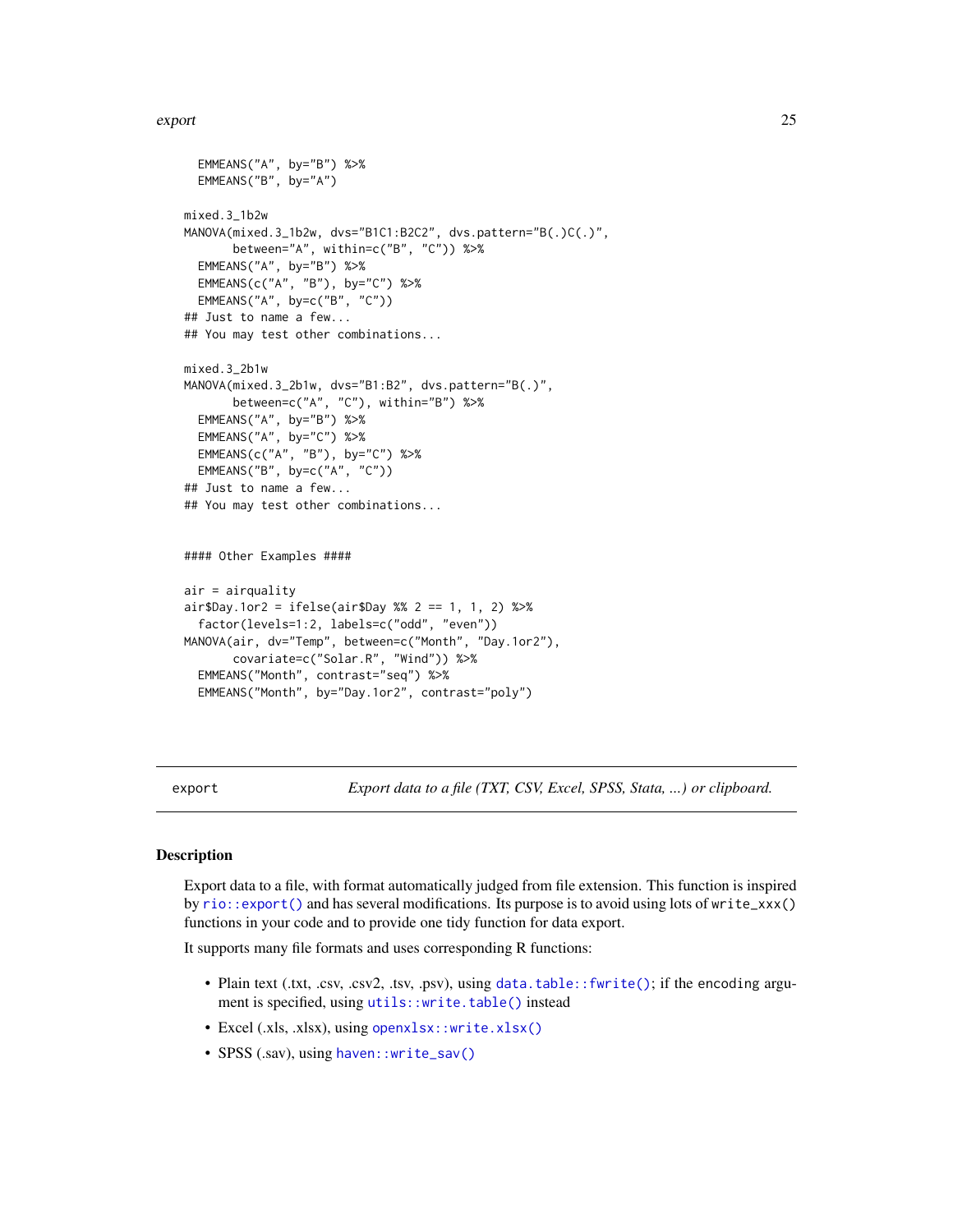- Stata (.dta), using [haven::write\\_dta\(\)](#page-0-0)
- R objects (.rda, .rdata, .Rdata), using [base::save\(\)](#page-0-0)
- R serialized objects (.rds), using [base::saveRDS\(\)](#page-0-0)
- Clipboard (on Windows and Mac OS), using [clipr::write\\_clip\(\)](#page-0-0)
- Other formats, using [rio::export\(\)](#page-0-0)

# Usage

```
export(
  x,
  file,
  sheet = NULL,
  encoding = NULL,
  header = "auto",
  overwrite = TRUE
\mathcal{L}
```
# Arguments

| x         | Any R object, usually a data frame (data. frame, data. table, tbl_df). Mul-<br>tiple R objects should be included in a <i>named</i> list (see examples).                                  |
|-----------|-------------------------------------------------------------------------------------------------------------------------------------------------------------------------------------------|
|           | If you want to save R objects other than a data frame (e.g., model results), you'd<br>better specify file with extensions rda, rdata, or Redata.                                          |
| file      | File name (with extension). If unspecified, then data will be exported to clip-<br>board.                                                                                                 |
| sheet     | [Only for Excel] Excel sheet name(s). Default is Sheet1, Sheet2,  You may<br>specify multiple sheet names in a character vector $c()$ with the <i>same length</i> as<br>x (see examples). |
| encoding  | File encoding. Default is NULL. Alternatives can be "UTF-8", "GBK", "CP936",<br>etc.                                                                                                      |
|           | If you find messy code for Chinese text in the exported data (often in CSV<br>when opened with Excel), it is usually effective to set encoding="GBK" or<br>$encoding="CP936".$            |
| header    | Does the first row contain column names (TRUE or FALSE)? Default is "auto".                                                                                                               |
| overwrite | Overwrite the existing file (if any)? Default is TRUE.                                                                                                                                    |

# Value

No return value.

# See Also

[import](#page-38-1), [print\\_table](#page-55-1)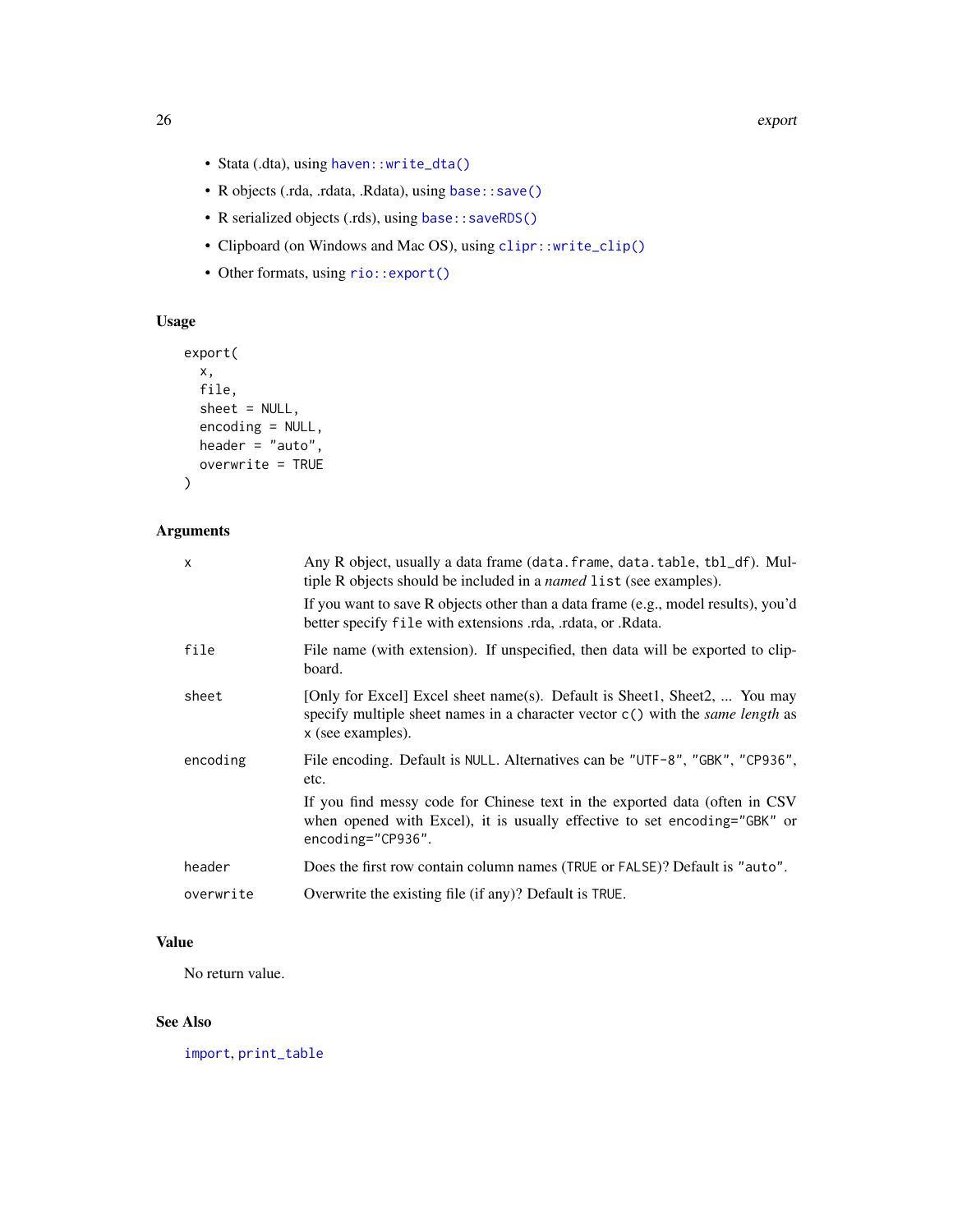#### <span id="page-26-0"></span>formatF 27

#### Examples

## Not run:

```
export(airquality) # paste to clipboard
export(airquality, file="mydata.csv")
export(airquality, file="mydata.sav")
export(list(airquality, npk), file="mydata.xlsx") # Sheet1, Sheet2
export(list(air=airquality, npk=npk), file="mydata.xlsx") # a named list
export(list(airquality, npk), sheet=c("air", "npk"), file="mydata.xlsx")
export(list(a=1, b=npk, c="character"), file="abc.Rdata") # .rda, .rdata
d = import("abc.Rdata") # load only the first object and rename it to `d`
load("abc.Rdata") # load all objects with original names to environment
export(lm(yield ~ N*P*K, data=npk), file="lm_npk.Rdata")
model = import("lm_npk.Rdata")
load("lm_npk.Rdata") # because x is unnamed, the object has a name "List1"
export(list(m1=lm(yield ~ N*P*K, data=npk)), file="lm_npk.Rdata")
model = import("lm_npk.Rdata")
load("lm_npk.Rdata") # because x is named, the object has a name "m1"
```
## End(Not run)

<span id="page-26-1"></span>formatF *Format numeric values.*

# Description

Format numeric values.

#### Usage

formatF(x, digits = 3, nsmall = digits)

#### Arguments

| A number or numeric vector. |  |
|-----------------------------|--|
|                             |  |

digits, nsmall Number of decimal places of output. Default is 3.

# Value

Formatted character string.

#### See Also

[format](#page-0-0), [formatN](#page-27-1)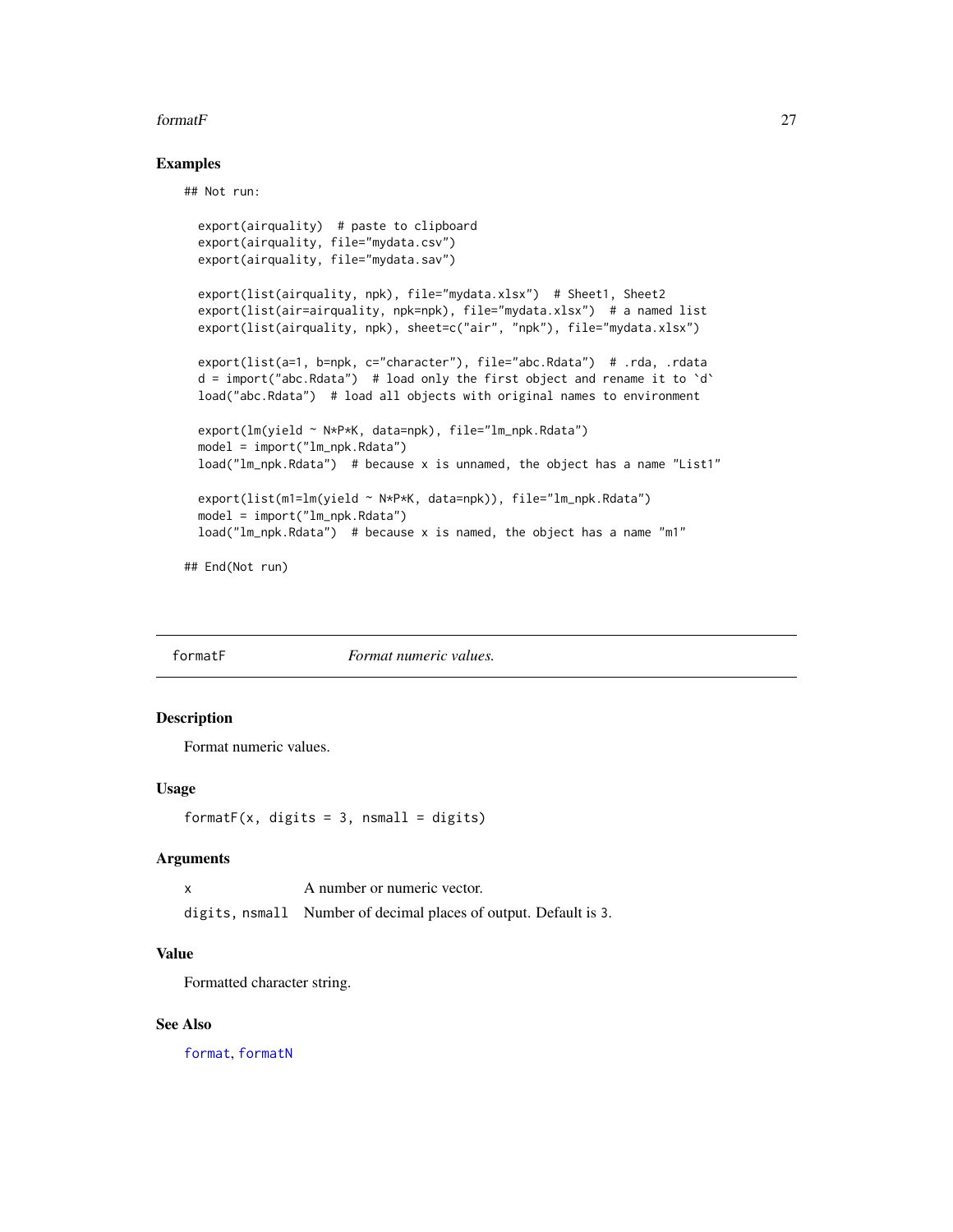# Examples

formatF(pi, 20)

<span id="page-27-1"></span>formatN *Format "1234" to "1,234".*

# Description

Format "1234" to "1,234".

# Usage

formatN(x, mark =  $",")$ 

# Arguments

| X    | A number or numeric vector. |
|------|-----------------------------|
| mark | Usually $"$ , $"$ .         |

#### Value

Formatted character string.

# See Also

[format](#page-0-0), [formatF](#page-26-1)

# Examples

formatN(1234)

# Description

Expand all interaction terms in a formula.

# Usage

formula\_expand(formula, as.char = FALSE)

<span id="page-27-0"></span>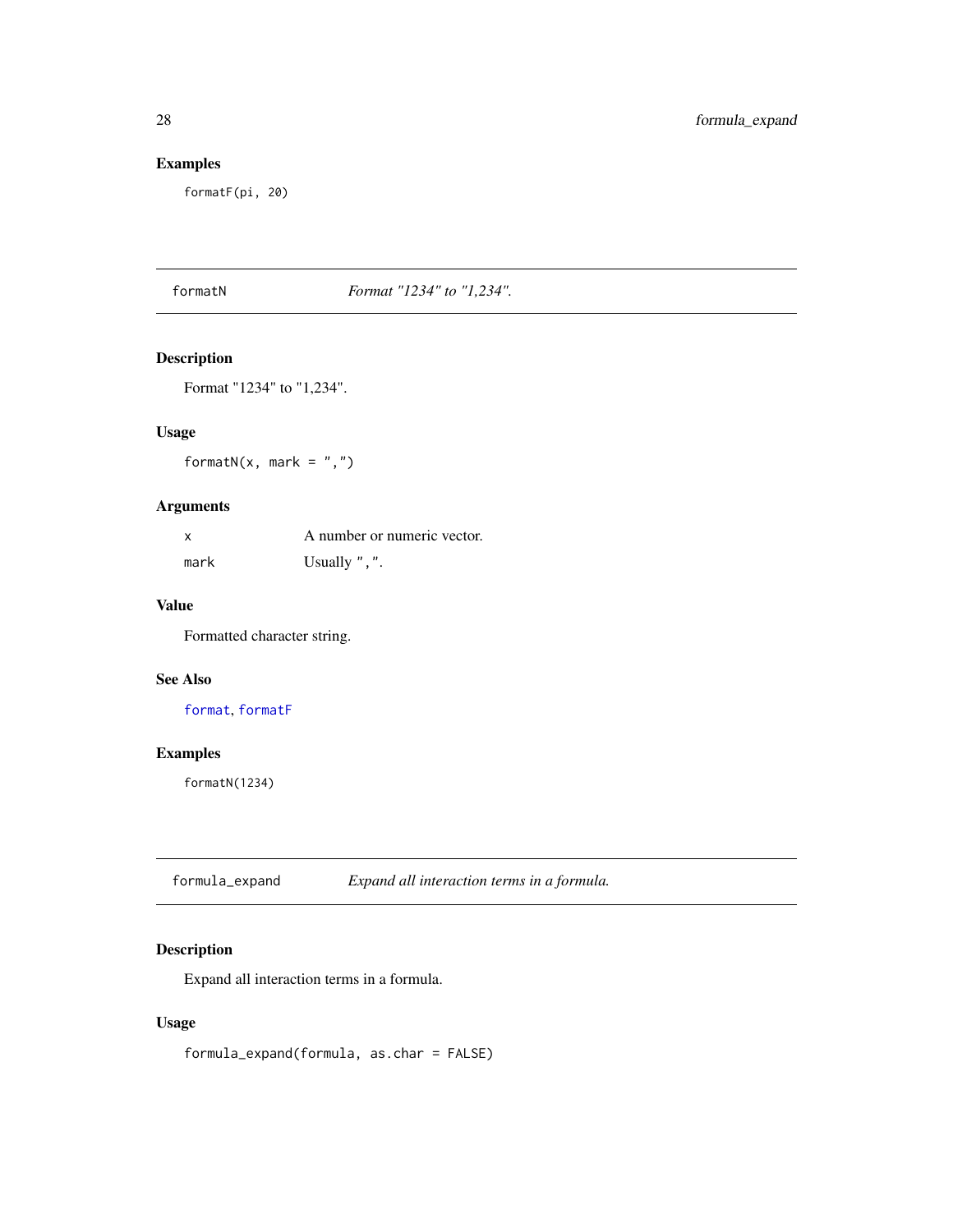# <span id="page-28-0"></span>formula\_paste 29

# Arguments

| formula | R formula or a character string indicating the formula. |
|---------|---------------------------------------------------------|
| as.char | Return character? Default is FALSE.                     |

# Value

A formula/character object including all expanded terms.

# Examples

```
formula_expand(y ~ a*b*c)
formula_expand("y ~ a*b*c")
```
formula\_paste *Paste a formula into a string.*

# Description

Paste a formula into a string.

# Usage

formula\_paste(formula)

# Arguments

formula R formula.

# Value

A character string indicating the formula.

# Examples

formula\_paste(y  $\sim$  x) formula\_paste(y  $\sim$  x + (1 | g))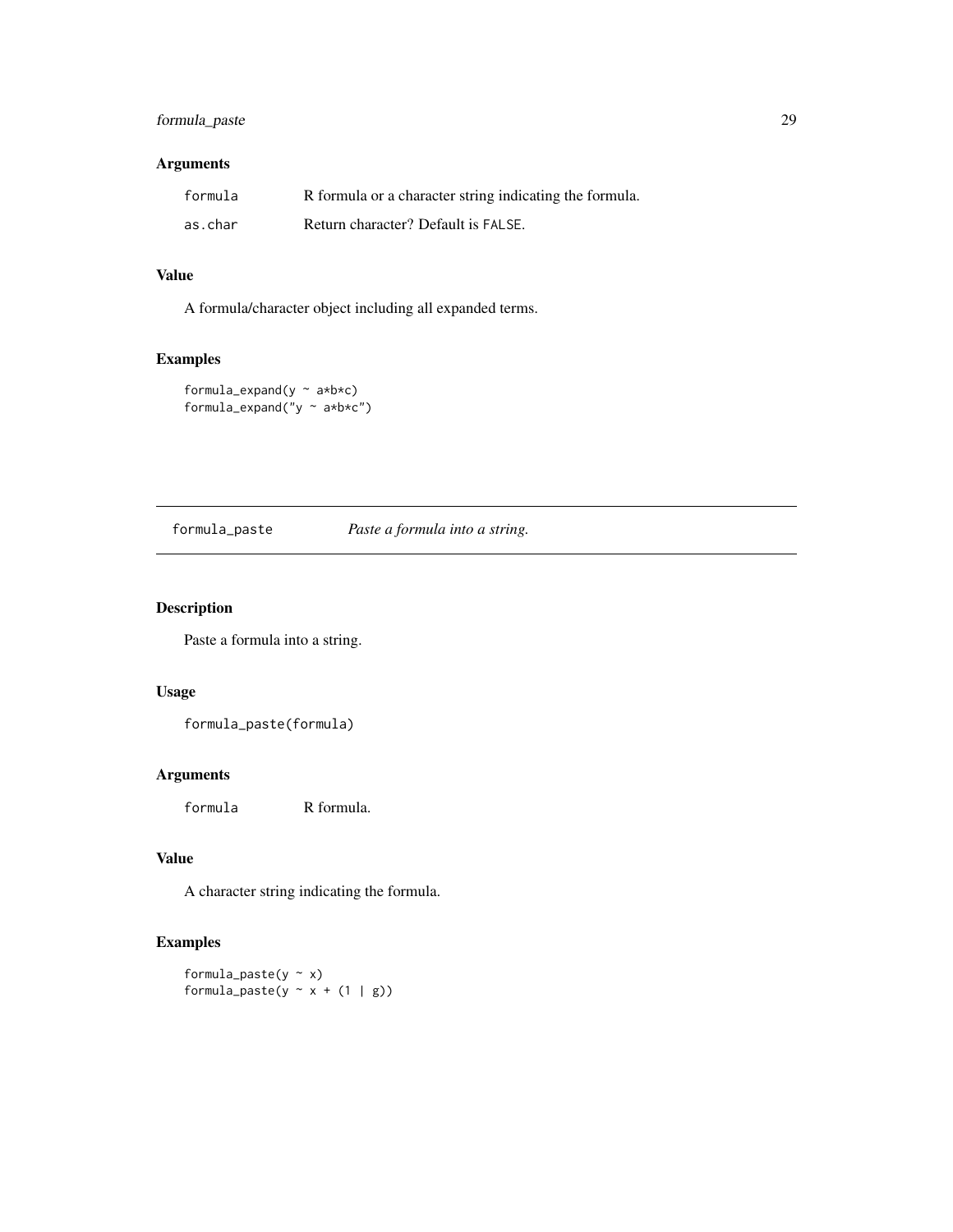# Description

Frequency statistics.

# Usage

```
Freq(x, varname, labels, sort = "", digits = 1, nsmall = digits, file = NULL)
```
# Arguments

| X       | A vector of values (or a data frame).                                                                              |
|---------|--------------------------------------------------------------------------------------------------------------------|
| varname | [Optional] Variable name, if x is a data frame.                                                                    |
| labels  | [Optional] A vector re-defining the labels of values.                                                              |
| sort    | "" (default, sorted by the order of variable values/labels), "-" (decreasing by<br>N), or $"+"$ (increasing by N). |
|         | digits, nsmall Number of decimal places of output. Default is 1.                                                   |
| file    | File name of MS Word (.doc).                                                                                       |

# Value

A data frame of frequency statistics.

# Examples

data = psych::bfi

```
## Input `data$variable`
Freq(data$education)
Freq(data$gender, labels=c("Male", "Female"))
Freq(data$age)
```

```
## Input one data frame and one variable name
Freq(data, "education")
Freq(data, "gender", labels=c("Male", "Female"))
Freq(data, "age")
```
<span id="page-29-1"></span><span id="page-29-0"></span>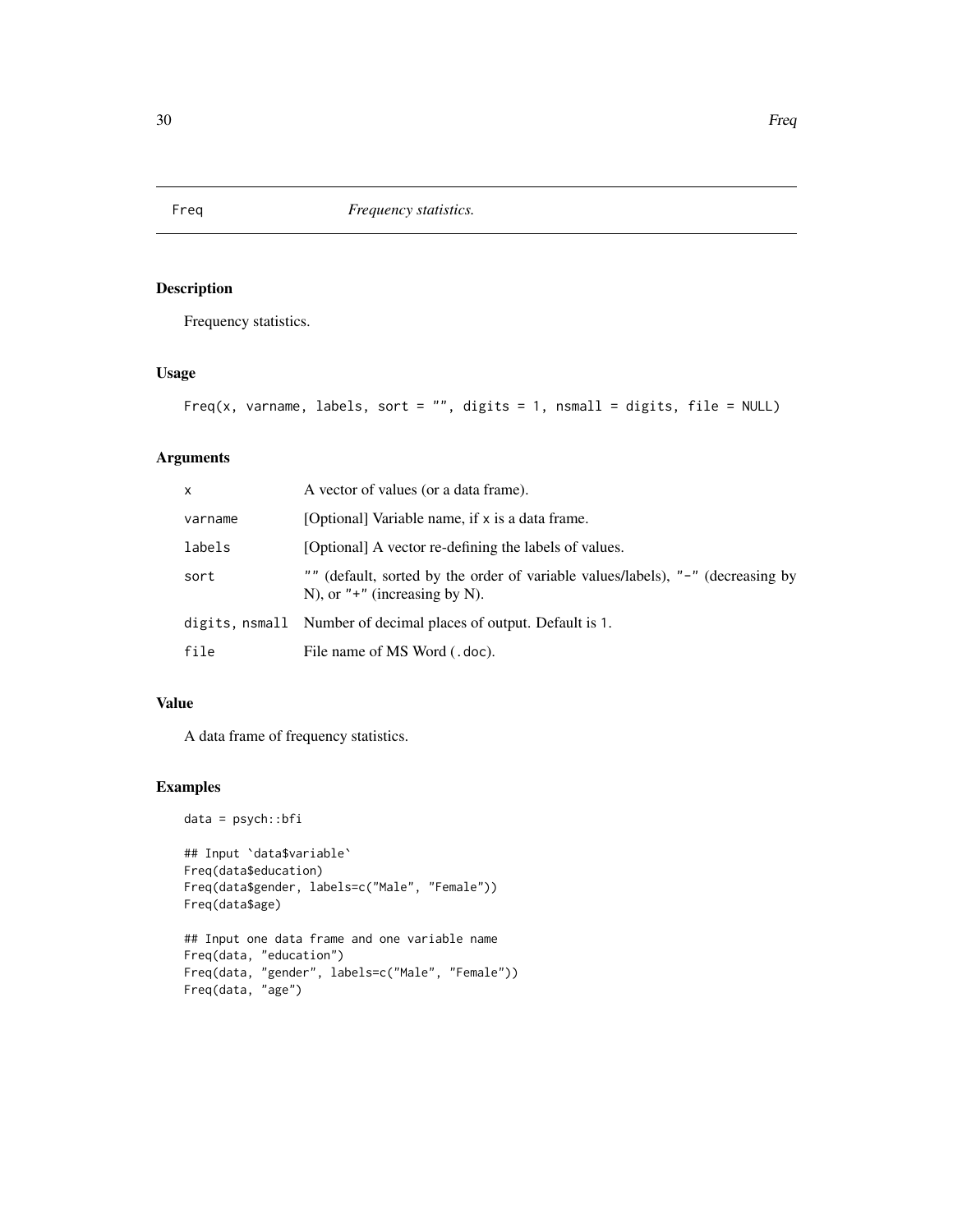<span id="page-30-1"></span><span id="page-30-0"></span>

# Description

NOTE: [model\\_summary](#page-49-1) is preferred.

# Usage

```
GLM_summary(
 model,
 robust = FALSE,cluster = NULL,
 digits = 3,
 nsmall = digits,...
)
```
# Arguments

| model    | A model fitted with lm or glm function.                                                                                                                                                                                                                                                                                                                                                     |
|----------|---------------------------------------------------------------------------------------------------------------------------------------------------------------------------------------------------------------------------------------------------------------------------------------------------------------------------------------------------------------------------------------------|
| robust   | [Only for 1m and g1m] FALSE (default), TRUE (then the default is "HC1"), "HC0",<br>"HC1", "HC2", "HC3", "HC4", "HC4m", or "HC5". It will add a table with heteroskedasticity-<br>robust standard errors (aka. Huber-White standard errors). For details, see<br>?sandwich::vcovHC and ?jtools::summ.lm.<br>*** "HC1" is the default of Stata, whereas "HC3" is the default suggested by the |
|          | sandwich package.                                                                                                                                                                                                                                                                                                                                                                           |
| cluster  | [Only for 1m and g1m] Cluster-robust standard errors are computed if cluster is<br>set to the name of the input data's cluster variable or is a vector of clusters.                                                                                                                                                                                                                         |
|          | digits, nsmall Number of decimal places of output. Default is 3.                                                                                                                                                                                                                                                                                                                            |
| $\ddots$ | Other arguments. You may re-define formula, data, or family.                                                                                                                                                                                                                                                                                                                                |

# Value

No return value.

# See Also

[print\\_table](#page-55-1) (print simple table) [model\\_summary](#page-49-1) (highly suggested) [HLM\\_summary](#page-37-1) [regress](#page-64-1)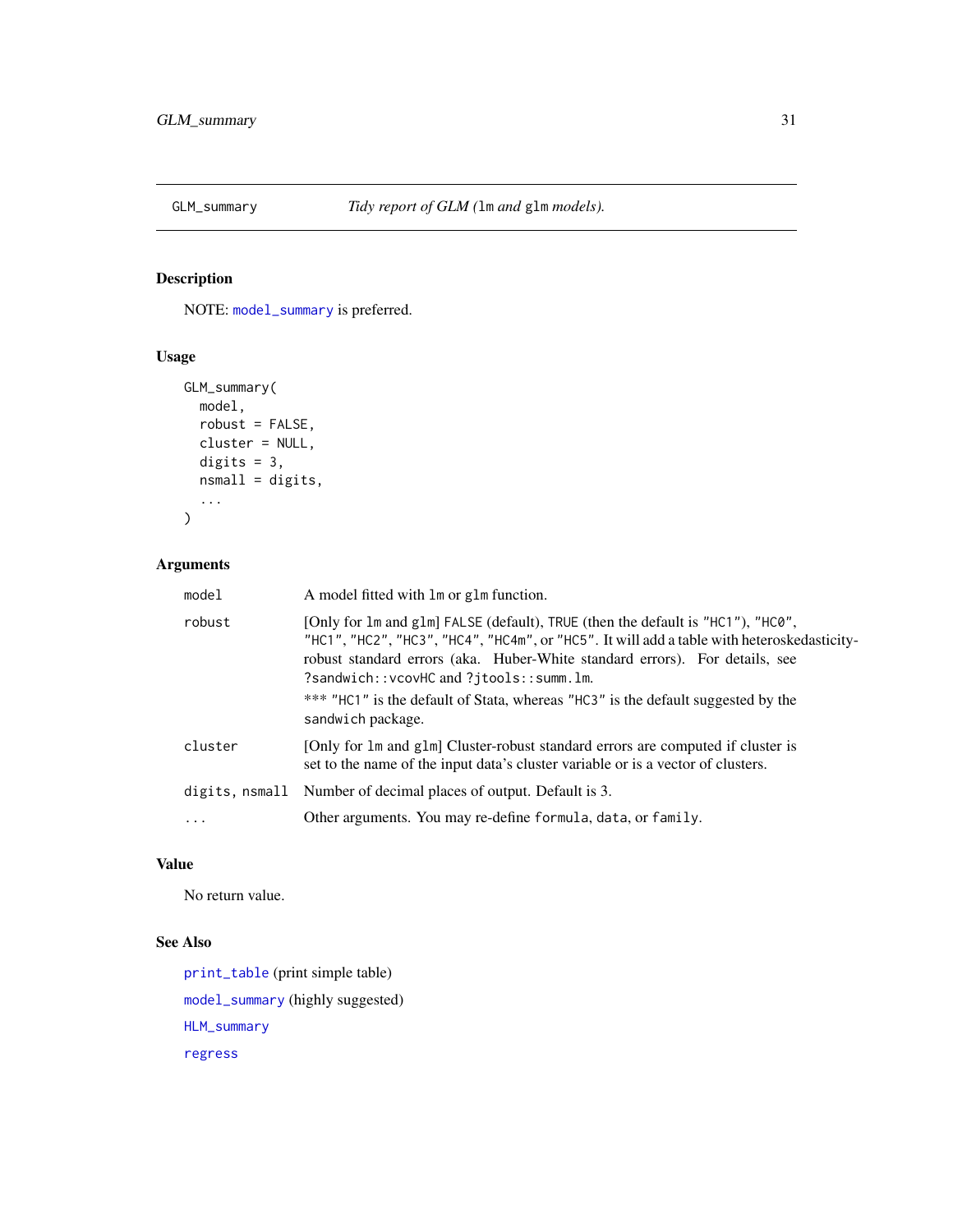### <span id="page-31-0"></span>Examples

```
## Example 1: OLS regression
lm = lm(Temp ~ Month + Day + Wind + Solar.R, data=airquality)GLM_summary(lm)
GLM_summary(lm, robust="HC1")
# Stata's default is "HC1"
# R package <sandwich>'s default is "HC3"
## Example 2: Logistic regression
glm = glm(case ~ age + parity + education + spontaneous + induced,data=infert, family=binomial)
GLM_summary(glm)
GLM_summary(glm, robust="HC1", cluster="stratum")
```
<span id="page-31-1"></span>grand\_mean\_center *Grand-mean centering.*

#### Description

Compute grand-mean centered variables. Usually used for GLM interaction-term predictors and HLM level-2 predictors.

# Usage

```
grand_mean_center(data, vars = names(data), std = FALSE, add.suffix = "")
```
# Arguments

| data       | Data object.                                                                                                     |
|------------|------------------------------------------------------------------------------------------------------------------|
| vars       | Variable(s) to be centered.                                                                                      |
| std        | Standardized or not. Default is FALSE.                                                                           |
| add.suffix | The suffix of the centered variable(s). Default is "". You may set it to " $\mathsf{C}$ ",<br>$"$ _center", etc. |

# Value

A new data object containing the centered variable(s).

#### See Also

[group\\_mean\\_center](#page-34-1)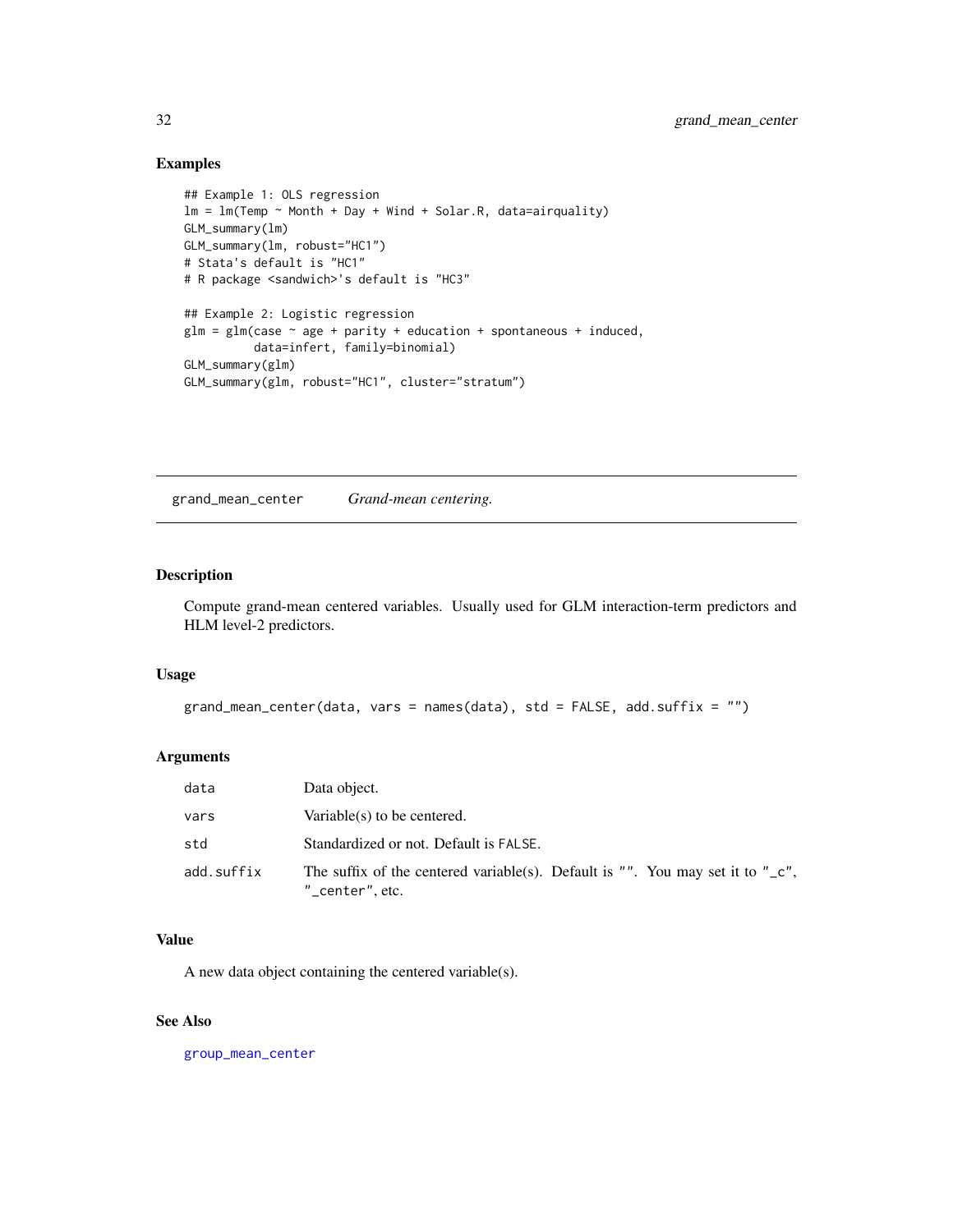# <span id="page-32-0"></span>granger\_causality 33

#### Examples

```
d = data.title(a=1:5, b=6:10)d.c = grand_mean_center(d, "a")
d.c
d.c = grand_mean_center(d, c("a", "b"), add.suffix="_center")
d.c
```
<span id="page-32-1"></span>granger\_causality *Granger causality test (multivariate).*

# Description

Granger test of predictive causality (between multivariate time series) based on vector autoregression ([VAR](#page-0-0)) model. Its output resembles the output of the vargranger command in Stata (but here using an *F* test).

#### Usage

```
granger_causality(
  varmodel,
  var.y = NULL,
  var.x = NULL,test = c("F", "Chisq"),file = NULL,
  check.dropped = FALSE
)
```
# Arguments

| varmodel      | VAR model fitted using the vars:: $VAR()$ function.                                                                                                                                                                                                                  |
|---------------|----------------------------------------------------------------------------------------------------------------------------------------------------------------------------------------------------------------------------------------------------------------------|
| var.v. var.x  | [Optional] Default is NULL (all variables). If specified, then perform tests for spe-<br>cific variables. Values can be a single variable (e.g., "X"), a vector of variables<br>(e.g., $c("X1", "X2"))$ , or a string containing regular expression (e.g., "X1 X2"). |
| test          | F test and/or Wald $\chi$ <sup><math>\wedge</math>2</sup> test. Default is both: c("F", "Chisq").                                                                                                                                                                    |
| file          | File name of MS Word (.doc).                                                                                                                                                                                                                                         |
| check.dropped | Check dropped variables. Default is FALSE.                                                                                                                                                                                                                           |

# Details

Granger causality test (based on VAR model) examines whether the lagged values of a predictor (or predictors) help to predict an outcome when controlling for the lagged values of the outcome itself. Granger causality does not necessarily constitute a true causal effect.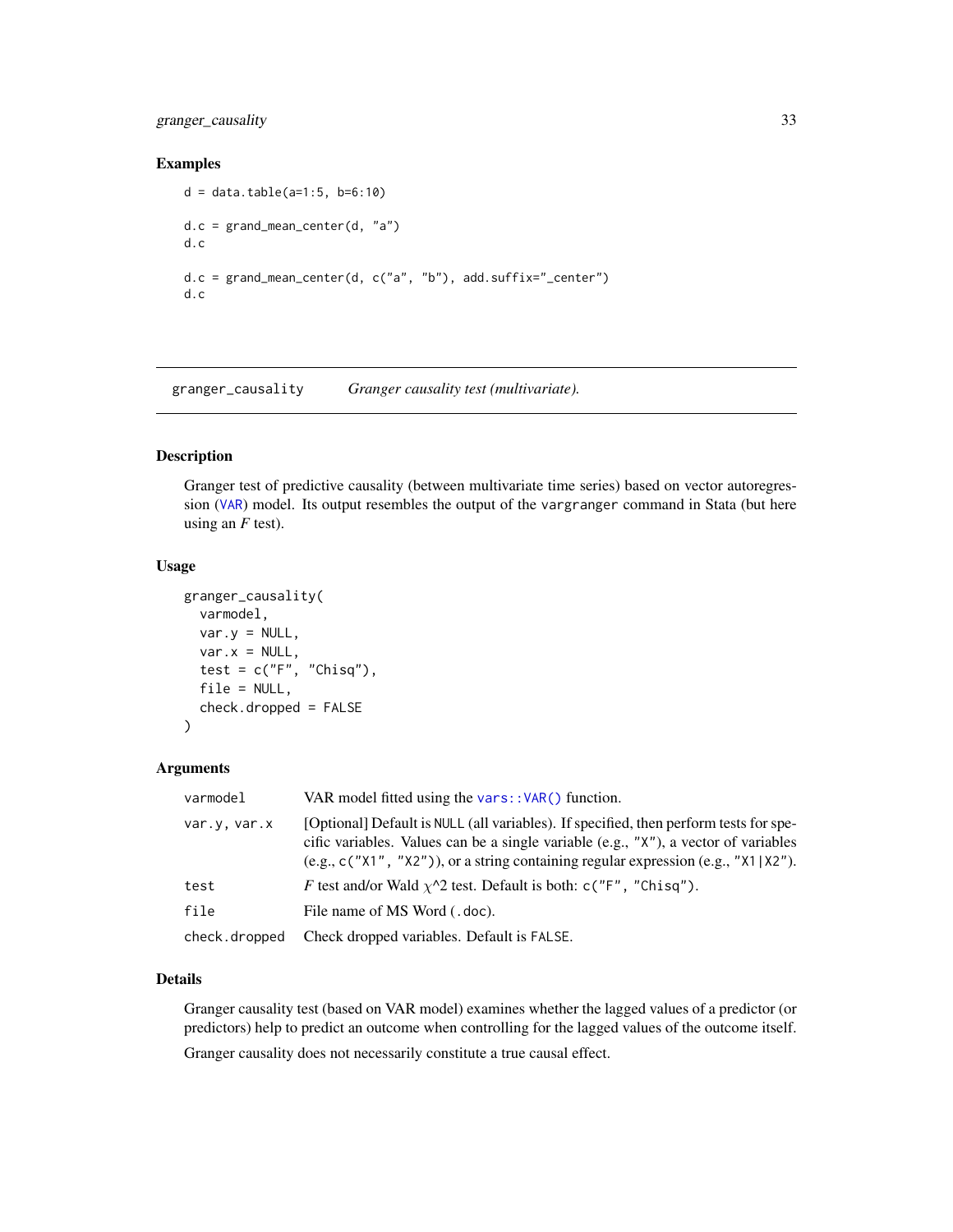# Value

A data frame of results.

#### See Also

[ccf\\_plot](#page-9-1), [granger\\_test](#page-33-1)

#### Examples

## Not run:

```
# R package "vars" should be installed
library(vars)
data(Canada)
VARselect(Canada)
vm = VAR(Canada, p=3)
model_summary(vm)
granger_causality(vm)
```
## End(Not run)

<span id="page-33-1"></span>granger\_test *Granger causality test (bivariate).*

# Description

Granger test of predictive causality (between two time series) using the  $l$ mtest::grangertest() function.

#### Usage

```
granger_test(formula, data, lags = 1:5, test.reverse = TRUE, file = NULL)
```
#### Arguments

| formula      | Model formula like $y \sim x$ .                     |
|--------------|-----------------------------------------------------|
| data         | Data frame.                                         |
| lags         | Time lags. Default is $1:5$ .                       |
| test.reverse | Whether to test reverse causality. Default is TRUE. |
| file         | File name of MS Word (.doc).                        |

#### Details

Granger causality test examines whether the lagged values of a predictor have an incremental role in predicting (i.e., help to predict) an outcome when controlling for the lagged values of the outcome. Granger causality does not necessarily constitute a true causal effect.

<span id="page-33-0"></span>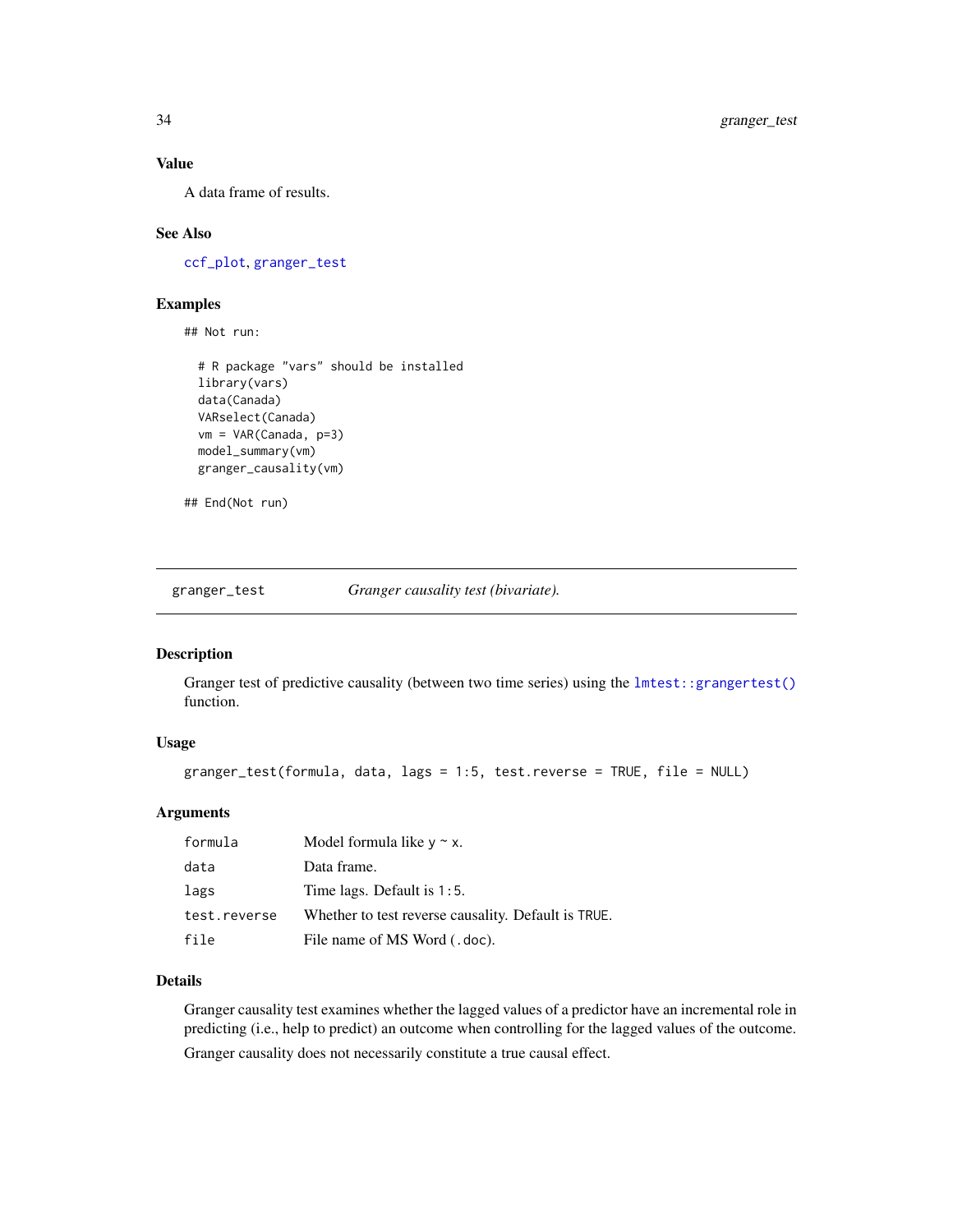<span id="page-34-0"></span>group\_mean\_center 35

# Value

A data frame of results.

#### See Also

[ccf\\_plot](#page-9-1), [granger\\_causality](#page-32-1)

# Examples

```
granger_test(chicken ~ egg, data=lmtest::ChickEgg)
granger_test(chicken ~ egg, data=lmtest::ChickEgg, lags=1:10, file="Granger.doc")
unlink("Granger.doc") # delete file for code check
```
<span id="page-34-1"></span>group\_mean\_center *Group-mean centering.*

### Description

Compute group-mean centered variables. Usually used for HLM level-1 predictors.

# Usage

```
group_mean_center(
 data,
 vars = setdiff(names(data), by),
 by,
 std = FALSE,add.suffix = "",add.group.mean = "_mean"
)
```
#### Arguments

| data       | Data object.                                                                                                    |
|------------|-----------------------------------------------------------------------------------------------------------------|
| vars       | Variable $(s)$ to be centered.                                                                                  |
| by         | Grouping variable.                                                                                              |
| std        | Standardized or not. Default is FALSE.                                                                          |
| add.suffix | The suffix of the centered variable(s). Default is "". You may set it to " $\mathsf{C}$ ",<br>$"$ center", etc. |
|            | add.group.mean The suffix of the variable name(s) of group means. Default is " $m$ ean" (see<br>Examples).      |

#### Value

A new data object containing the centered variable(s).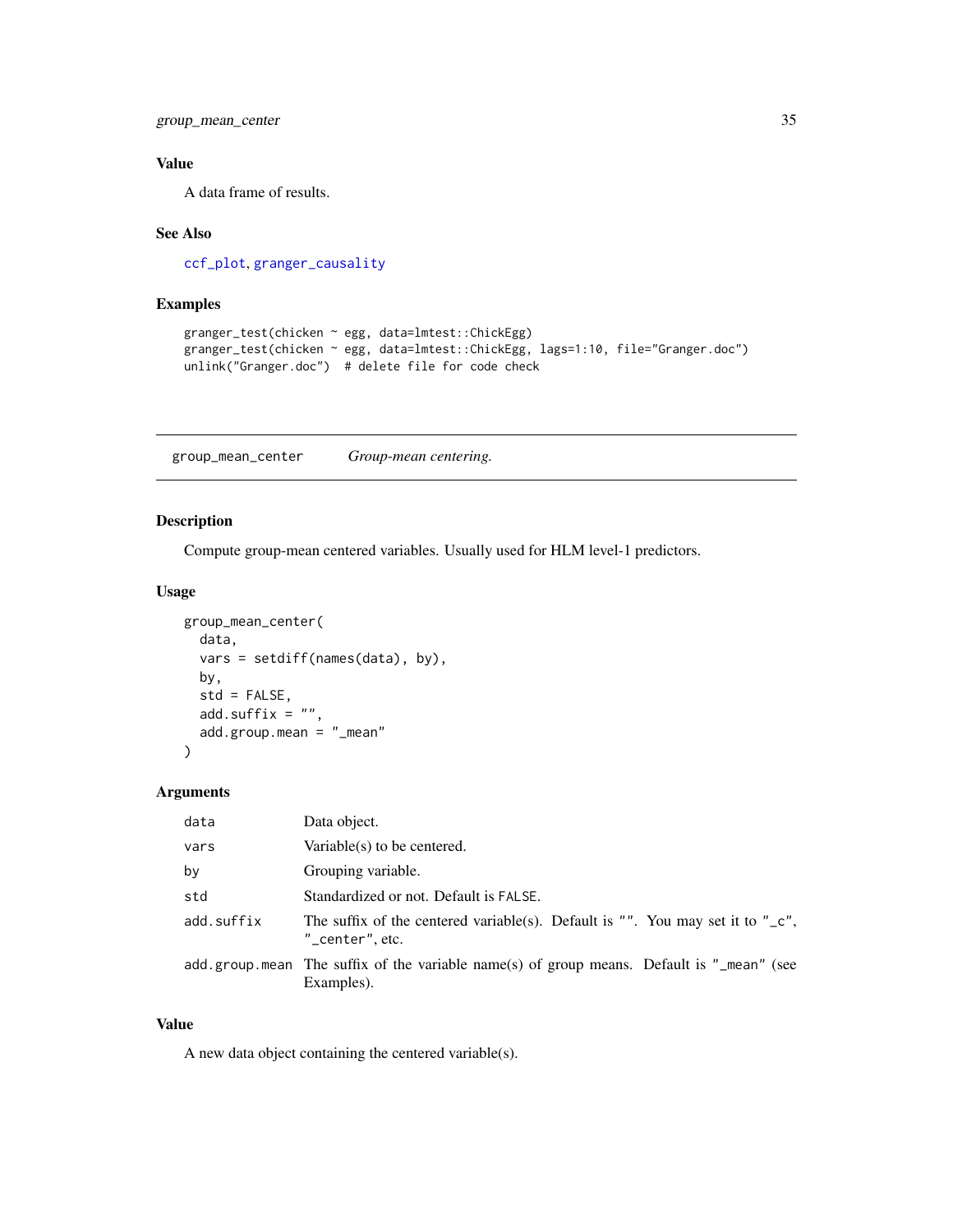### See Also

[grand\\_mean\\_center](#page-31-1)

#### Examples

```
d = data_table(x=1:9, g=rep(1:3, each=3))d.c = group_mean_center(d, "x", by="g")d.c
d.c = group_mean_center(d, "x", by='g", add.suffix='_c")d.c
```
<span id="page-35-1"></span>HLM\_ICC\_rWG *Tidy report of HLM indices: ICC(1), ICC(2), and rWG/rWG(J).*

# Description

Compute ICC(1) (non-independence of data), ICC(2) (reliability of group means), and rWG/rWG(J) (within-group agreement for single-item/multi-item measures) in multilevel analysis (HLM).

### Usage

```
HLM_ICC_rWG(
  data,
  group,
  icc.var,
  rwg.vars = icc.var,
  rwg.levels = 0,
  digits = 3,
  nsmall = digits)
```
# Arguments

| data       | Data frame.                                                                                                                                                                                                                |
|------------|----------------------------------------------------------------------------------------------------------------------------------------------------------------------------------------------------------------------------|
| group      | Grouping variable.                                                                                                                                                                                                         |
| icc.var    | Key variable for analysis (usually the dependent variable).                                                                                                                                                                |
| rwg.vars   | Default is icc. var. It can be:                                                                                                                                                                                            |
|            | • A single variable <i>(single-item</i> measure), then computing rWG.<br>• Multiple variables ( <i>multi-item</i> measure), then computing rWG(J), where J<br>$=$ the number of items.                                     |
| rwg.levels | As $rWG/rWG(J)$ compares the actual group variance to the expected random<br>variance (i.e., the variance of uniform distribution, $\sigma_E U^2$ ), it is required to spec-<br>ify which type of uniform distribution is. |

<span id="page-35-0"></span>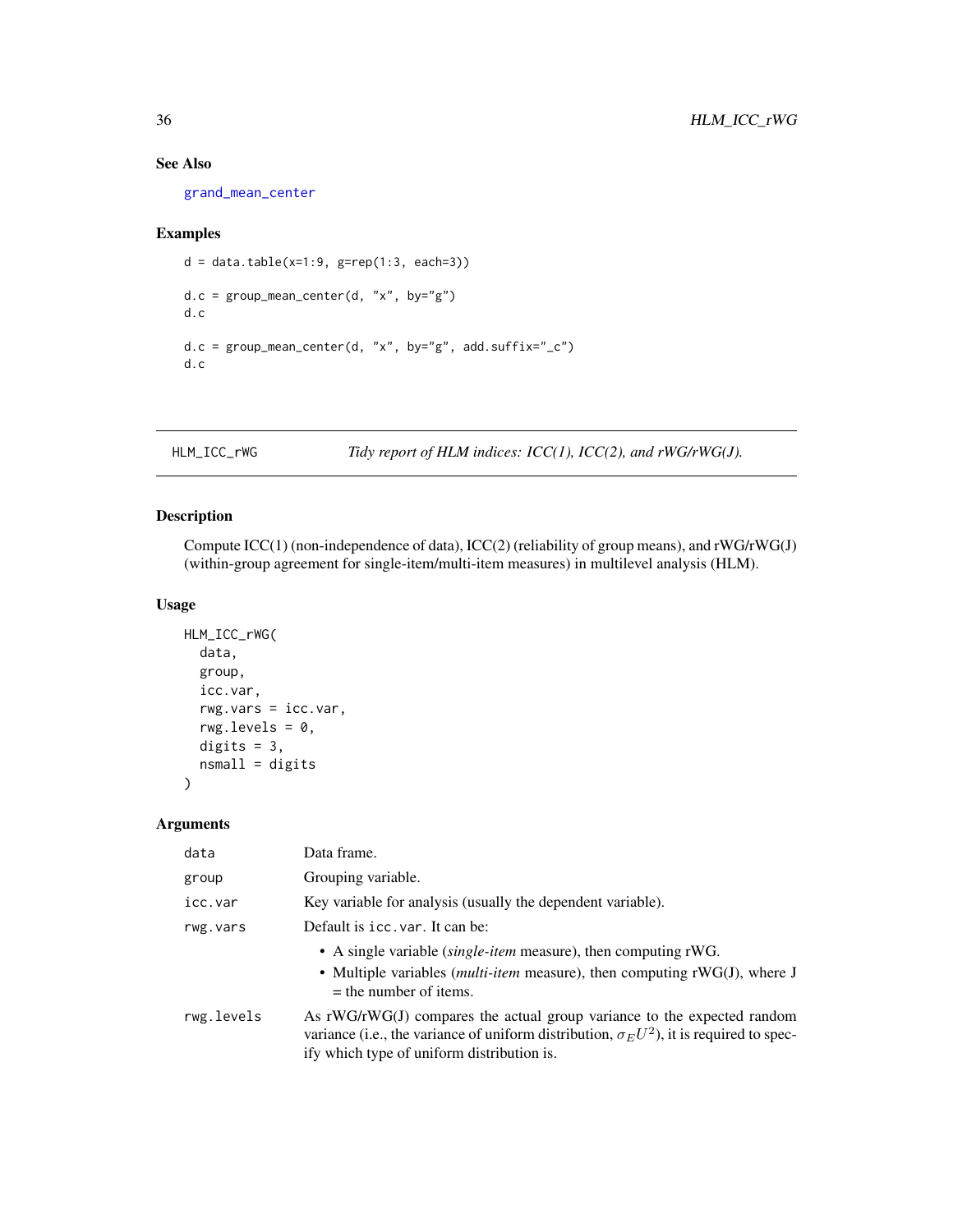- For *continuous* uniform distribution,  $\sigma_E U^2 = (max min)^2/12$ . Then rwg.levels is not useful and will be set to 0 (the default).
- For *discrete* uniform distribution,  $\sigma_E U^2 = (A^2 1)/12$ , where A is the number of response options (levels). Then rwg.levels should be provided (= A in the above formula). For example, if the measure is a 5-point Likert scale, you should set rwg.levels=5.

digits, nsmall Number of decimal places of output. Default is 3.

## Details

 $\text{ICC}(1)$  (intra-class correlation, or non-independence of data)  $\text{ICC}(1) = \text{var.u0} / (\text{var.u0} + \text{var.e})$  $=\sigma_{u0}^2/(\sigma_{u0}^2+\sigma_e^2)$ 

ICC(1) is the ICC we often compute and report in multilevel analysis (usually in the Null Model, where only the random intercept of group is included). It can be interpreted as either "the proportion of variance explained by groups" (i.e., *heterogeneity* between groups) or "the expectation of correlation coefficient between any two observations within any group" (i.e., *homogeneity* within groups).

**ICC(2)** (reliability of group means)  $\text{ICC}(2) = \text{mean}(\text{var.u0}/(\text{var.u0} + \text{var.e}/\text{n.k})) = \sum [\sigma_{u0}^2/(\sigma_{u0}^2 +$  $\sigma_e^2/n_k$ )]/K

 $\text{ICC}(2)$  is a measure of "the representativeness of group-level aggregated means for withingroup individual values" or "the degree to which an individual score can be considered a reliable assessment of a group-level construct".

rWG/rWG(J) (within-group agreement for single-item/multi-item measures) rWG =  $1-\sigma^2/\sigma_{EU}^2$ 

rWG(J) = 1 –  $(\sigma_{MJ}^2/\sigma_{EU}^2)/[J*(1-\sigma_{MJ}^2/\sigma_{EU}^2)+\sigma_{MJ}^2/\sigma_{EU}^2]$ rWG/rWG(J) is a measure of within-group agreement or consensus. Each group has an rWG/rWG(J).

- \* Note for the above formulas  $\sigma_{u0}^2$ : between-group variance (i.e., tau00)
	- $\sigma_e^2$ : within-group variance (i.e., residual variance)
	- $n_k$ : group size of the k-th group
	- $K:$  number of groups
	- $\sigma^2$ : actual group variance of the k-th group
	- $\sigma_{MJ}^2$ : mean value of actual group variance of the k-th group across all J items
	- $\sigma_{EU}^2$ : expected random variance (i.e., the variance of uniform distribution)
	- *J*: number of items

#### Value

Invisibly return a list of results.

#### References

Bliese, P. D. (2000). Within-group agreement, non-independence, and reliability: Implications for data aggregation and Analysis. In K. J. Klein & S. W. Kozlowski (Eds.), *Multilevel theory, research, and methods in organizations* (pp. 349-381). San Francisco, CA: Jossey-Bass, Inc.

James, L.R., Demaree, R.G., & Wolf, G. (1984). Estimating within-group interrater reliability with and without response bias. *Journal of Applied Psychology, 69*, 85-98.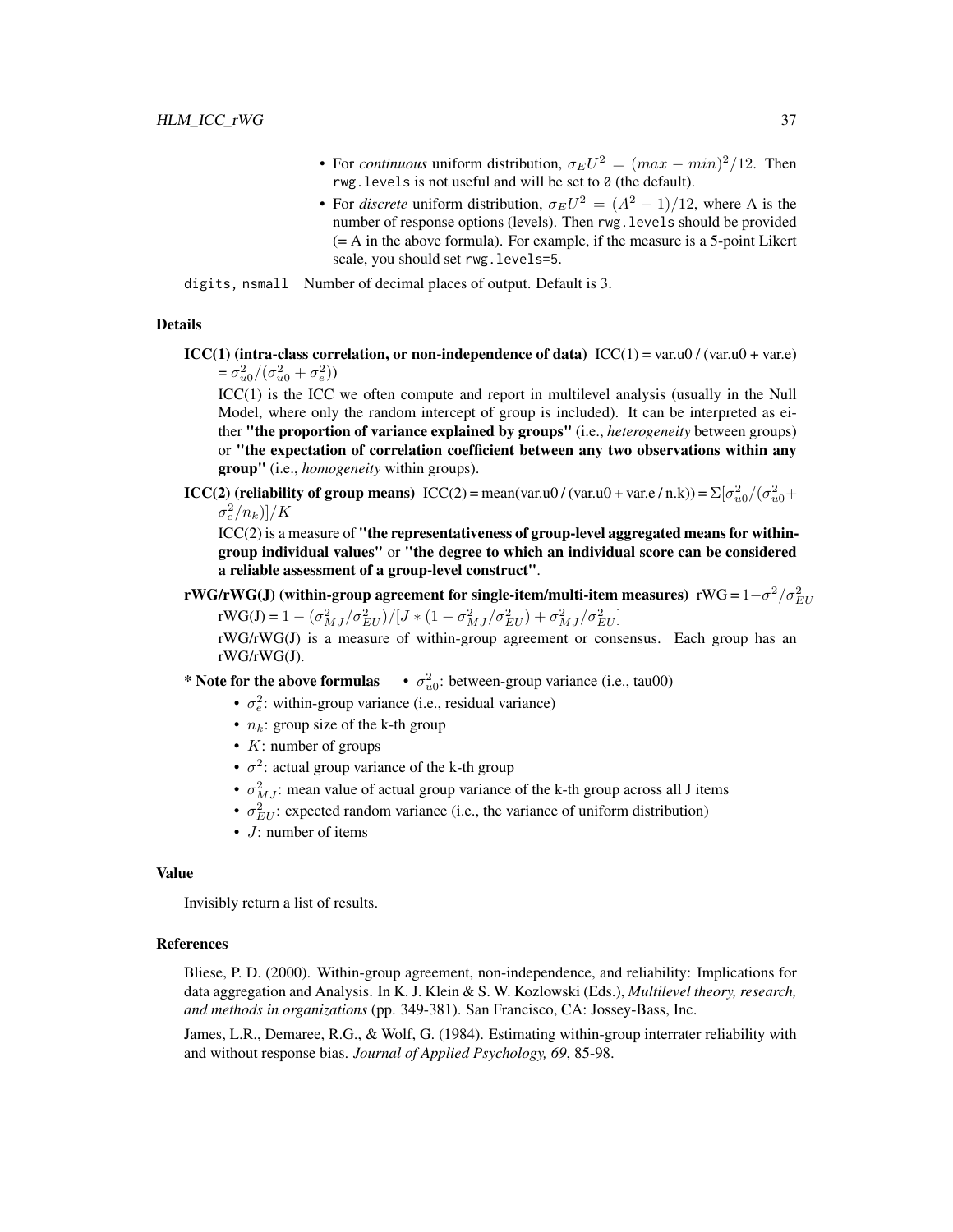## See Also

[R package "multilevel"](https://CRAN.R-project.org/package=multilevel)

#### Examples

```
data = lme4::sleepstudy # continuous variable
HLM_ICC_rWG(data, group="Subject", icc.var="Reaction")
data = lmerTest::carrots # 7-point scale
HLM_ICC_rWG(data, group="Consumer", icc.var="Preference",
            rwg.vars="Preference",
            rwg.levels=7)
HLM_ICC_rWG(data, group="Consumer", icc.var="Preference",
            rwg.vars=c("Sweetness", "Bitter", "Crisp"),
            rwg.levels=7)
```
<span id="page-37-0"></span>HLM\_summary *Tidy report of HLM (*lmer *and* glmer *models).*

#### Description

NOTE: [model\\_summary](#page-49-0) is preferred.

#### Usage

```
HLM_summary(model = NULL, test.rand = FALSE, digits = 3, nsmall = digits, ...)
```
#### Arguments

| model     | A model fitted with lmer or glmer function using the lmerTest package.                                                                                                                                                                              |
|-----------|-----------------------------------------------------------------------------------------------------------------------------------------------------------------------------------------------------------------------------------------------------|
| test.rand | [Only for lmer and glmer] TRUE or FALSE (default). Test random effects (i.e.,<br>variance components) by using the likelihood-ratio test (LRT), which is asymp-<br>totically chi-square distributed. For large datasets, it is much time-consuming. |
|           | digits, nsmall Number of decimal places of output. Default is 3.                                                                                                                                                                                    |
| $\cdots$  | Other arguments. You may re-define formula, data, or family.                                                                                                                                                                                        |

#### Value

No return value.

#### References

Hox, J. J. (2010). *Multilevel analysis: Techniques and applications* (2nd ed.). New York, NY: Routledge.

Nakagawa, S., & Schielzeth, H. (2013). A general and simple method for obtaining *R*^2 from generalized linear mixed-effects models. *Methods in Ecology and Evolution, 4,* 133-142.

Xu, R. (2003). Measuring explained variation in linear mixed effects models. *Statistics in Medicine, 22,* 3527-3541.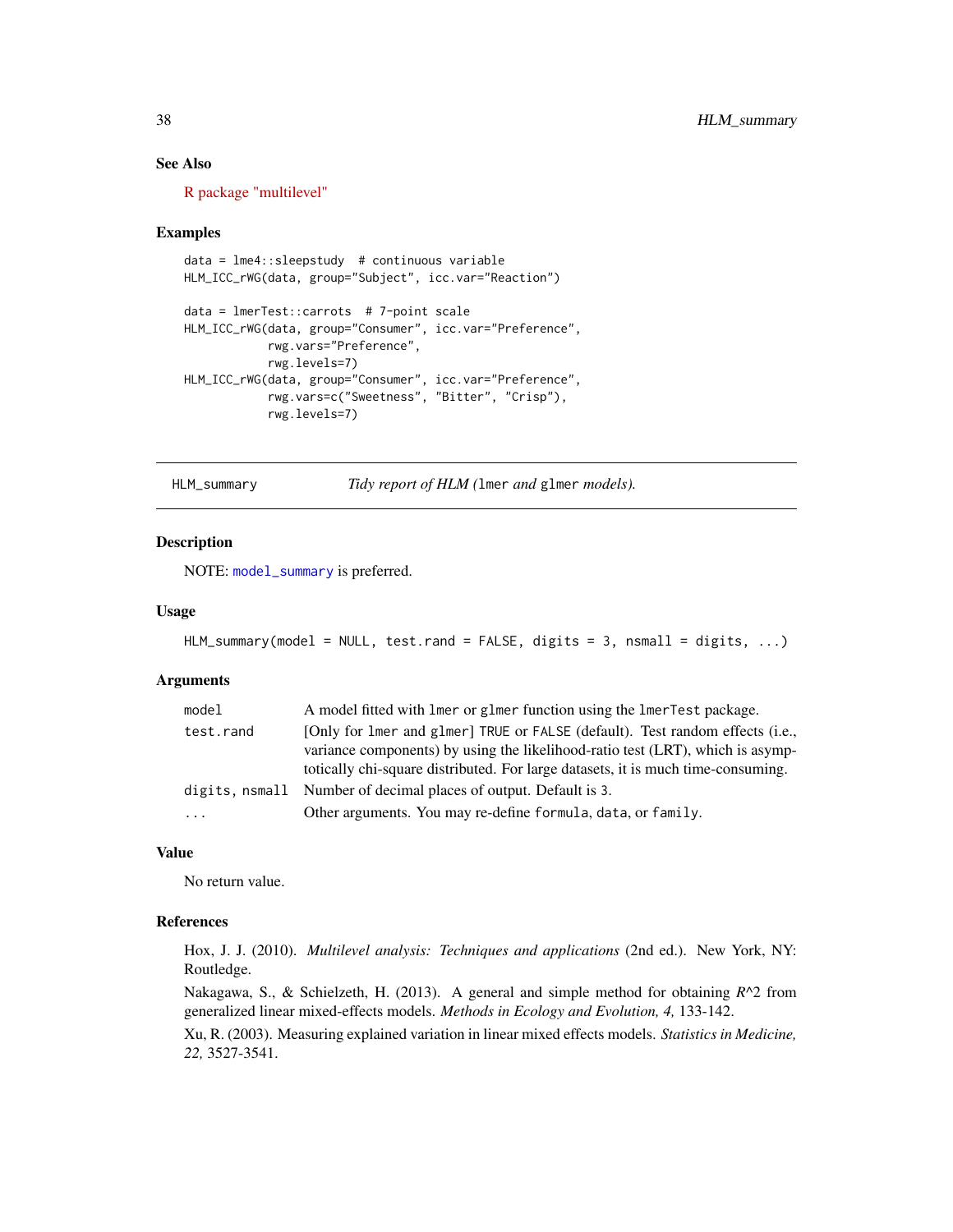#### import 39

#### See Also

[print\\_table](#page-55-0) (print simple table) [model\\_summary](#page-49-0) (highly suggested) [GLM\\_summary](#page-30-0) [regress](#page-64-0)

## Examples

library(lmerTest)

```
## Example 1: data from lme4::sleepstudy
# (1) 'Subject' is a grouping/clustering variable
# (2) 'Days' is a level-1 predictor nested within 'Subject'
# (3) No level-2 predictors
m1 = lmer(Reaction \sim (1 | Subject), data=sleepstudy)
m2 = 1mer(Reaction ~ Days + (1 | Subject), data=sleepstudy)
m3 = 1mer(Reaction ~ Days + (Days | Subject), data=sleepstudy)
HLM_summary(m1)
HLM_summary(m2)
HLM_summary(m3)
## Example 2: data from lmerTest::carrots
# (1) 'Consumer' is a grouping/clustering variable
# (2) 'Sweetness' is a level-1 predictor
# (3) 'Age' and 'Frequency' are level-2 predictors
hlm.1 = lmer(Preference ~ Sweetness + Age + Frequency +
               (1 | Consumer), data=carrots)
hlm.2 = lmer(Preference ~ Sweetness + Age + Frequency +
               (Sweetness | Consumer) + (1 | Product), data=carrots)
HLM_summary(hlm.1)
HLM_summary(hlm.2)
```
import *Import data from a file (TXT, CSV, Excel, SPSS, Stata, ...) or clipboard.*

#### Description

Import data from a file, with format automatically judged from file extension. This function is inspired by [rio::import\(\)](#page-0-0) and has several modifications. Its purpose is to avoid using lots of read\_xxx() functions in your code and to provide one tidy function for data import.

It supports many file formats and uses corresponding R functions:

- Plain text (.txt, .csv, .csv2, .tsv, .psv), using [data.table::fread\(\)](#page-0-0)
- Excel (.xls, .xlsx), using [readxl::read\\_excel\(\)](#page-0-0)
- SPSS (.sav), using [foreign::read.spss\(\)](#page-0-0); if failed, using [haven::read\\_sav\(\)](#page-0-0) instead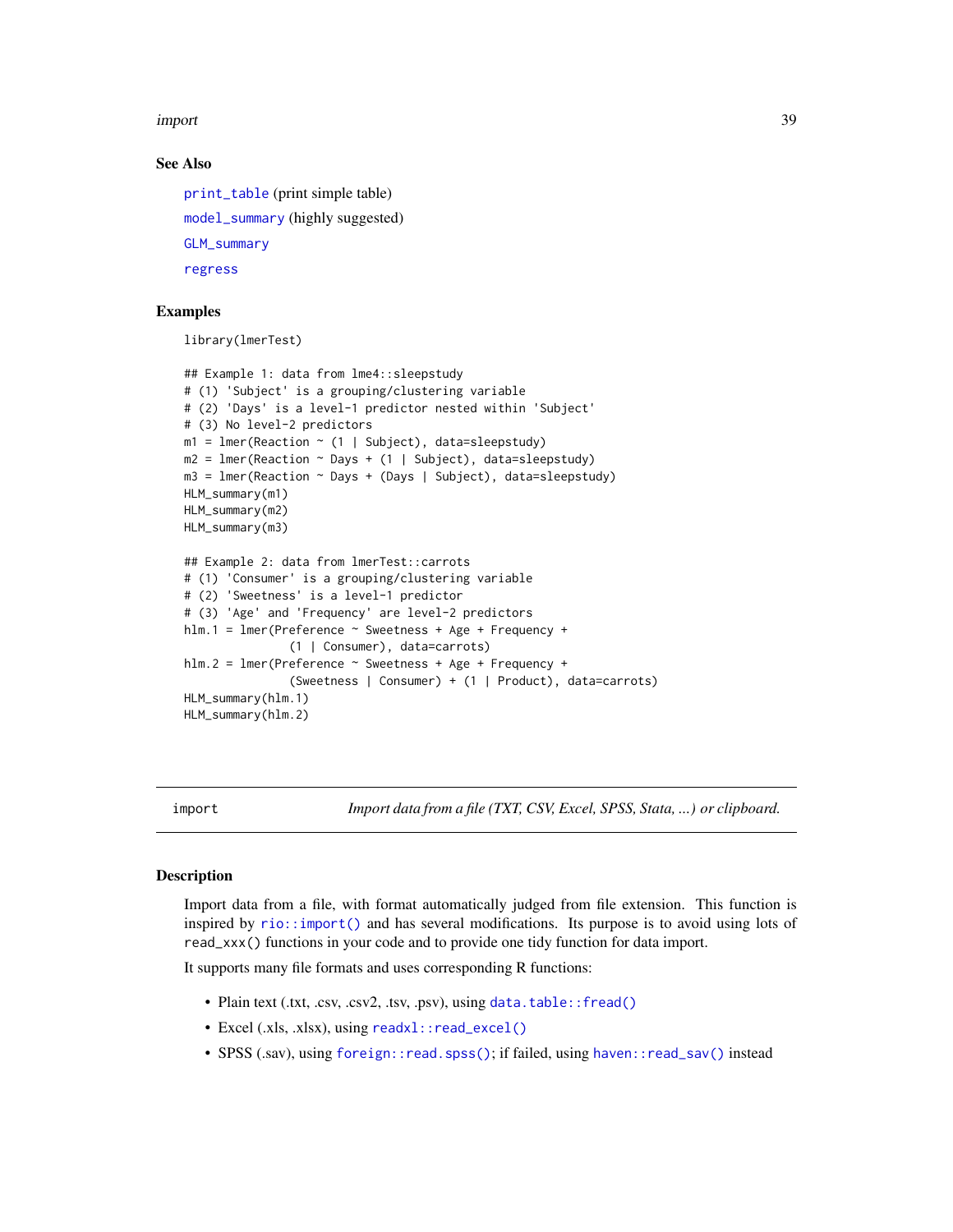- Stata (.dta), using [foreign::read.dta\(\)](#page-0-0); if failed, using [haven::read\\_dta\(\)](#page-0-0) instead
- R objects (.rda, .rdata, .Rdata), using [base::load\(\)](#page-0-0)
- R serialized objects (.rds), using base:: readRDS()
- Clipboard (on Windows and Mac OS), using [clipr::read\\_clip\\_tbl\(\)](#page-0-0)
- Other formats, using rio:: import()

# Usage

```
import(
  file,
  sheet = NULL,
  range = NULL,
  encoding = NULL,
 header = "auto",setclass = as,
  as = "data.frame"
)
```
## Arguments

| file         | File name (with extension). If unspecified, then data will be imported from<br>clipboard.                                                           |
|--------------|-----------------------------------------------------------------------------------------------------------------------------------------------------|
| sheet        | [Only for Excel] Excel sheet name (or sheet number). Default is the first sheet.<br>Ignored if the sheet is specified via range.                    |
| range        | [Only for Excel] Excel cell range. Default are all cells in a sheet. You may<br>specify it as range="A1:E100" or range="Sheet1!A1:E100".            |
| encoding     | File encoding. Default is NULL. Alternatives can be "UTF-8", "GBK", "CP936",<br>etc.                                                                |
|              | If you find messy code for Chinese text in the imported data, it is usually effec-<br>tive to set encoding="UTF-8".                                 |
| header       | Does the first row contain column names (TRUE or FALSE)? Default is "auto".                                                                         |
| setclass, as | Class of the imported data. Default is "data. frame". Ignored if the data file is<br>R object (.rds, .rda, .rdata, .Rdata).<br>Alternatives can be: |
|              | • data.frame: "data.frame", "df", "DF"<br>• data.table: "data.table", "dt", "DT"<br>• tbl_df: "tibble", "tbl_df", "tbl"                             |

# Value

A data object (default class is data.frame).

# See Also

[export](#page-24-0)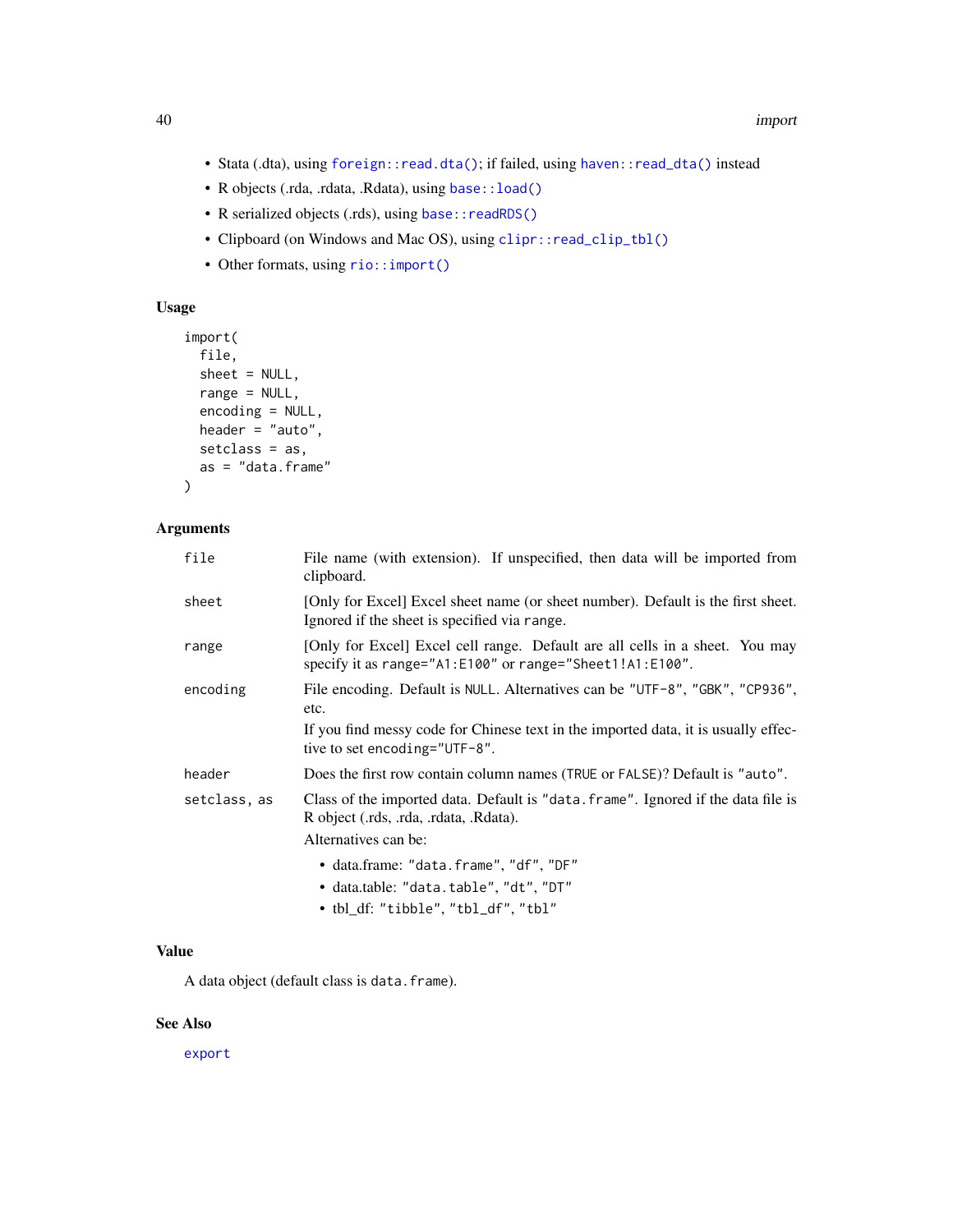## lavaan\_summary 41

## Examples

## Not run:

```
# Import data from system clipboard
 data = import() # read from clipboard (on Windows and Mac OS)
 # If you have an Excel file named "mydata.xlsx"
 export(airquality, file="mydata.xlsx")
 # Import data from a file
 data = import("mydata.xlsx") # default: data.frame
 data = import("mydata.xlsx", as="data.table")
## End(Not run)
```
<span id="page-40-0"></span>lavaan\_summary *Tidy report of lavaan model.*

## Description

Tidy report of lavaan model.

#### Usage

```
lavaan_summary(
 lavaan,
 ci = c("raw", "boot", "bc.boot", "bca.boot"),nsim = 100,
 seed = NULL,
 digits = 3,
 nsmall = digits,print = TRUE,
 covariance = FALSE,
 file = NULL
)
```
#### Arguments

| lavaan | Model object fitted by Lavaan.                                                                                                                        |
|--------|-------------------------------------------------------------------------------------------------------------------------------------------------------|
| сi     | Method for estimating standard error (SE) and 95% confidence interval (CI).                                                                           |
|        | Default is "raw" (the standard approach of lavaan). Other options:                                                                                    |
|        | "boot" Percentile Bootstrap                                                                                                                           |
|        | "bc.boot" Bias-Corrected Percentile Bootstrap                                                                                                         |
|        | "bca.boot" Bias-Corrected and Accelerated (BCa) Percentile Bootstrap                                                                                  |
| nsim   | Number of simulation samples (bootstrap resampling) for estimating SE and<br>95% CI. In formal analyses, nsim=1000 (or larger) is strongly suggested. |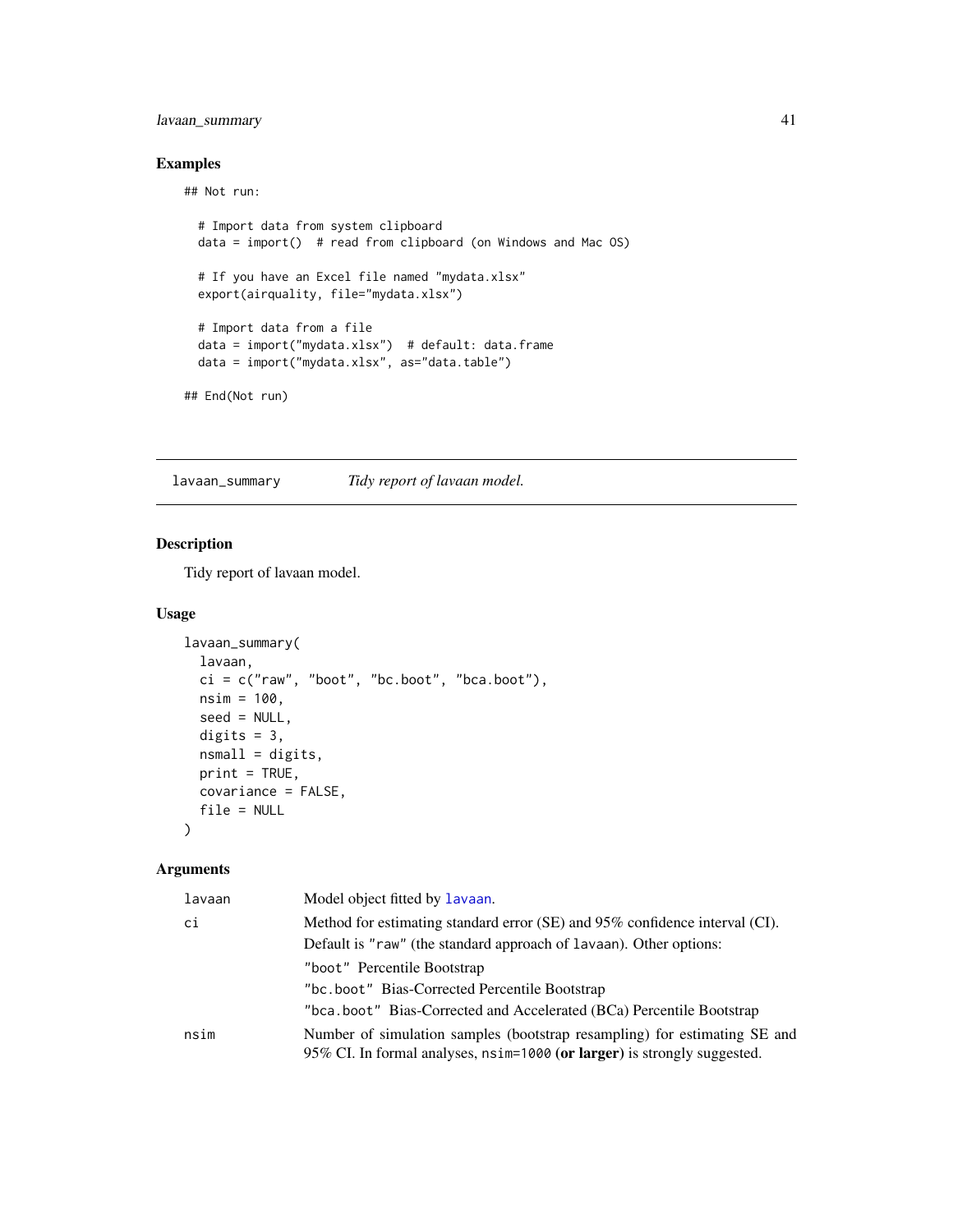| seed       | Random seed for obtaining reproducible results. Default is NULL. |
|------------|------------------------------------------------------------------|
|            | digits, nsmall Number of decimal places of output. Default is 3. |
| print      | Print results. Default is TRUE.                                  |
| covariance | Print (co) variances. Default is FALSE.                          |
| file       | File name of MS Word (.doc).                                     |

## Value

Invisibly return a list of results:

fit Model fit indices.

measure Latent variable measures.

regression Regression paths.

covariance Variances and/or covariances.

effect Defined effect estimates.

# See Also

[PROCESS](#page-57-0), [CFA](#page-11-0)

## Examples

```
## Simple Mediation:
## Solar.R (X) => Ozone (M) => Temp (Y)# PROCESS(airquality, y="Temp", x="Solar.R",
# meds="Ozone", ci="boot", nsim=1000, seed=1)
model = "
Ozone ~ a*Solar.R
Temp ~ c.*Solar.R + b*Ozone
Indirect := a*b
Direct := c.Total := c. + a * b"
lv = lavaan::sem(model=model, data=airquality)
lavaan::summary(lv, fit.measure=TRUE, ci=TRUE, nd=3) # raw output
lavaan_summary(lv)
# lavaan_summary(lv, ci="boot", nsim=1000, seed=1)
## Serial Multiple Mediation:
## Solar.R (X) \Rightarrow Ozone (M1) \Rightarrow Wind(M2) \Rightarrow Temp (Y)# PROCESS(airquality, y="Temp", x="Solar.R",
# meds=c("Ozone", "Wind"),
# med.type="serial", ci="boot", nsim=1000, seed=1)
```
 $model@ = "$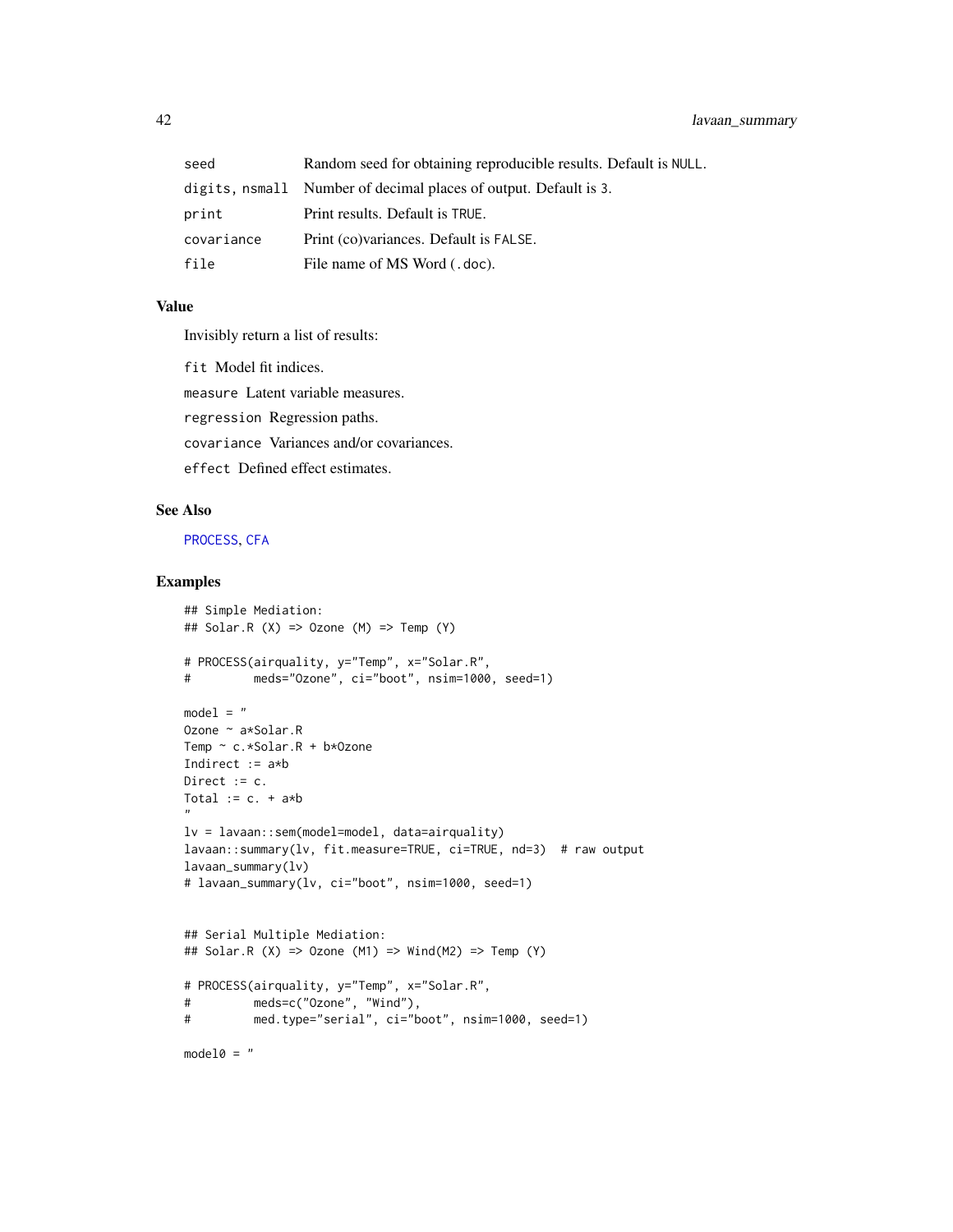#### LOOKUP 43

```
Ozone ~ a1*Solar.R
Wind ~ a2*Solar.R + d12*Ozone
Temp ~ c.*Solar.R + b1*Ozone + b2*Wind
Indirect_All := a1*b1 + a2*b2 + a1*d12*b2
Ind_X_M1_Y := a1*b1Ind_X_M2_Y := a2*b2Ind_X_M1_M2_Y := a1*d12*b2
Direct := c.
Total := c. + a1*b1 + a2*b2 + a1*d12*b2"
lv0 = lavaan::sem(model=model0, data=airquality)
lavaan::summary(lv0, fit.measure=TRUE, ci=TRUE, nd=3) # raw output
lavaan_summary(lv0)
# lavaan_summary(lv0, ci="boot", nsim=1000, seed=1)
model1 = "Ozone ~ a1*Solar.R
Wind ~ d12*Ozone
Temp ~ c.*Solar.R + b1*Ozone + b2*Wind
Indirect_All := a1*b1 + a1*d12*b2Ind_X_M1_Y := a1*b1Ind_X_M1_M2_Y := a1*d12*b2Direct := c.
Total := c. + a1*b1 + a1*d12*b2
"
lv1 = lavaan::sem(model=model1, data=airquality)
lavaan::summary(lv1, fit.measure=TRUE, ci=TRUE, nd=3) # raw output
lavaan_summary(lv1)
# lavaan_summary(lv1, ci="boot", nsim=1000, seed=1)
```
LOOKUP *Search, match, and look up values (like Excel's functions* INDEX + MATCH*).*

## Description

In Excel, we can use VLOOKUP, HLOOKUP, XLOOKUP (a new function released in 2019), or the combination of INDEX and MATCH to search, match, and look up values. Here I provide a similar function.

#### Usage

```
LOOKUP(
  data,
  vars,
  data.ref,
  vars.ref,
  vars.lookup,
  return = c("new.data", "new.var", "new.value")
)
```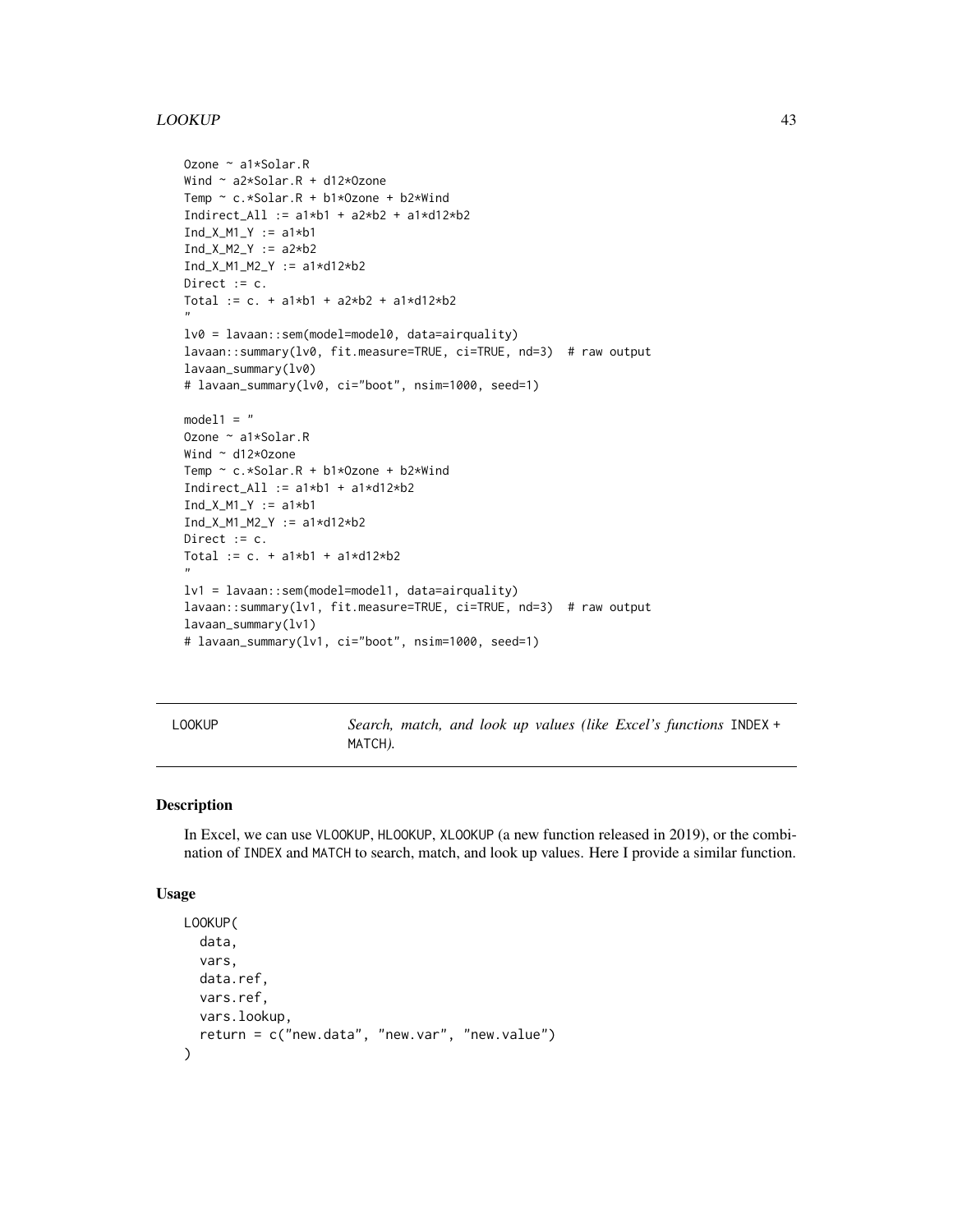#### Arguments

| data        | Main data.                                                                                                                                        |
|-------------|---------------------------------------------------------------------------------------------------------------------------------------------------|
| vars        | Character (vector), specifying the variable(s) to be searched in data.                                                                            |
| data.ref    | Reference data containing both the reference variable(s) and the lookup vari-<br>$able(s)$ .                                                      |
| vars.ref    | Character (vector), with the <b>same length and order</b> as vars, specifying the<br>reference variable(s) to be matched in data.ref.             |
| vars.lookup | Character (vector), specifying the variable(s) to be looked up and returned from<br>data.ref.                                                     |
| return      | What to return. Default ("new. data") is to return a data frame with the lookup<br>values added. You may also set it to "new.var" or "new.value". |

## Details

If multiple values were simultaneously matched, a warning message would be printed.

#### Value

New data object, new variable, or new value (see the argument return).

## See Also

[dplyr::left\\_join\(\)](#page-0-0) [XLOOKUP: Excel University](https://www.excel-university.com/xlookup/)

## Examples

```
ref = data.title(City=rep(c("A", "B", "C"), each=5),Year=rep(2013:2017, times=3),
                 GDP=sample(1000:2000, 15),
                 PM2.5=sample(10:300, 15))
ref
data = data.title(sub=1:5,city=c("A", "A", "B", "C", "C"),
                  year=c(2013, 2014, 2015, 2016, 2017))
data
LOOKUP(data, c("city", "year"), ref, c("City", "Year"), "GDP")
LOOKUP(data, c("city", "year"), ref, c("City", "Year"), c("GDP", "PM2.5"))
```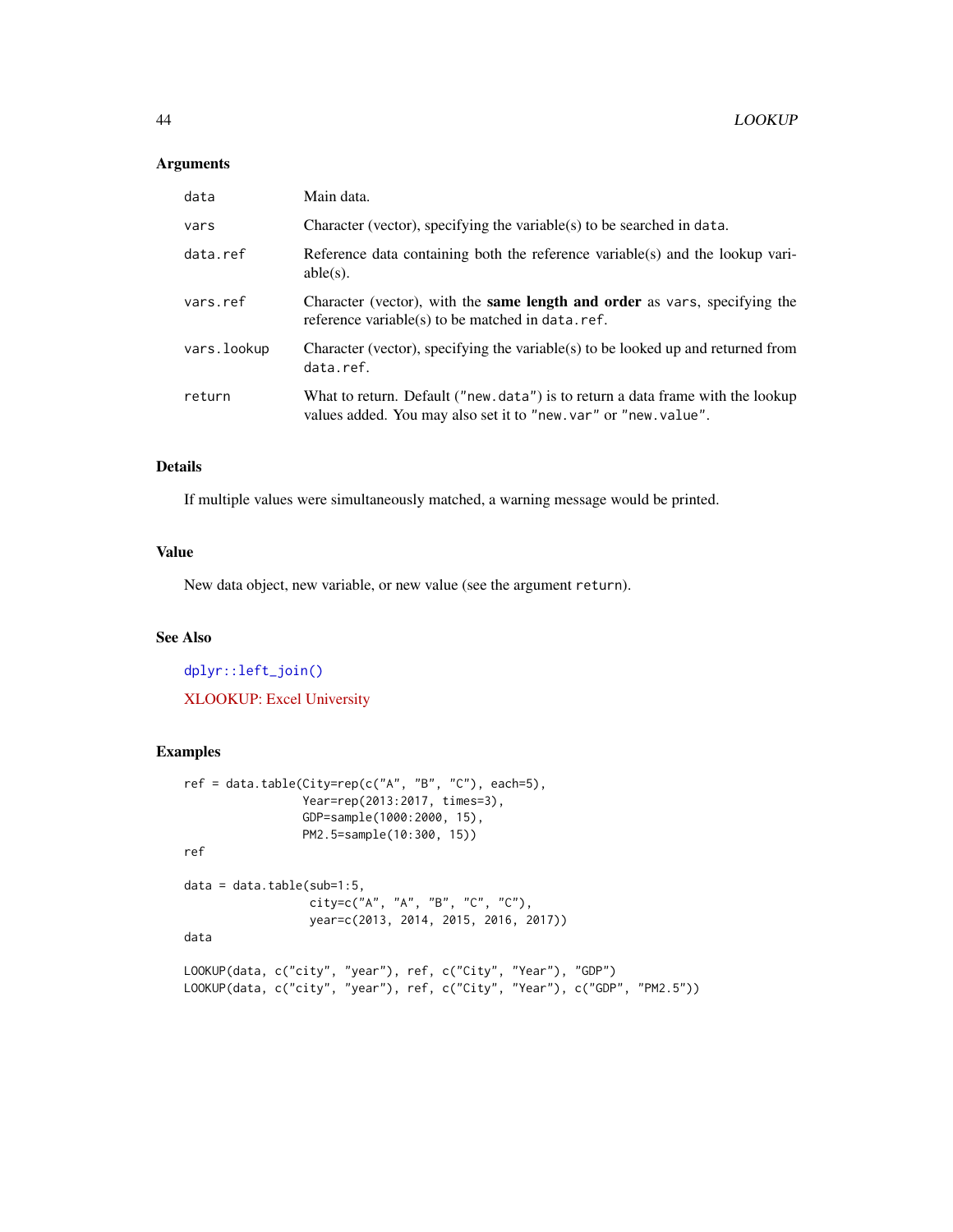<span id="page-44-0"></span>

#### Description

Multi-factor ANOVA (between-subjects, within-subjects, and mixed designs), with and without covariates (ANCOVA).

This function is based on and extends  $a$  fex:  $a$  and  $a$  equals  $b$ . You only need to specify the data, dependent variable(s), and factors (between-subjects and/or within-subjects). Almost all results you need will be displayed together, including effect sizes (partial  $\eta^2$ ) and their confidence intervals (CIs). 90% CIs for partial  $\eta^2$  (two-sided) are reported, following Steiger (2004). In addition to partial  $\eta^2$ , it also reports generalized  $\eta^2$ , following Olejnik & Algina (2003).

How to prepare your data and specify the arguments of MANOVA?

• Wide-format data (one person in one row, and repeated measures in multiple columns):

Betweem-subjects design MANOVA(data=, dv=, between=, ...)

Within-subjects design MANOVA(data=, dvs=, dvs.pattern=, within=, ...)

- Mixed design MANOVA(data=, dvs=, dvs.pattern=, between=, within=, ...)
- Long-format data (one person in multiple rows, and repeated measures in one column):

Betweem-subjects design (not applicable)

Within-subjects design MANOVA(data=, subID=, dv=, within=, ...)

Mixed design MANOVA(data=, subID=, dv=, between=, within=, ...)

#### Usage

```
MANOVA(
  data,
  subID = NULL,dv = NULL,dvs = NULL,dvs.pattern = NULL,
  between = NULL,widthin = NULL,covariate = NULL,
  ss.type = "III",
  sph.correction = "none",
  aov.include = FALSE,
  digits = 3,
  nsmall = digits,file = NULL
)
```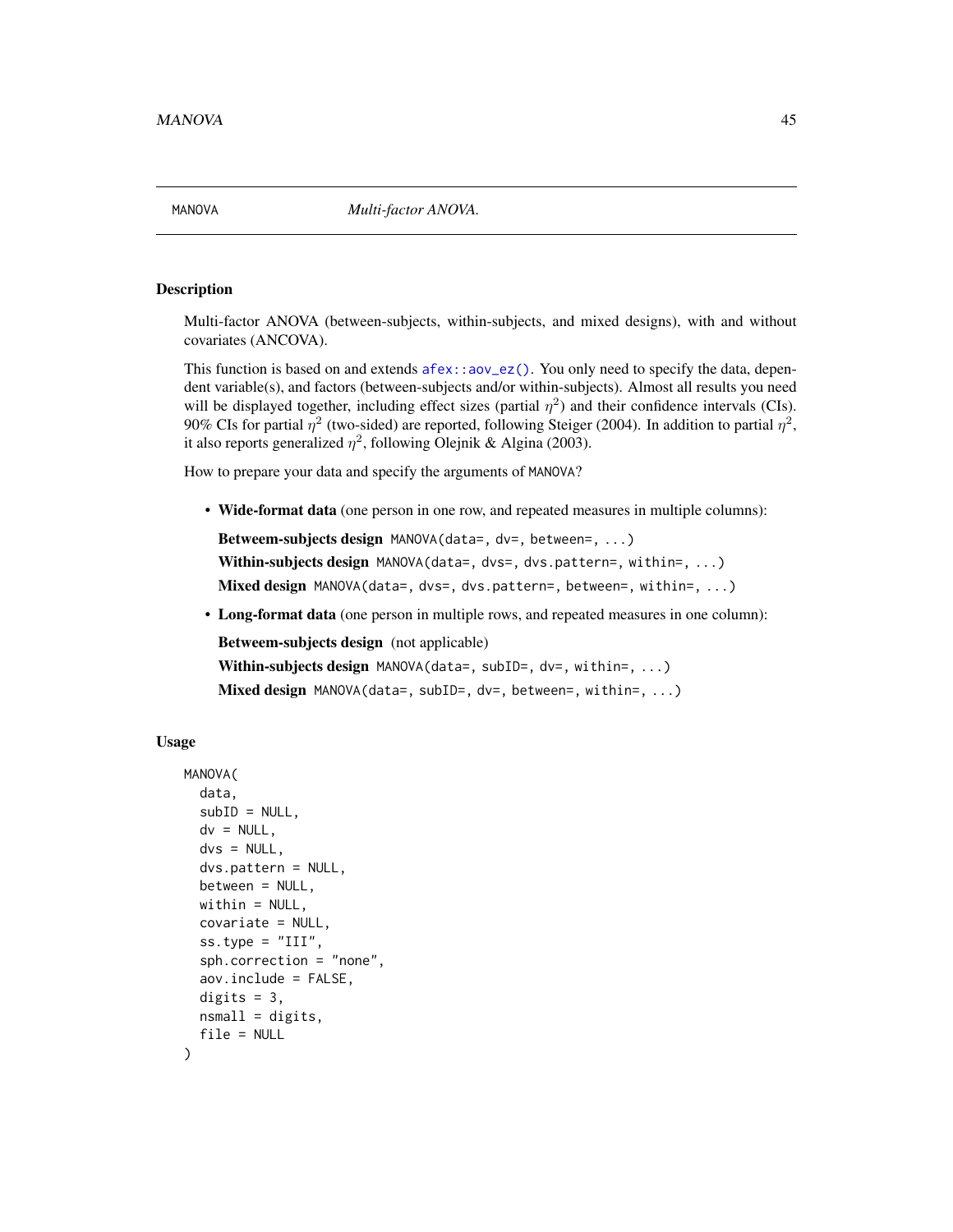# Arguments

| data           | Data frame. Both wide-format and long-format are supported.                                                                                                                                                                                                                                      |
|----------------|--------------------------------------------------------------------------------------------------------------------------------------------------------------------------------------------------------------------------------------------------------------------------------------------------|
| subID          | Subject ID (the column name). Only necessary for long-format data.                                                                                                                                                                                                                               |
| dv             | Dependent variable.                                                                                                                                                                                                                                                                              |
|                | • For wide-format data, dv only can be used for between-subjects designs.<br>For within-subjects and mixed designs, please use dvs and dvs.pattern.<br>• For long-format data, dv is the outcome variable.                                                                                       |
| dvs            | Repeated measures. Only for wide-format data (within-subjects or mixed de-<br>signs).                                                                                                                                                                                                            |
|                | Can be:                                                                                                                                                                                                                                                                                          |
|                | • "start: stop" to specify the range of variables (sensitive to the order of<br>variables):<br>e.g., "A1B1: A2B3" is matched to all variables in the data between "A1B1"                                                                                                                         |
|                | and "A2B3"<br>• a character vector to directly specify variables (insensitive to the order of<br>variables):                                                                                                                                                                                     |
|                | e.g., c("Cond1", "Cond2", "Cond3") or cc("Cond1, Cond2, Cond3")<br>See cc for its usage.                                                                                                                                                                                                         |
| dvs.pattern    | If you use dvs, you should also specify the pattern of variable names using<br>regular expression.<br>Examples:                                                                                                                                                                                  |
|                | • "Cond(.)" extracts levels from "Cond1", "Cond2", "Cond3",  You may<br>rename the factor using the within argument (e.g., within="Condition")<br>• "X()Y()" extracts levels from "X01Y01", "X02Y02", "XaaYbc",<br>• " $X(.+)Y(.+)$ " extracts levels from " $X1Y1$ ", " $XaYb$ ", " $XaY002$ ", |
|                | Tips on regular expression:                                                                                                                                                                                                                                                                      |
|                | • "(.)" extracts any single character (number, letter, and other symbols)<br>• $"(.+)"$ extracts >= 1 character(s)                                                                                                                                                                               |
|                | • " $(.*)$ " extracts >= 0 character(s)                                                                                                                                                                                                                                                          |
|                | • $"([0-9])"$ extracts any single number                                                                                                                                                                                                                                                         |
|                | • $"([a-z])"$ extracts any single letter                                                                                                                                                                                                                                                         |
|                | • More information: Link 1 (in English) and Link 2 (in Chinese)                                                                                                                                                                                                                                  |
| between        | Between-subjects factor(s). Multiple variables should be included in a character<br>vector $c()$ .                                                                                                                                                                                               |
| within         | Within-subjects factor(s). Multiple variables should be included in a character<br>vector $c()$ .                                                                                                                                                                                                |
| covariate      | Covariates. Multiple variables should be included in a character vector c().                                                                                                                                                                                                                     |
| ss.type        | Type of sums of squares (SS) for ANOVA. Default is "III". Possible values are<br>"II", "III", 2, or 3.                                                                                                                                                                                           |
| sph.correction | [Only for repeated measures with $\geq$ 3 levels]                                                                                                                                                                                                                                                |
|                | Sphericity correction method for adjusting the degrees of freedom $(df)$ when<br>the sphericity assumption is violated. Default is "none". If Mauchly's test of<br>sphericity is significant, you may set it to "GG" (Greenhouse-Geisser) or "HF"<br>(Huynh-Feldt).                              |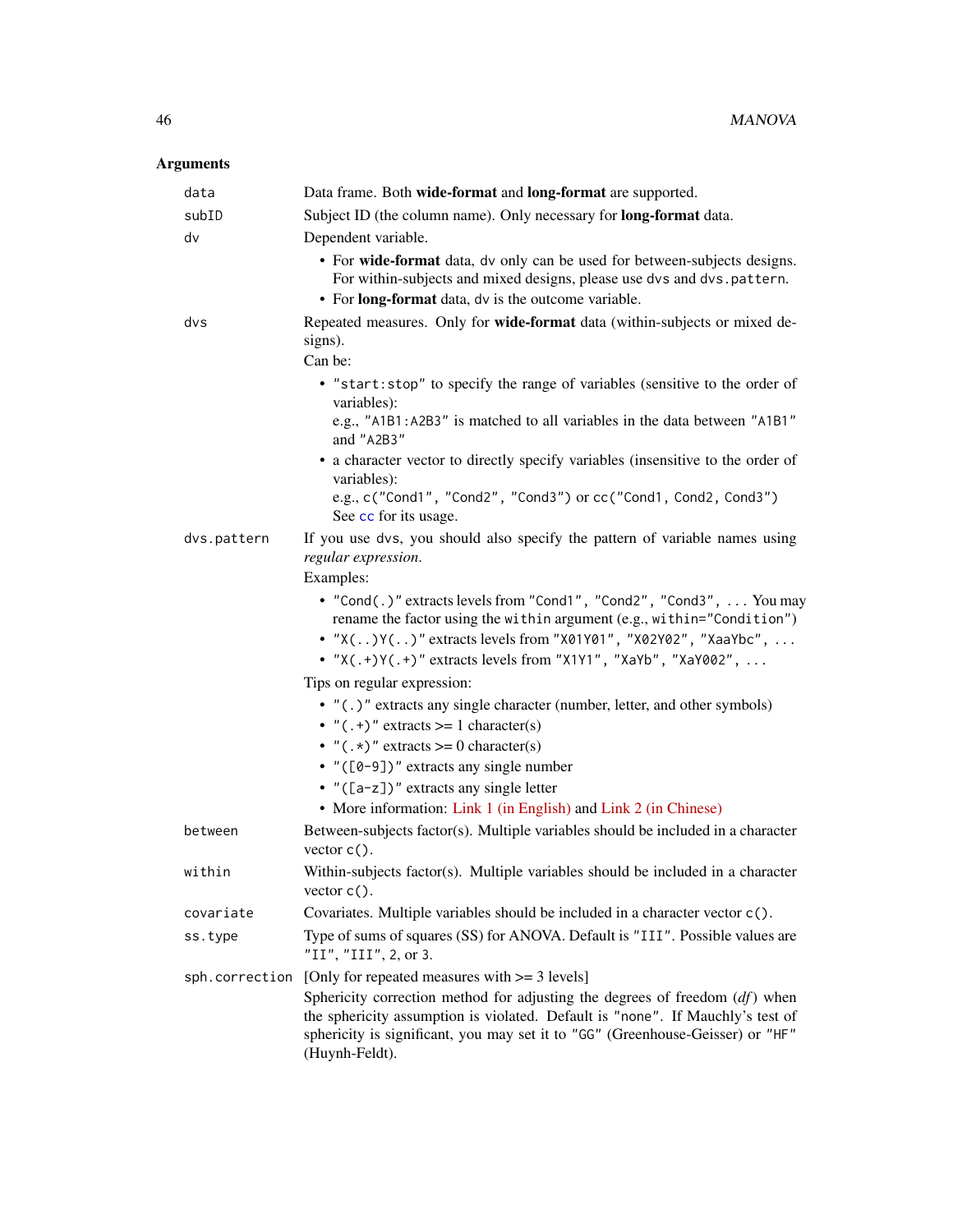#### MANOVA 47

| aov.include | Include the aov object in the returned object? Default is FALSE, as suggested                                    |
|-------------|------------------------------------------------------------------------------------------------------------------|
|             | by $a$ fex:: $a$ ov_ez() (please see the include_aov argument in this help page,                                 |
|             | which provides a detailed explanation). If TRUE, you should also specify model, type="univariate"<br>in EMMEANS. |
|             | digits, nsmall Number of decimal places of output. Default is 3.                                                 |
| file        | File name of MS Word (.doc).                                                                                     |

## Details

If observations are not uniquely identified in user-defined long-format data, the function takes averages across those multiple observations for each case. In technical details, it specifies fun\_aggregate=mean in [afex::aov\\_ez\(\)](#page-0-0) and values\_fn=mean in [tidyr::pivot\\_wider\(\)](#page-0-0).

#### Value

A result object (list) returned by [afex::aov\\_ez\(\)](#page-0-0), along with several other elements: between, within, data.wide, data.long.

#### Interaction Plot

You can save the returned object and use the [emmeans::emmip\(\)](#page-0-0) function to create an interaction plot (based on the fitted model and a formula specification). For usage, please see the help page of [emmeans::emmip\(\)](#page-0-0). It returns an object of class ggplot, which can be easily modified and saved using ggplot2 syntax.

## References

Olejnik, S., & Algina, J. (2003). Generalized eta and omega squared statistics: Measures of effect size for some common research designs. *Psychological Methods, 8*(4), 434-447.

Steiger, J. H. (2004). Beyond the F test: Effect size confidence intervals and tests of close fit in the analysis of variance and contrast analysis. *Psychological Methods, 9*(2), 164-182.

## See Also

[TTEST](#page-73-0), [EMMEANS](#page-20-0), [bruceR-demodata](#page-0-0)

#### Examples

#### Between-Subjects Design ####

```
between.1
MANOVA(between.1, dv="SCORE", between="A")
between.2
MANOVA(between.2, dv="SCORE", between=c("A", "B"))
between.3
MANOVA(between.3, dv="SCORE", between=c("A", "B", "C"))
```
## How to create an interaction plot using `emmeans::emmip()`?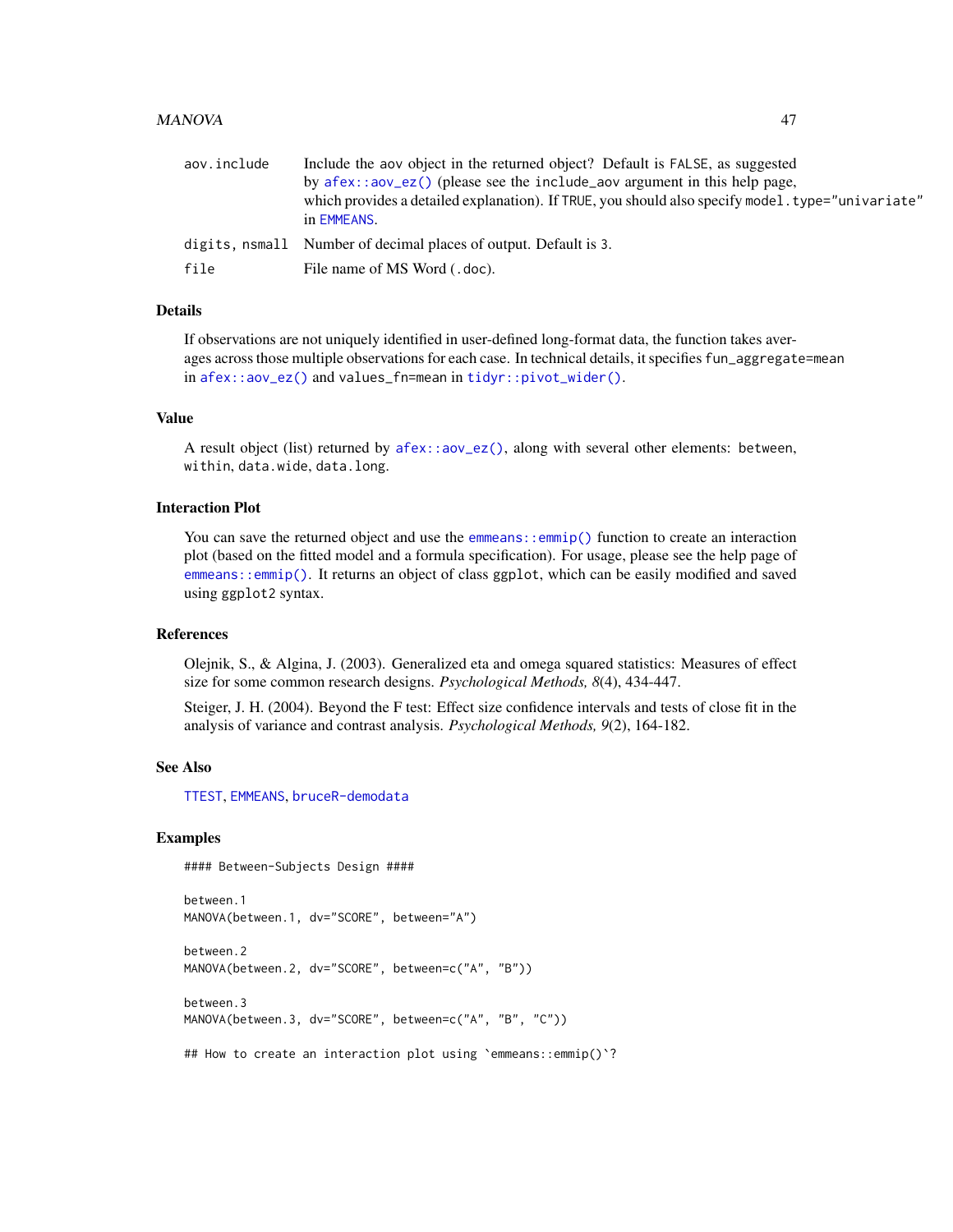```
## See help page for its usage: ?emmeans::emmip()
m = MANOVA(between.2, dv="SCORE", between=c("A", "B"))
emmip(m, ~ A | B, CIs=TRUE)
emmin(m, ~B | A, CIs=TRUE)emmip(m, B ~ \sim A, CIs=TRUE)emmin(m, A ~ \sim B, CIs=TRUE)#### Within-Subjects Design ####
within.1
MANOVA(within.1, dvs="A1:A4", dvs.pattern="A(.)",
       within="A")
## the same:
MANOVA(within.1, dvs=c("A1", "A2", "A3", "A4"), dvs.pattern="A(.)",
       within="MyFactor") # renamed the within-subjects factor
within.2
MANOVA(within.2, dvs="A1B1:A2B3", dvs.pattern="A(.)B(.)",
       within=c("A", "B"))
within.3
MANOVA(within.3, dvs="A1B1C1:A2B2C2", dvs.pattern="A(.)B(.)C(.)",
       within=c("A", "B", "C"))
#### Mixed Design ####
mixed.2_1b1w
MANOVA(mixed.2_1b1w, dvs="B1:B3", dvs.pattern="B(.)",
       between="A", within="B")
MANOVA(mixed.2_1b1w, dvs="B1:B3", dvs.pattern="B(.)",
      between="A", within="B", sph.correction="GG")
mixed.3_1b2w
MANOVA(mixed.3_1b2w, dvs="B1C1:B2C2", dvs.pattern="B(.)C(.)",
       between="A", within=c("B", "C"))
mixed.3_2b1w
MANOVA(mixed.3_2b1w, dvs="B1:B2", dvs.pattern="B(.)",
       between=c("A", "C"), within="B")
#### Other Examples ####
data.new = mixed.3_1b2w
names(data.new) = c("Group", "Cond_01", "Cond_02", "Cond_03", "Cond_04")
MANOVA(data.new,
      dvs="Cond_01:Cond_04",
       dvs.pattern="Cond_(..)",
       between="Group",
       within="Condition") # rename the factor
```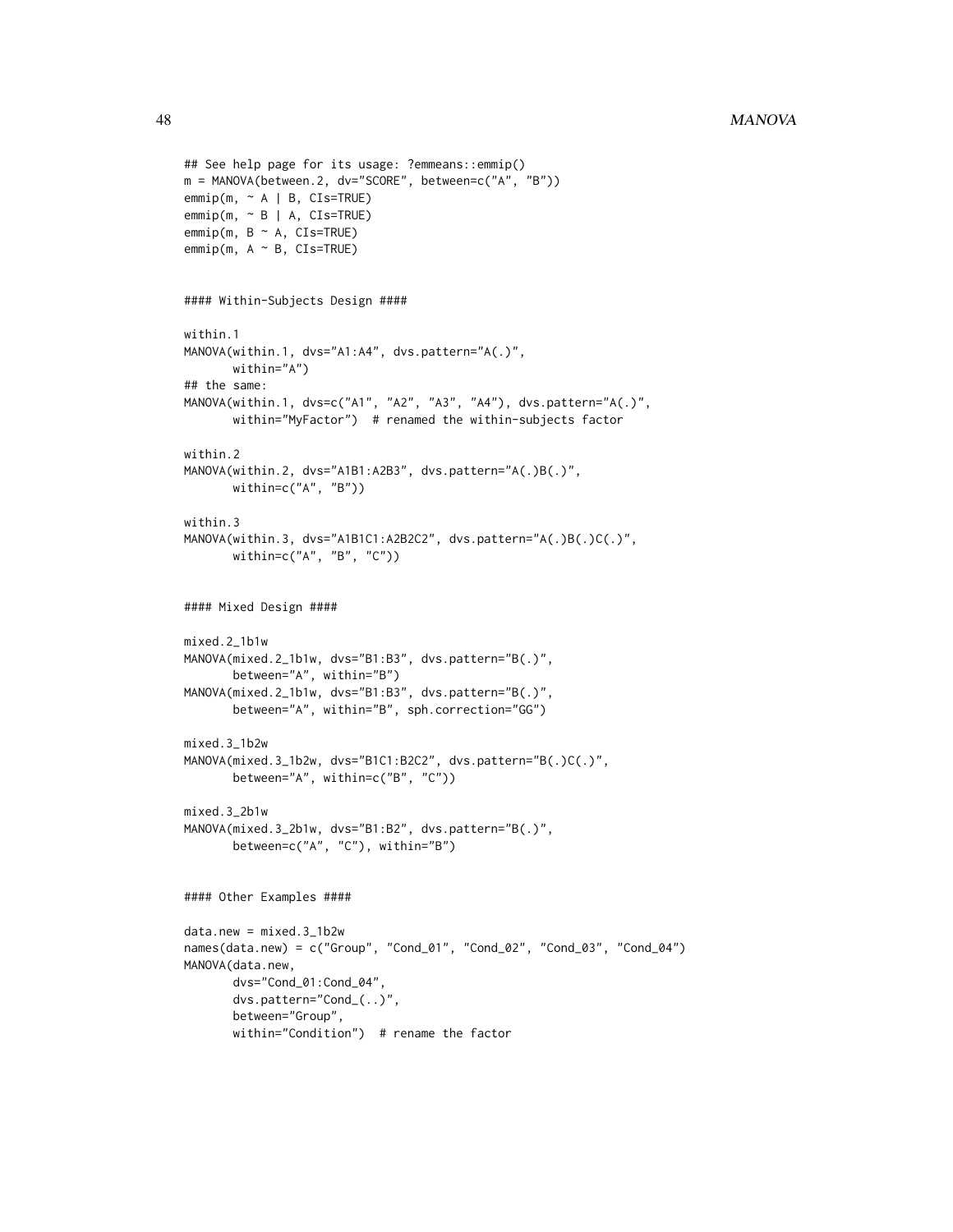## med\_summary 49

```
# ?afex::obk.long
MANOVA(afex::obk.long,
       subID="id",
       dv="value",
       between=c("treatment", "gender"),
       within=c("phase", "hour"),
       cov="age",
       sph.correction="GG")
```
<span id="page-48-0"></span>med\_summary *Tidy report of mediation analysis.*

## Description

Tidy report of mediation analysis, which is performed using the [mediation](#page-0-0) package.

## Usage

```
med_summary(model, digits = 3, nsmall = digits, file = NULL)
```
#### Arguments

| model | Mediation model built using mediation: : mediate().              |
|-------|------------------------------------------------------------------|
|       | digits, nsmall Number of decimal places of output. Default is 3. |
| file  | File name of MS Word (.doc).                                     |

#### Value

Invisibly return a data frame containing the results.

#### See Also

**[PROCESS](#page-57-0)** 

### Examples

## Not run:

```
library(mediation)
# ?mediation::mediate
```

```
## Example 1: OLS Regression
## Bias-corrected and accelerated (BCa) bootstrap confidence intervals
```

```
## Hypothesis: Solar radiation -> Ozone -> Daily temperature
lm.m = lm(Ozone ~ Solar.R + Month + Wind, data=airquality)lm.y = lm(Temp ~ Ozone ~f-Solar.R ~f Month ~f Wind, data=airquality)set.seed(123) # set a random seed for reproduction
```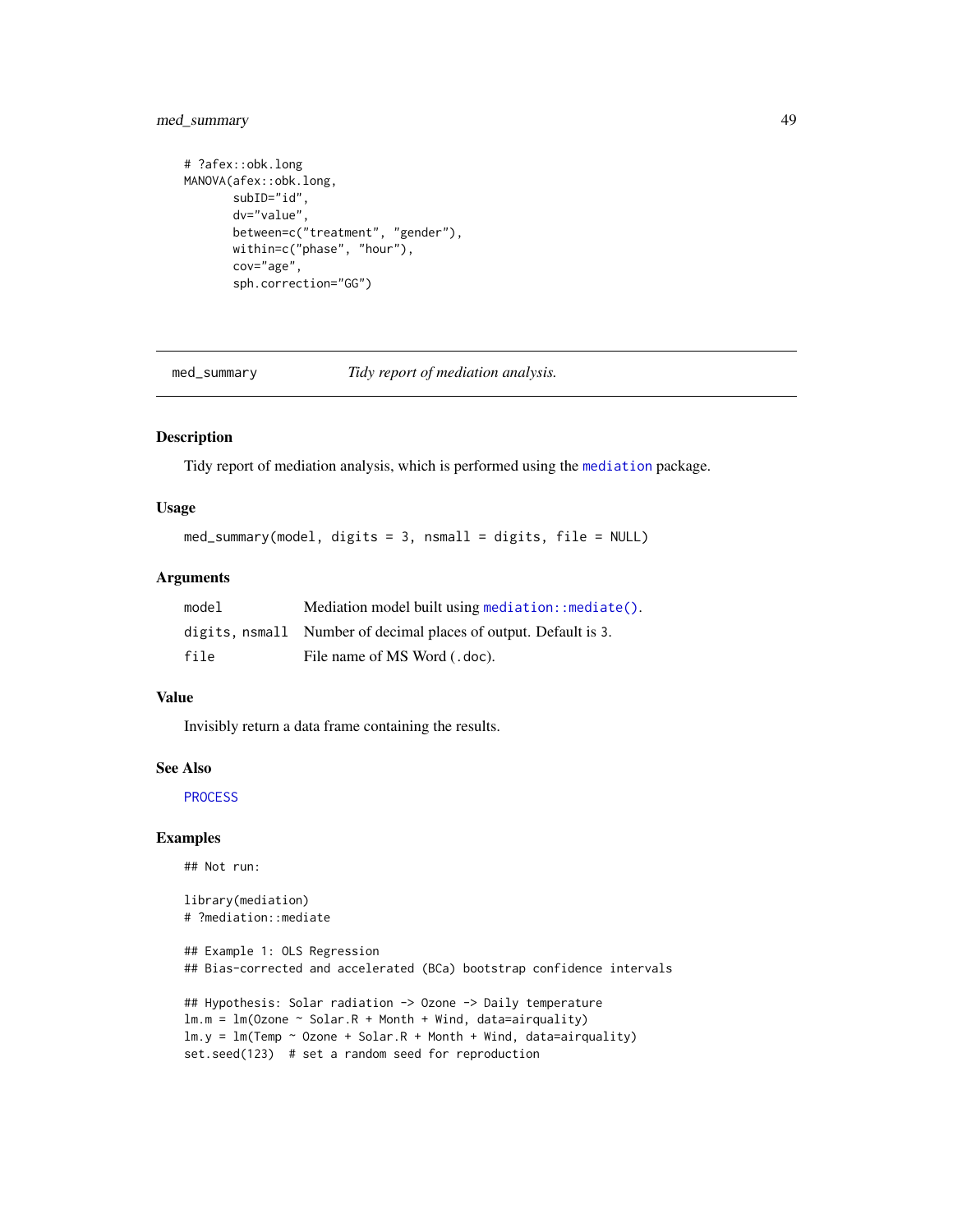```
med = mediate(lm.m, lm.y,
            treat="Solar.R", mediator="Ozone",
            sims=1000, boot=TRUE, boot.ci.type="bca")
med_summary(med)
## Example 2: Multilevel Linear Model (Linear Mixed Model)
## (models must be fit using "lme4::lmer" rather than "lmerTest::lmer")
## Monte Carlo simulation (quasi-Bayesian approximation)
## (bootstrap method is not applicable to "lmer" models)
## Hypothesis: Crips -> Sweetness -> Preference (for carrots)
data = lmerTest::carrots # long-format data
data = na.omit(data) # omit missing values
lmm.m = lme4::lmer(Sweetness ~ Crisp + Gender + Age + (1 | Consumer), data=data)
lmm.y = lme4::lmer(Preference ~ Sweetness + Crisp + Gender + Age + (1 | Consumer), data=data)
set.seed(123) # set a random seed for reproduction
med.lmm = mediate(lmm.m, lmm.y,
                  treat="Crisp", mediator="Sweetness",
                  sims=1000)
med_summary(med.lmm)
## End(Not run)
```
<span id="page-49-0"></span>model\_summary *Tidy report of regression models.*

#### Description

Tidy report of regression models (most model types are supported). This function uses:

- [texreg::screenreg\(\)](#page-0-0)
- [texreg::htmlreg\(\)](#page-0-0)
- [MuMIn::std.coef\(\)](#page-0-0)
- MuMIn:: r.squaredGLMM()
- [performance::r2\\_mcfadden\(\)](#page-0-0)
- [performance::r2\\_nagelkerke\(\)](#page-0-0)

#### Usage

```
model_summary(
 model.list,
  std = FALSE,
 digits = 3,
  nsmall = digits,
  file = NULL,
  check = TRUE,
  zero = ifelse(std, FALSE, TRUE),
```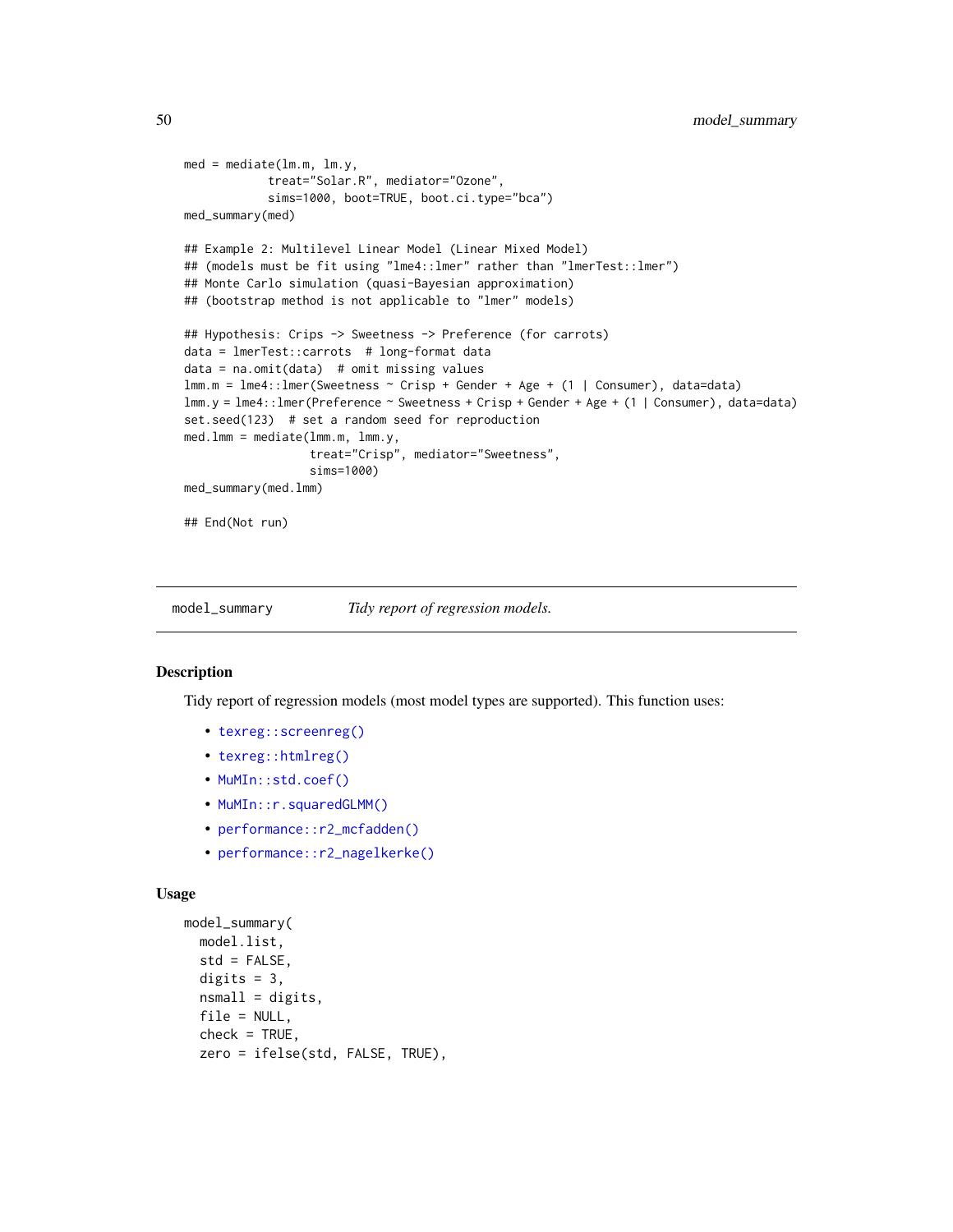# model\_summary 51

```
modify.se = NULL,
  modify.head = NULL,
  line = TRUE,
  bold = 0,...
\mathcal{L}
```
# Arguments

| model.list     | A single model or a list of (various types of) models. Most types of regression<br>models are supported!                                                                         |
|----------------|----------------------------------------------------------------------------------------------------------------------------------------------------------------------------------|
| std            | Standardized coefficients? Default is FALSE. Only applicable to linear models<br>and linear mixed models. Not applicable to generalized linear (mixed) models.                   |
| digits, nsmall | Number of decimal places of output. Default is 3.                                                                                                                                |
| file           | File name of MS Word (.doc).                                                                                                                                                     |
| check          | If there is only one model in model. list, it checks for multicollinearity us-<br>ing performance::check_collinearity(). You may turn it off by setting<br>check=FALSE.          |
| zero           | Display "0" before "."? Default is TRUE.                                                                                                                                         |
| modify.se      | Replace standard errors. Useful if you need to replace raw SEs with robust<br>SEs. New SEs should be provided as a list of numeric vectors. See usage in<br>texreg::screenreg(). |
| modify.head    | Replace model names.                                                                                                                                                             |
| line           | Lines look like true line (TRUE) or $==---==$ (FALSE). Only relevant to R<br>Console output.                                                                                     |
| bold           | The <i>p</i> -value threshold below which the coefficients will be formatted in bold.                                                                                            |
| $\ddots$       | Other arguments passed to texreg: : $screenreg()$ or texreg: : $htmlreg()$ .                                                                                                     |
|                |                                                                                                                                                                                  |

# Value

Invisibly return the output (character string).

# See Also

[print\\_table](#page-55-0) (print simple table) [GLM\\_summary](#page-30-0) [HLM\\_summary](#page-37-0) [med\\_summary](#page-48-0) [lavaan\\_summary](#page-40-0) [PROCESS](#page-57-0)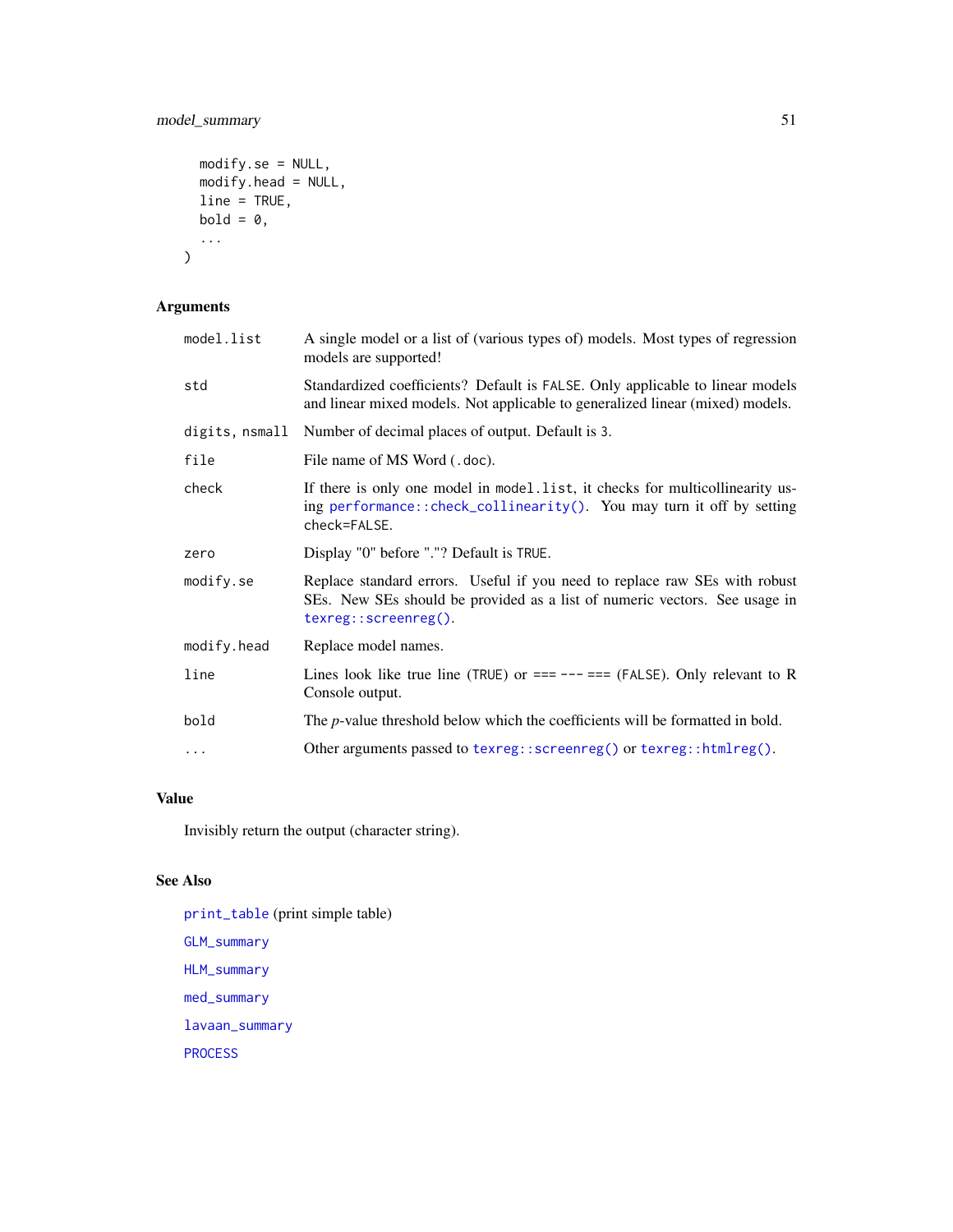## Examples

## Not run:

```
#### Example 1: Linear Model ####
lm1 = lm(Temp ~ Month + Day, data=airquality)lm2 = lm(Temp ~ Month + Day + Wind + Solar.R, data=airquality)model_summary(lm1)
model_summary(lm2)
model_summary(list(lm1, lm2))
model_summary(list(lm1, lm2), std=TRUE, digits=2)
model_summary(list(lm1, lm2), file="OLS Models.doc")
unlink("OLS Models.doc") # delete file for code check
#### Example 2: Generalized Linear Model ####
glm1 = glm(case ~ age + parity,data=infert, family=binomial)
glm2 = glm(case ~ age + parity + education + spontaneous + induced,data=infert, family=binomial)
model_summary(list(glm1, glm2)) # "std" is not applicable to glm
model_summary(list(glm1, glm2), file="GLM Models.doc")
unlink("GLM Models.doc") # delete file for code check
#### Example 3: Linear Mixed Model ####
library(lmerTest)
hlm1 = lmer(Reaction ~ (1 | Subject), data=sleepstudy)
hlm2 = lmer(Reaction ~ Days ~ + (1 ~ | Subject), data=sleepstudy)hlm3 = lmer(Reaction ~ Days ~ (Days ~ | Subject), data=sleepstudy)model_summary(list(hlm1, hlm2, hlm3))
model_summary(list(hlm1, hlm2, hlm3), std=TRUE)
model_summary(list(hlm1, hlm2, hlm3), file="HLM Models.doc")
unlink("HLM Models.doc") # delete file for code check
#### Example 4: Generalized Linear Mixed Model ####
library(lmerTest)
data.glmm = MASS::bacteria
glmm1 = glmer(y \sim trt + week + (1 | ID), data=data.glmm, family=binomial)glmm2 = glmer(y \sim trt + week + hilo + (1 | ID), data=data.glmm, family=binomial)model_summary(list(glmm1, glmm2)) # "std" is not applicable to glmm
model_summary(list(glmm1, glmm2), file="GLMM Models.doc")
unlink("GLMM Models.doc") # delete file for code check
#### Example 5: Multinomial Logistic Model ####
library(nnet)
d = airquality
d$Month = as.factor(d$Month) # Factor levels: 5, 6, 7, 8, 9
mn1 = multinom(Month \sim Temp, data=d, Hess=TRUE)mn2 = multinom(Month ~ Temp ~ Wind + Ozone, data=d, Hess=TRUE)model_summary(mn1)
model_summary(mn2)
model_summary(mn2, file="Multinomial Logistic Model.doc")
unlink("Multinomial Logistic Model.doc") # delete file for code check
```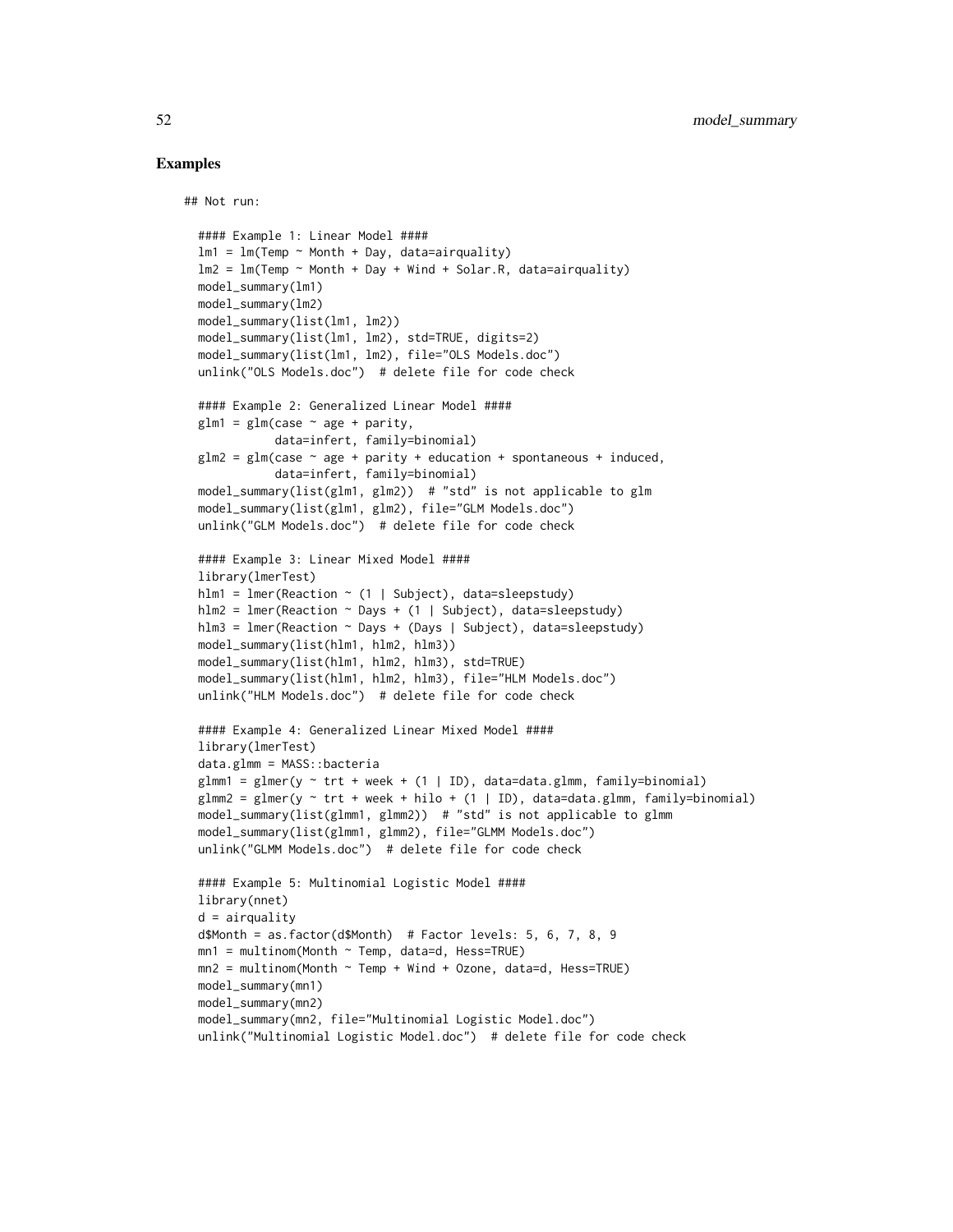## End(Not run)

# p *Compute* p *value.*

# Description

Compute *p* value.

#### Usage

```
p(
 z = NULL,t = NULL,f = NULL,r = NULL,chi2 = NULL,n = NULL,df = NULL,df1 = NULL,df2 = NULL,digits = 2,
 nsmall = digits
)
p.z(z)p.t(t, df)
p.f(f, df1, df2)
p.r(r, n)
p.chi2(chi2, df)
```
## Arguments

z, t, f, r, chi2 *z*, *t*, *F*, *r*, χ^2 value. n, df, df1, df2 Sample size or degree of freedom. digits, nsmall Number of decimal places of output. Default is 2.

## Value

*p* value statistics.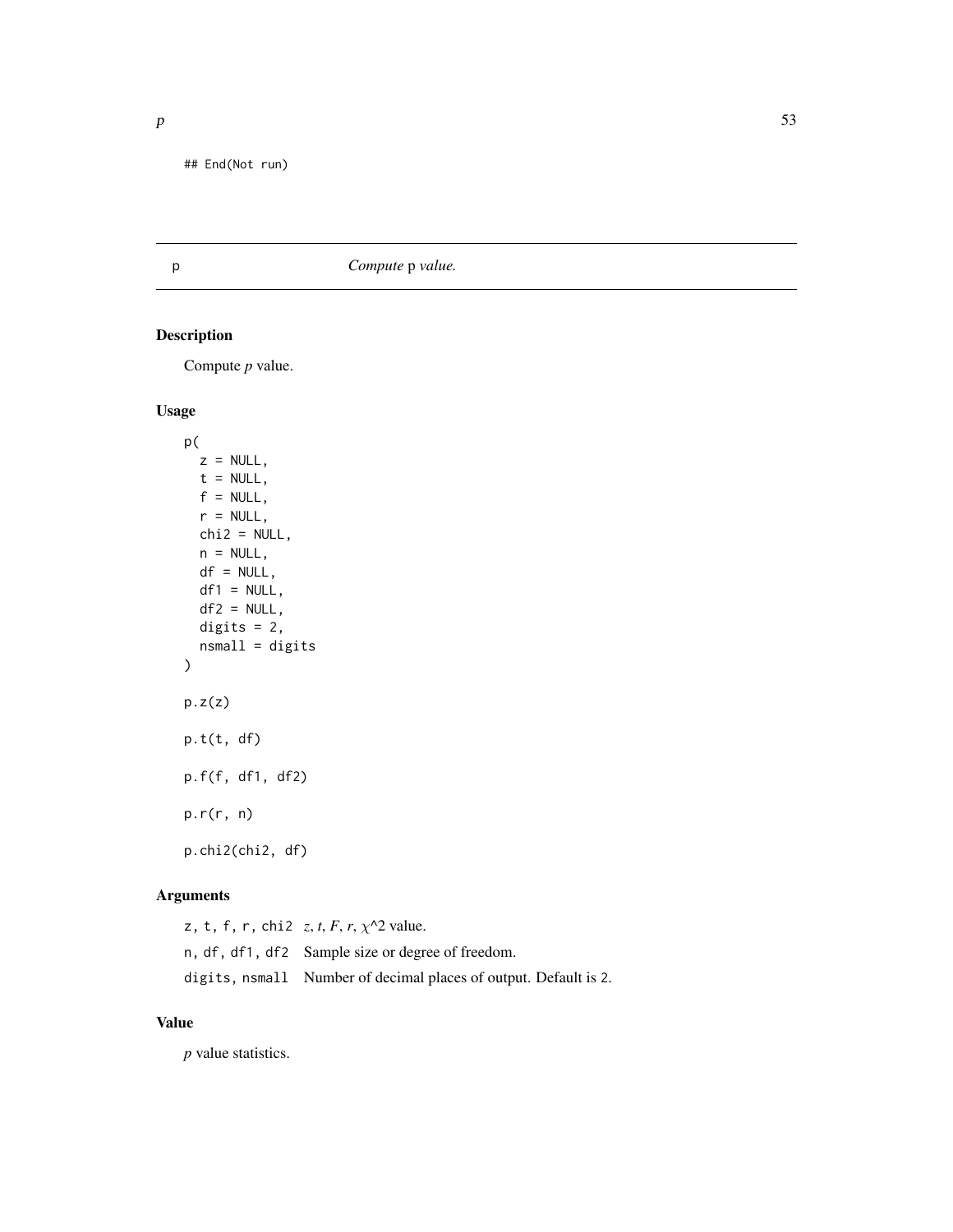# Functions

- p.z: Two-tailed *p* value of *z*.
- p.t: Two-tailed *p* value of *t*.
- p.f: One-tailed *p* value of *F*. (Note: *F* test is one-tailed only.)
- p.r: Two-tailed *p* value of *r*.
- p.chi2: One-tailed *p* value of  $\chi$ <sup> $\wedge$ </sup>2. (Note:  $\chi$ <sup> $\wedge$ 2 test is one-tailed only.)</sup>

## Examples

```
p.z(1.96)
p.t(2, 100)
p.f(4, 1, 100)
p.r(0.2, 100)
p.chi2(3.84, 1)
p(z=1.96)
p(t=2, df=100)
p(f=4, df1=1, df2=100)
p(r=0.2, n=100)
p(chi2=3.84, df=1)
```
<span id="page-53-0"></span>pkg\_depend *Check dependencies of R packages.*

#### Description

Check dependencies of R packages.

# Usage

pkg\_depend(pkgs, excludes = NULL)

#### Arguments

| pkgs     | $Package(s)$ .                                                              |
|----------|-----------------------------------------------------------------------------|
| excludes | [Optional] Package(s) and their dependencies excluded from the dependencies |
|          | of pkgs. Useful if you want to see the unique dependencies of pkgs.         |

# Value

A character vector of package names.

#### See Also

[pkg\\_install\\_suggested](#page-54-0)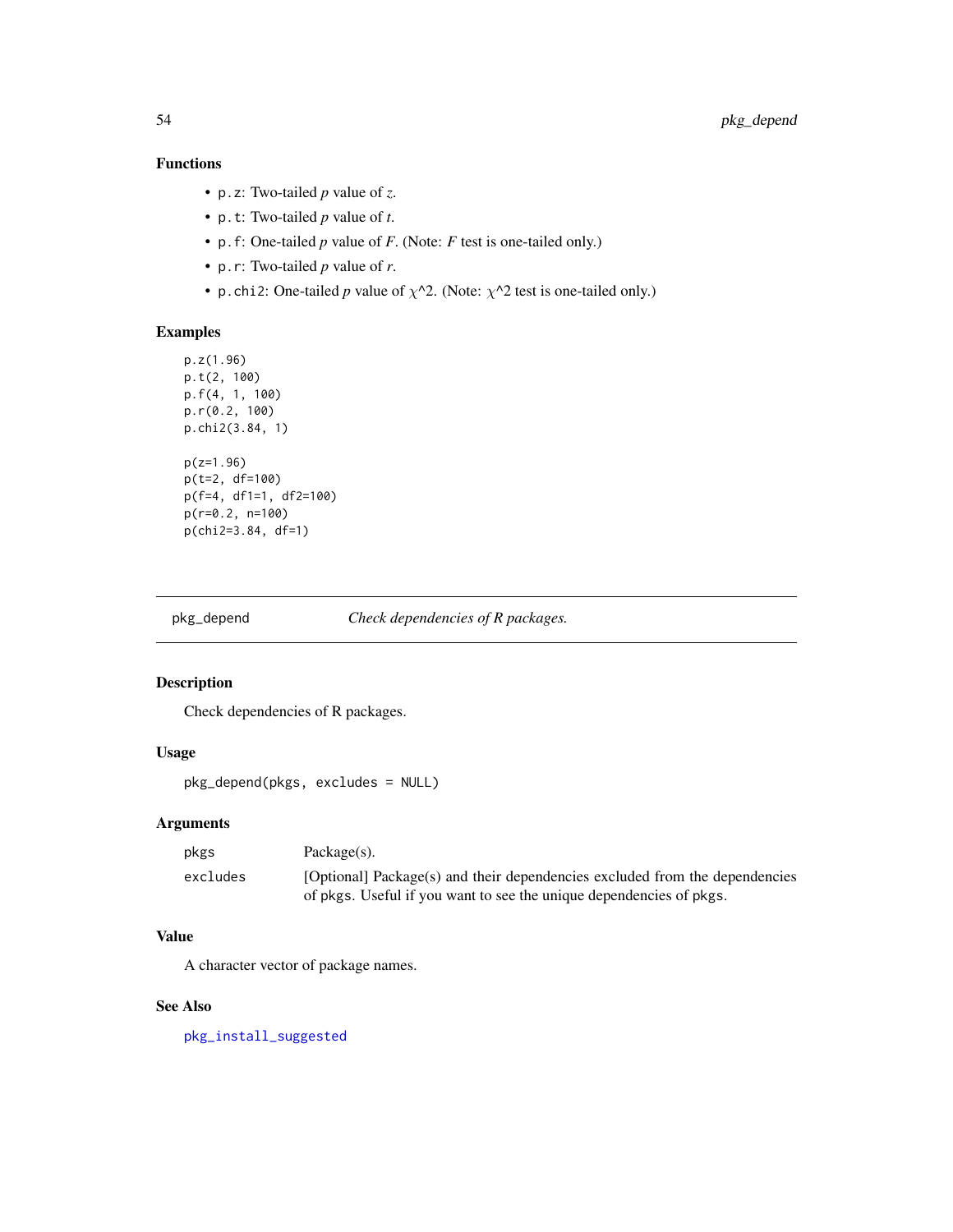<span id="page-54-0"></span>pkg\_install\_suggested *Install suggested R packages.*

# Description

Install suggested R packages.

#### Usage

pkg\_install\_suggested(by)

#### Arguments

by Suggested by which package?

## Value

No return value.

## See Also

[pkg\\_depend](#page-53-0)

## Examples

## Not run: pkg\_install\_suggested() # install all packages suggested by me

## End(Not run)

Print *Print strings with rich formats and colors.*

## Description

Be frustrated with print() and cat()? Try Print()! Run examples to see what it can do.

#### Usage

Print(...)  $Glue(...)$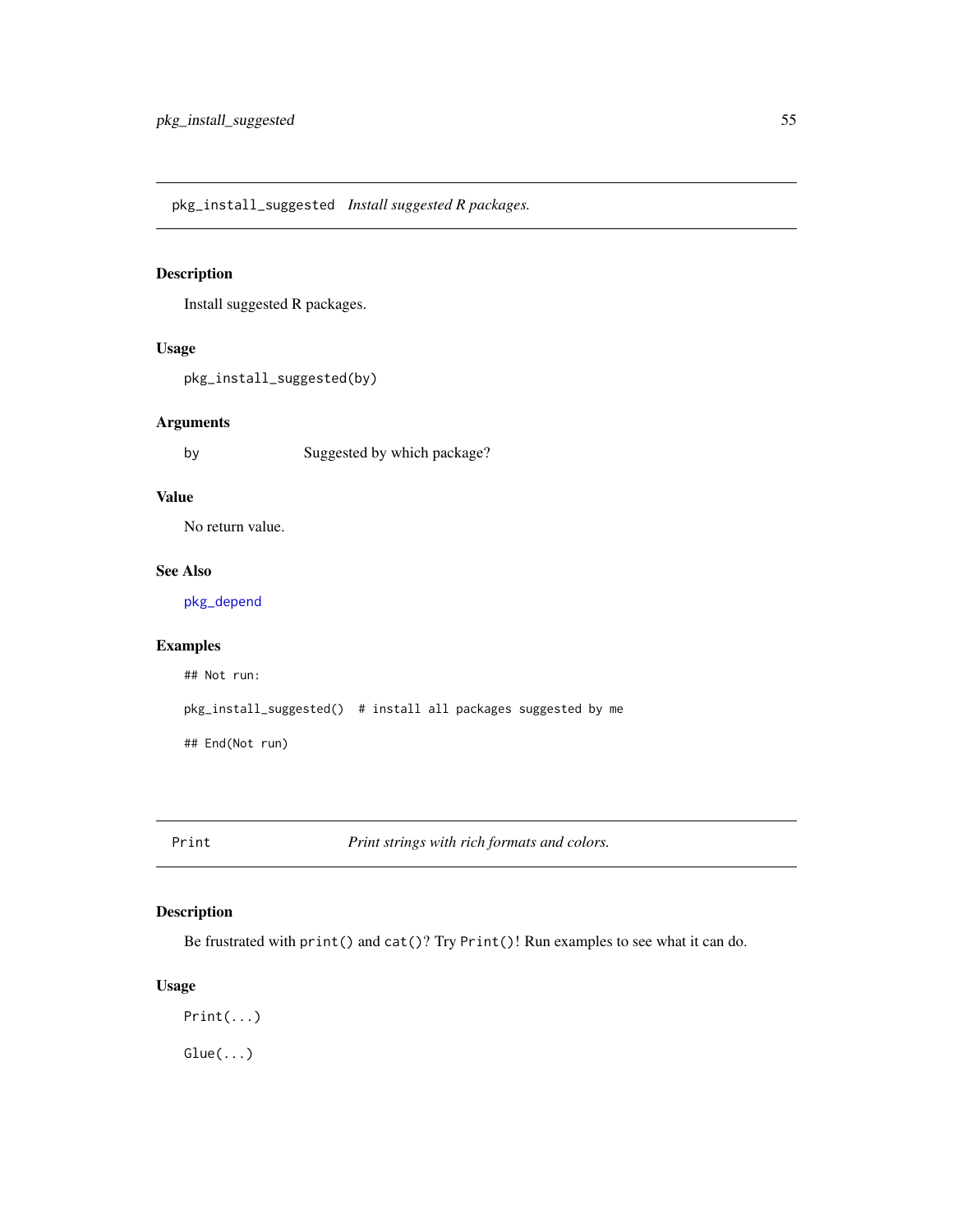#### Arguments

... Character strings enclosed by "{ }" will be evaluated as R code. Character strings enclosed by "<< >>" will be printed as formatted and colored text. Long strings are broken by line and concatenated together. Leading whitespace and blank lines from the first and last lines are automatically trimmed.

#### Details

Possible formats/colors that can be used in "<< >>" include:

(1) bold, italic, underline, reset, blurred, inverse, hidden, strikethrough;

(2) black, white, silver, red, green, blue, yellow, cyan, magenta;

(3) bgBlack, bgWhite, bgRed, bgGreen, bgBlue, bgYellow, bgCyan, bgMagenta.

See more details in [glue::glue\(\)](#page-0-0) and [glue::glue\\_col\(\)](#page-0-0).

#### Value

Formatted text.

## Functions

- Print: Paste and print strings.
- Glue: Paste strings.

#### Examples

```
name = "Bruce"
Print("My name is <<underline <<br/>bold {name}>>>>.
       \ltbold \ltblue Pi = {pi:.15}. >>>>
       \leitalic \legreen 1 + 1 = {1 + 1}. >>>>
       sqrt({x}) = <<red {sqrt(x):.3}>>", x=10)
```
<span id="page-55-0"></span>print\_table *Print a three-line table (to R Console and Microsoft Word).*

## Description

This basic function prints any data frame as a three-line table to either R Console or Microsoft Word (.doc). It has been used in many other functions of bruceR (see below).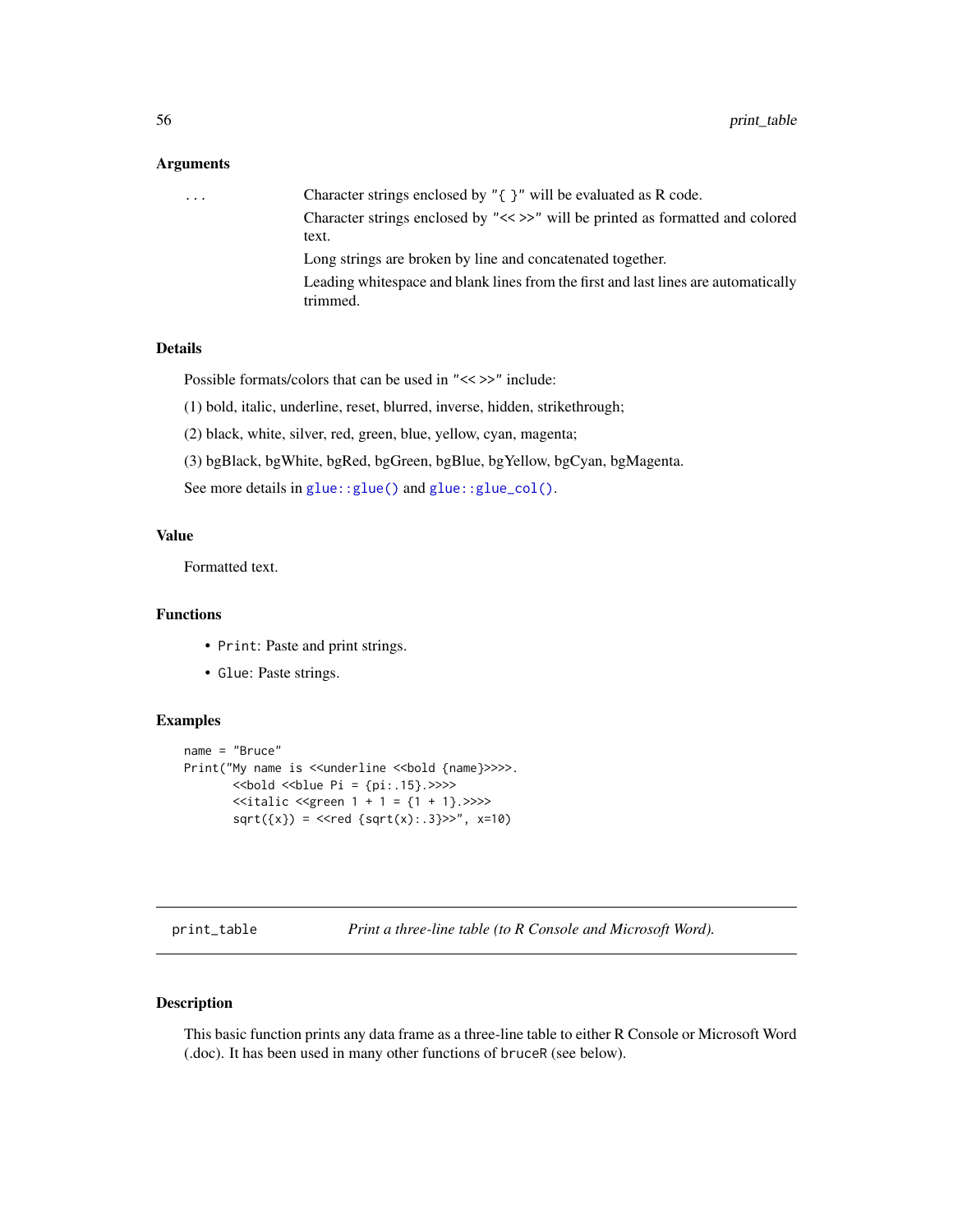print\_table 57

# Usage

```
print_table(
  x,
 digits = 3,
 nsmalls = digits,
 nspaces = 1,
  row.names = TRUE,
  col.names = TRUE,
  title = ",
  note = ",
 append = \frac{1}{n},
  line = TRUE,
  file = NULL,
 file.align.head = "auto",
  file.align.text = "auto"
)
```
## Arguments

| $\times$             | Matrix, data.frame (or data.table), or any model object (e.g., lm, glm, lmer,                                                                                                                                                                        |
|----------------------|------------------------------------------------------------------------------------------------------------------------------------------------------------------------------------------------------------------------------------------------------|
|                      | glmer, $\dots$ ).                                                                                                                                                                                                                                    |
| digits, nsmalls      |                                                                                                                                                                                                                                                      |
|                      | Numeric vector specifying the number of decimal places of output. Default is 3.                                                                                                                                                                      |
| nspaces              | Number of whitespaces between columns. Default is 1.                                                                                                                                                                                                 |
| row.names, col.names |                                                                                                                                                                                                                                                      |
|                      | Print row/column names. Default is TRUE (column names are always printed).<br>To modify the names, you can use a character vector with the same length as the<br>raw names.                                                                          |
| title                | Title text, which will be inserted in $\langle p \rangle \langle p \rangle$ (HTML code).                                                                                                                                                             |
| note                 | Note text, which will be inserted in $\langle p \rangle \langle p \rangle$ (HTML code).                                                                                                                                                              |
| append               | Other contents, which will be appended in the end (HTML code).                                                                                                                                                                                       |
| line                 | Lines looks like true line (TRUE) or $==--- ==$ (FALSE).                                                                                                                                                                                             |
| file                 | File name of MS Word (.doc).                                                                                                                                                                                                                         |
|                      | file.align.head, file.align.text                                                                                                                                                                                                                     |
|                      | Alignment of table head or table text: "left", "right", "center". Either one<br>value of them OR a character vector of mixed values with the same length as the<br>table columns. Default alignment (if set as "auto"): left, right, right, , right. |

## Value

Invisibly return a list of data frame and HTML code.

## See Also

These functions have implemented MS Word file output using this function:

• [Describe](#page-14-0)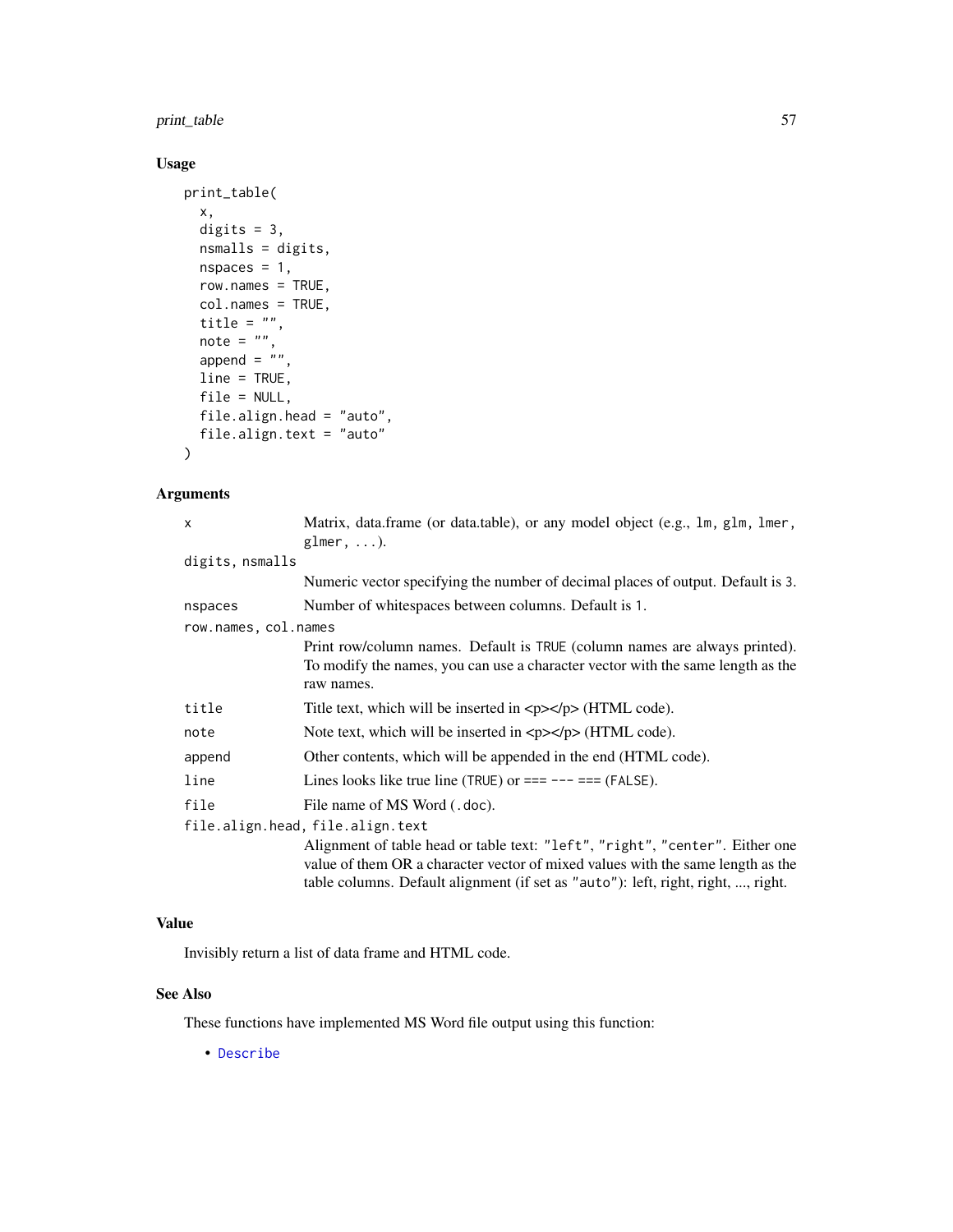- [Freq](#page-29-0)
- [Corr](#page-12-0)
- [EFA](#page-17-0) / [PCA](#page-17-1)
- [CFA](#page-11-0)
- [TTEST](#page-73-0)
- [MANOVA](#page-44-0)
- [model\\_summary](#page-49-0)
- [med\\_summary](#page-48-0)
- [lavaan\\_summary](#page-40-0)
- [PROCESS](#page-57-0)
- [granger\\_test](#page-33-0)
- [granger\\_causality](#page-32-0)

#### Examples

```
print_table(data.frame(x=1))
print_table(airquality, file="airquality.doc")
unlink("airquality.doc") # delete file for code check
model = lm(Temp \sim Month + Day + Wind + Solar.R, data=airquality)print_table(model)
print_table(model, file="model.doc")
unlink("model.doc") # delete file for code check
```
<span id="page-57-0"></span>PROCESS *PROCESS for mediation and/or moderation analyses.*

#### Description

To perform mediation, moderation, and conditional process (moderated mediation) analyses, people may use software like [Mplus,](http://www.statmodel.com/index.shtml) [SPSS "PROCESS" macro,](https://www.processmacro.org/index.html) and [SPSS "MLmed" macro.](https://njrockwood.com/mlmed/) Some R packages can also perform such analyses separately and in a complex way, including [R pack](#page-0-0)[age "mediation",](#page-0-0) [R package "interactions",](#page-0-0) and [R package "lavaan".](#page-0-0) Some other R packages or scripts/modules have been further developed to improve the convenience, including [jamovi module](https://jamovi-amm.github.io/) ["jAMM"](https://jamovi-amm.github.io/) (by *Marcello Gallucci*, based on the lavaan package), [R package "processR"](https://CRAN.R-project.org/package=processR) (by *Keon-Woong Moon*, not official, also based on the lavaan package), and [R script file "process.R"](https://www.processmacro.org/download.html) (the official PROCESS R code by *Andrew F. Hayes*, but it is not yet an R package and has some bugs and limitations).

Here, the [bruceR::PROCESS\(\)](#page-0-0) function provides an alternative to performing mediation/moderation analyses in R. This function supports a total of 24 kinds of SPSS PROCESS models (Hayes, 2018)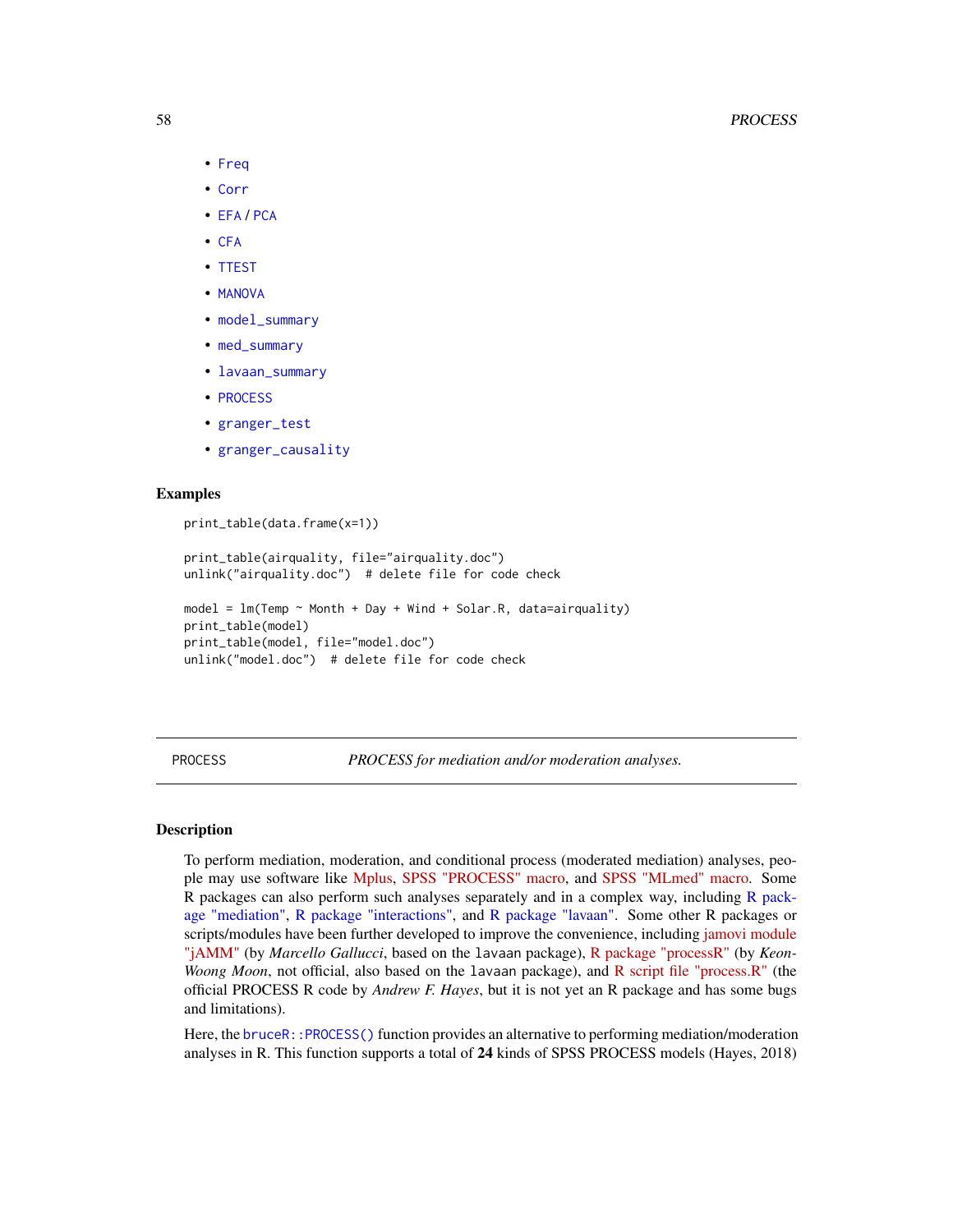#### PROCESS 59

and also supports multilevel mediation/moderation analyses. Overall, it supports the most frequently used types of mediation, moderation, moderated moderation (3-way interaction), and moderated mediation (conditional indirect effect) analyses for (generalized) linear or linear mixed models.

Specifically, the [bruceR::PROCESS\(\)](#page-0-0) function fits regression models based on the data, variable names, and a few other arguments that users input (with **no need to** specify the PROCESS model number and **no need to** manually mean-center the variables). The function can automatically judge the model number/type and also conduct grand-mean centering before model building (using the [bruceR::grand\\_mean\\_center\(\)](#page-0-0) function).

This automatic grand-mean centering can be turned off by setting center=FALSE.

Note that this automatic grand-mean centering (1) makes the results of main effects accurate for interpretation; (2) does not change any results of model fit (it only affects the interpretation of main effects); (3) is only conducted in "PART 1" (for an accurate estimate of main effects) but not in "PART 2" because it is more intuitive and interpretable to use the raw values of variables for the simple-slope tests in "PART 2"; (4) is not optional to users because mean-centering should always be done when there is an interaction; (5) is not conflicted with group-mean centering because after group-mean centering the grand mean of a variable will also be 0, such that the automatic grandmean centering (with mean  $= 0$ ) will not change any values of the variable.

If you need to do group-mean centering, please do this before using PROCESS. [bruceR::group\\_mean\\_center\(\)](#page-0-0) is a useful function of group-mean centering. Remember that the automatic grand-mean centering in PROCESS never affects the values of a group-mean centered variable, which already has a grand mean of 0.

The bruceR:: PROCESS() function uses:

- 1. the [interactions::sim\\_slopes\(\)](#page-0-0) function to estimate simple slopes (and conditional direct effects) in moderation, moderated moderation, and moderated mediation models (PROCESS Models 1, 2, 3, 5, 7, 8, 9, 10, 11, 12, 14, 15, 16, 17, 18, 19, 58, 59, 72, 73, 75, 76).
- 2. the [mediation::mediate\(\)](#page-0-0) function to estimate (conditional) indirect effects in (moderated) mediation models (PROCESS Models 4, 5, 7, 8, 9, 10, 11, 12, 14, 15, 16, 17, 18, 19, 58, 59, 72, 73, 75, 76).
- 3. the [lavaan::sem\(\)](#page-0-0) function to perform serial multiple mediation analysis (PROCESS Model 6).

If you use this function in your research and report its results in your paper, please cite not only bruceR but also the other R packages it uses internally (mediation, interactions, and/or lavaan).

Two parts of results are printed:

PART 1. Regression model summary (using [bruceR::model\\_summary\(\)](#page-0-0) to summarize the models)

PART 2. Mediation/moderation effect estimates (using one or a combination of the above packages and functions to estimate the effects)

To organize the PART 2 output, the results of **Simple Slopes** are titled in green, whereas the results of Indirect Path are titled in blue.

**Disclaimer:** Although this function is named after PROCESS, Andrew F. Hayes has no role in its design, and its development is independent from the official SPSS PROCESS macro and "process.R" script. Any error or limitation should be attributed to the three R packages/functions that bruceR::PROCESS() uses internally. Moreover, as mediation analyses include *random processes*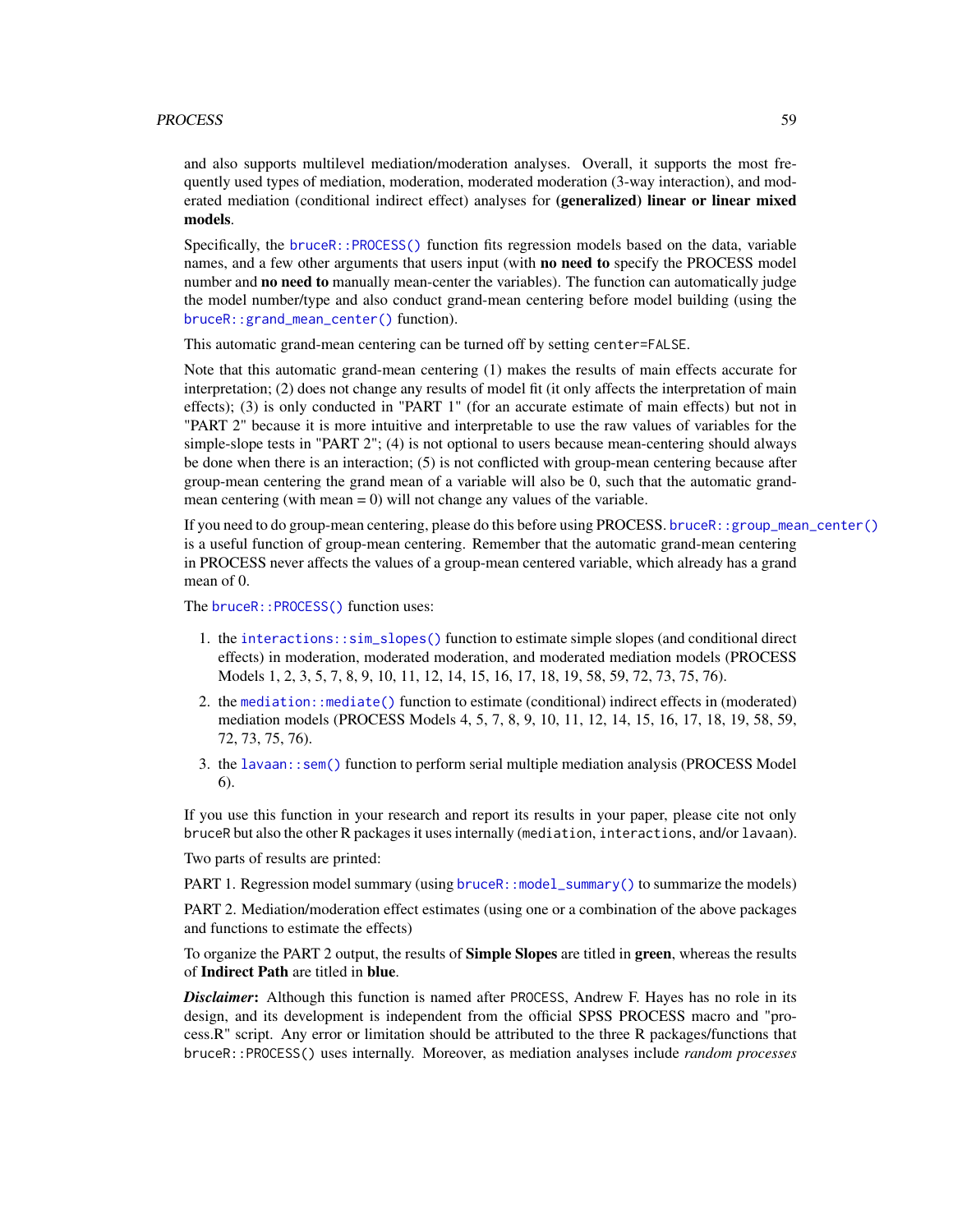(i.e., bootstrap resampling or Monte Carlo simulation), the results of mediation analyses are *unlikely* to be exactly the same across different software (even if you set the same random seed in different software).

## Usage

```
PROCESS(
 data,
 y = "x = "meds = c(),
 mods = c(),
 covs = c(),
  clusters = c(),
 hlm.re.m = "",hlm.re.y = "",hlm.type = c("1-1-1", "2-1-1", "2-2-1"),
 med.type = c("parallel", "serial"),
 mod.type = c("2-way", "3-way"),
  mod.path = c("x-y", "x-m", "m-y", "all"),
  cov.path = c("y", "m", "both"),mod1.val = NULL,
 mod2.val = NULL,ci = c("boot", "bc.boot", "bca.boot", "mcmc"),nsim = 100,
 seed = NULL,
 center = TRUE,
  std = FALSE,
 digits = 3,
 nsmall = digits,file = NULL
\lambda
```
## Arguments

| data | Data frame.                                                                                                       |
|------|-------------------------------------------------------------------------------------------------------------------|
| y, x | Variable name of outcome $(Y)$ and predictor $(X)$ .                                                              |
|      | It supports both continuous (numeric) and dichotomous (factor) variables.                                         |
| meds | Variable name(s) of mediator(s) (M). Use $c($ ) to combine multiple mediators.                                    |
|      | It supports both continuous (numeric) and dichotomous (factor) variables.                                         |
|      | It allows an infinite number of mediators in parallel or $2\nu$ mediators in serial.                              |
|      | * Order matters when med. type="serial" (PROCESS Model 6: serial media-<br>tion).                                 |
| mods | Variable name(s) of $0\text{-}2$ moderator(s) (W). Use c() to combine multiple mod-<br>erators.                   |
|      | It supports all types of variables: continuous (numeric), dichotomous (factor),<br>and multicategorical (factor). |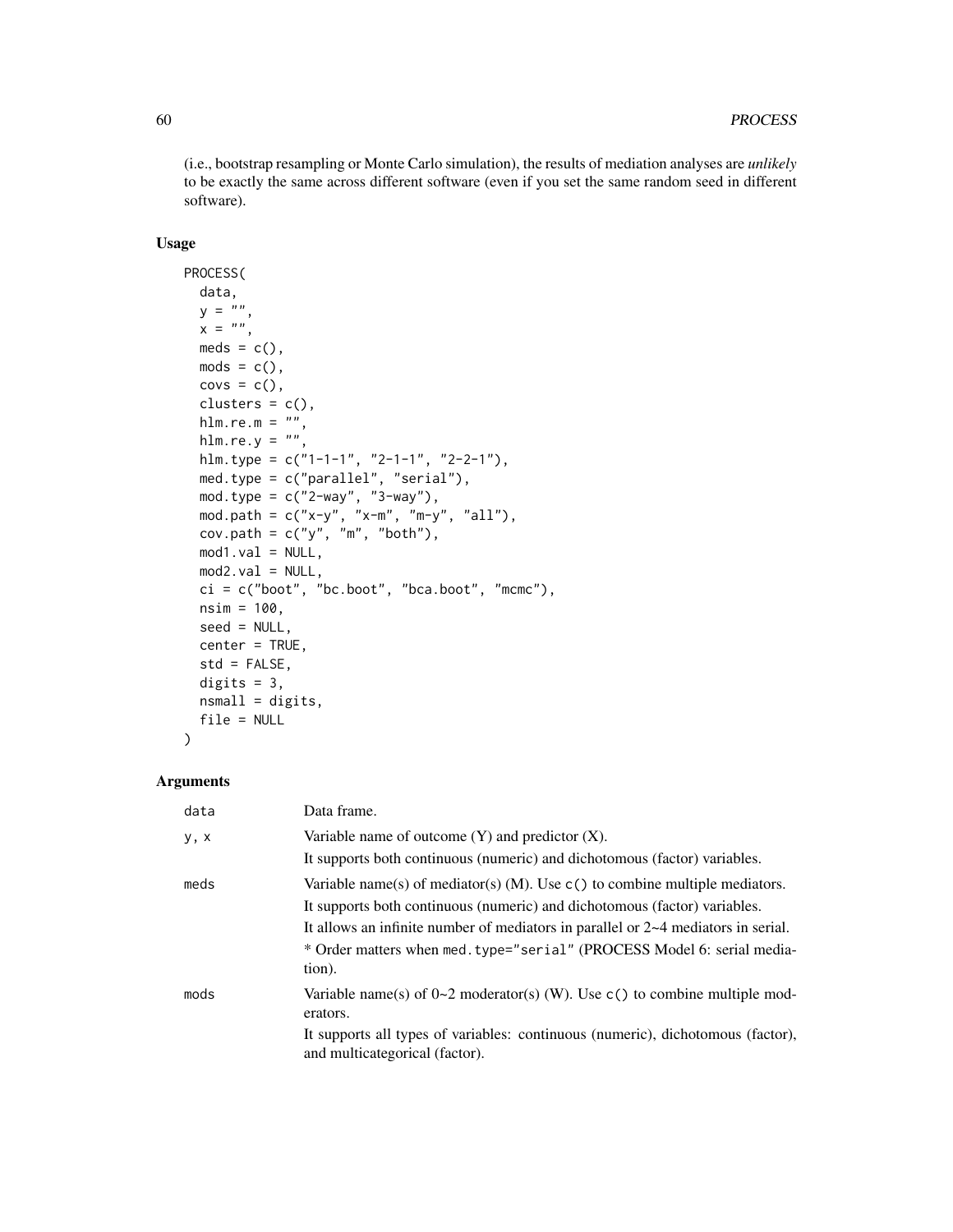|                    | * Order matters when mod. type="3-way" (PROCESS Models 3, 5.3, 11, 12,<br>18, 19, 72, and 73).                                                                                                                                                                                                                                                   |
|--------------------|--------------------------------------------------------------------------------------------------------------------------------------------------------------------------------------------------------------------------------------------------------------------------------------------------------------------------------------------------|
|                    | ** Do not set this argument when med. type="serial" (PROCESS Model 6).                                                                                                                                                                                                                                                                           |
| covs               | Variable name(s) of covariate(s) (i.e., control variables). Use $c()$ to combine<br>multiple covariates. It supports all types of (and an infinite number of) variables.                                                                                                                                                                         |
| clusters           | HLM (multilevel) cluster(s): e.g., "School", c("Prov", "City"), c("Sub",<br>"Item".                                                                                                                                                                                                                                                              |
| hlm.re.m, hlm.re.y |                                                                                                                                                                                                                                                                                                                                                  |
|                    | HLM (multilevel) random effect term of M model and Y model. By default, it<br>converts clusters to lme4 syntax of random intercepts: e.g., "(1   School)"<br>or $"(1   Sub) + (1   Item)".$                                                                                                                                                      |
|                    | You may specify these arguments to include more complex terms: e.g., random<br>slopes "(X   School)", or 3-level random effects "(1   Prov/City)".                                                                                                                                                                                               |
| hlm.type           | HLM (multilevel) mediation type (levels of "X-M-Y"): "1-1-1" (default), "2-1-1"<br>(indeed the same as "1-1-1" in a mixed model), or "2-2-1" (currently <i>not fully</i><br>supported, as limited by the mediation package). In most cases, no need to set<br>this argument.                                                                     |
| med.type           | Type of mediator: "parallel" (default) or "serial" (only relevant to PRO-<br>CESS Model 6). Partial matches of "p" or "s" also work. In most cases, no<br>need to set this argument.                                                                                                                                                             |
| mod.type           | Type of moderator: "2-way" (default) or "3-way" (relevant to PROCESS Mod-<br>els 3, 5.3, 11, 12, 18, 19, 72, and 73). Partial matches of "2" or "3" also work.                                                                                                                                                                                   |
| mod.path           | Which path(s) do the moderator(s) influence? " $x-y$ ", " $x-m$ ", " $m-y$ ", or any<br>combination of them (use c() to combine), or "all" (i.e., all of them). No<br>default value.                                                                                                                                                             |
| cov.path           | Which path(s) do the control variable(s) influence? "y", "m", or "both" (de-<br>fault).                                                                                                                                                                                                                                                          |
| mod1.val, mod2.val |                                                                                                                                                                                                                                                                                                                                                  |
|                    | By default (NULL), it uses Mean +/- SD of a continuous moderator (numeric) or<br>all levels of a dichotomous/multicategorical moderator (factor) to perform sim-<br>ple slope analyses and/or conditional mediation analyses. You may manually<br>specify a vector of certain values: e.g., mod1.val=c(1, 3, 5) or mod1.val=c("A",<br>"B", "C"). |
| ci                 | Method for estimating the standard error (SE) and 95% confidence interval (CI)<br>of indirect effect(s). Default is "boot" for (generalized) linear models or "mcmc"<br>for (generalized) linear mixed models (i.e., multilevel models).                                                                                                         |
|                    | "boot" Percentile Bootstrap                                                                                                                                                                                                                                                                                                                      |
|                    | "bc.boot" Bias-Corrected Percentile Bootstrap                                                                                                                                                                                                                                                                                                    |
|                    | "bca.boot" Bias-Corrected and Accelerated (BCa) Percentile Bootstrap                                                                                                                                                                                                                                                                             |
|                    | "mcmc" Markov Chain Monte Carlo (Quasi-Bayesian)                                                                                                                                                                                                                                                                                                 |
|                    | * Note that these methods <i>never</i> apply to the estimates of simple slopes. You<br>should not report the 95% CIs of simple slopes as Bootstrap or Monte Carlo CIs,<br>because they are just standard CIs without any resampling method.                                                                                                      |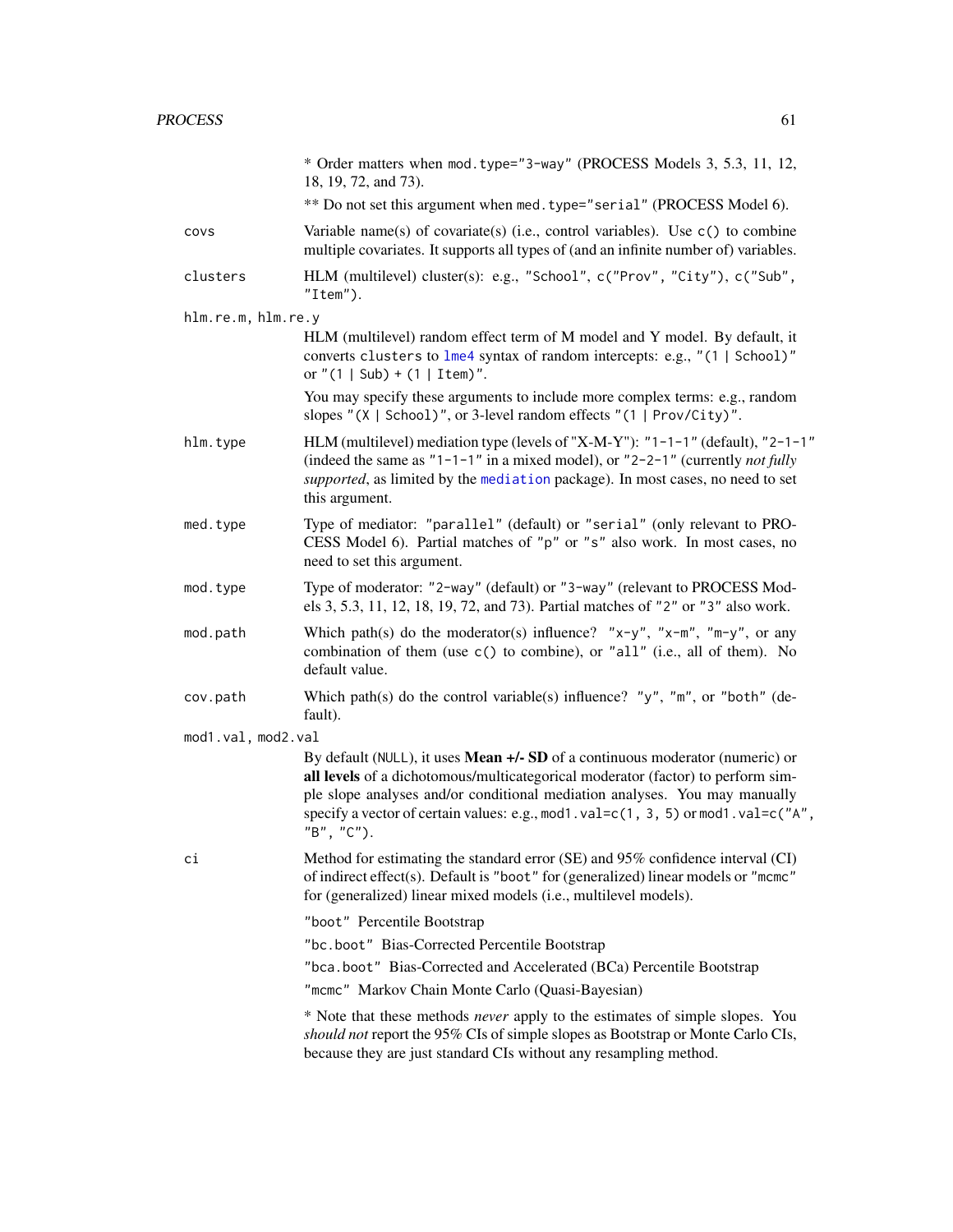| nsim           | Number of simulation samples (bootstrap resampling or Monte Carlo simula-<br>tion) for estimating SE and $95\%$ CI. Default is 100 for running examples faster.<br>In formal analyses, however, nsim=1000 (or larger) is strongly suggested!                                                                                                                                                                                                                                                                                                                                |
|----------------|-----------------------------------------------------------------------------------------------------------------------------------------------------------------------------------------------------------------------------------------------------------------------------------------------------------------------------------------------------------------------------------------------------------------------------------------------------------------------------------------------------------------------------------------------------------------------------|
| seed           | Random seed for obtaining reproducible results. Default is NULL. You may set<br>to any number you prefer (e.g., seed=1234, just an uncountable number).<br>* Note that all mediation models include random processes (i.e., bootstrap re-<br>sampling or Monte Carlo simulation). To get exactly the same results between<br>runs, you need to set a random seed. However, even if you set the same seed<br>number, it is unlikely to get exactly the same results across different R packages<br>(e.g., lavaan vs. mediation) and software (e.g., SPSS, Mplus, R, jamovi). |
| center         | Centering numeric (continuous) predictors? Default is TRUE (suggested).                                                                                                                                                                                                                                                                                                                                                                                                                                                                                                     |
| std            | Standardizing variables to get standardized coefficients? Default is FALSE. If<br>TRUE, it will standardize all numeric (continuous) variables before building re-<br>gression models. However, it is not suggested to set std=TRUE for generalized<br>linear (mixed) models.                                                                                                                                                                                                                                                                                               |
| digits, nsmall | Number of decimal places of output. Default is 3.                                                                                                                                                                                                                                                                                                                                                                                                                                                                                                                           |
| file           | File name of MS Word (.doc). Currently, only regression model summary can<br>be saved.                                                                                                                                                                                                                                                                                                                                                                                                                                                                                      |

#### Details

For more details and illustrations, see [PROCESS-bruceR-SPSS](https://github.com/psychbruce/bruceR/tree/master/note) (PDF and Markdown files).

#### Value

Invisibly return a list of results:

process.id PROCESS model number.

process.type PROCESS model type.

model.m "Mediator" (M) models (a list of multiple models).

model.y "Outcome" (Y) model.

results Effect estimates and other results (unnamed list object).

#### References

Hayes, A. F. (2018). *Introduction to mediation, moderation, and conditional process analysis (second edition): A regression-based approach*. Guilford Press.

Yzerbyt, V., Muller, D., Batailler, C., & Judd, C. M. (2018). New recommendations for testing indirect effects in mediational models: The need to report and test component paths. *Journal of Personality and Social Psychology, 115*(6), 929-943.

## See Also

[lavaan\\_summary](#page-40-0) [model\\_summary](#page-49-0) [med\\_summary](#page-48-0)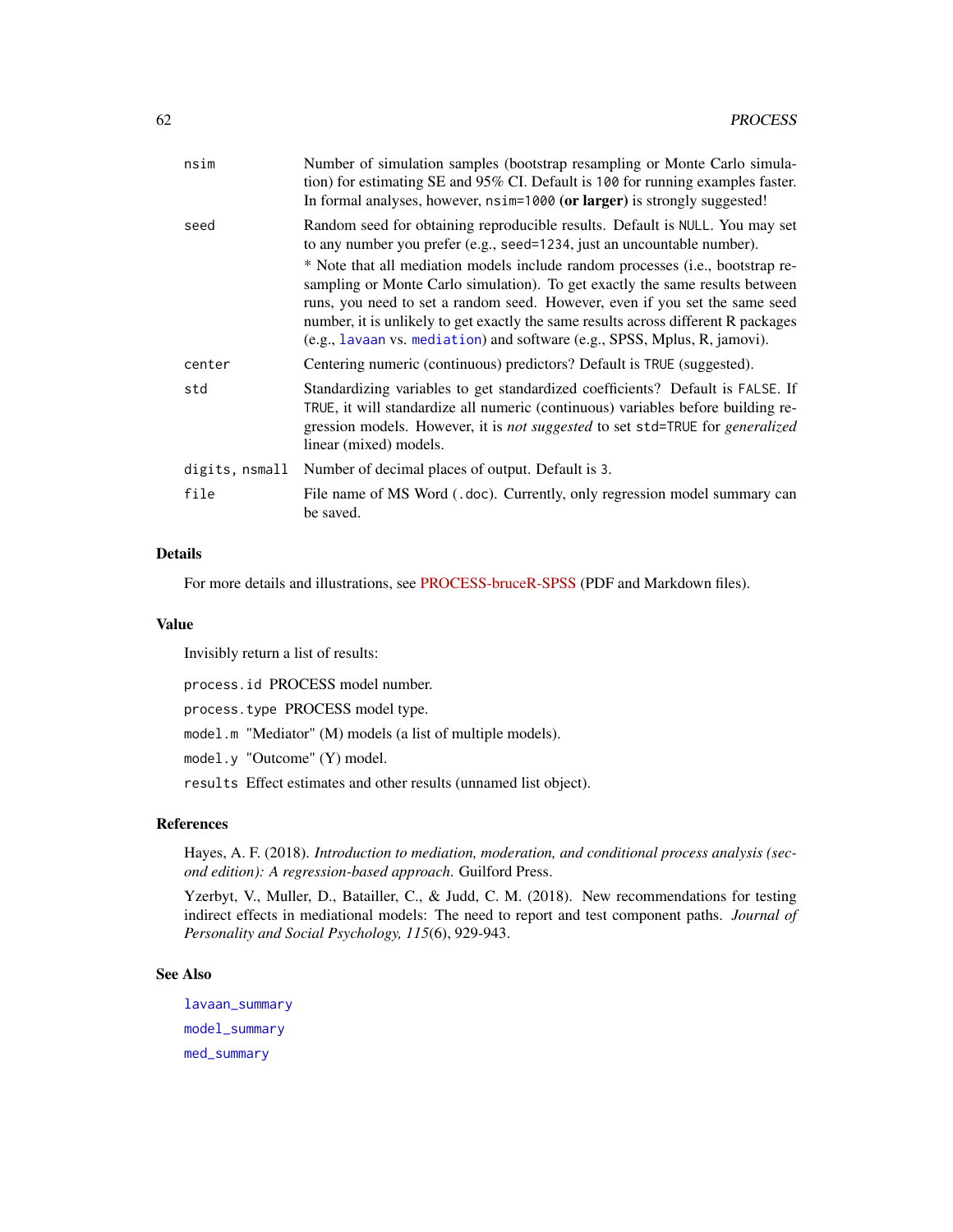#### PROCESS 63

#### Examples

```
## Not run:
#### NOTE ####
## In the following examples, I set nsim=100 to save time.
## In formal analyses, nsim=1000 (or larger) is suggested!
#### Demo Data ####
# ?mediation::student
data = mediation::student %>%
  dplyr::select(SCH_ID, free, smorale, pared, income,
                gender, work, attachment, fight, late, score)
names(data)[2:3] = c("SCH_free", "SCH_morale")
names(data)[4:7] = c("parent_edu", "family_inc", "gender", "partjob")
data$gender01 = 1 - data$gender # 0 = female, 1 = male
# dichotomous X: as.factor()
data$gender = factor(data$gender01, levels=0:1, labels=c("Female", "Male"))
# dichotomous Y: as.factor()
data$pass = as.factor(ifelse(data$score>=50, 1, 0))
#### Descriptive Statistics and Correlation Analyses ####
Freq(data$gender)
Freq(data$pass)
Describe(data) # file="xxx.doc"
Corr(data[,4:11]) # file="xxx.doc"
#### PROCESS Analyses ####
## Model 1 ##
PROCESS(data, y="score", x="late", mods="gender") # continuous Y
PROCESS(data, y="pass", x="late", mods="gender") # dichotomous Y
# (multilevel moderation)
PROCESS(data, y="score", x="late", mods="gender", # continuous Y (LMM)
        clusters="SCH_ID")
PROCESS(data, y="pass", x="late", mods="gender", # dichotomous Y (GLMM)
        clusters="SCH_ID")
# (Johnson-Neyman (J-N) interval and plot)
PROCESS(data, y="score", x="gender", mods="late") -> P
P$results[[1]]$jn[[1]] # Johnson-Neyman interval
P$results[[1]]$jn[[1]]$plot # Johnson-Neyman plot (ggplot object)
GLM_summary(P$model.y) # detailed results of regression
# (allows multicategorical moderator)
d = \text{airquality}d$Month = as.factor(d$Month) # moderator: factor with levels "5"~"9"
PROCESS(d, y="Temp", x="Solar.R", mods="Month")
## Model 2 ##
PROCESS(data, y="score", x="late",
       mods=c("gender", "family_inc"),
```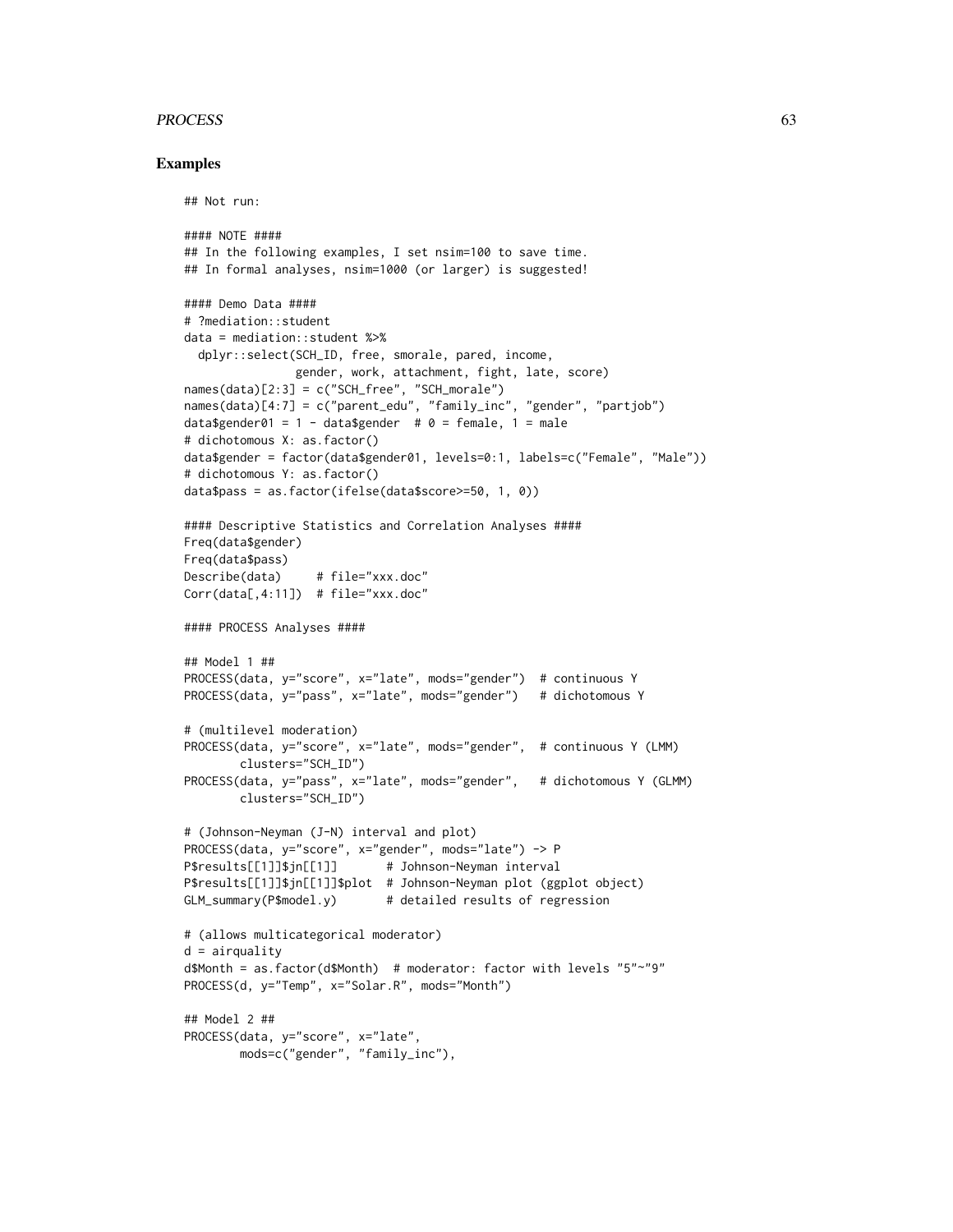```
mod.type="2-way") # or omit "mod.type", default is "2-way"
## Model 3 ##
PROCESS(data, y="score", x="late",
       mods=c("gender", "family_inc"),
       mod.type="3-way")
PROCESS(data, y="pass", x="gender",
       mods=c("late", "family_inc"),
       mod1.val=c(1, 3, 5), # moderator 1: late
       mod2.val=seq(1, 15, 2), # moderator 2: family_inc
       mod.type="3-way")
## Model 4 ##
PROCESS(data, y="score", x="parent_edu",
       meds="family_inc", covs="gender",
       ci="boot", nsim=100, seed=1)
# (allows an infinite number of multiple mediators in parallel)
PROCESS(data, y="score", x="parent_edu",
       meds=c("family_inc", "late"),
       covs=c("gender", "partjob"),
       ci="boot", nsim=100, seed=1)
# (multilevel mediation)
PROCESS(data, y="score", x="SCH_free",
       meds="late", clusters="SCH_ID",
       ci="mcmc", nsim=100, seed=1)
## Model 6 ##
PROCESS(data, y="score", x="parent_edu",
       meds=c("family_inc", "late"),
       covs=c("gender", "partjob"),
       med.type="serial",
       ci="boot", nsim=100, seed=1)
## Model 8 ##
PROCESS(data, y="score", x="fight",
       meds="late",
       mods="gender",
       mod.path=c("x-m", "x-y"),
       ci="boot", nsim=100, seed=1)
## For more examples and details, see the "note" subfolder at:
## https://github.com/psychbruce/bruceR/tree/main/note
## End(Not run)
```
RECODE *Recode a variable.*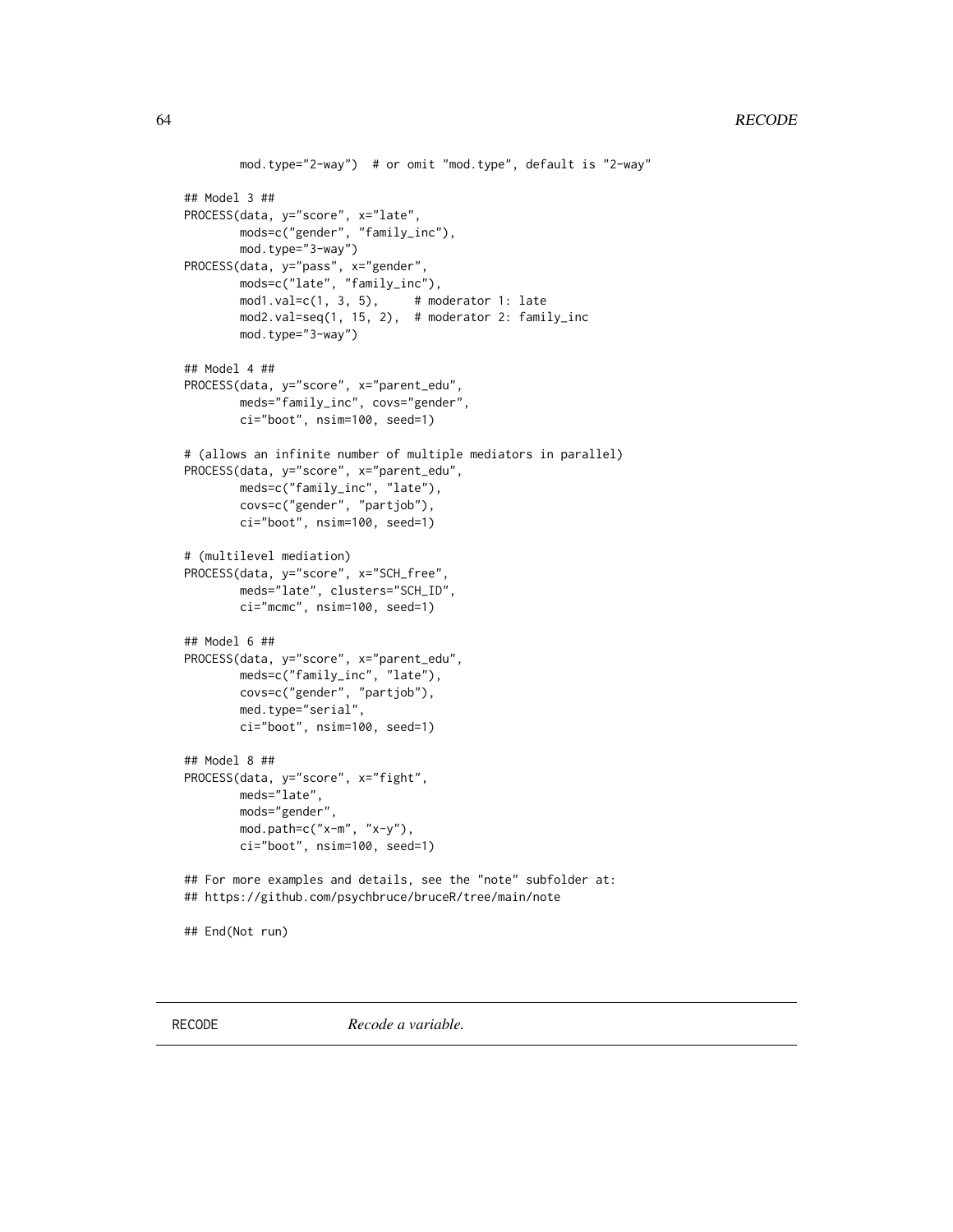#### regress 65

# Description

A wrapper of [car::recode\(\)](#page-0-0).

## Usage

RECODE(var, recodes)

## Arguments

| var     | Variable (numeric, character, or factor).                                                                    |
|---------|--------------------------------------------------------------------------------------------------------------|
| recodes | A character string definine the rule of recoding. e.g., " $\log 1 = 0$ ; c(2,3)=1; 4=2;<br>5:hi=3; else=999" |

## Value

A vector of recoded variable.

## Examples

```
d = data.table(var=c(NA, 0, 1, 2, 3, 4, 5, 6))added(d, {
  var.new = RECODE(var, "lo:1=0; c(2,3)=1; 4=2; 5:hi=3; else=999")
})
d
```
# <span id="page-64-0"></span>regress *Regression analysis.*

# Description

NOTE: [model\\_summary](#page-49-0) is preferred.

# Usage

```
regress(
 formula,
 data,
 family = NULL,
 digits = 3,
 nsmall = digits,
 robust = FALSE,cluster = NULL,
  test.rand = FALSE
\mathcal{L}
```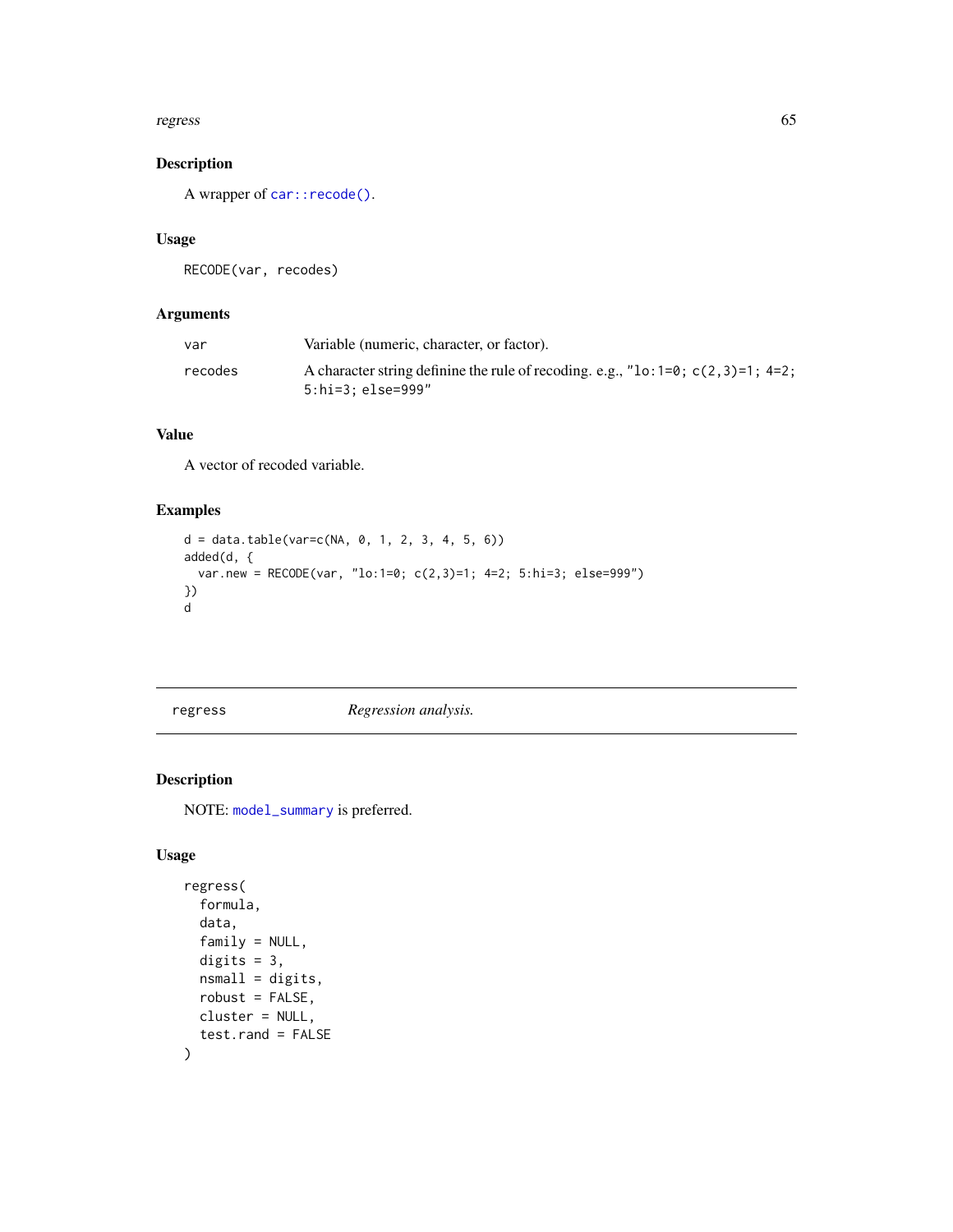66 regress

## Arguments

| formula   | Model formula.                                                                                                                                                                                                                                                                                                                                                                                                   |
|-----------|------------------------------------------------------------------------------------------------------------------------------------------------------------------------------------------------------------------------------------------------------------------------------------------------------------------------------------------------------------------------------------------------------------------|
| data      | Data frame.                                                                                                                                                                                                                                                                                                                                                                                                      |
| family    | [Optional] The same as in glm and glmer (e.g., family=binomial fits a logistic<br>regression model).                                                                                                                                                                                                                                                                                                             |
| digits    | Number of decimal places of output. Default is 3.                                                                                                                                                                                                                                                                                                                                                                |
| nsmall    | Number of decimal places of output. Default is 3.                                                                                                                                                                                                                                                                                                                                                                |
| robust    | [Only for 1m and g1m] FALSE (default), TRUE (then the default is "HC1"), "HC0",<br>"HC1", "HC2", "HC3", "HC4", "HC4m", or "HC5". It will add a table with heteroskedasticity-<br>robust standard errors (aka. Huber-White standard errors). For details, see<br>?sandwich::vcovHC and ?jtools::summ.lm.<br>*** "HC1" is the default of Stata, whereas "HC3" is the default suggested by the<br>sandwich package. |
| cluster   | [Only for 1m and g1m] Cluster-robust standard errors are computed if cluster is<br>set to the name of the input data's cluster variable or is a vector of clusters.                                                                                                                                                                                                                                              |
| test.rand | [Only for lmer and glmer] TRUE or FALSE (default). Test random effects (i.e.,<br>variance components) by using the likelihood-ratio test (LRT), which is asymp-<br>totically chi-square distributed. For large datasets, it is much time-consuming.                                                                                                                                                              |

# Value

No return value.

# See Also

[print\\_table](#page-55-0) (print simple table) [model\\_summary](#page-49-0) (highly suggested) [GLM\\_summary](#page-30-0) [HLM\\_summary](#page-37-0)

## Examples

```
## Not run:
```

```
## lm
regress(Temp ~ Month + Day + Wind + Solar.R, data=airquality, robust=TRUE)
## glm
regress(case \sim age + parity + education + spontaneous + induced,
       data=infert, family=binomial, robust="HC1", cluster="stratum")
## lmer
library(lmerTest)
regress(Reaction ~ Days + (Days | Subject), data=sleepstudy)
regress(Preference ~ Sweetness + Gender + Age + Frequency +
          (1 | Consumer), data=carrots)
```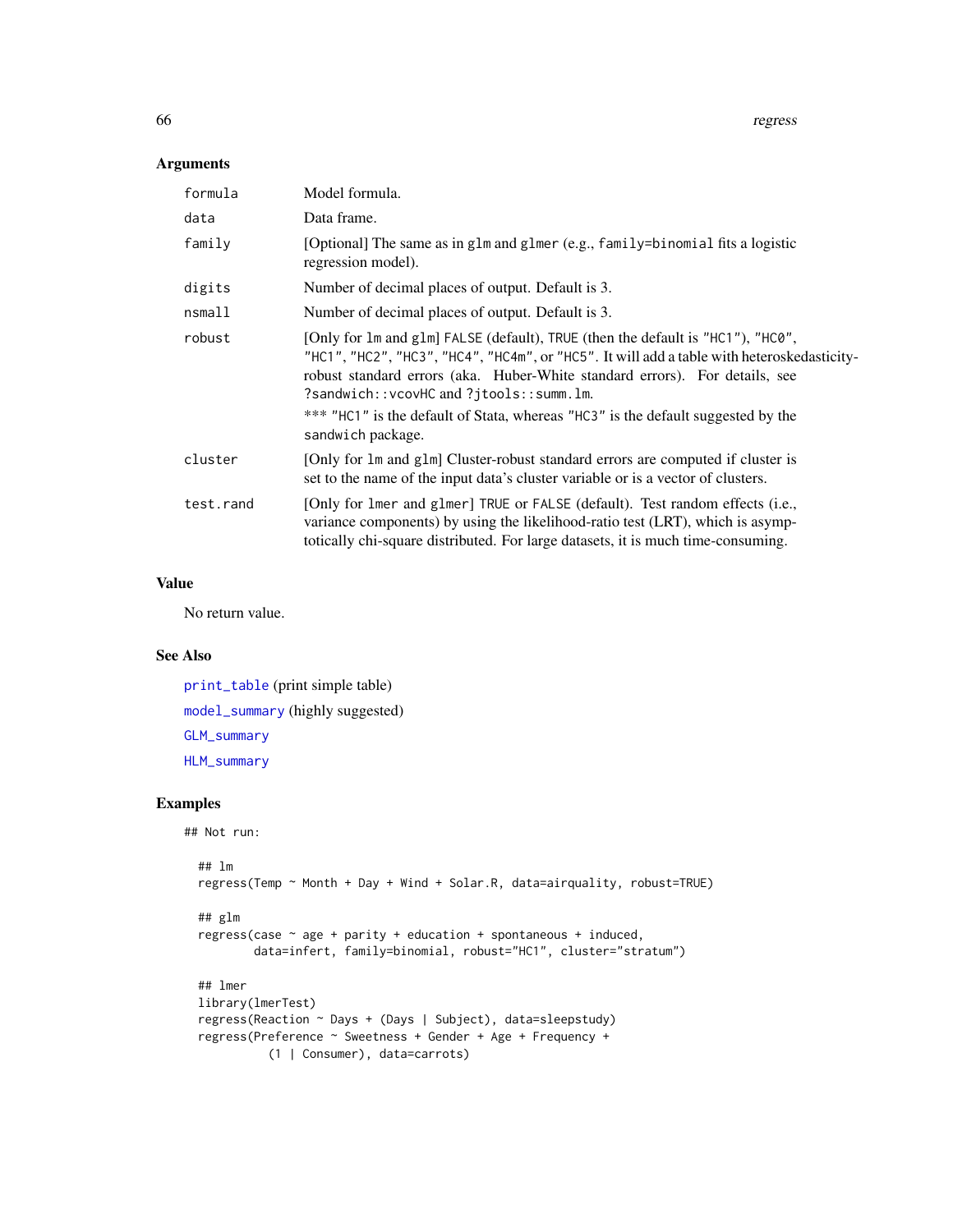rep\_char 67

```
## glmer
 library(lmerTest)
 data.glmm = MASS::bacteria
 regress(y \sim trt + week + (1 | ID), data=data.glmm, family=binomial)
 regress(y \sim trt + week + hilo + (1 | ID), data=data.glmm, family=binomial)
## End(Not run)
```
rep\_char *Repeat a character string for many times and paste them up.*

# Description

Repeat a character string for many times and paste them up.

#### Usage

rep\_char(char, rep.times)

## Arguments

| char      | Character string. |
|-----------|-------------------|
| rep.times | Times for repeat. |

## Value

Character string.

## Examples

rep\_char("a", 5)

| <b>RESCALE</b> | Rescale a variable (e.g., from 5-point to 7-point). |
|----------------|-----------------------------------------------------|
|                |                                                     |

## Description

Rescale a variable (e.g., from 5-point to 7-point).

# Usage

```
RESCALE(var, from = range(var, na.m = T), to)
```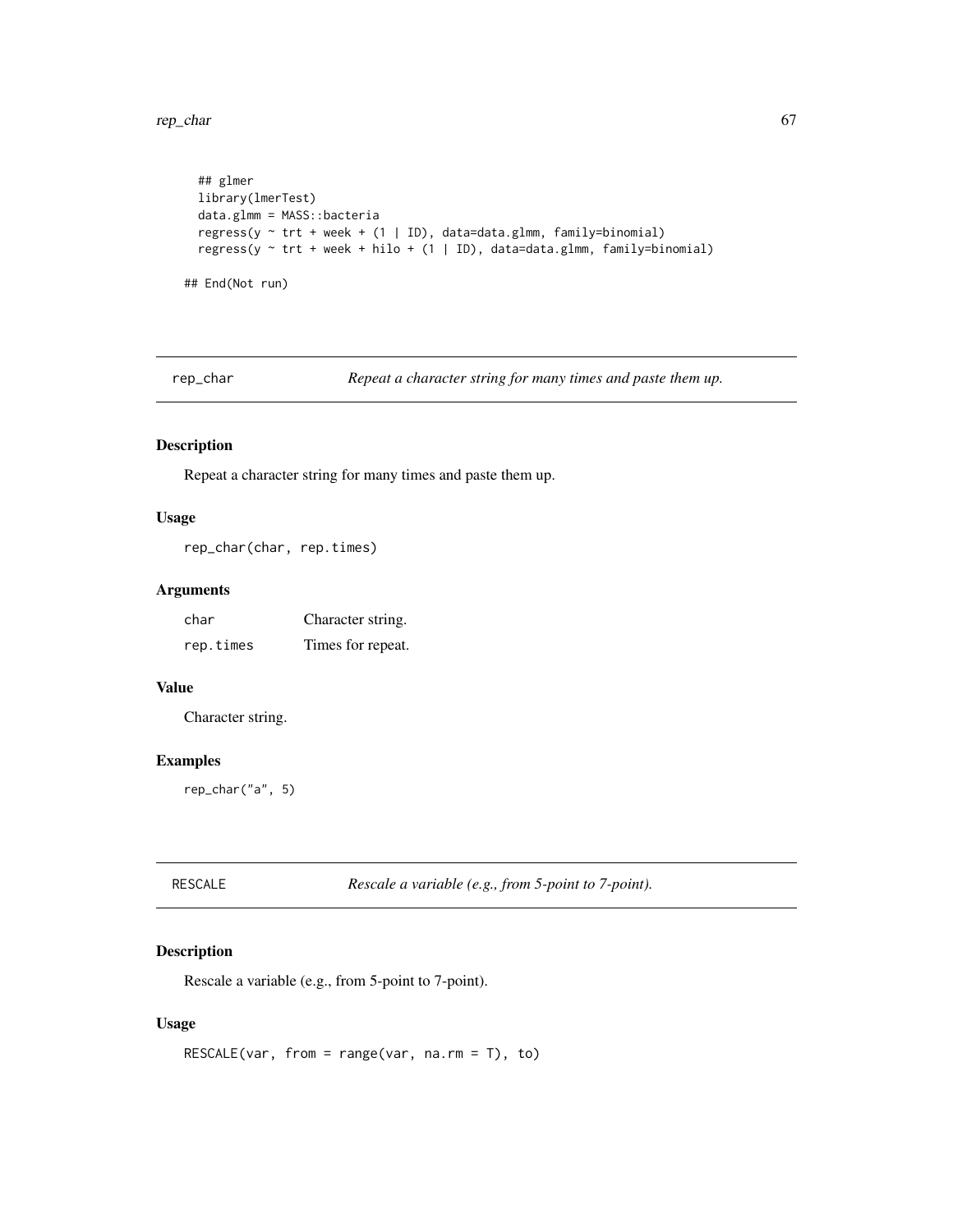# Arguments

| var  | Variable (numeric).                                                                                      |
|------|----------------------------------------------------------------------------------------------------------|
| from | Numeric vector, the range of old scale (e.g., 1:5). If not defined, it will compute<br>the range of var. |
| to   | Numeric vector, the range of new scale $(e.g., 1:7)$ .                                                   |

# Value

A vector of rescaled variable.

## Examples

```
d = data_table(var=rep(1:5, 2))added(d, {
 var1 = RESCALE(var, to=1:7)
 var2 = RESCALE(var, from=1:5, to=1:7)
})
d # var1 is equal to var2
```
RGB *A simple extension of* rgb()*.*

# Description

A simple extension of rgb().

## Usage

RGB(r, g, b, alpha)

# Arguments

| r.g.b | Red. Green. Blue: $0 \sim 255$ .                                                                 |
|-------|--------------------------------------------------------------------------------------------------|
| alpha | Color transparency (opacity): $0\nu$ -1. If not specified, an opaque color will be<br>generated. |

# Value

"#rrggbb" or "#rrggbbaa".

## Examples

RGB(255, 0, 0) # red: "#FF0000" RGB(255, 0, 0, 0.8) # red with 80\% opacity: "#FF0000CC"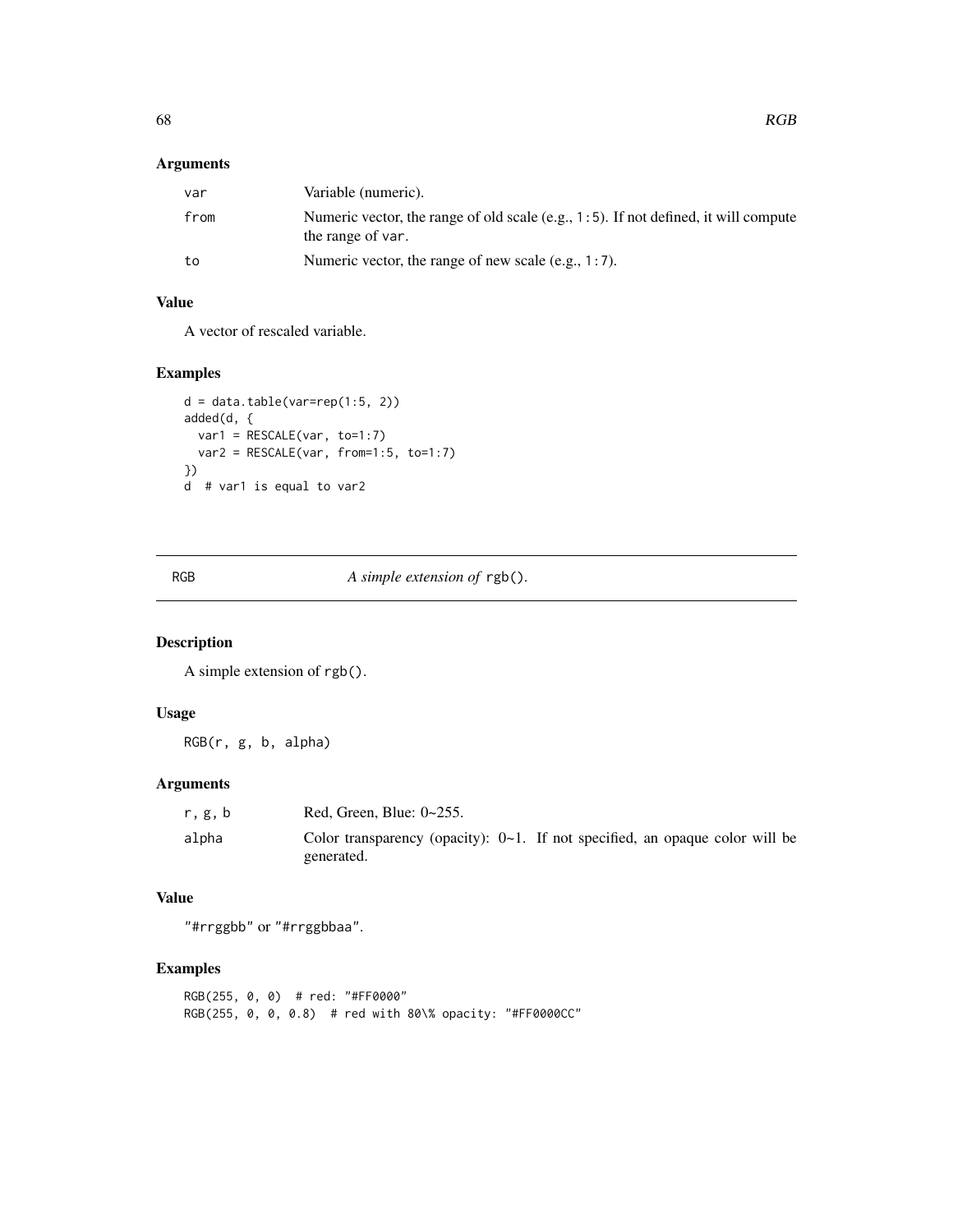## Description

Run code parsed from text.

## Usage

 $Run(..., silent = FALSE)$ 

# Arguments

| $\cdot$ $\cdot$ $\cdot$ | Character string(s) to run. You can use " $\{\}$ " to insert any R object in the envi- |
|-------------------------|----------------------------------------------------------------------------------------|
|                         | ronment.                                                                               |
| silent                  | Suppress error/warning messages. Default is FALSE.                                     |

# Value

Invisibly return the running expression(s).

## Examples

```
Run("a=1", "b=2")
Run("print({a+b})")
```
scaler *Min-max scaling (min-max normalization).*

## Description

This function resembles [RESCALE\(\)](#page-0-0) and it is just equivalent to RESCALE(var, to=0:1).

# Usage

scaler(v, min =  $0$ , max = 1)

## Arguments

| $\vee$ | Variable (numeric vector).    |
|--------|-------------------------------|
| min    | Minimum value (default is 0). |
| max    | Maximum value (default is 1). |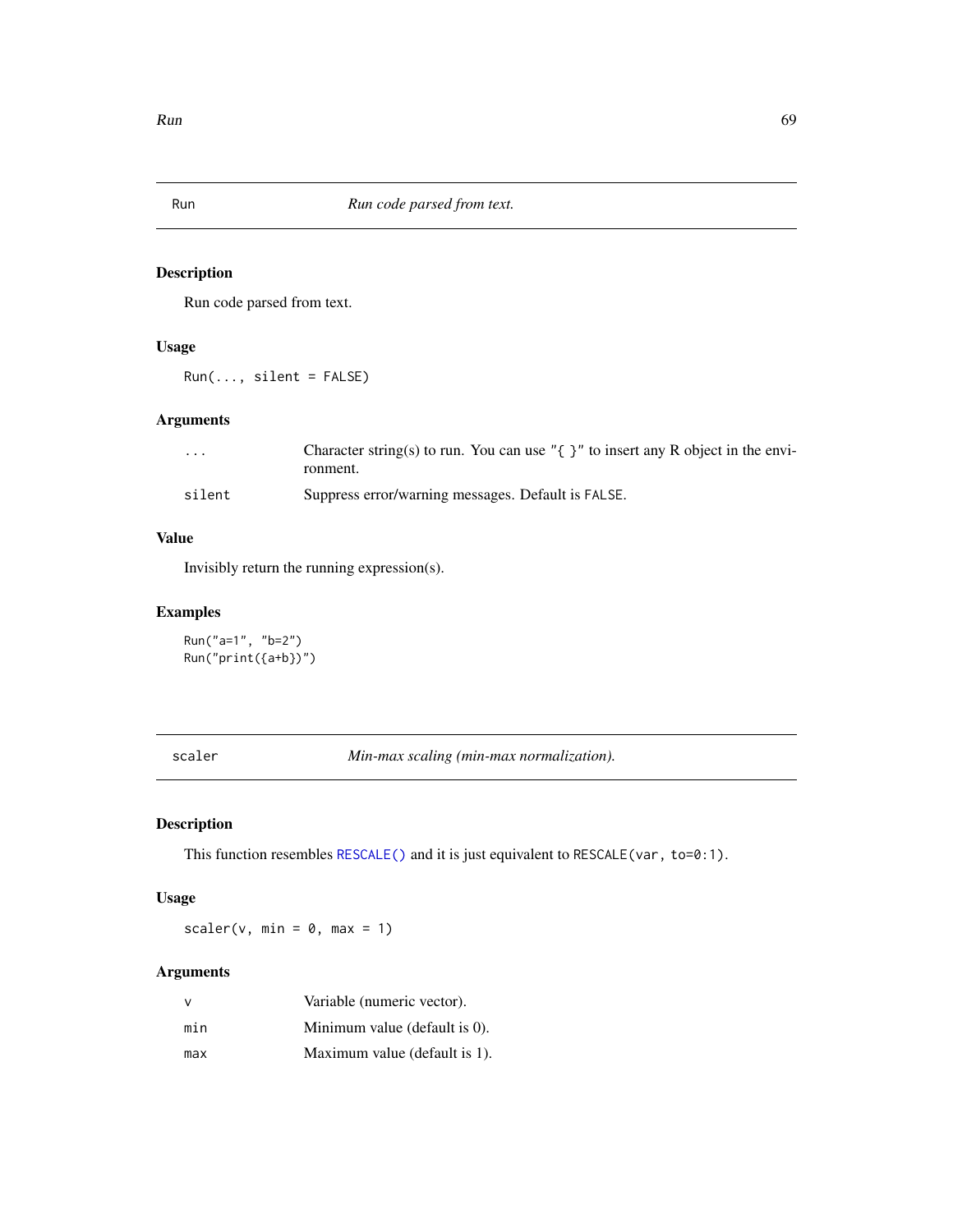# Value

A vector of rescaled variable.

# Examples

```
scaler(1:5)
# the same: RESCALE(1:5, to=0:1)
```
set.wd *Set working directory to the path of currently opened file.*

## Description

Set working directory to the path of currently opened file (usually an R script). You can use this function in both .R/.Rmd files and R Console. [RStudio](https://www.rstudio.com/products/rstudio/download/preview/) (version  $>= 1.2$ ) is required for running this function.

# Usage

set.wd(path = NULL, ask = FALSE) set\_wd(path = NULL, ask = FALSE)

#### Arguments

| path | NULL (default) or a specific path. Default is to extract the path of the currently<br>opened file (usually .R or .Rmd) using the rstudioapi:: getSourceEditorContext<br>function. |
|------|-----------------------------------------------------------------------------------------------------------------------------------------------------------------------------------|
| ask  | TRUE or FALSE (default). If TRUE, you can select a folder with the prompt of a<br>dialog.                                                                                         |

#### Value

Invisibly return the path.

## Functions

- set.wd: Main function
- set\_wd: The alias of set.wd (the same)

#### See Also

[setwd](#page-0-0)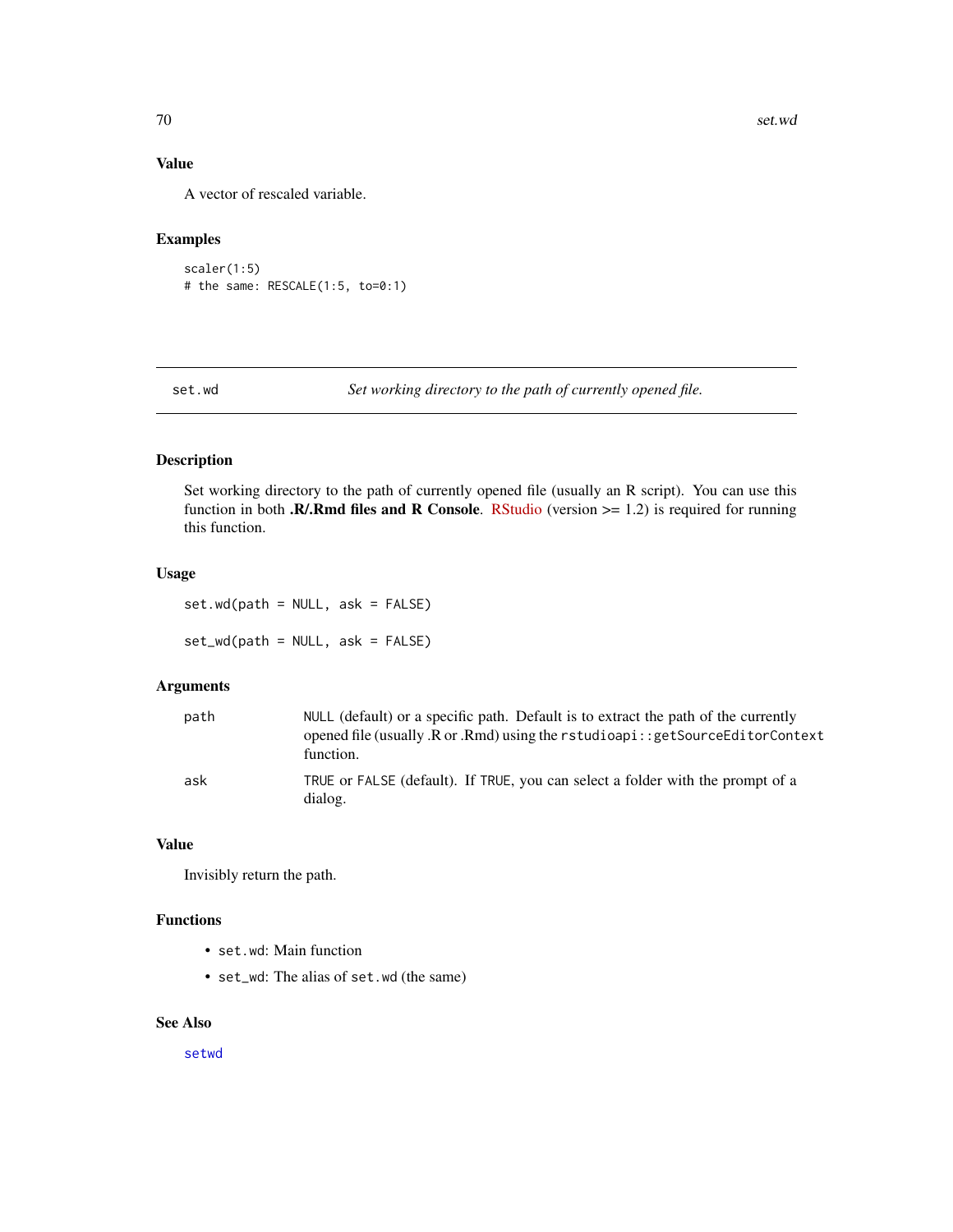## show\_colors 71

#### Examples

## Not run:

```
# RStudio (version >= 1.2) is required for running this function.
set.wd() # set working directory to the path of the currently opened file
set.wd("\gamma") # set working directory to the home path
set.wd("../") # set working directory to the parent path
set.wd(ask=TRUE) # select a folder with the prompt of a dialog
```
## End(Not run)

show\_colors *Show colors.*

## Description

Show colors.

#### Usage

show\_colors(colors = see::social\_colors())

#### **Arguments**

colors Color names.

#### e.g.,

- "red" (R base color names)
- "#FF0000" (hex color names)
- see::social\_colors()
- viridis::viridis\_pal()(10)
- RColorBrewer::brewer.pal(name="Set1", n=9)
- RColorBrewer::brewer.pal(name="Set2", n=8)
- RColorBrewer::brewer.pal(name="Spectral", n=11)

#### Value

A gg object.

#### Examples

```
show_colors() # default is to show see::social_colors()
show_colors("blue") # blue
show_colors("#0000FF") # blue (hex name)
show\_colors(RGB(0, 0, 255)) # blue (RGB)
show_colors(see::pizza_colors()) # a specific palette
```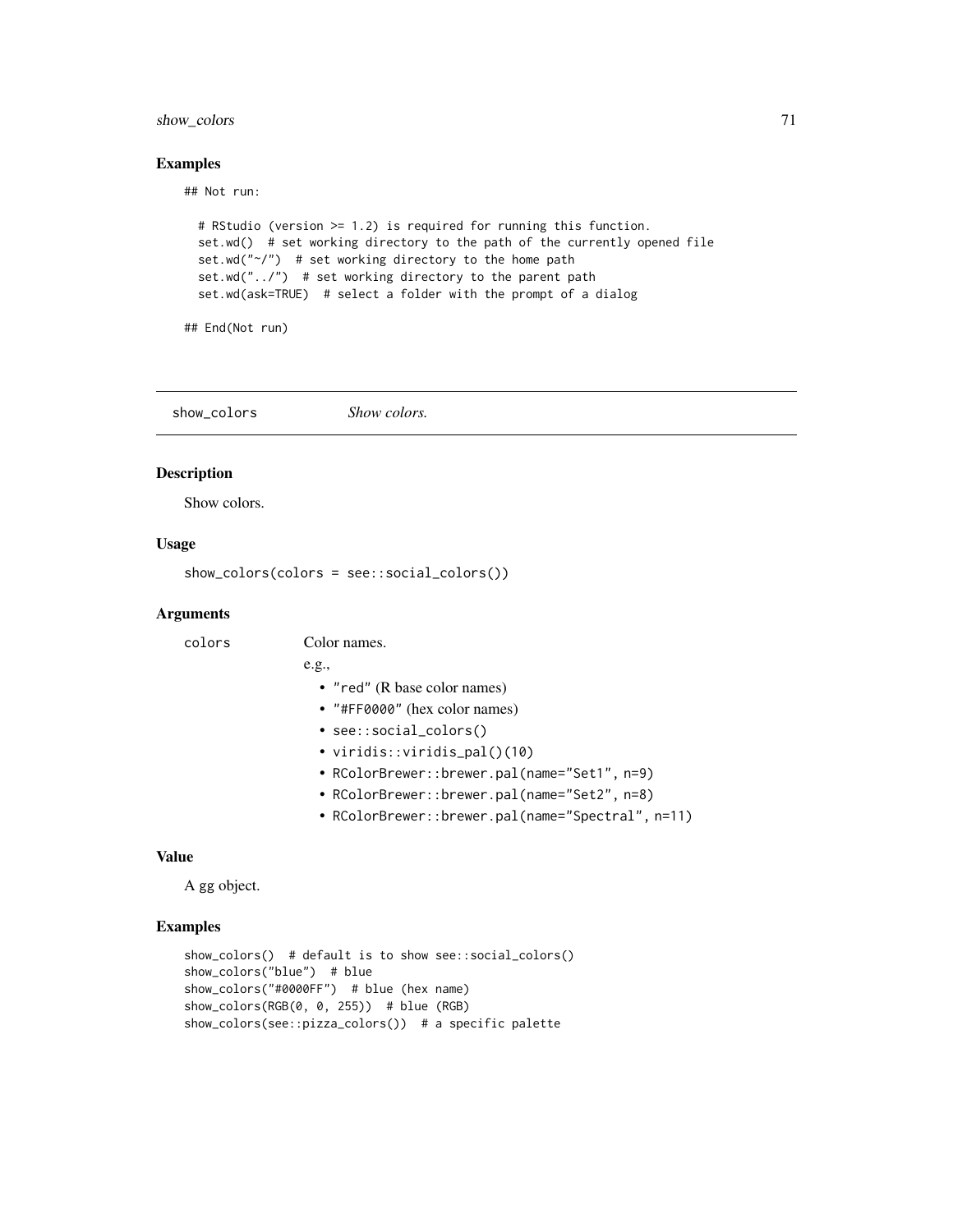#### Description

A nice ggplot2 theme for scientific publication. It uses  $ggtext$ ::element\_markdown() to render Markdown/HTML formatted rich text. You can use a combination of Markdown and/or HTML syntax (e.g., " $xy* = xx*2sup>2$  | sup = 0 in plot text or title, and this function draws text elementswith rich text format.

For more usage, see:

- [ggtext::geom\\_richtext\(\)](#page-0-0)
- [ggtext::geom\\_textbox\(\)](#page-0-0)
- [ggtext::element\\_markdown\(\)](#page-0-0)
- [ggtext::element\\_textbox\(\)](#page-0-0)

#### Usage

```
theme_bruce(
 markdown = FALSE,
 base.size = 12,
  line.size = 0.5,
  border = "black",
 bg = "white",
 panel.bg = "white",
  tag = "bold",plot.title = "bold",
  axis.title = "plain",
  title.pos = 0.5,
  subtitle.pos = 0.5,
  caption.pos = 1,
  font = NULL,grid.x = ",
 grid.y = ",
  line.x = TRUE,line.y = TRUE,tick.x = TRUE,
  tick.y = TRUE)
```
#### Arguments

| markdown  | Use element_markdown() instead of element_text(). Default is FALSE. If set<br>to TRUE, then you should also use element_markdown() in theme() (if any). |
|-----------|---------------------------------------------------------------------------------------------------------------------------------------------------------|
| base.size | Basic font size. Default is 12.                                                                                                                         |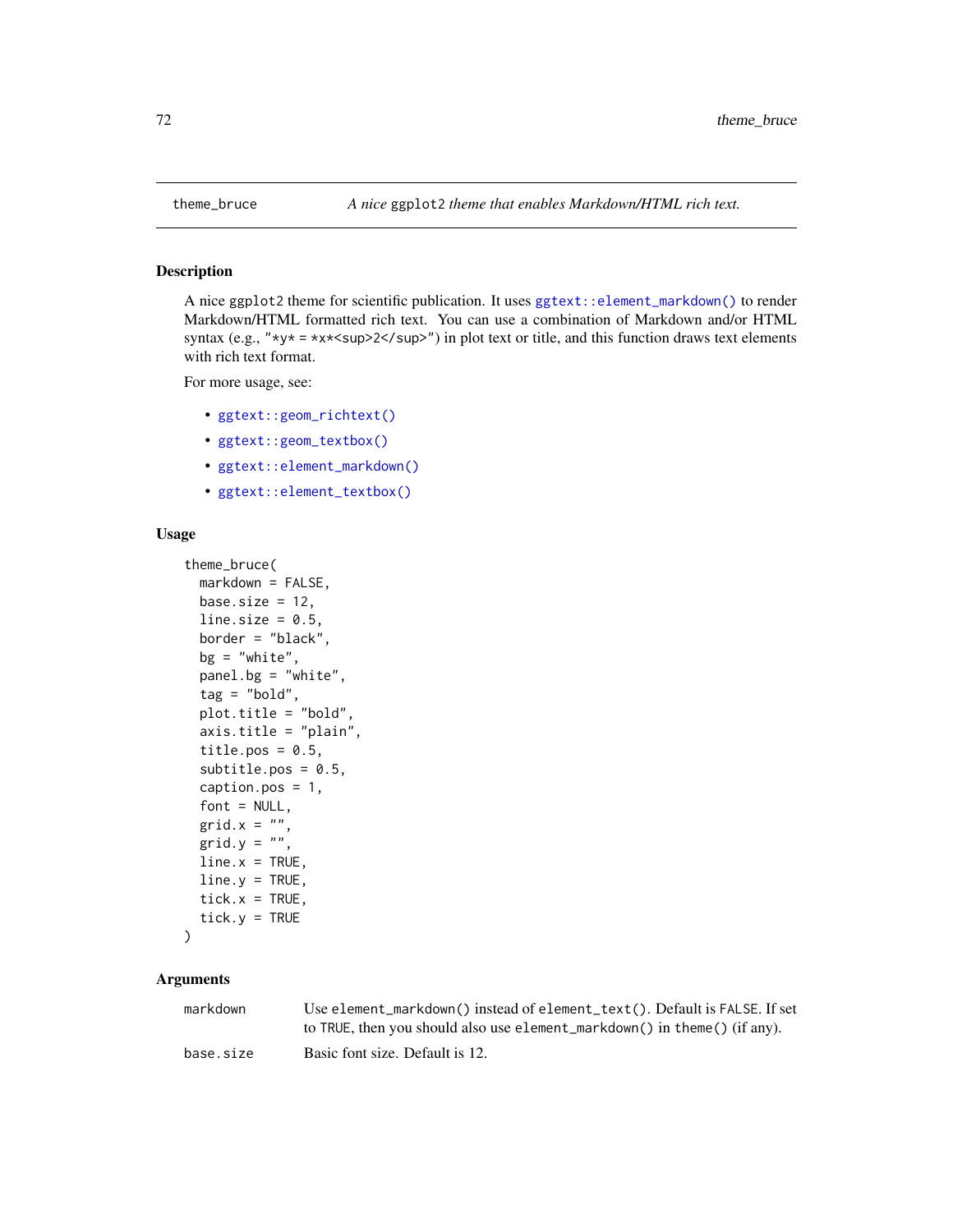| line.size    | Line width. Default is 0.5.                                                                                                                                                          |
|--------------|--------------------------------------------------------------------------------------------------------------------------------------------------------------------------------------|
| border       | TRUE, FALSE, or "black" (default).                                                                                                                                                   |
| bg           | Background color of whole plot. Default is "white". You can use any colors or<br>choose from some pre-set color palettes: "stata", "stata.grey", "solar",<br>"wsj", "light", "dust". |
|              | To see these colors, you can type:                                                                                                                                                   |
|              | ggthemr::colour_plot(c(stata="#EAF2F3", stata.grey="#E8E8E8", solar="#FDF6E3",<br>wsj="#F8F2E4", light="#F6F1EB", dust="#FAF7F2"))                                                   |
| panel.bg     | Background color of panel. Default is "white".                                                                                                                                       |
| tag          | Font face of tag. Choose from "plain", "italic", "bold", "bold.italic".                                                                                                              |
| plot.title   | Font face of title. Choose from "plain", "italic", "bold", "bold.italic".                                                                                                            |
| axis.title   | Font face of axis text. Choose from "plain", "italic", "bold", "bold.italic".                                                                                                        |
| title.pos    | Title position $(0-1)$ .                                                                                                                                                             |
| subtitle.pos | Subtitle position $(0-1)$ .                                                                                                                                                          |
| caption.pos  | Caption position $(0-1)$ .                                                                                                                                                           |
| font         | Text font. Only applicable to Windows system.                                                                                                                                        |
| grid.x       | FALSE, "" (default), or a color (e.g., "grey90") to set the color of panel grid $(x)$ .                                                                                              |
| grid.y       | FALSE, "" (default), or a color (e.g., "grey90") to set the color of panel grid (y).                                                                                                 |
| line.x       | Draw the x-axis line. Default is TRUE.                                                                                                                                               |
| line.y       | Draw the y-axis line. Default is TRUE.                                                                                                                                               |
| tick.x       | Draw the x-axis ticks. Default is TRUE.                                                                                                                                              |
| tick.y       | Draw the y-axis ticks. Default is TRUE.                                                                                                                                              |

# Value

A theme object that should be used for ggplot2.

```
## Example 1 (bivariate correlation)
d = as.data.table(psych::bfi)
added(d, {
 E = .mean("E", 1:5, rev=c(1,2), range=1:6)
  0 = .mean("0", 1:5, rev=c(2,5), range=1:6)})
ggplot(data=d, aes(x=E, y=O)) +
  geom_point(alpha=0.1) +
  geom_smooth(method="loess") +
  labs(x="Extraversion<sub>Big 5</sub>",
      y="Openness<sub>Big 5</sub>") +
  theme_bruce(markdown=TRUE)
## Example 2 (2x2 ANOVA)
d = data-frame(X1 = factor(rep(1:3, each=2)),X2 = factor(rep(1:2, 3)),
```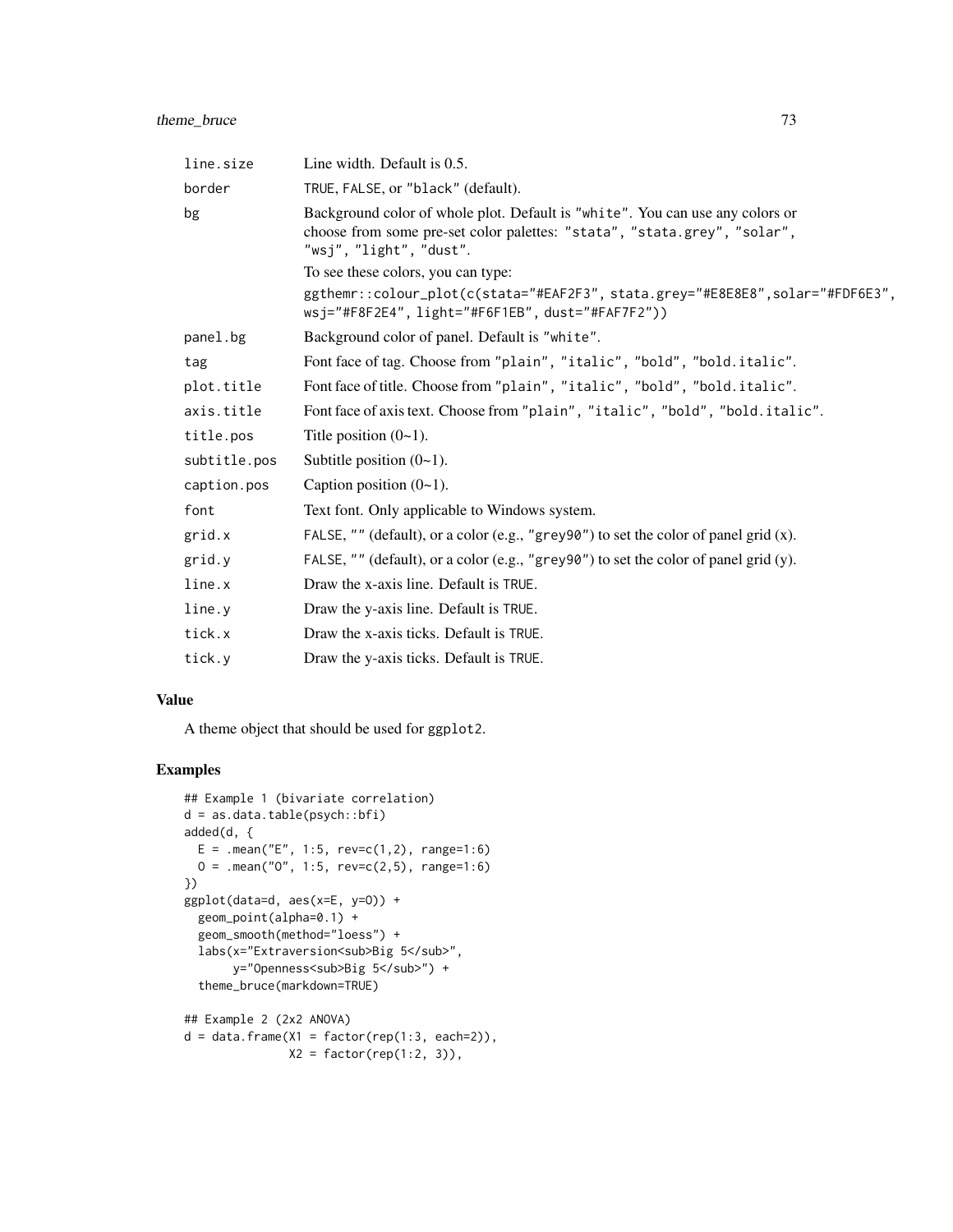```
Y.mean = c(5, 3, 2, 7, 3, 6),
               Y. se = rep(c(0.1, 0.2, 0.1), each=2))ggplot(data=d, aes(x=X1, y=Y.mean, fill=X2)) +
 geom_bar(position="dodge", stat="identity", width=0.6, show.legend=FALSE) +
 geom_errorbar(aes(x=X1, ymin=Y.mean-Y.se, ymax=Y.mean+Y.se),
                width=0.1, color="black", position=position_dodge(0.6)) +
 scale_y_continuous(expand=expansion(add=0),
                    limits=c(0,8), breaks=0:8) +
 scale_fill_brewer(palette="Set1") +
 labs(x="Independent Variable (*X*)", # italic X
      y="Dependent Variable (*Y*)", # italic Y
      title="Demo Plot<sup>bruceR</sup>") +
  theme_bruce(markdown=TRUE, border="")
```
TTEST *One-sample, independent-samples, and paired-samples t-test.*

#### Description

One-sample, independent-samples, and paired-samples *t*-test, with both Frequentist and Bayesian approaches. The output includes descriptives, *t* statistics, mean difference with 95% CI, Cohen's *d* with 95% CI, and Bayes factor (BF10). It also tests the assumption of homogeneity of variance and allows users to determine whether variances are equal or not.

Users can simultaneously test multiple dependent and/or independent variables. The results of one pair of Y-X would be summarized in one row in the output. Key results can be saved in APA format to MS Word.

### Usage

```
TTEST(
  data,
 y,
  x = NULL,paired = FALSE,
  var.equals = TRUE,mean.diff = TRUE,test.value = 0,
  test.sided = c("="", "&lt", ">"),
  factor.rev = TRUE,
  bayes.prior = "medium",
  digits = 2,
  nsmall = digits,file = NULL
)
```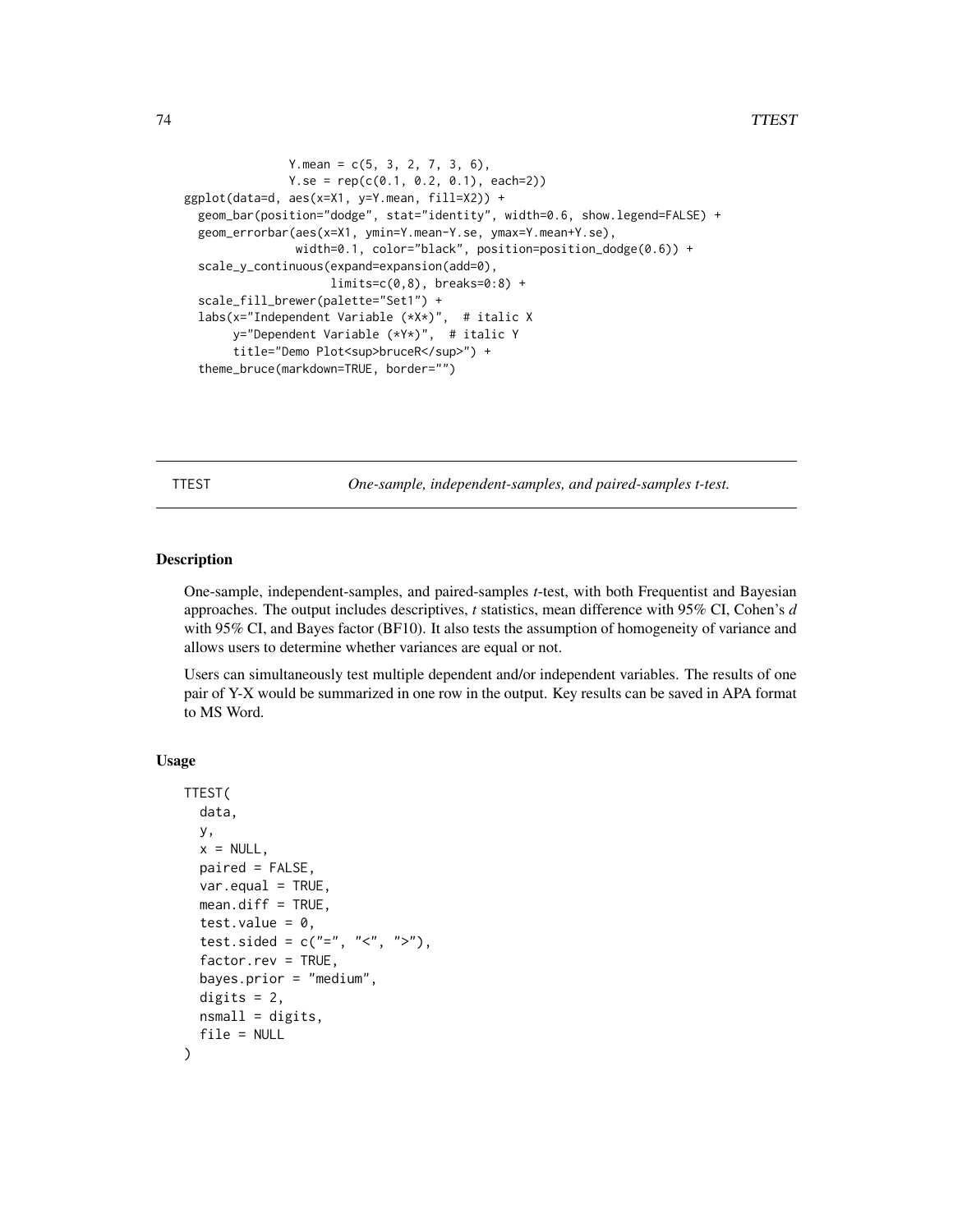#### <span id="page-74-0"></span>TTEST 75

#### Arguments

| data           | Data frame (wide-format only, i.e., one case in one row).                                                                                     |
|----------------|-----------------------------------------------------------------------------------------------------------------------------------------------|
| У              | Dependent variable(s). Multiple variables should be included in a character vec-<br>tor $c()$ .                                               |
|                | For paired-samples <i>t</i> -test, the number of variables should be $2, 4, 6$ , etc.                                                         |
| X              | Independent variable(s). Multiple variables should be included in a character<br>vector $c()$ .                                               |
|                | Only necessary for independent-samples <i>t</i> -test.                                                                                        |
| paired         | For paired-samples <i>t</i> -test, set it to TRUE. Default is FALSE.                                                                          |
| var.equal      | If Levene's test indicates a violation of the homogeneity of variance, then you<br>should better set this argument to FALSE. Default is TRUE. |
| mean.diff      | Whether to display results of mean difference and its 95% CI. Default is TRUE.                                                                |
| test.value     | The true value of the mean (or difference in means for a two-samples test).<br>Default is 0.                                                  |
| test.sided     | Any of "=" (two-sided, the default), "<" (one-sided), or ">" (one-sided).                                                                     |
| factor.rev     | Whether to reverse the levels of factor $(X)$ such that the test compares higher vs.<br>lower level. Default is TRUE.                         |
| bayes.prior    | Prior scale in Bayesian t-test. Default is 0.707. See details in BayesFactor:: ttestBF().                                                     |
| digits, nsmall | Number of decimal places of output. Default is 2.                                                                                             |
| file           | File name of MS Word (.doc).                                                                                                                  |

#### Details

Note that the point estimate of Cohen's  $d$  is computed using the common method "Cohen's  $d =$  mean difference / (pooled) standard deviation", which is consistent with results from other R packages (e.g., effectsize) and software (e.g., jamovi). The 95% CI of Cohen's *d* is estimated based on the 95% CI of mean difference (i.e., also divided by the pooled standard deviation).

However, different packages and software diverge greatly on the estimate of the 95% CI of Cohen's *d*. R packages such as psych and effectsize, R software jamovi, and several online statistical tools for estimating effect sizes indeed produce surprisingly inconsistent results on the 95% CI of Cohen's *d*.

See an illustration of this issue in the section "Examples".

#### See Also

[MANOVA](#page-44-0), [EMMEANS](#page-20-0)

```
## Demo data ##
d1 = between.3
d1$Y1 = d1$SCORE # shorter name for convenience
d1$Y2 = rnorm(32) # random variable
d1$B = factor(d1$B, levels=1:2, labels=c("Low", "High"))
d1$C = factor(d1$C, levels=1:2, labels=c("M", "F"))
```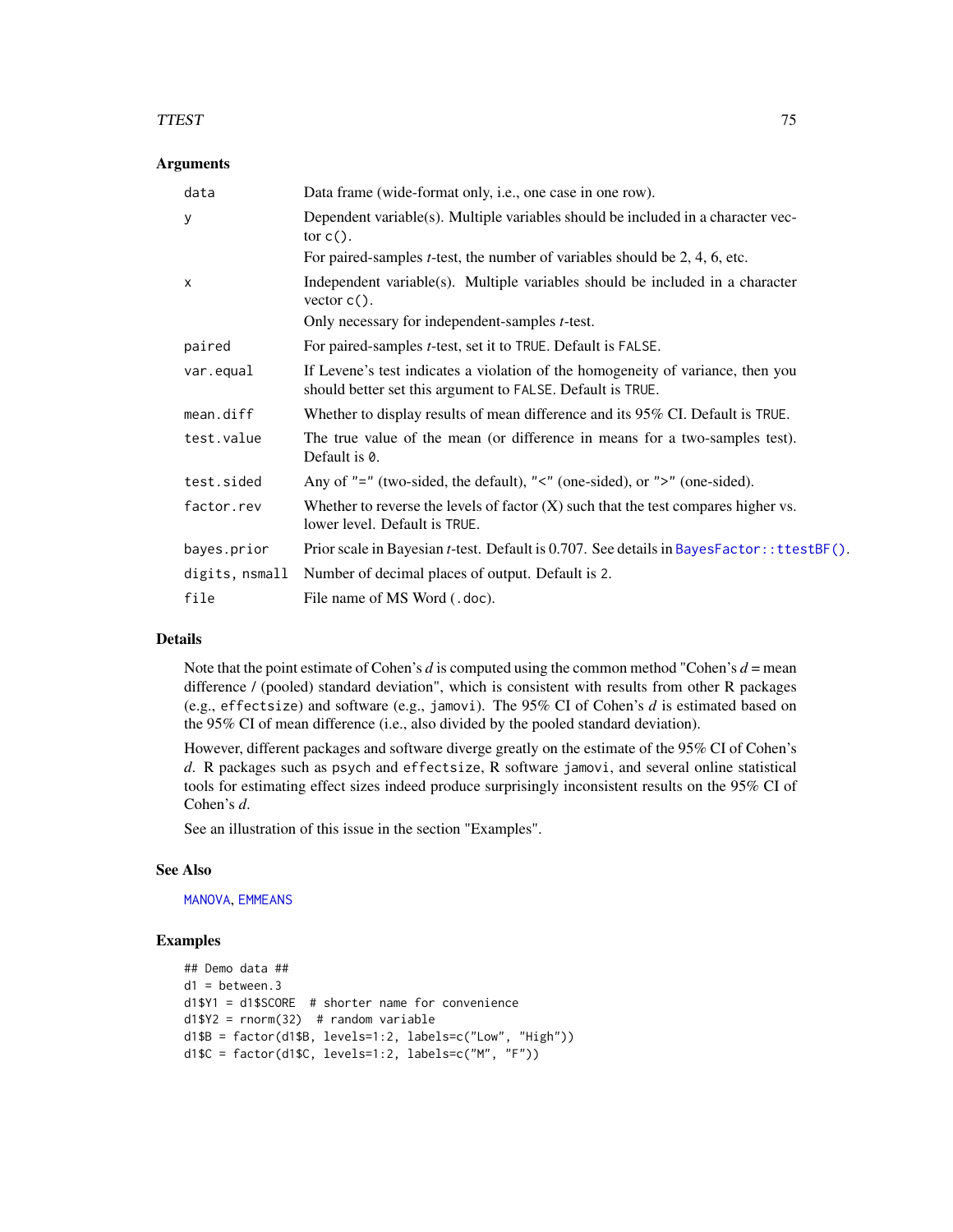76 TTEST

```
d2 = \text{within}.1## One-sample t-test ##
TTEST(d1, "SCORE")
TTEST(d1, "SCORE", test.value=5)
## Independent-samples t-test ##
TTEST(d1, "SCORE", x="A")
TTEST(d1, "SCORE", x="A", var.equal=FALSE)
TTEST(d1, y="Y1", x=c("A", "B", "C"))
TTEST(d1, y=c("Y1", "Y2"), x=c("A", "B", "C"),
      mean.diff=FALSE, # remove to save space
      file="t-result.doc")
unlink("t-result.doc") # delete file for code check
## Paired-samples t-test ##
TTEST(d2, y=c("A1", "A2"), paired=TRUE)
TTEST(d2, y=c("A1", "A2", "A3", "A4"), paired=TRUE)
## Not run:
  ## Illustration for the issue stated in "Details"
  # Inconsistency in the 95% CI of Cohen's d between R packages:
  # In this example, the true point estimate of Cohen's d = 3.00
  # and its 95% CI should be equal to 95% CI of mean difference.
  data = data.frame(X=rep(1:2, each=3), Y=1:6)
  data # simple demo data
  TTEST(data, y="Y", x="X")
  # d = 3.00 [0.73, 5.27] (estimated based on 95% CI of mean difference)
  MANOVA(data, dv="Y", between="X") %>%
   EMMEANS("X")
  # d = 3.00 [0.73, 5.27] (the same as TTEST)
  psych::cohen.d(x=data, group="X")
  # d = 3.67 [0.04, 7.35] (strange)
  psych::d.ci(d=3.00, n1=3, n2=3)
  # d = 3.00 [-0.15, 6.12] (significance inconsistent with t-test)
  # jamovi uses psych::d.ci() to compute 95% CI
  # so its results are also: 3.00 [-0.15, 6.12]
  effectsize::cohens_d(Y ~ rev(X), data=data)
  # d = 3.00 [0.38, 5.50] (using the noncentrality parameter method)
  effectsize::t_to_d(t=t.test(Y ~ rev(X), data=data, var.equal=TRUE)$statistic,
                     df_error=4)
  # d = 3.67 [0.47, 6.74] (merely an approximate estimate, often overestimated)
```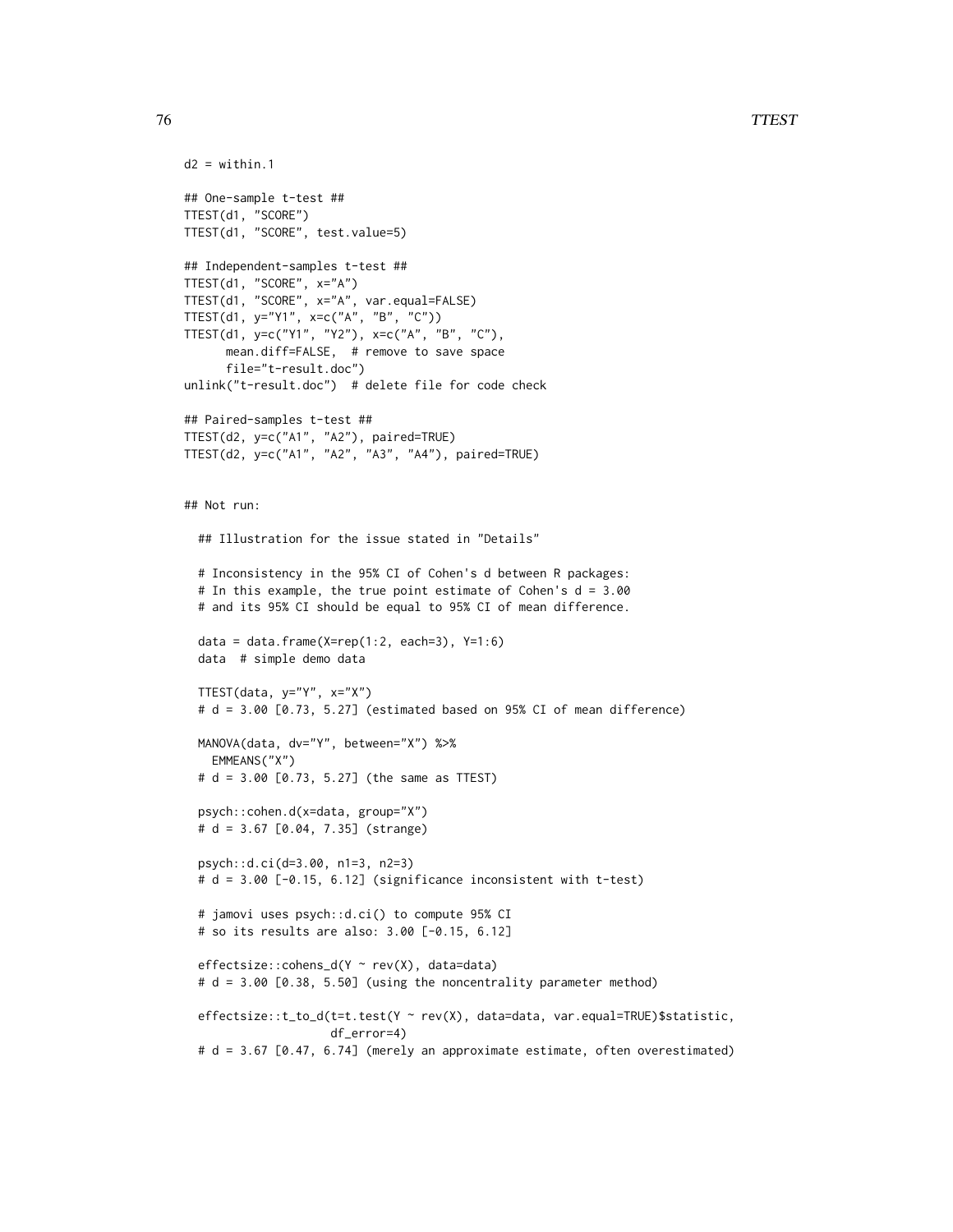#### <span id="page-76-1"></span>% all  $\ln$ % 77

```
# see ?effectsize::t_to_d
# https://www.psychometrica.de/effect_size.html
# d = 3.00 [0.67, 5.33] (slightly different from TTEST)
# https://www.campbellcollaboration.org/escalc/
# d = 3.00 [0.67, 5.33] (slightly different from TTEST)
# Conclusion:
# TTEST() provides a reasonable estimate of Cohen's d and its 95% CI,
# and effectsize::cohens_d() offers another method to compute the CI.
```
## End(Not run)

#### <span id="page-76-0"></span>%allin% *A simple extension of* %in%*.*

#### Description

A simple extension of %in%.

#### Usage

x %allin% vector

# Arguments

| x      | Numeric or character vector. |
|--------|------------------------------|
| vector | Numeric or character vector. |

# Value

TRUE or FALSE.

#### See Also

[%in%](#page-0-0), [%anyin%](#page-77-0), [%nonein%](#page-81-0), [%partin%](#page-82-0)

#### Examples

1:2 %allin% 1:3 # TRUE 3:4 %allin% 1:3 # FALSE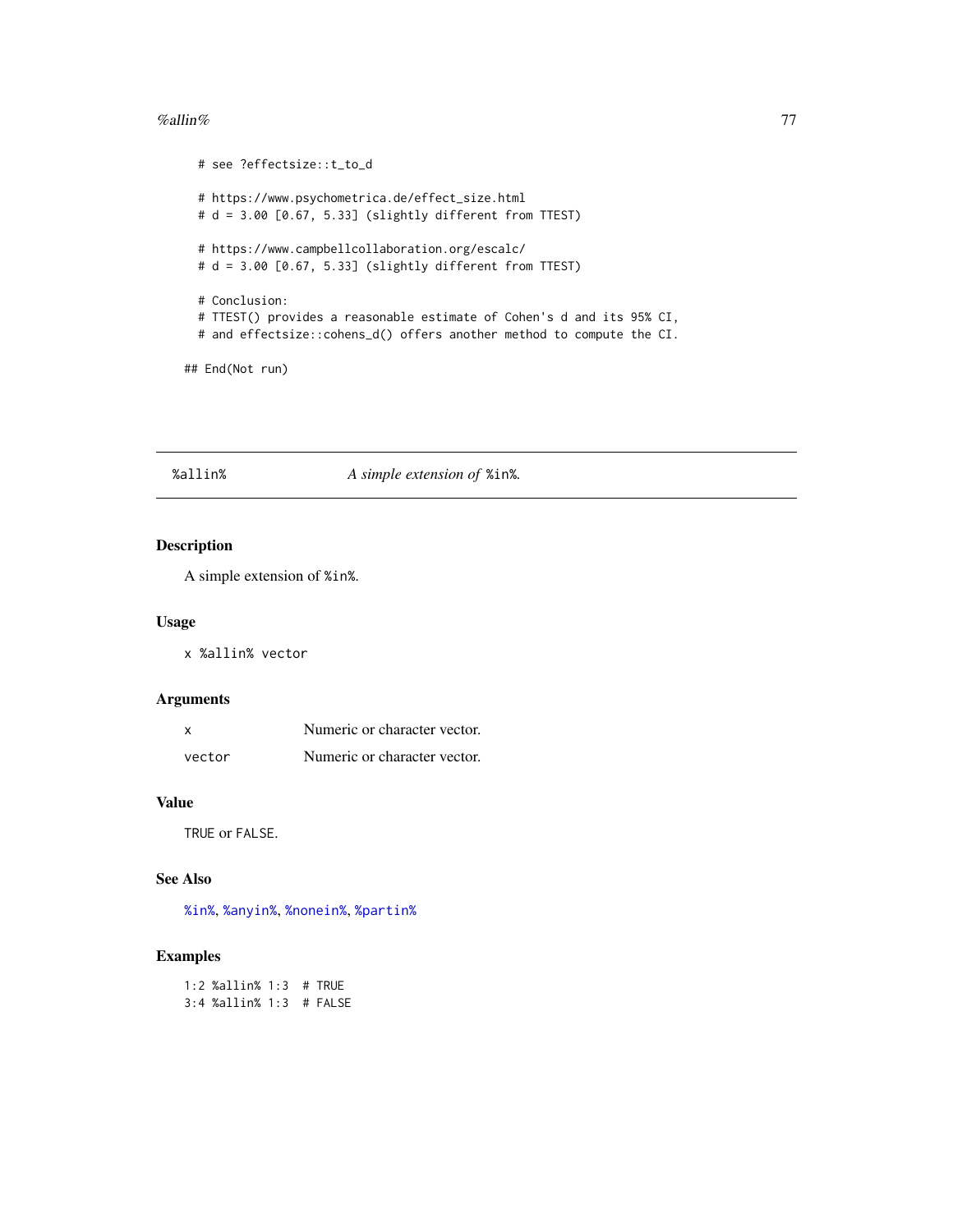<span id="page-77-1"></span><span id="page-77-0"></span>

# Description

A simple extension of %in%.

# Usage

x %anyin% vector

#### Arguments

| x      | Numeric or character vector. |
|--------|------------------------------|
| vector | Numeric or character vector. |

# Value

TRUE or FALSE.

#### See Also

[%in%](#page-0-0), [%allin%](#page-76-0), [%nonein%](#page-81-0), [%partin%](#page-82-0)

## Examples

3:4 %anyin% 1:3 # TRUE 4:5 %anyin% 1:3 # FALSE

%%COMPUTE%% *Multivariate computation.*

### Description

Easily compute multivariate sum, mean, and other scores. Reverse scoring can also be easily implemented without saving extra variables. [Alpha](#page-7-0) function uses a similar method to deal with reverse scoring.

Three options to specify variables:

- 1. var + items: common and unique parts of variable names (suggested).
- 2. vars: a character vector of variable names (suggested).
- 3. varrange: starting and stopping positions of variables (NOT suggested).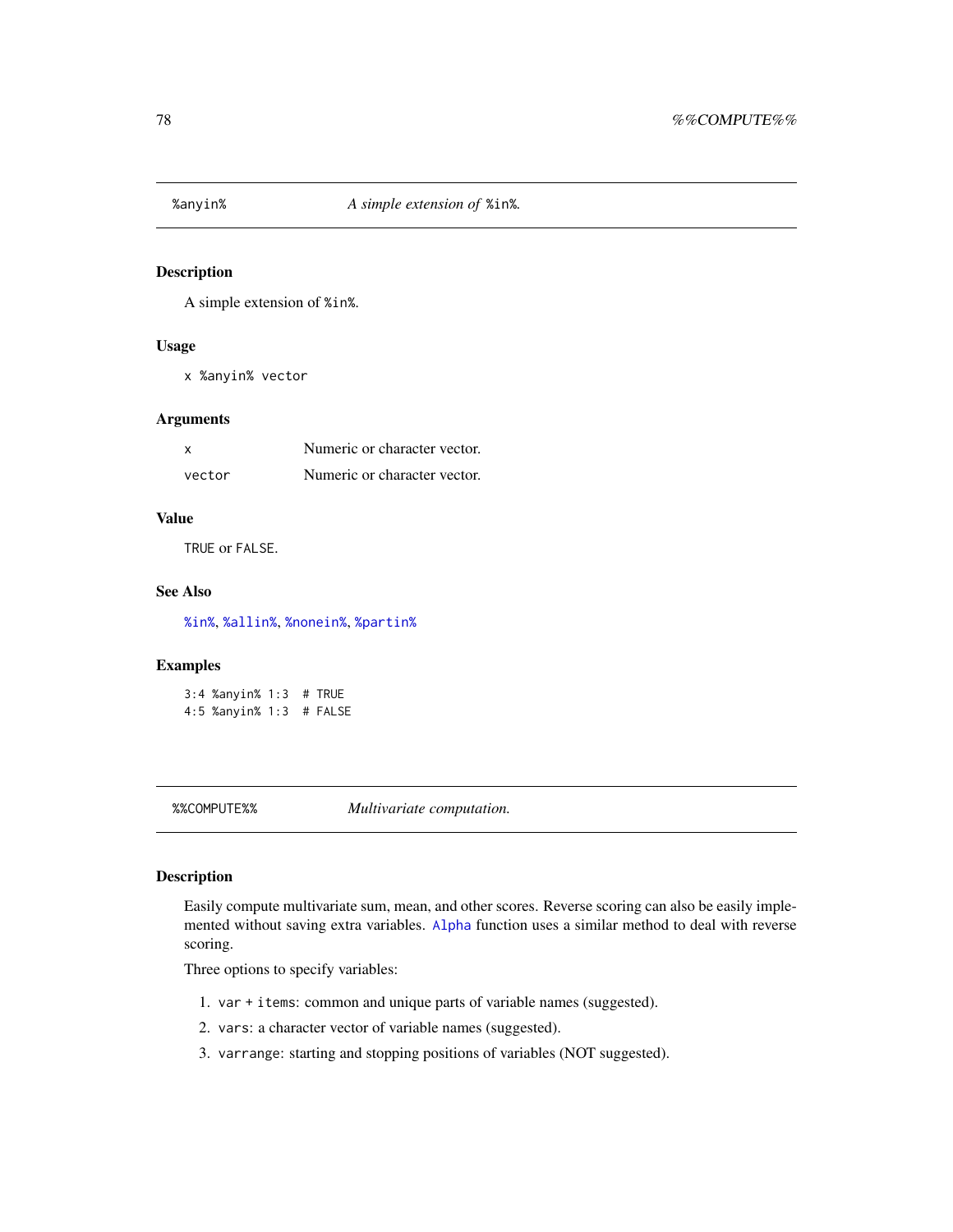# Usage

```
COUNT(data, var = NULL, items = NULL, vars = NULL, varrange = NULL, value = NA)
MODE(data, var = NULL, items = NULL, vars = NULL, varrange = NULL)
SUM(
  data,
  var = NULL,items = NULL,
  vars = NULL,varrange = NULL,
  rev = NULL,
  range = likert,
  likert = NULL,
  na.rm = TRUE
\mathcal{L}.sum(
  var = NULL,items = NULL,
  vars = NULL,
  varrange = NULL,
  rev = NULL,
  range = likert,
  likert = NULL,
  na.rm = TRUE
\mathcal{L}MEAN(
  data,
  var = NULL,items = NULL,
  vars = NULL,
  varrange = NULL,
  rev = NULL,range = likert,
  likert = NULL,
  na.rm = TRUE
)
.mean(
  var = NULL,items = NULL,
  vars = NULL,
  varrange = NULL,
  rev = NULL,range = likert,
  likert = NULL,
```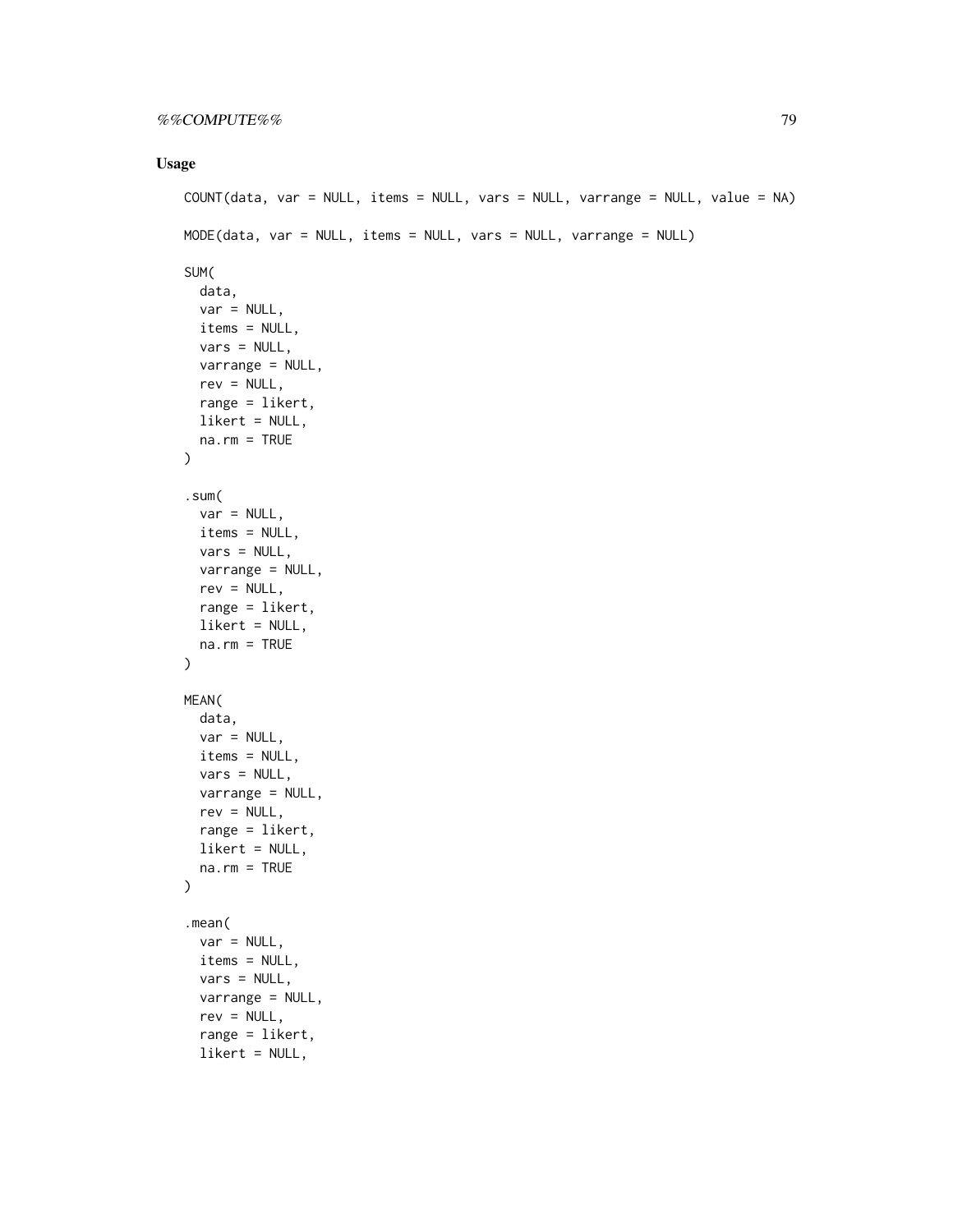```
na.rm = TRUE
\mathcal{L}STD(
  data,
  var = NULL,
  items = NULL,
  vars = NULL,
  varrange = NULL,
  rev = NULL,range = likert,
  likert = NULL,
  na.rm = TRUE
)
CONSEC(
  data,
  var = NULL,
  items = NULL,
  vars = NULL,varrange = NULL,
  values = 0:9)
```
# Arguments

| data          | Data frame.                                                                                                                                                                                                                                        |
|---------------|----------------------------------------------------------------------------------------------------------------------------------------------------------------------------------------------------------------------------------------------------|
| var           | <b>[Option 1]</b> The common part across the variables. e.g., "RSES"                                                                                                                                                                               |
| items         | <b>[Option 1]</b> The unique part across the variables. e.g., 1:10                                                                                                                                                                                 |
| vars          | [Option 2] A character vector specifying the variables. e.g., c("X1", "X2",<br>"X3", "X4", "X5")                                                                                                                                                   |
| varrange      | <b>[Option 3]</b> A character string specifying the positions ("starting: stopping") of<br>variables. e.g., "A1:E5"                                                                                                                                |
| value         | [Only for COUNT] The value to be counted.                                                                                                                                                                                                          |
| rev           | [Optional] Variables that need to be reversed. It can be (1) a character vector<br>specifying the reverse-scoring variables (recommended), or $(2)$ a numeric vector<br>specifying the item number of reverse-scoring variables (not recommended). |
| range, likert | [Optional] Range of likert scale (e.g., $1:5$ , $c(1, 5)$ ). If not provided, it will be<br>automatically estimated from the given data (BUT you should use this carefully).                                                                       |
| na.rm         | Ignore missing values. Default is TRUE.                                                                                                                                                                                                            |
| values        | [Only for CONSEC] Values to be counted as consecutive identical values. Default<br>is all numbers $(0:9)$ .                                                                                                                                        |

#### Value

A vector of computed values.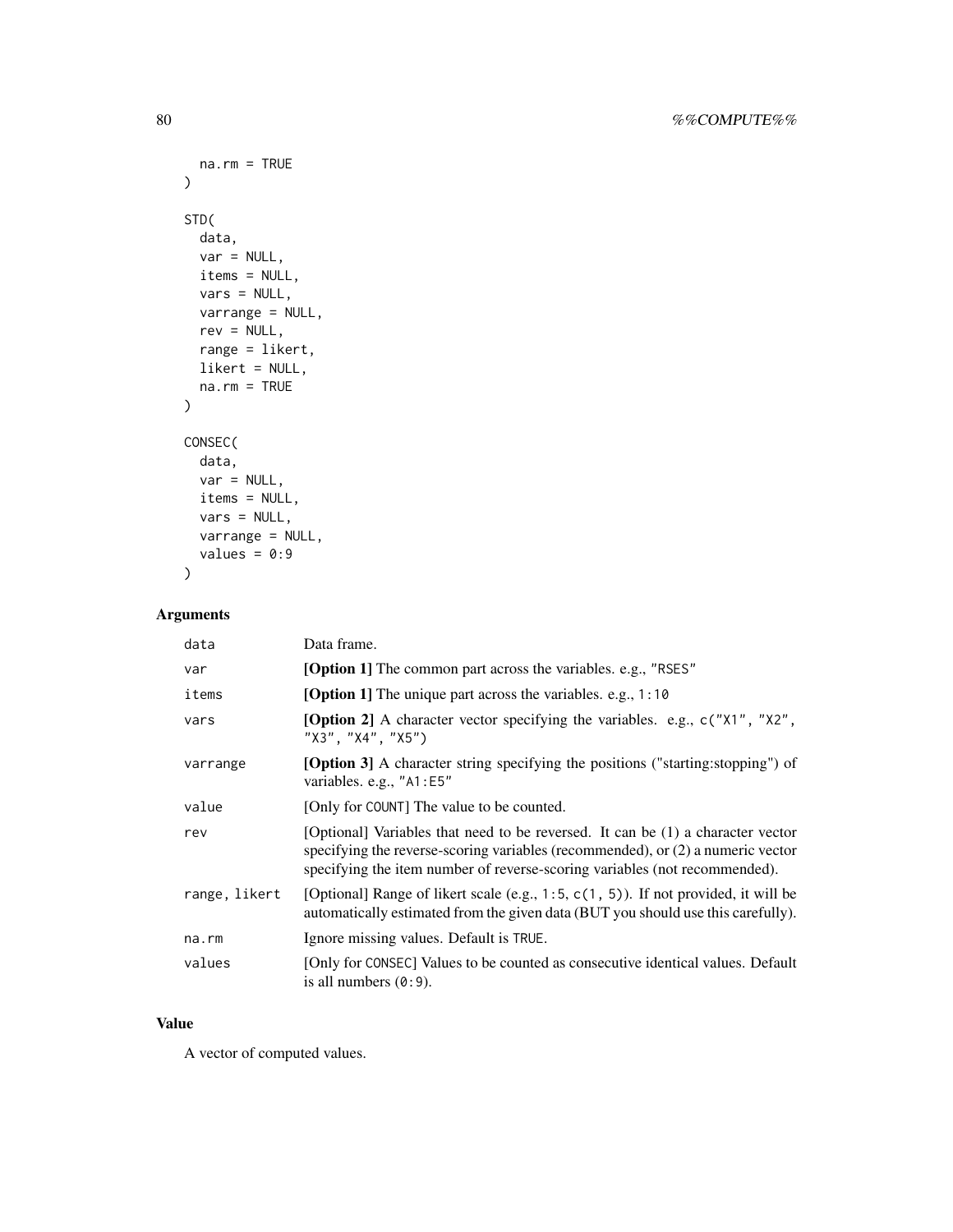#### <span id="page-80-0"></span>Functions

- COUNT: Count a certain value across variables.
- MODE: Compute mode across variables.
- SUM: Compute sum across variables.
- . sum: Tidy version of SUM, only can be used in [add\(\)/added\(\)](#page-0-0)
- MEAN: Compute mean across variables.
- .mean: Tidy version of MEAN, only can be used in [add\(\)/added\(\)](#page-0-0)
- STD: Compute standard deviation across variables.
- CONSEC: Compute consecutive identical digits across variables (especially useful in detecting careless responding).

```
d = data_table(x1=1:5,x4=c(2,2,5,4,5),
               x3=c(3,2,NA,NA,5),
               x2=c(4,4,NA,2,5),
               x5=c(5,4,1,4,5))
d
## I deliberately set this order to show you
## the difference between "vars" and "varrange".
## ====== Usage 1: data.table `:=` ====== ##
d[\, , \quad ' := 'na = COUNT(d, "x", 1:5, value=NA),
  n.2 = COUNT(d, "x", 1:5, value=2),
  sum = SUM(d, "x", 1:5),
  m1 = MEAN(d, "x", 1:5),
  m2 = MEAN(d, vars=c("x1", "x4")),
  m3 = MEM(d, variance="x1:x2", rev="x2", range=1:5),
  const = CONSEC(d, "x", 1:5),cons2 = CONSEC(d, varrange="x1:x5"))]
d
## ====== Usage 2: `add()` & `added()` ====== ##
data = as.data.table(psych::bfi)
added(data, {
  gender = as.factor(gender)
  education = as.factor(education)
  E = .mean("E", 1:5, rev=c(1,2), range=1:6)
  A = .mean("A", 1:5, rev=1, range=1:6)
  C = .mean("C", 1:5, rev=c(4,5), range=1:6)N = .mean("N", 1:5, range=1:6)0 = .mean("0", 1:5, rev=c(2,5), range=1:6)}, drop=TRUE)
data
```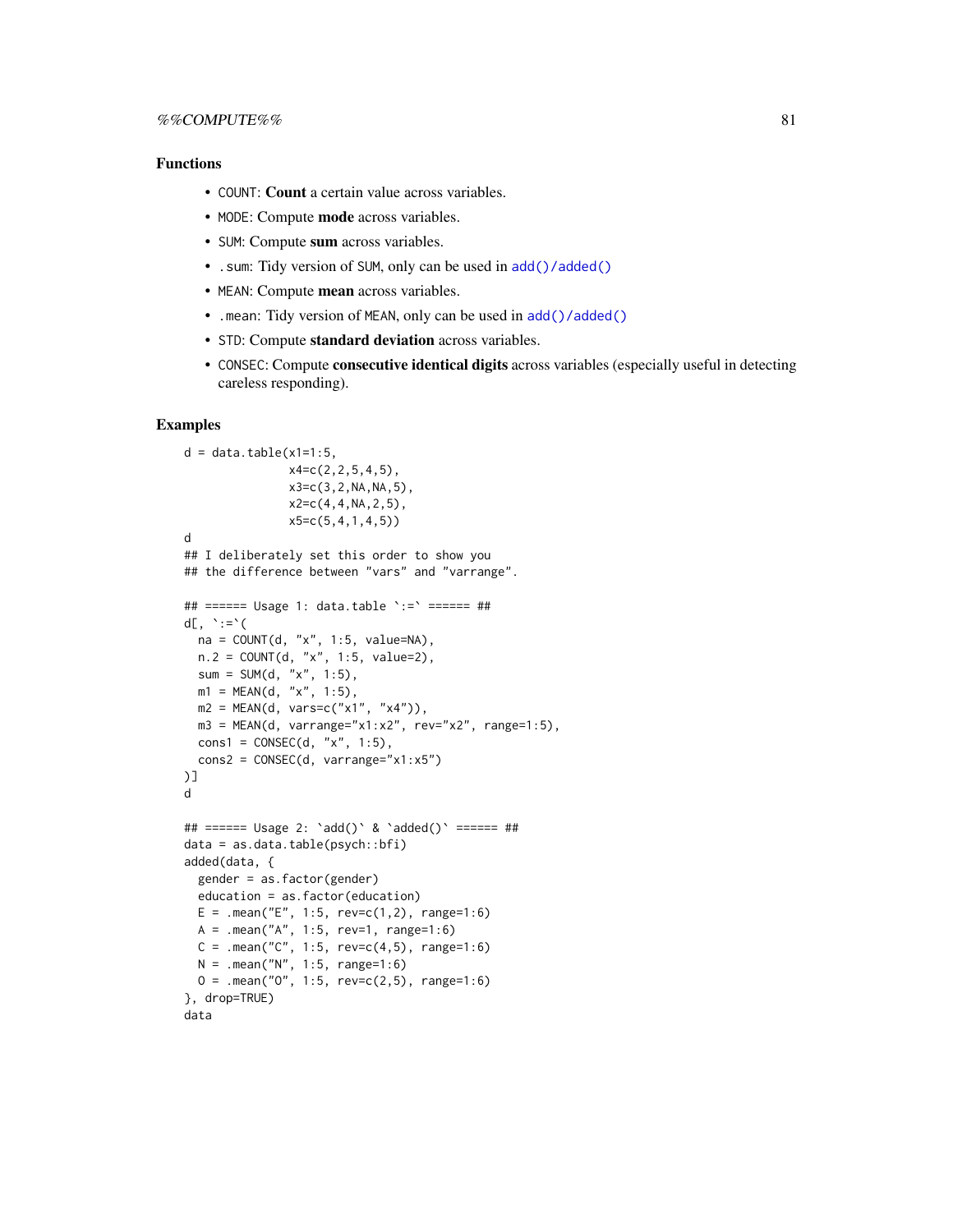<span id="page-81-1"></span><span id="page-81-0"></span>

# Description

A simple extension of %in%.

# Usage

x %nonein% vector

# Arguments

| x      | Numeric or character vector. |
|--------|------------------------------|
| vector | Numeric or character vector. |

# Value

TRUE or FALSE.

# See Also

[%in%](#page-0-0), [%allin%](#page-76-0), [%anyin%](#page-77-0), [%partin%](#page-82-0)

# Examples

3:4 %nonein% 1:3 # FALSE 4:5 %nonein% 1:3 # TRUE

%notin% *The opposite of* %in%*.*

# Description

The opposite of %in%.

#### Usage

x %notin% vector

# Arguments

| x      | Numeric or character vector. |
|--------|------------------------------|
| vector | Numeric or character vector. |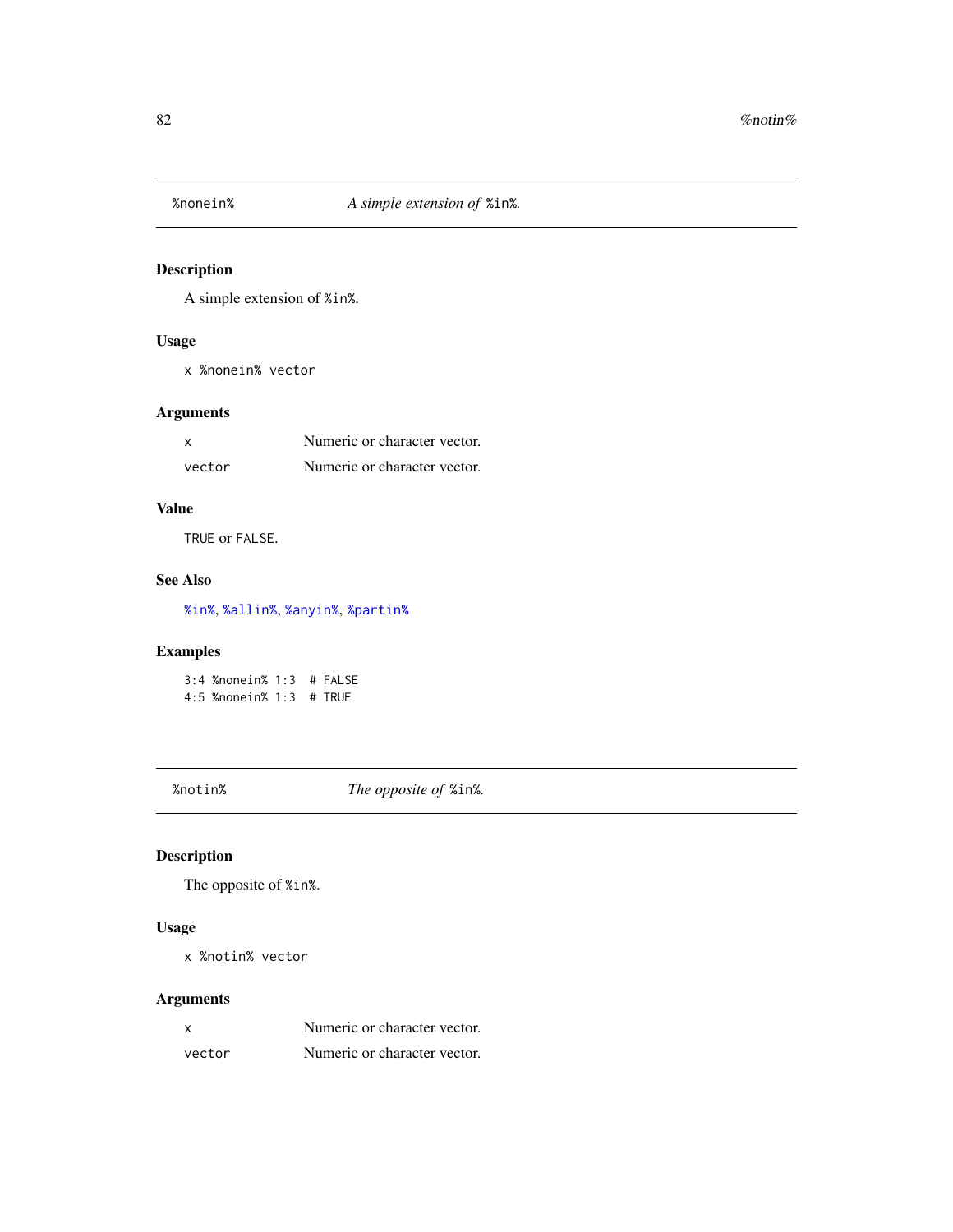#### <span id="page-82-1"></span>% the system of the system of the system of the system of the system of the system of the system of the system of the system of the system of the system of the system of the system of the system of the system of the syste

# Value

A vector of TRUE or FALSE.

# See Also

[%in%](#page-0-0)

# Examples

```
data = data.table(ID=1:10, X=sample(1:10, 10))
data
data[ID %notin% c(1, 3, 5, 7, 9)]
```
# <span id="page-82-0"></span>%partin% *A simple extension of* %in%*.*

# Description

A simple extension of %in%.

#### Usage

pattern %partin% vector

# Arguments

| pattern | Character string containing regular expressions to be matched. |
|---------|----------------------------------------------------------------|
| vector  | Character vector.                                              |

# Value

TRUE or FALSE.

# See Also

[%in%](#page-0-0), [%allin%](#page-76-0), [%anyin%](#page-77-0), [%nonein%](#page-81-0)

```
"Bei" %partin% c("Beijing", "Shanghai") # TRUE
"bei" %partin% c("Beijing", "Shanghai") # FALSE
"[aeiou]ng" %partin% c("Beijing", "Shanghai") # TRUE
```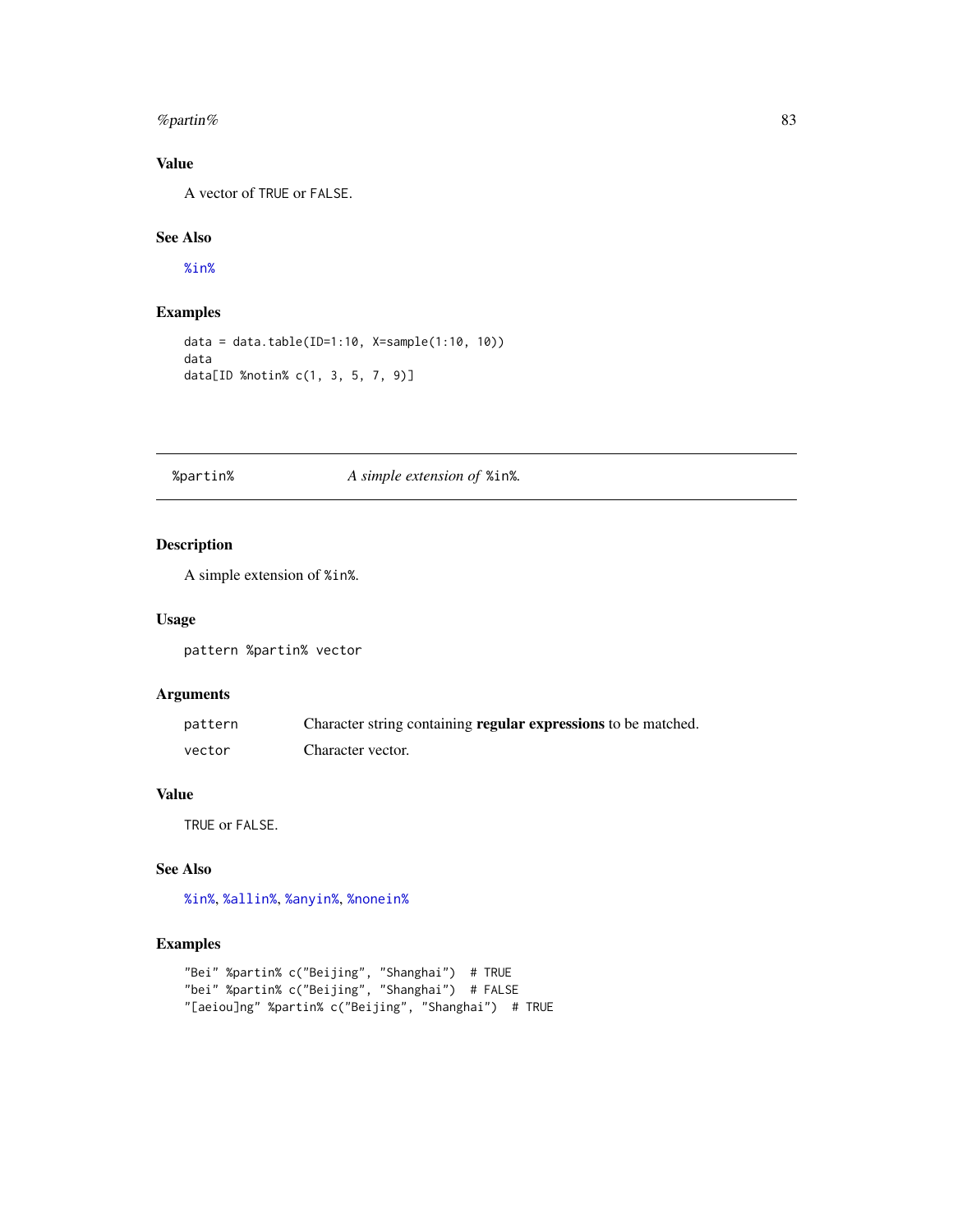# <span id="page-83-0"></span>Description

Paste strings together. A wrapper of paste0(). Why %^%? Because typing % and ^ is pretty easy by pressing Shift  $+ 5 + 6 + 5$ .

#### Usage

x %^% y

# Arguments

x, y Any objects, usually a numeric or character string or vector.

# Value

A character string/vector of the pasted values.

# Examples

"He" %^% "llo" "X" %^% 1:10 "Q" %^% 1:5 %^% letters[1:5]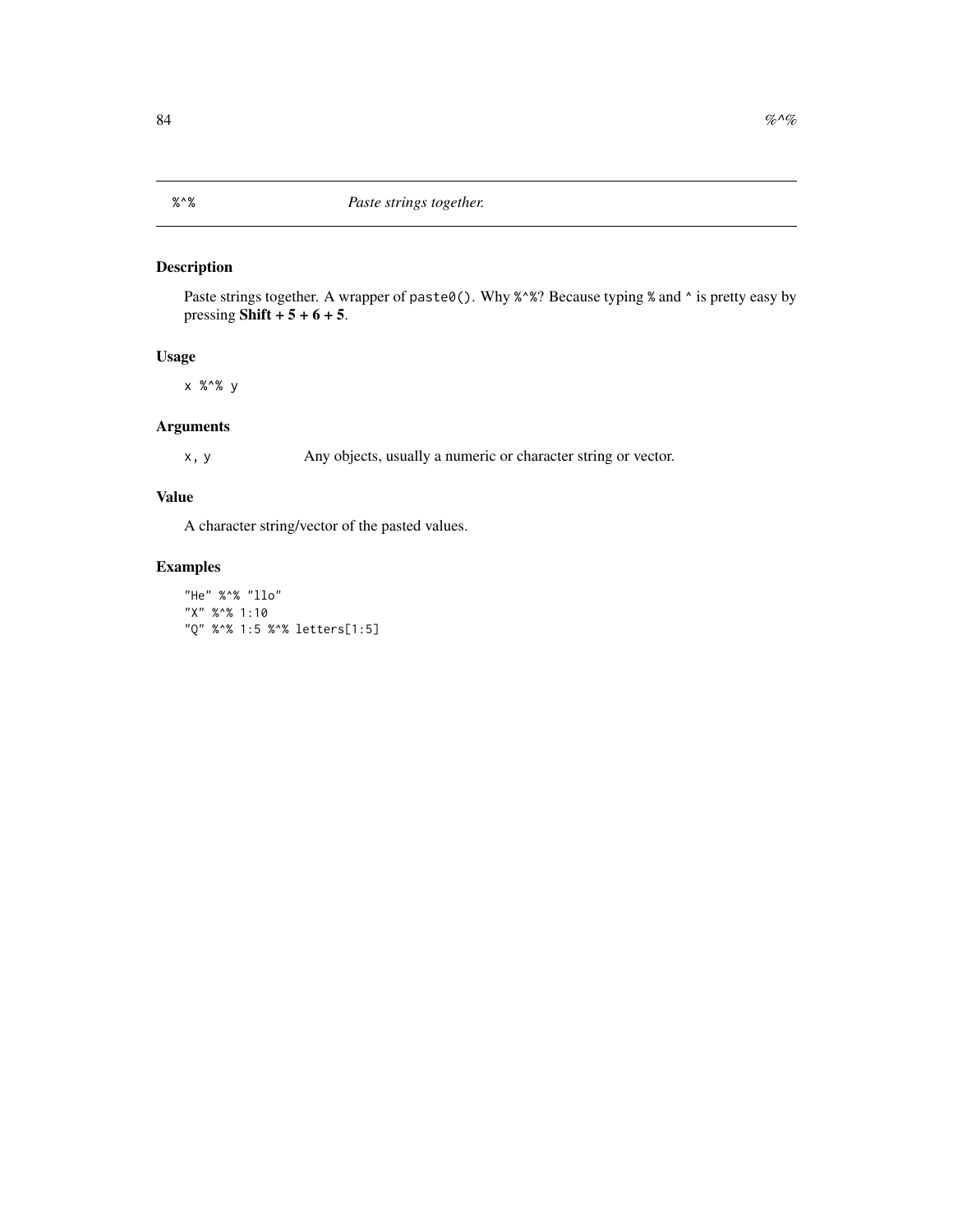# **Index**

.mean, *[4](#page-3-0)* .mean *(*%%COMPUTE%%*)*, [78](#page-77-1) .sum, *[4](#page-3-0)* .sum *(*%%COMPUTE%%*)*, [78](#page-77-1) :=, *[5](#page-4-0)* %%COMPUTE%%, [78](#page-77-1) %^%, *[4](#page-3-0)*, [84](#page-83-0) %allin%, *[4](#page-3-0)*, [77,](#page-76-1) *[78](#page-77-1)*, *[82,](#page-81-1) [83](#page-82-1)* %anyin%, *[4](#page-3-0)*, *[77](#page-76-1)*, [78,](#page-77-1) *[82,](#page-81-1) [83](#page-82-1)* %in%, *[77,](#page-76-1) [78](#page-77-1)*, *[82,](#page-81-1) [83](#page-82-1)* %nonein%, *[4](#page-3-0)*, *[77,](#page-76-1) [78](#page-77-1)*, [82,](#page-81-1) *[83](#page-82-1)* %notin%, *[4](#page-3-0)*, [82](#page-81-1) %partin%, *[4](#page-3-0)*, *[77,](#page-76-1) [78](#page-77-1)*, *[82](#page-81-1)*, [83](#page-82-1) add, *[4](#page-3-0)*, [5](#page-4-0) add()/added(), *[81](#page-80-0)* added, *[4](#page-3-0)* added *(*add*)*, [5](#page-4-0) afex::aov\_ez(), *[22](#page-21-0)*, *[45](#page-44-1)*, *[47](#page-46-0)* Alpha, *[4](#page-3-0)*, [8,](#page-7-1) *[13](#page-12-0)*, *[20](#page-19-0)*, *[78](#page-77-1)* base::load(), *[40](#page-39-0)* base::readRDS(), *[40](#page-39-0)* base::save(), *[26](#page-25-0)* base::saveRDS(), *[26](#page-25-0)* BayesFactor::ttestBF(), *[75](#page-74-0)* bruceR *(*bruceR-package*)*, [3](#page-2-0) bruceR-package, [3](#page-2-0) bruceR::grand\_mean\_center(), *[59](#page-58-0)* bruceR::group\_mean\_center(), *[59](#page-58-0)* bruceR::model\_summary(), *[59](#page-58-0)* bruceR::PROCESS(), *[58,](#page-57-0) [59](#page-58-0)*

car::recode(), *[65](#page-64-0)* cc, *[4](#page-3-0)*, [9,](#page-8-0) *[46](#page-45-0)* ccf\_plot, *[5](#page-4-0)*, [10,](#page-9-0) *[34,](#page-33-0) [35](#page-34-0)* CFA, *[4](#page-3-0)*, *[9](#page-8-0)*, [12,](#page-11-0) *[20](#page-19-0)*, *[42](#page-41-0)*, *[58](#page-57-0)* clipr::read\_clip\_tbl(), *[40](#page-39-0)* clipr::write\_clip(), *[26](#page-25-0)* CONSEC, *[4](#page-3-0)*

CONSEC *(*%%COMPUTE%%*)*, [78](#page-77-1) cor\_diff, *[4](#page-3-0)*, [15](#page-14-0) Corr, *[4](#page-3-0)*, [13,](#page-12-0) *[16](#page-15-0)*, *[58](#page-57-0)* COUNT, *[4](#page-3-0)* COUNT *(*%%COMPUTE%%*)*, [78](#page-77-1)

data.table, *[5,](#page-4-0) [6](#page-5-0)* data.table::fread(), *[39](#page-38-0)* data.table::fwrite(), *[25](#page-24-0)* Describe, *[4](#page-3-0)*, *[14](#page-13-0)*, [15,](#page-14-0) *[57](#page-56-0)* dplyr::left\_join(), *[44](#page-43-0)* dtime, [17](#page-16-0)

# EFA, *[4](#page-3-0)*, *[9](#page-8-0)*, *[13](#page-12-0)*, [18,](#page-17-0) *[58](#page-57-0)* effectsize::sd\_pooled(), *[22](#page-21-0)* effectsize::t\_to\_d(), *[21](#page-20-1)* EMMEANS, *[4](#page-3-0)*, [21,](#page-20-1) *[47](#page-46-0)*, *[75](#page-74-0)* emmeans::contrast(), *[21](#page-20-1)* emmeans::eff\_size(), *[21](#page-20-1)* emmeans::emmeans(), *[21,](#page-20-1) [22](#page-21-0)* emmeans::emmip(), *[22](#page-21-0)*, *[47](#page-46-0)* emmeans::joint\_tests(), *[21,](#page-20-1) [22](#page-21-0)* emmeans::summary(), *[22](#page-21-0)* export, *[4](#page-3-0)*, [25,](#page-24-0) *[40](#page-39-0)*

foreign::read.dta(), *[40](#page-39-0)* foreign::read.spss(), *[39](#page-38-0)* format, *[27,](#page-26-0) [28](#page-27-0)* formatF, *[4](#page-3-0)*, [27,](#page-26-0) *[28](#page-27-0)* formatN, *[4](#page-3-0)*, *[27](#page-26-0)*, [28](#page-27-0) formula\_expand, [28](#page-27-0) formula\_paste, [29](#page-28-0) Freq, *[4](#page-3-0)*, [30,](#page-29-0) *[58](#page-57-0)*

GGally::ggpairs(), *[16](#page-15-0)* ggtext::element\_markdown(), *[72](#page-71-0)* ggtext::element\_textbox(), *[72](#page-71-0)* ggtext::geom\_richtext(), *[72](#page-71-0)* ggtext::geom\_textbox(), *[72](#page-71-0)* GLM\_summary, *[5](#page-4-0)*, [31,](#page-30-0) *[39](#page-38-0)*, *[51](#page-50-0)*, *[66](#page-65-0)*